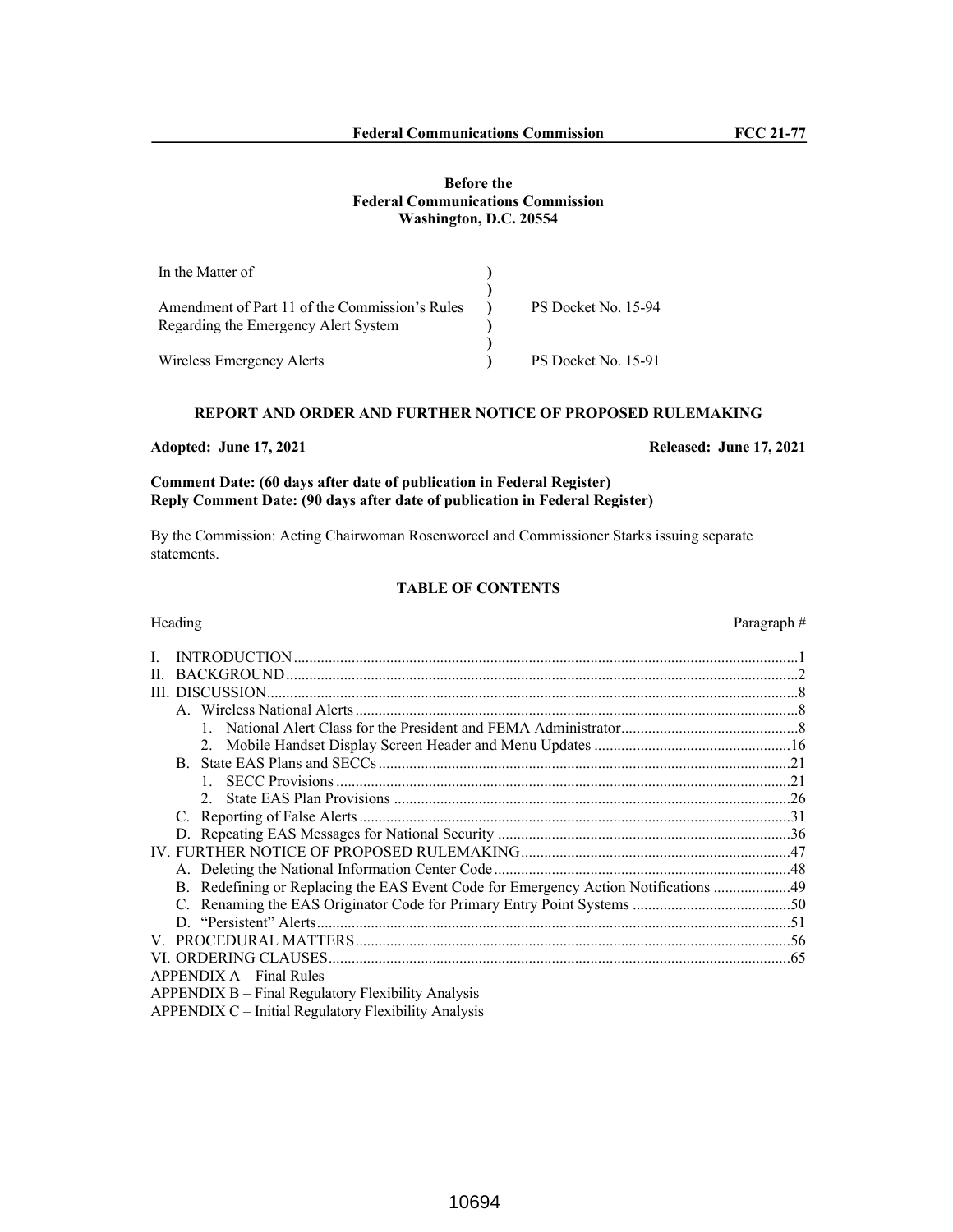# **I. INTRODUCTION**

1. Today the Commission takes measures to enhance the efficacy of the Emergency Alert System (EAS) and Wireless Emergency Alerts (WEA). Specifically, and in consultation with the Federal Emergency Management Agency (FEMA), we implement Section 9201 of the William M. (Mac) Thornberry National Defense Authorization Act for Fiscal Year 2021,<sup>1</sup> which requires the Commission to complete a rulemaking and adopt rules within 180 days to (a) ensure mobile devices cannot opt out of receiving WEA alerts from the FEMA Administrator;<sup>2</sup> (b) establish a state EAS plan checklist for State Emergency Communications Committees (SECCs) and amend the requirements for SECCs, to ensure they meet, review, and update their EAS plans annually  $\beta$  (c) enable reporting by the FEMA Administrator and State, Tribal, or local governments of false EAS and WEA alerts;<sup>4</sup> and (d) provide for repeating EAS alerts issued by the President, the FEMA Administrator, and any other entity determined appropriate by the Commission, in consultation with the FEMA Administrator.<sup>5</sup> We believe the rules we adopt today will improve the capabilities and efficacy of EAS and WEA as systems for distributing vital alert information to all Americans, and will do so in a cost-effective manner. In the *Further Notice of Proposed Rulemaking*, we seek comment on several recommendations made by FEMA for further EAS improvements, specifically, deleting outdated references in our rules, re-naming certain EAS terms to enhance public awareness, and updating EAS capability for alerts that are persistent during certain extreme emergencies.

# **II. BACKGROUND**

2. WEA<sup>6</sup> is a tool for authorized federal, state and local government entities to geographically target alerts and warnings to WEA-capable mobile devices of participating Commercial Mobile Service (CMS) providers' subscribers.<sup>7</sup> These alert messages are separated into four categories, with varying requirements governing their use: (i) Presidential Alert; (ii) Imminent Threat Alert; (iii) Child Abduction Emergency/AMBER Alert; and (iv) Public Safety Message.<sup>8</sup> In terms of distribution, an alert originator sends a WEA Alert Message using FEMA-approved alert origination software to the Integrated Public Alert and Warning System (IPAWS) Open Platform for Emergency Networks administered by FEMA. The IPAWS system then authenticates, validates and delivers that alert for

<sup>1</sup> *See* National Defense Authorization Act for Fiscal Year of 2021, Pub. L. 116-283, 134 Stat. 3388, § 9201 (NDAA21), https://www.congress.gov/bill/116th-congress/house-bill/6096/text.

<sup>2</sup> *See id*., § 9201(a).

<sup>3</sup> *See id*., § 9201(b).

<sup>4</sup> *See id*., § 9201(c).

<sup>5</sup> *See id*., § 9201(d).

<sup>6</sup> WEA was established by the WARN Act. *See* Warning, Alert and Response Network (WARN) Act, Title VI of the Security and Accountability for Every Port Act of 2006, 120 Stat. 1884, codified at 47 U.S.C. § 1200, et seq. (2006) (WARN Act). From a technical standpoint, WEA is currently deployed by FEMA and participating Commercial Mobile Service providers based on standards created by the Alliance for Telecommunications Industry Solutions (ATIS), the Telecommunications Industry Association (TIA) (jointly, ATIS/TIA), and the 3rd Generation Partnership Project (3GPP). *See* Communications Security, Reliability, and Interoperability Council (CSRIC) IV, Working Group Two, Wireless Emergency Alerts, Geotargeting, Message Content and Character Limitation Subcommittee, Final Report at 7 (2014), available at

https://transition.fcc.gov/pshs/advisory/csric4/CSRIC\_CMAS\_Geo-Target\_Msg\_Content\_Msg\_Len\_Rpt\_Final.pdf (CSRIC IV WEA Messaging Report).

<sup>7</sup> A "Participating CMS Provider" is a Commercial Mobile Service Provider that has voluntarily elected to transmit Alert Messages under Part 10 of the Commission's rules. *See* 47 CFR § 10.10(f). *See also* 47 CFR § 10.10(d); 47 U.S.C. § 332(d)(1) (defining the term "commercial mobile service").

<sup>8</sup> *See* 47 CFR § 10.400.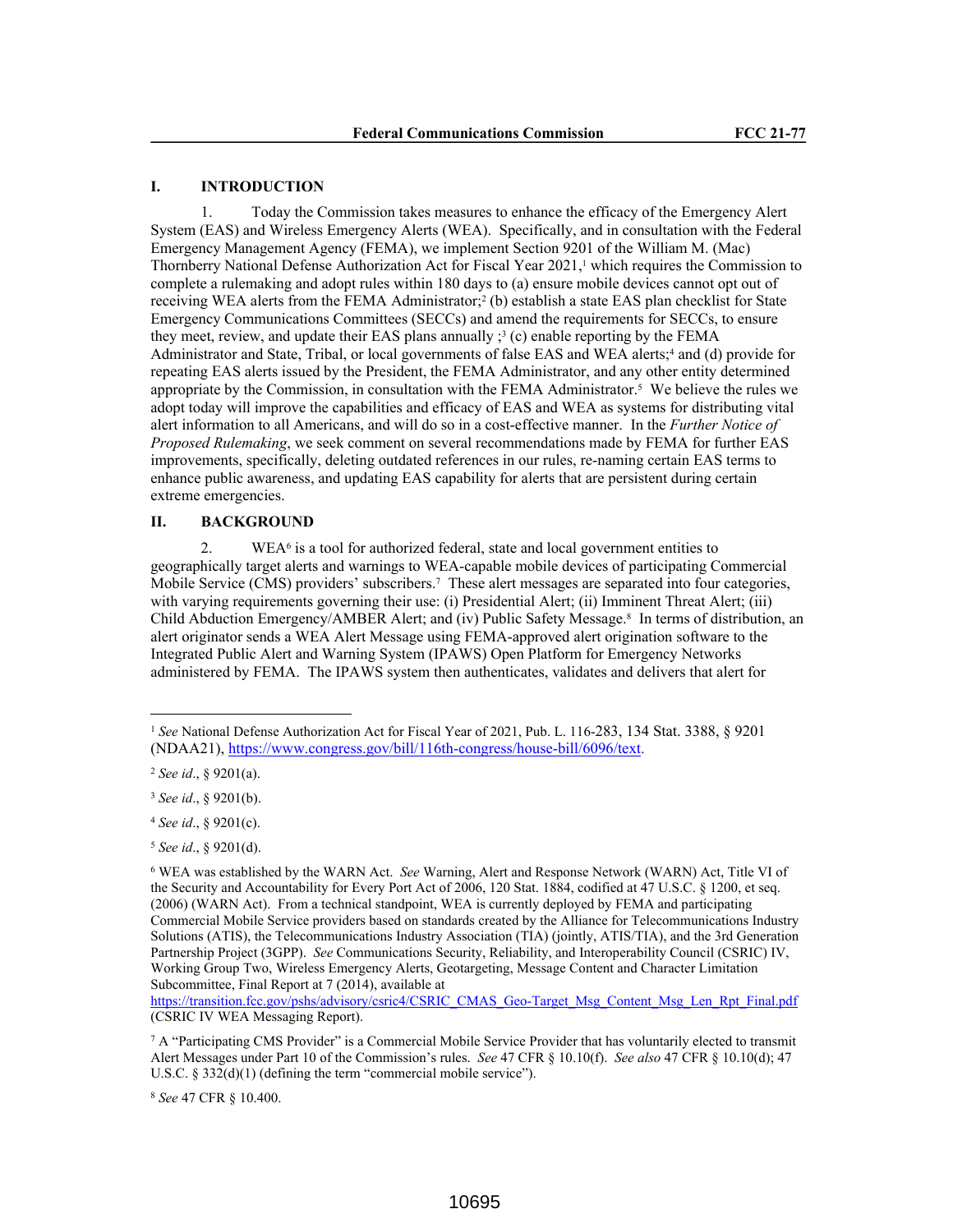dissemination to participating CMS providers' alert gateways.<sup>9</sup> Participating CMS providers' WEA infrastructure then transmits the alert message content to their subscribers' WEA-capable devices. These devices receive alerts from IPAWS in a standard message format called the Common Alerting Protocol, which is an open, interoperable format.<sup>10</sup> When the alert message is received by a WEA-capable mobile device, it is prominently presented to the subscriber as long as the subscriber has not opted out of receiving alert messages of that category.11 WEA messages must be accessible to individuals with disabilities.12 Of particular relevance to this proceeding, the Commission's WEA rules currently allow CMS Providers to provide their subscribers with the option (which the subscriber selects on their mobile device) to opt out of receiving any or all of the WEA alert categories, except the Presidential Alert.<sup>13</sup>

3. The EAS is a national public warning system through which broadcasters, cable systems, and other EAS Participants deliver alerts to the public to warn them of impending emergencies and dangers to life and property.14 The primary purpose of the EAS is to provide the President with "the capability to provide immediate communications and information to the general public at the National, State and Local Area levels during periods of national emergency."15 The EAS is also used to distribute alerts issued by state, local, Tribal, and territorial governments, as well as by the National Weather Service (NWS).<sup>16</sup> Although EAS Participants are required to broadcast Presidential alerts, they

<sup>11</sup> *See* Joint ATIS/TIA CMAS Mobile Device Behavior Specification (ATIS-TIA-J-STD-100). *See also* 47 CFR § 10.280.

<sup>12</sup> All classes of WEA messages must be accompanied by an audio attention signal and vibration cadence to ensure accessibility. *See* 47 CFR §§ 10.520, 10.530; *see also The Commercial Mobile Alert System*, First Report and Order, 23 FCC Rcd 6144, 6168-69, paras. 64-67 (2008) (explaining that these requirements were adopted in order to ensure WEA accessibility).

<sup>13</sup> *See* 47 CFR § 10.280.

<sup>9</sup> *See id.*

<sup>&</sup>lt;sup>10</sup> The Common Alerting Protocol standard was developed by the Organization for the Advancement of Structured Information Standards (OASIS), and incorporates a language developed and widely used for web documents. *See Review of the Emergency Alert System; Independent Spanish Broadcasters Association, The Office of Communication of the United Church of Christ, Inc., and the Minority Media and Telecommunications Council, Petition for Immediate Relief*, ET Docket No. 04-296, Fifth Report and Order, 27 FCC Rcd 642, 648-49, paras. 10- 11 (2012) (*Fifth Report and Order*). The Common Alerting Protocol is an open, interoperable, XML-based standard that can include multimedia such as streaming audio or video. *See* OASIS CAP v1.2 (IPAWS Profile for the OASIS Common Alerting Protocol IPAWS USA). Common Alerting Protocol-formatted messages contain standardized fields that facilitate interoperability between and among devices. *See id*.

<sup>14</sup> *See, e.g., Fifth Report and Order*, 27 FCC Rcd at 646, para. 6; *Review of the Emergency Alert System,* EB Docket No. 04-296, *Notice of Proposed Rulemaking*, 19 FCC Rcd 15775, 15776-77, paras. 6-8 (2004). The Commission's rules define EAS Participants as analog radio broadcast stations, including AM, FM, and Low-power FM stations; digital audio broadcasting stations, including digital AM, FM, and Low-power FM stations; Class A television and Low-power TV stations; digital television broadcast stations, including digital Class A and digital Low-power TV stations; analog cable systems; digital cable systems; wireline video systems; wireless cable systems; direct broadcast satellite service providers; and digital audio radio service providers. *See* 47 CFR § 11.11(a).

<sup>15</sup> 47 CFR § 11.1. Under the Part 11 rules, national activation of the EAS for a Presidential alert message, initiated by the transmission of an Emergency Action Notification (EAN) event code, is designed to provide the President the capability to transmit an alert message (in particular, an audio alert message) to the American public within ten minutes from any location at any time and must take priority over any other alert message and preempt other alert messages in progress. *See, e.g., Review of the Emergency Alert System*, First Report and Order, 20 FCC Rcd. 18625, 18628, para. 8 (2005) (*First Report and Order*). *See also, e.g*., 47 CFR §§ 11.33(a)(11), 11.51(m), (n).

<sup>&</sup>lt;sup>16</sup> The National Weather Service is the most prolific originator of alerts containing emergency weather information. NWS also administers NOAA Weather Radio (NWR). *See* National Weather Service NWR, https://www.weather.gov/nwr/ (last visited May 18, 2021).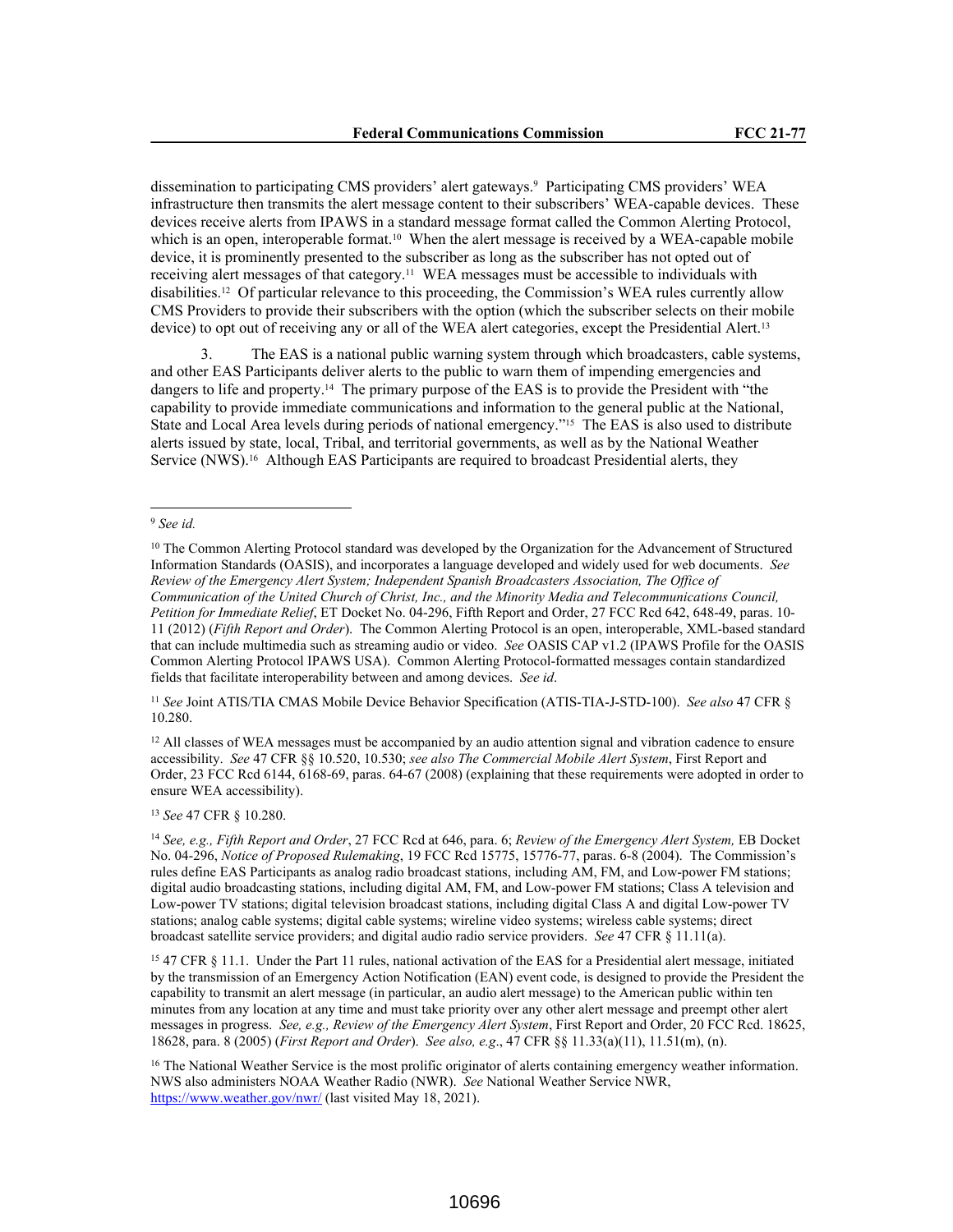participate in broadcasting state and local EAS alerts on a voluntary basis.17 The Commission, FEMA, and the NWS implement the EAS at the federal level.<sup>18</sup>

4. The EAS is a broadcast-based, hierarchical alert message distribution system in which an alert message originator at the local, state, or national level encodes (or arranges to have encoded) a message in the EAS Protocol.19 The alert is then broadcast from one or more EAS Participants, and subsequently relayed from one station to another until all affected EAS Participants have received the alert and delivered it to the public.<sup>20</sup> The EAS is not designed to facilitate alert origination by EAS Participants or automated repetition of alerts.<sup>21</sup> EAS alerts must also be accessible to individuals with disabilities.<sup>22</sup>

5. In January 2018, the Hawaii Emergency Management Agency mistakenly issued an emergency alert through IPAWS that falsely warned the public of a non-existent inbound ballistic missile attack.23 Shortly following this event, the Public Safety and Homeland Security Bureau (Bureau) conducted an investigation and issued a report of factual findings about the causes of the incident with recommendations.24 The Bureau recommended several improvements towards the goal of preventing such false alerts in the future, including changes to states' internal emergency alert readiness testing processes, additional steps for states to publicize corrections to false alerts, and regular consulting

<sup>19</sup> See 47 CFR § 11.31. Under this protocol, an EAS alert uses a four-part message: (1) preamble and EAS header codes (which contain information regarding the identity of the sender, the type of emergency, its location, and the valid time period of the alert); (2) audio attention signal; (3) audio message, if included by the alert originator; and (4) preamble and "end of message" (EOM) codes. *See id*. § 11.31(a). Although the EAS Protocol specifies that the message can be audio, video, or text, in practice, only audio is sent.

<sup>20</sup> *See Amendment of Part 11 of the Commission's Rules Regarding the Emergency Alert System; Wireless Emergency Alerts,* PS Docket Nos. 15-94 and 15-91*, Notice of Proposed Rulemaking and Notice of Inquiry,* FCC 21-36, 2021 WL 1086312 at \*3-4, paras. 8-9 (March 17, 2021) (*Notice)* for a description of this process. Since June 30, 2012, authorized emergency alert authorities also have been able to distribute EAS alerts over the Internet to EAS Participants (who in turn deliver the alert to the public) by formatting those alerts in the Common Alerting Protocol and delivering those alerts through the FEMA administered IPAWS. *See* 47 CFR § 11.56; *see also Fifth Report and Order*, 27 FCC Rcd at 644-45, para. 4. EAS Participants are required to convert Common Alerting Protocol-formatted EAS messages into messages that comply with the EAS Protocol requirements for distribution over the legacy EAS following the procedures set forth in the EAS-CAP Industry Group's (ECIG) Recommendations for a CAP EAS Implementation Guide, Version 1.0 (May 17, 2010) ("ECIG Implementation Guide") (this document is available on ECIG's web site at: http://eascap.org/documents.htm) (last visited Jan. 20, 2021). *See* 47 CFR § 11.56.

<sup>21</sup> Nonetheless, EAS Participants may voluntarily serve as manual entry points for alerts originated by state and local authorities.

<sup>22</sup> *See* 47 CFR § 11.51(d); *Review of the Emergency Alert System*, EB Docket No. 04-296, Sixth Report and Order, 30 FCC Rcd 6520, 6536-42, paras. 34-46 (2015).

<sup>23</sup> S. Rep. No. 116-240, at 3 (2020).

<sup>24</sup> Report and Recommendations; Hawaii Emergency Management Agency January 13, 2018 False Alert, (PSHSB, April 2018), https://www.fcc.gov/document/fcc-releases-report-hawaii-false-emergency-alert.

<sup>17</sup> *See* 47 CFR § 11.55(a); *First Report and Order*, 20 FCC Rcd at 18628, para. 8.

<sup>18</sup> The respective roles of the Commission, FEMA, and NWS are defined in a series of Executive documents. *See* 1981 State and Local Emergency Broadcasting System (EBS) Memorandum of Understanding Among the Federal Emergency Management Agency (FEMA), Federal Communications Commission (FCC), the National Oceanic and Atmospheric Administration (NOAA), and the National Industry Advisory Committee (NIAC) reprinted as Appendix K to Partnership for Public Warning Report 2004-1, The Emergency Alert System (EAS): An Assessment; Memorandum, Presidential Communications with the General Public During Periods of National Emergency, The White House (Sept. 15, 1995) (1995 Presidential Statement); and Public Alert and Warning System, Exec. Order No. 13407, 71 Fed. Reg. 36975 (June 26, 2006).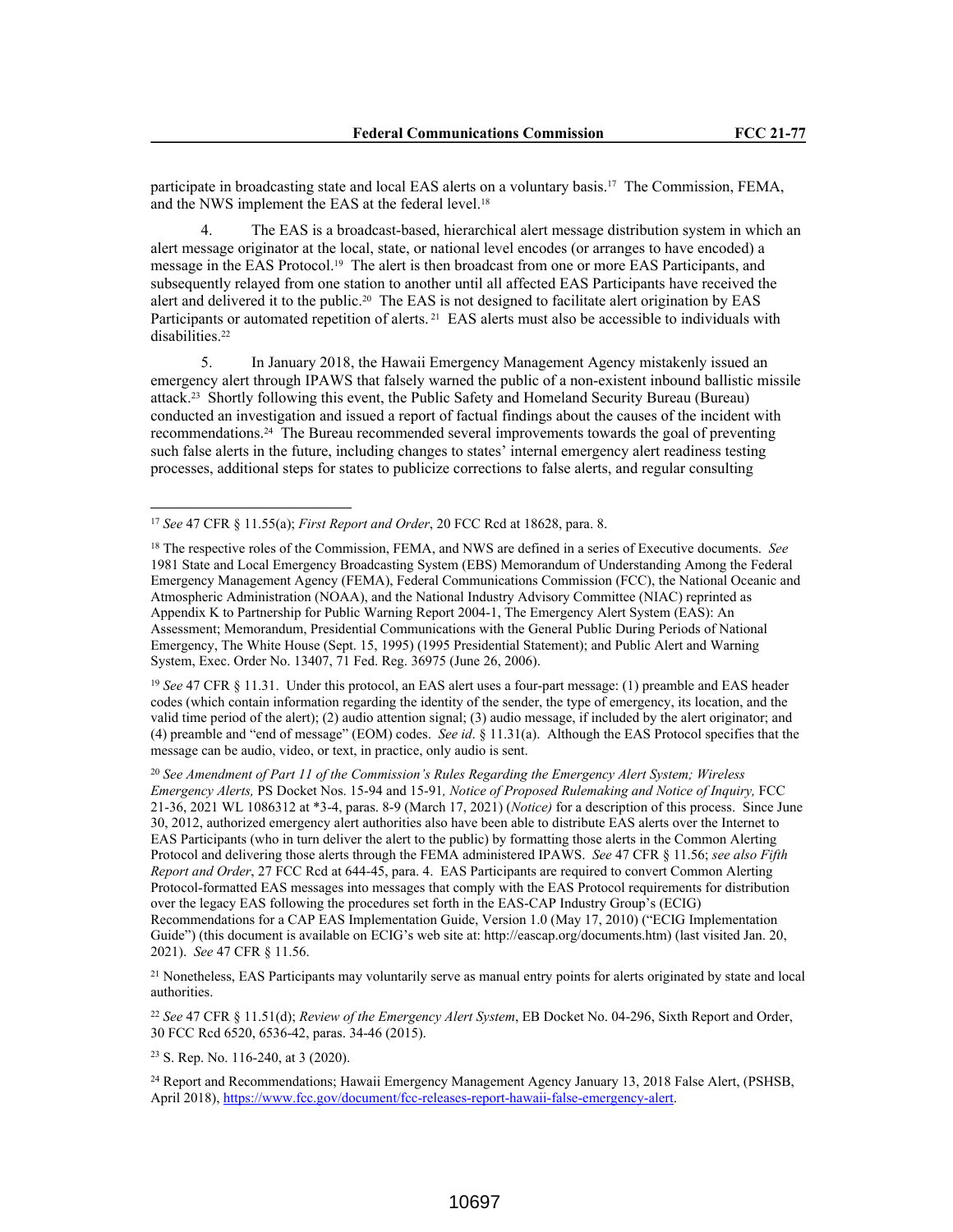between state governments and SECCs for review of EAS procedures and review of State EAS Plans.<sup>25</sup> The Hawaii false alert event and the Bureau's review were a major impetus to the eventual adoption of Section 9201 of the NDAA21.<sup>26</sup>

6. On January 1, 2021, Congress adopted Section 9201 of the NDAA21 to improve the effectiveness of EAS and WEA, improve the preparedness of SECCs, and strengthen the FCC's oversight of EAS and WEA.27 On March 19, 2021, the Commission released a *Notice of Proposed Rulemaking and Notice of Inquiry* seeking public comment on implementing the provisions of Section 9201 of the NDAA21.28 In the *Notice*, the Commission proposed to adopt rules to ensure that mobile devices cannot opt out of receiving WEA alerts from the FEMA Administrator.29 The Commission also proposed rules to encourage chief executives of states to form SECCs if none exist in their states as well as to adopt various requirements concerning the SECCs' administration of State EAS Plans.30 The Commission further proposed to create a voluntary system for the FEMA Administrator and State, local, Tribal, and territorial governments to report false EAS and WEA alerts when they occur.31 Finally, the Commission proposed rules to permit repeating EAS alerts issued by the President, the FEMA Administrator, and any other entity determined appropriate under the circumstances by the Commission, in consultation with the Administrator of FEMA.<sup>32</sup>

In response to the *Notice*, the Commission received 25 comments and 6 reply comments, representing 27 different entities and individuals, including a range of SECCs, tribal governments, federal agencies, local government entities, service providers, service and equipment vendors, and trade and advocacy organizations.<sup>33</sup>

<sup>27</sup> S. Rep. No. 116-240, at 3 (2020); H. Rep. No. 116-582, at 2 (2020).

<sup>32</sup> *Id*. at \*14-21, paras. 41-56 (implementing NDAA21, § 9201(d)). The *Notice of Inquiry* portion of the item sought comment on the feasibility of updating EAS to enable or improve alerts to consumers provided through the Internet, including from streaming services*. Id*. at \*21-25, paras. 57-71. At the conclusion of this inquiry, the Commission will submit a report on its findings and conclusions to the Committee on Commerce, Science, and Transportation of the Senate and the Committee on Energy and Commerce of the House of Representatives. NDAA21 § 9201(e).

<sup>33</sup> We note that several commenters make additional requests for WEA improvements that are beyond the scope of the *Notice* and the NDAA21's focus on alerting systems' operational reliability and credibility. We therefore limit the discussion in this item to the issues raised by the *Notice*. We further decline to address or incorporate these new issues into the *FNPRM* in this proceeding, which is limited to EAS issues raised by FEMA, in light of the Commission's responsibility to consult with FEMA under the NDAA21. *See, e.g*., Navajo Nation and NNTRC Comments at 2-5 (requirements for agreements between Apple and third party distributors for iPhone WEA functionality); CTIA Comments at 9; Professor Bean Comments at 2-5 (additional testing and/or public outreach and education about WEA); TDI, et al.; Comments at 2-4 (improved access for people with disabilities and mandatory originator inclusion of website links in alerts); NYCEM Comments at 1-2, 8 (multi-media messaging, additional multi-lingual capabilities, expanding non-optional WEA alert classes); Taylor Comments at 1; Avi Primo Comments at 1-2 (creating different vibrations or tones for different WEAs).

<sup>25</sup> *Id*. at 24-25.

<sup>26</sup> S. Rep. No. 116-240, at 3-4 (2020).

<sup>28</sup> *See Notice* at \*1-2, paras. 2-3.

<sup>29</sup> *Id*. at \*4-7, paras. 12-19 (implementing NDAA21, § 9201(a)).

<sup>30</sup> *Id*. at \*8-12, paras. 23-34 (implementing NDAA21, § 9201(b)).

<sup>31</sup> *Id*. at \*12-14, paras. 35-40 (implementing NDAA21, § 9201(c)).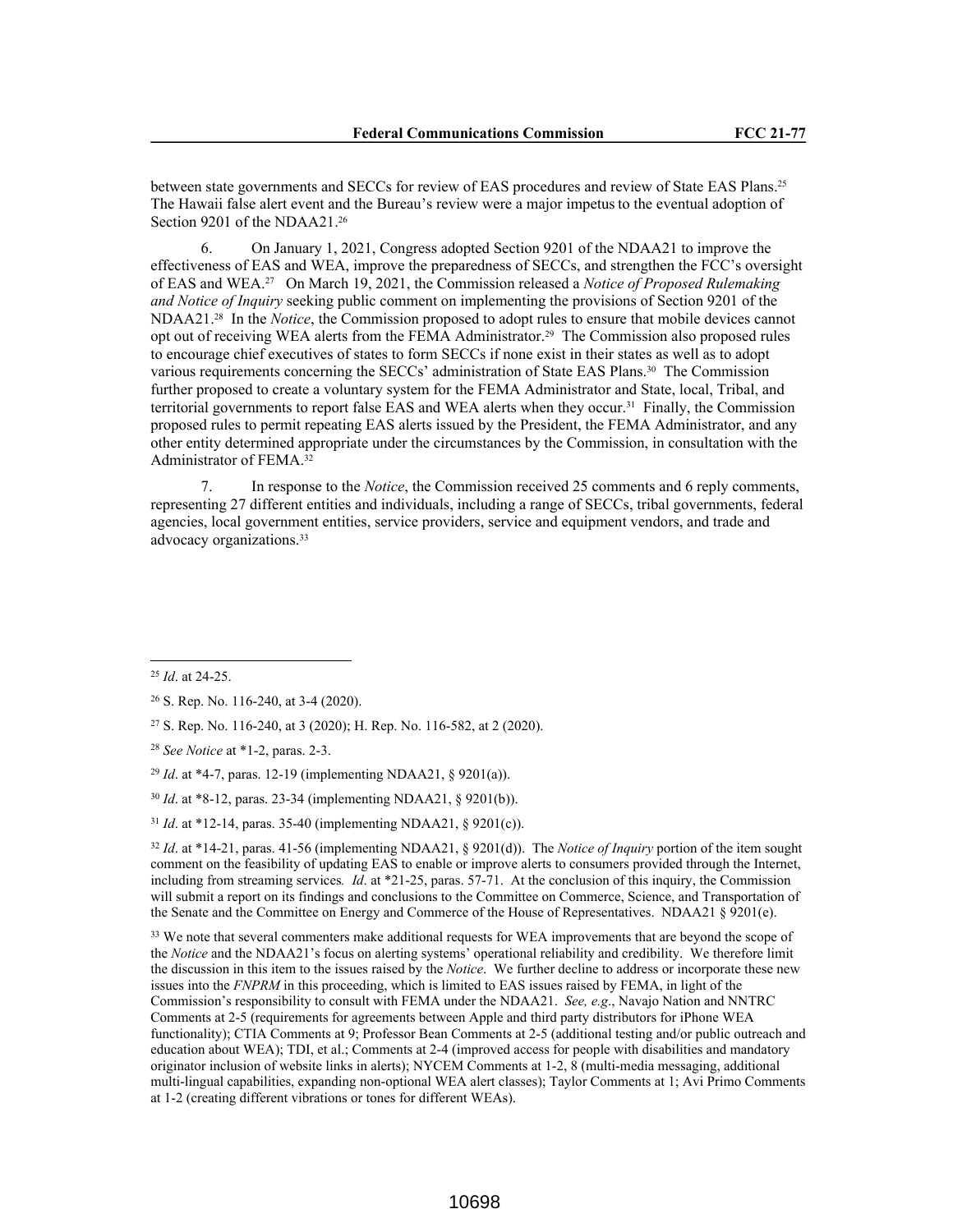# **III. DISCUSSION**

### **A. Wireless National Alerts**

# **1. National Alert Class for the President and FEMA Administrator**

8. In the *Notice*, we proposed to create a new, non-optional class of National Alerts by renaming and re-designating WEA Presidential Alerts to include alerts from both the President and from the FEMA Administrator.34 We adopt this proposal with minor modifications to the proposed rules, finding it not only consistent with the NDAA21's amendment of the WARN Act, but the most cost-effective way to prevent mobile wireless subscribers from opting out of receiving alerts issued by the FEMA Administrator.35 Re-naming Presidential Alerts to a single National Alerts class to include alerts by the President, the President's designees, and the FEMA Administrator avoids the significant, unnecessary, and therefore wasteful costs of creating a new alert class solely for the FEMA Administrator. Further, as commenters have observed, a single National Alert class also mitigates diminished public response to alerts that are labeled as Presidential.<sup>36</sup>

We conclude that the establishment of a new class of WEA messages called National Alerts is the most cost-effective way to implement non-optional FEMA Administrator alerts, obviating the need for major technical or costly changes to WEA infrastructure by leveraging existing capabilities already inherent in the Presidential alert classification. Accordingly, we amend section 10.400(a) of our rules to rename Presidential Alert as National Alert and redefine the class as "an alert issued by the President of the United States or the President's authorized designee, or by the Administrator of FEMA."<sup>37</sup> We also amend sections 10.500(f), 10.320(e)(3), 10.410, and 10.420 of our rules to reflect the renaming of Presidential Alerts as National Alerts.<sup>38</sup> Commenters addressing this issue unanimously support the single National Alerts class for both the President and FEMA Administrator. Notably, FEMA supports changing the Presidential Alert to National Alert, stating that it "better reflects the new broader use of national alerts."<sup>39</sup>

10. We also affirm that the adoption of the National Alerts class will not limit FEMA's or the President's ability to send geotargeted alerts as necessary. As the record reflects, there is no bar to the

<sup>34</sup> *Notice* at \*4-5, paras. 12-13, 15, and at \*27, Appendix A.

<sup>35</sup> NDAA21, § 9201(a), requiring that "[n]ot later than 180 days after the date of enactment of this Act" the Commission shall "adopt regulations to implement the amendment [of the WARN Act]"; see also 47 U.S.C. §  $1201(b)(2)(E)$  (CMS providers that elect to transmit WEA alerts can offer subscribers the capability to opt out of such alerts, except for alerts issued by the President).

<sup>36</sup> *See* New York City Emergency Management (NYCEM) Comments at 2; REC Comments at 1-2; Professor Bean Comments at 1-2.

<sup>&</sup>lt;sup>37</sup> Final Rules, Appendix A. Previous section 10.400 of the Commission's rules identifies four classes of WEAs, one of which is Presidential Alerts, which may only be originated by the President or the President's authorized designee. 47 CFR §§ 10.400, 10.400(a).

<sup>38</sup> Final Rules, Appendix A. Previous section 10.500(f) of the Commission's rules requires that Presidential Alerts must always be presented to subscribers of participating CMS providers, and prohibits subscriber opt out from receiving Presidential Alerts. 47 CFR § 10.500(f). The Commission's rules we are amending today to re-name Presidential Alerts as National Alerts also require special treatment of Presidential Alerts to ensure these alerts are always transmitted and prioritized above all other WEAs, and are not required to include mandatory elements beyond what the President wishes to communicate – elements which are required for other alert originators and classes (*e.g.,* event type, area affected, recommended action, expiration time with time zone, and sending agency). 47 CFR §§ 10.320(e)(3), 10.410, 10.420. Presidential Alerts preempt all other alerts, such as Imminent Threat Alerts, AMBER Alerts and Public Safety Messages, which are processed on a first in-first out (FIFO) basis. 47 CFR § 10.410.

<sup>39</sup> FEMA Comments at 3.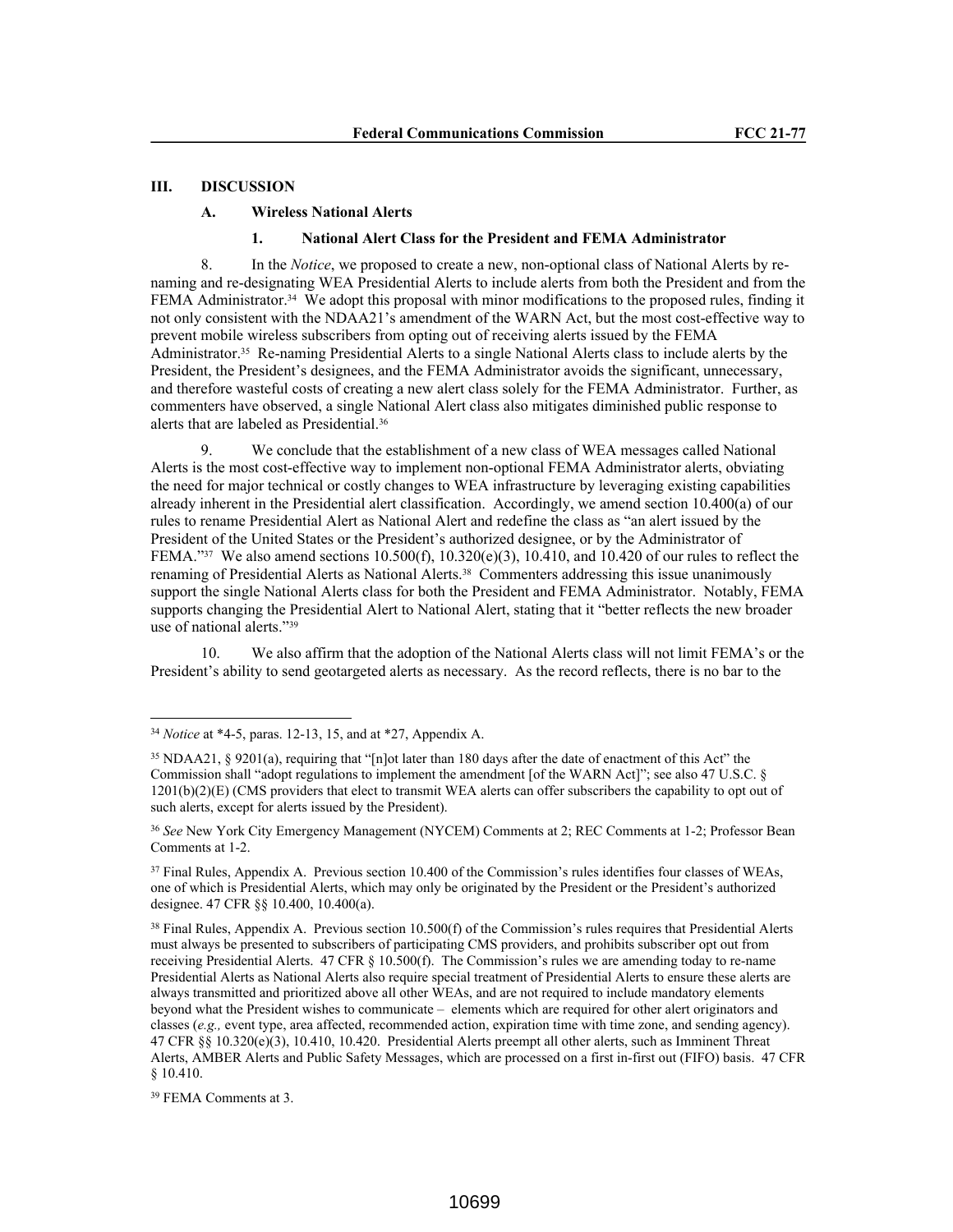FEMA Administrator or President sending National Alerts to a specific region.<sup>40</sup> Commenters observe that targeting the delivery of the National Alert to a specific geographic area will not present any unique technical issues or require system updates that are not already in place in the existing infrastructure used to deliver Presidential Alerts.41 Instead, as commenters note, National Alerts will use the existing WEA handling code for Presidential Alerts, $42$  and, as long as the FEMA Administrator follows the same origination parameters for geotargeting a WEA message that a Presidential Alert would use, regional alert distribution would raise no unique issues.43 Nevertheless, for further clarification, we adopt an amended version of our proposed rule 10.400(a) to specify that National Alerts may be either nationwide or regional in distribution.<sup>44</sup>

11. We disagree with some commenters who argue that the combined Presidential/FEMA administrator alert class should be renamed Federal Alerts to avoid potential confusion if the public receives an alert from FEMA that is regional or local in nature.<sup>45</sup> As an initial matter, we note that most commenters, including FEMA, support the proposed National Alerts class and raise no concerns with the name.46 If a National Alert is sent regionally, the message text will contain only relevant regional or local information, and will be geotargeted to those areas that need the emergency instruction.47 Further, we believe that the improved public response for alerts that are labeled as National rather than as Presidential or Federal outweighs these commenters' concerns. Notably, as explained in more detail below, mobile device header identification for National Alerts remains optional for participating CMS providers, so if any providers are concerned about customer confusion from using a National Alerts device display header, they are free not to deploy one to handsets. Finally, the President and FEMA Administrator are encouraged to always identify an office in the alert message text with an "identifying character string" like POTUS or FEMA,<sup>48</sup> or with the name of any other office or office acronym as the President sees fit.

12. *Benefits*. We believe, consistent with record support, that a benefit of the National Alert rule we adopt today is mitigating the potential harm of reduced public response to alerts labeled as Presidential or Federal.49 Furthermore, FEMA has confirmed that it "will include content in the alert to indicate whether the alert was originated from the President or the FEMA Administrator."50 We agree with FEMA's decision to ensure that every National Alert includes text in the alert message itself identifying an originating office, whether that office is FEMA, the President, or any other office the

<sup>46</sup> *See* FEMA Comments at 3; NYCEM Comments at 2; REC Comments at 2; Professor Bean Comments at 1-2; PBS and APTS Comments at 7-8; TDI, et al., Comments at 2; Navajo Nation and Navajo Nation Telecommunications Regulatory Commission (NNTRC) Comments at 3; Timm Comments at 1.

<sup>47</sup> ATIS Comments at 3-4.

<sup>48</sup> CTIA Comments at 6.

<sup>50</sup> FEMA Comments at 3.

<sup>40</sup> *See* ATIS Comments at 3; NYCEM Comments at 2-3.

<sup>41</sup> *See* ATIS Comments at 3; NYCEM Comments at 2-3.

<sup>42</sup> *See* NYCEM Comments at 3.

<sup>43</sup> *See* ATIS Comments at 3; NYCEM Comments at 2-3.

<sup>44</sup> Final Rules, Appendix A.

<sup>45</sup> *See* CTIA Comments at 7; ATIS Comments at 2, footnote 2; Wireless RERC Reply Comments at 4-5; DAS Reply Comments at 2.

<sup>49</sup> Commenting parties point out that there may be adverse effects to public response from identifying National Alerts as coming from the President. *See* NYCEM Comments at 2; REC Comments at 1-2; Professor Bean Comments at 1-2.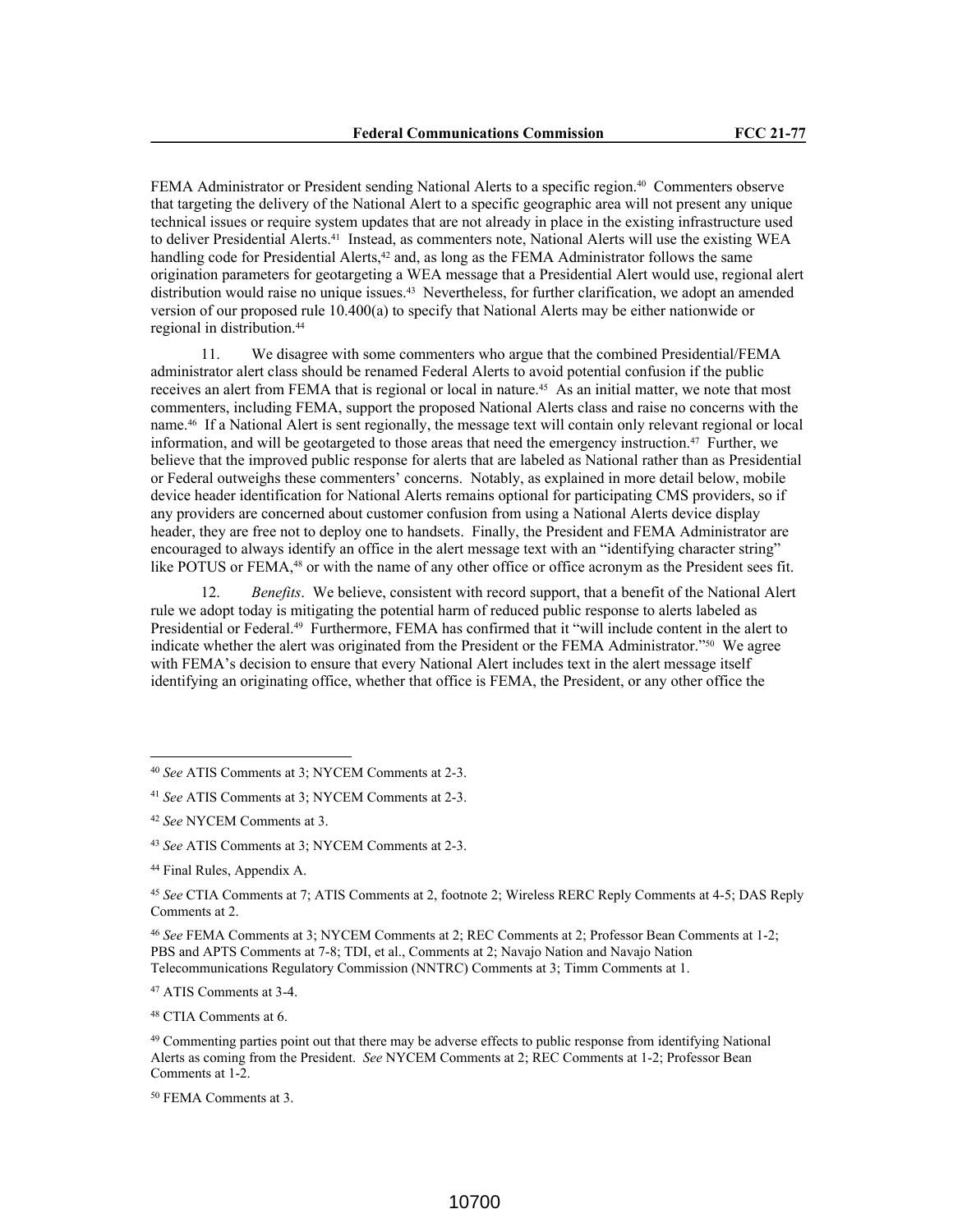President may designate for any alert, as this will avoid public confusion.<sup>51</sup> As the President may designate other officials to send WEA National Alerts, the originating office identified in a National Alert message is not limited to either the President or FEMA, but the message may also be identified as coming from the Department of Defense, the Department of Homeland Security, the Centers for Disease Control, or any other secretary or official the President designates.

13. We observe that the non-optional prioritization and presentation of National Alerts is based on the technical WEA handling code used, which will always be the same for all National Alerts regardless of which originating office is identified in the text of an alert message. The content of the National Alert message displayed to subscribers, including the written name of the originating office, has no bearing on the non-optional presentation or prioritization of these WEA messages. No commenting party has identified any potential "technical alert transmission or presentation issues"52 arising from this combined National Alerts class, nor have we identified any. As FEMA explains, "FEMA is responsible for . . . activation of the IPAWS for the President,"53 so FEMA conducts the technical IPAWS initiation of both Presidential alerts and FEMA alerts. Accordingly, prioritization between a simultaneous Presidential National Alert and a FEMA National Alert would be accomplished manually by FEMA, not by operation of technical parameters in the WEA or IPAWS system architecture. Even if it were technically possible for two National Alerts to be issued via IPAWS at the same time, one from the President and one from FEMA, our rules and the design of the WEA system ensure that both alerts would be prioritized and presented.<sup>54</sup>

14. We are persuaded by the record that a single alert class for the President and FEMA Administrator would most benefit the public,<sup>55</sup> avoid unnecessary costs,<sup>56</sup> and improve the effectiveness of these alerts, thereby improving public safety.57 For instance, commenters observe that "[s]ome WEA

<sup>55</sup> *See* Navajo Nation and NNTRC Comments at 3; TDI, et al., Comments at 2; Timm Comments at 1.

<sup>56</sup> *See* CTIA Comments at 2-3, 6; PBS and APTS Comments at 8; ATIS Comments at 2, 4.

<sup>51</sup> 47 CFR § 10.400(a) (a Presidential Alert may be issued by the President "or the President's authorized designee."). Our re-named National Alerts class rule section retains this same language regarding Presidential designees.

<sup>52</sup> *Notice* at \*5, para. 14.

<sup>53</sup> FEMA Comments at 1.

<sup>54</sup> Based on the configuration of WEA systems, users would receive notifications of both non-optional alerts, and both alerts would be displayed on a user's handset, one at a time, the second displayed after a user dismisses the first one. The WEA system is designed to both store and display all received alerts on phones until dismissed manually by a user. *See* 47 CFR § 10.510 ("Devices marketed for public use under part 10 must present an Alert Message as soon as they receive it but may not enable an Alert Message to preempt an active voice or data session. If a mobile device receives a WEA Alert Message during an active voice or data session, the user may be given the option to control how the Alert Message is presented on the mobile device with respect to the use of the common vibration cadence and audio attention signal."). Also, devices engaged in active voice or data sessions on 4G LTE networks must receive and prominently present WEA messages as soon as they are available. Legacy WEA-capable mobile devices that cannot receive the Alert Message during an active voice or data session must present the WEA message prominently as soon as it is received, upon the conclusion of the active voice or data session. *Wireless Emergency Alerts; Amendments to Part 11 of the Commission's Rules Regarding the Emergency Alert System*, Report and Order and Further Notice of Proposed Rulemaking, PS Docket Nos. 15-94 and 15-91, 31 FCC Rcd 11112, 11152, para. 60 (2016).

<sup>57</sup> *See* NYCEM Comments at 2 ("NYCEM developed this recommendation based on comments received during a convenience-sample survey of over 2,000 respondents following the national WEA test in October 2018. Presidents, as can be the case with many elected office holders, can be polarizing figures, and one's perception toward the President may delay and/or detract from the critical public safety message that a national WEA activation would aim to galvanize. NYCEM argues that changing the header to 'National Alert' reduces this risk of potential pre-existing attitudes towards a political figure from detracting from or delaying life-saving actions."); REC Comments at 1-2; Professor Bean Comments at 1-2.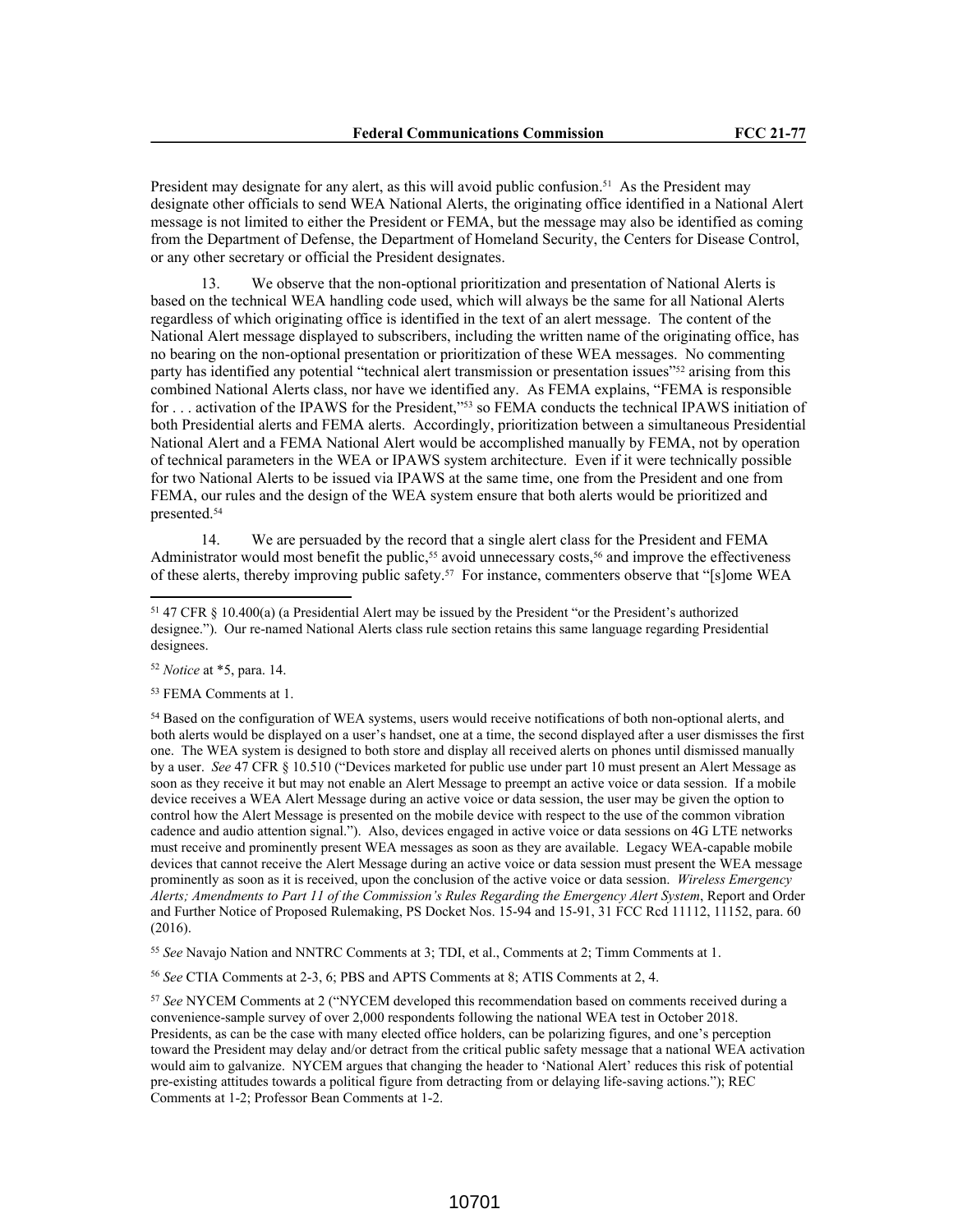message recipients who receive presidential alerts—and who deem the president unreliable—may not comply with stated protective-action guidance."58 Similarly, NYCEM, REC Networks, and Professor Hamilton Bean state that a single National Alerts class will promote public safety because identifying these alerts by political offices distracts public attention from the important emergency information being conveyed.59 Many commenters also underscore that use of a single National Alert class will avoid unnecessary network upgrade costs, because adding a new non-optional WEA handling code and alert class requires "significant changes to industry standards, service provider gateways, radio access networks and mobile devices."60 Several commenters state that because few, if any, technical changes will be necessary to participating CMS provider networks or mobile devices to implement this proposal, the National Alert can be available for use by FEMA immediately.61 ATIS and other commenters, for example, observe that since National Alerts will use the same WEA handling code $62$  as the now-replaced class of Presidential Alerts, this change will be seamless and automatic for the WEA and will not require costly and time-consuming upgrades to CMS provider gateways and other network elements.<sup>63</sup>

15. *Costs*. The National Alerts class we adopt today is the most cost-effective way of implementing the NDAA21 requirement to ensure subscribers may not opt out of receiving FEMA Administrator alerts. We reject the alternative of creating a new, separate WEA handling code and class of non-optional alerts named FEMA Administrator Alert. That approach would require participating CMS providers and mobile device manufacturers to develop new standards and would require changes to CMS provider gateways, Radio Access Networks, and mobile devices to enable a new handling code that is specific to a FEMA Administrator Alert, resulting in a cost of approximately \$43.5 million, with an estimated implementation timeframe of approximately 30 months. We arrived at this cost estimate based on the costs we assessed as attendant to adding the Public Safety Message alert classification to WEA.<sup>64</sup> As noted above, the National Alert class will use the existing WEA handling code and other infrastructure already in place for Presidential Alerts. As such, the record reflects that the newly adopted National Alert can be effective for use immediately.

#### **2. Mobile Handset Display Screen Header and Menu Updates**

16. We adopt the proposals set forth in the *Notice* to require participating CMS providers that use WEA header displays and settings menus that read Presidential Alert to either discontinue the handset

<sup>63</sup> *See* ATIS Comments at 3 (noting that "no changes are necessary in order to allow the ability for FEMA to begin sending alerts under the [new alert] class"); CTIA Comments at 6.

<sup>58</sup> Professor Bean Comments at 2; *see also* NYCEM Comments at 2; REC Comments at 1-2.

<sup>59</sup> *See* NYCEM Comments at 2; REC Comments at 1-2; Professor Bean Comments at 1-2.

<sup>60</sup> ATIS Comments at 4 (citing the *Notice*); *see also* CTIA Comments at 2-3, 6; PBS and APTS Comments at 8.

<sup>61</sup> *Notice* at \*5, paras. 13, 15. *See* CTIA Comments at 2-3, 6; ATIS Comments at 4.

<sup>62</sup> *See* ATIS Standard on Wireless Emergency Alert (WEA) 3.0 Federal Alert Gateway to CMSP Gateway Interface Specification, ATIS-0700037.v002, Alliance for Telecommunications Industry Solutions (May 2, 2019) at 48, 64. The WEA handling code is the element in Common Alerting Protocol messages that IPAWS transforms into messages that are sent to the participating CMS provider gateways. This element is exchanged between IPAWS and the participating CMS provider gateways as the Commercial Mobile Alert for C Interface (CMAC) "CMAC\_special\_handling" element, and the CMS provider systems use this element to identify an alert as Presidential or otherwise.

<sup>64</sup> *See Wireless Emergency Alerts*, PS Docket No. 15-91, Report and Order and Further Notice of Proposed Rulemaking, 31 FCC Rcd 11112, 11166, para. 87 (2016) ("In this section, we show that we can reasonably expect the minimum benefit resulting from the improvements to WEA we adopt today to exceed their maximum cost. The maximum reasonable cost burden our rules could present to Participating CMS Providers is \$40 million as a onetime cost . . . These costs result from modifications to standards and software. . . "). The \$40 million figure was adjusted upwards to \$43.5 million to account for increases in wages in recent years. There would be no relevant technical difference between creating a new alert message classification for Public Safety Messages and creating a new alert message classification for FEMA Administrator alerts.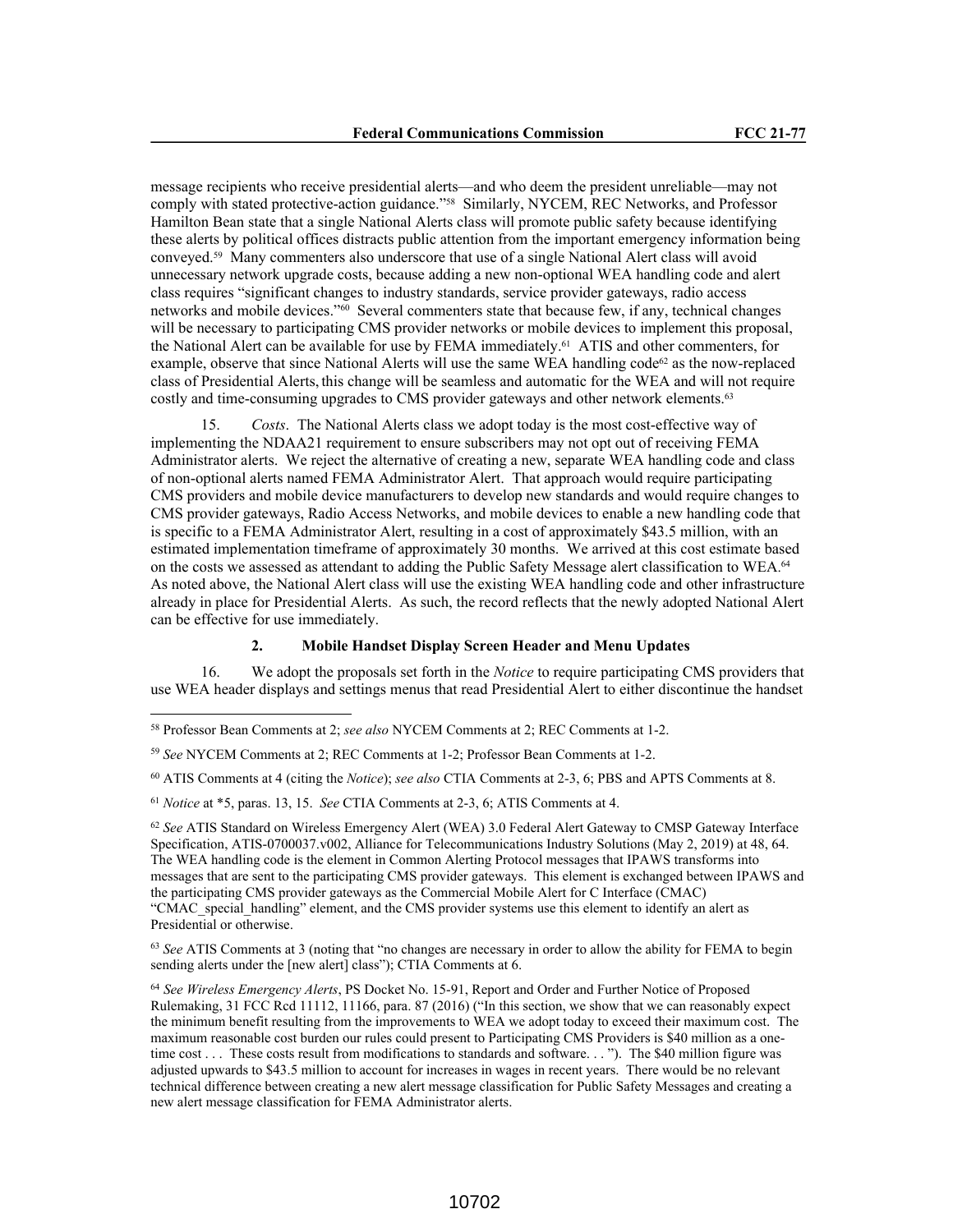display of the words Presidential Alert or otherwise change the display to read National Alert.<sup>65</sup> Although the Commission does not require participating CMS providers to display Presidential Alert headers or to identify these alerts in settings menus, some providers have elected to do so.66 For those providers that have elected to display such headers, this provision will alleviate potential public confusion from receiving an alert from the FEMA Administrator that is labeled as a Presidential Alert. Commenters agree that the requirement to update device screens to reflect the National Alerts class is necessary to achieve the intended benefits of replacing Presidential Alerts with National Alerts.67 As NYCEM observes, leaving device text that flashes Presidential Alert when a National Alert is issued would undermine the purpose of removing automatic specific government office identification from these alerts.<sup>68</sup>

17. We require implementation of this requirement by participating CMS providers by July 31, 2022, but exempt network infrastructure that is technically incapable of meeting this requirement such as where legacy devices or networks cannot be updated to support header display changes. We note that participating CMS providers agree that the July 31, 2022 timeframe is generally reasonable, particularly if legacy devices are exempt.<sup>69</sup> Although CTIA indicates some device updates "may" take longer, $\frac{70}{1}$  without adequate support for the basis of those delays, we decline to extend the deadline. CTIA alludes to "technical feasibility and challenges of modifying diverse WEA-capable devices to support the enhancements," but does not explain how the device updates required by today's rule would be more time-consuming or challenging than similar past updates.71 Instead, CTIA proposes that the July 31, 2022 deadline apply to standards and testing only, and that deployment of the header updates to handsets have no deadline.72 We decline to adopt CTIA's proposal based on the important public safety interest of changing the name of Presidential Alerts for improved public response to alerts.73 When the Commission adopted rules in 2017 to enable the delivery of Blue Alerts over WEA, the Commission allowed a period of 18 months for participating CMS providers to make the necessary changes to their network infrastructure.74 In the *Blue Alerts Order* proceeding, participating CMS providers requested 18 months based on the need to modify multiple network elements including the "C-interface," the secure interface that exists between IPAWS and CMS provider gateways.75 The handset display rule we adopt today does not require a C-interface update, and neither CTIA nor any participating CMS provider has proposed a specific alternative deadline. Accordingly, we believe our proposed 13-month period is reasonable for these updates, and we adopt our proposed deadline of July 31, 2022.

18. In the interim period, we are reassured by FEMA's commitment to distinguish its National Alerts from those issued by the President in the text of the WEA message itself, minimizing

<sup>73</sup> NYCEM Comments at 2; REC Comments at 1-2; Professor Bean Comments at 1-2.

<sup>65</sup> *Notice* at \*6-7, paras. 16, 18, and at \*27, Appendix A. We delegate authority to the Bureau to briefly extend the July 31, 2022 effective date, if necessary, to obtain PRA approval from the Office of Management and Budget (OMB).

<sup>66</sup> *Notice* at \*4, 6, paras. 12, 16.

<sup>67</sup> NYCEM Comments at 3.

<sup>68</sup> NYCEM Comments at 3.

<sup>69</sup> CTIA Comments at 8.

<sup>70</sup> CTIA Comments at 3.

<sup>71</sup> CTIA May 7, 2021 *Ex Parte* at 3-4.

<sup>72</sup> *See* CTIA May 7, 2021 *Ex Parte* at 3-4.

<sup>74</sup> *Amendment of Part 11 of the Commission's Rules Regarding Emergency Alert System*, PS Docket No. 15-94, Report and Order, 32 FCC Rcd 10812, 10822, para. 21 (2017) (*Blue Alerts Order*).

<sup>75</sup> *Blue Alerts Order,* 32 FCC Rcd at 10823, para. 22.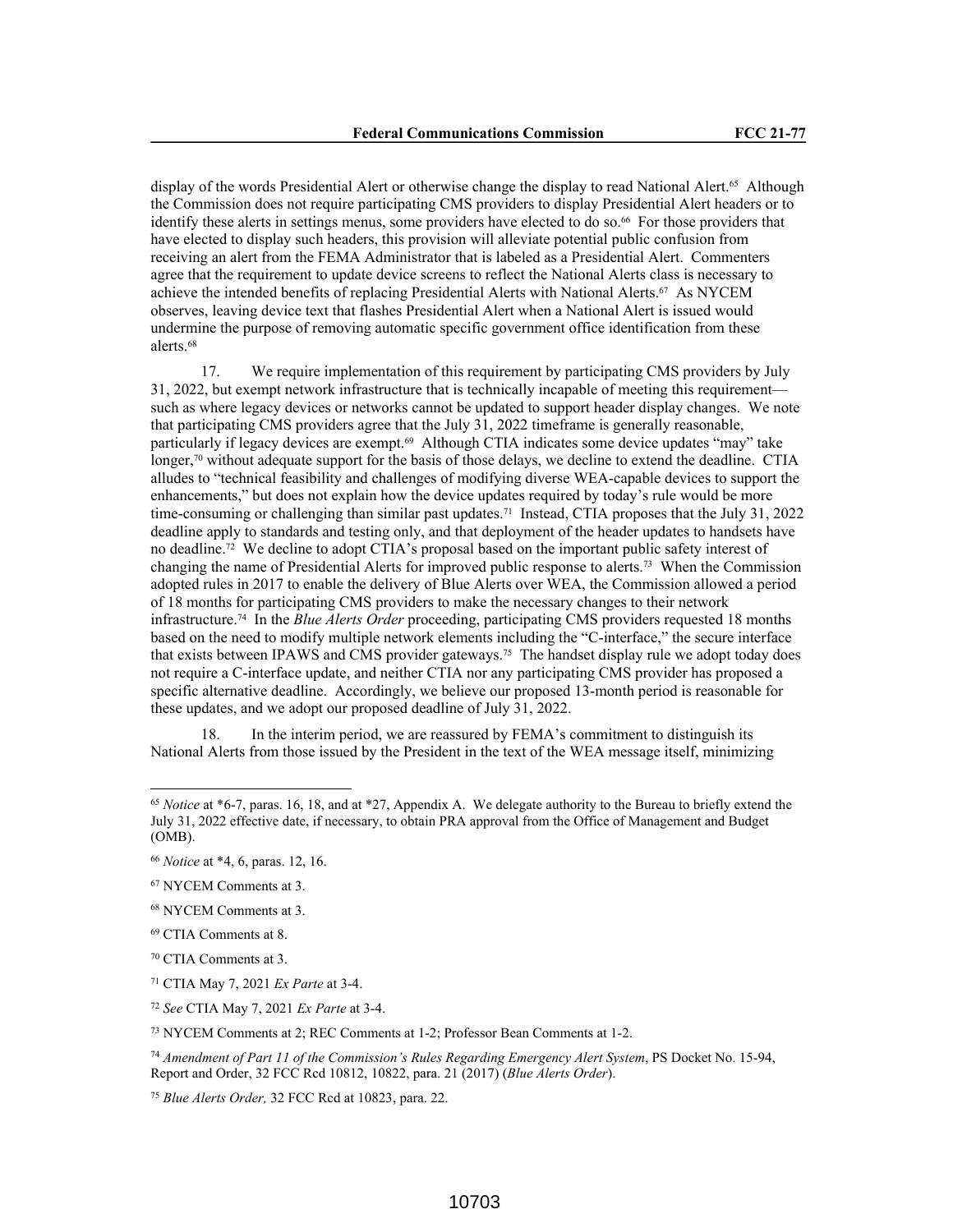risks of misattribution.76 We decline to require National Alert originators to identify the originating office as either FEMA or the President, as CTIA and ATIS suggest, though we recognize the importance of subscribers being able to identify some originating office with any alert received. We observe that, under both our existing and revised rule 10.400(a), alerts may be sent by the President or the President's authorized designee, and the President may designate additional officials to send such alerts.<sup>77</sup> Accordingly, as noted earlier, we encourage FEMA, which is responsible for IPAWS initiation of all National Alerts regardless of which office originates the National Alert, to always identify an originating office in the text of a National Alert message to ensure the public is not confused by a WEA that contains no information about who is sending it.

19. *Costs and Benefits*. This rule we adopt today requires changes to deployed mobile devices that can be implemented via over-the-air software updates or changes to newly manufactured devices,78 and we estimate implementation will result in only minimal costs.79 We note that commenters did not take issue with this cost estimate. Further, legacy devices that cannot be updated are exempt from this requirement.

20. We believe it is reasonable to expect that the benefits of this handset display rule will outweigh the costs. The handset display rule we adopt today carries the benefits of ensuring the effectiveness of the WEA during a national emergency. Because the new National Alerts class of WEA messages can be sent by either the FEMA Administrator or by the President, displaying the heading of Presidential Alert in a mobile device menu or as the header for an incoming National Alert would create the potential for confusion among the public. Further, as discussed above, the benefit of improved public response to WEA messages by removing alert headers that *automatically* identify alerts with federal political offices has been documented in this proceeding,<sup>80</sup> and we find the evidence of that benefit sufficiently persuasive to justify the minimal costs of this rule.

# **B. State EAS Plans and SECCs**

#### **1. SECC Provisions**

21. *Encouragement to Form SECCs or Review their Structures*. Consistent with the NDAA21, we adopt our proposal in the *Notice* to amend the introductory paragraph of section 11.21 of our rules covering State EAS Plans to include language encouraging the chief executive of each state to establish an SECC if the state does not have one, <sup>81</sup> and if the state has an SECC, to review its

<sup>76</sup> FEMA Comments at 3.

<sup>77</sup> 47 CFR § 10.400(a). The President may designate officials, *e.g*., by Executive Order under 3 U.S.C. § 301.

<sup>78</sup> *See* CTIA Comments at 3, 8-9; ATIS Comments at 2-4.

 $79$  We estimate that the time and cost of the standards and software updates that would likely be required to remove the Presidential Alert display text from phones and/or replace it with National Alert will be minimal. We arrive at this estimate in part based on the costs we assessed as attendant to adding Blue Alerts to WEA. *Blue Alerts Order*, 32 FCC Rcd at 10824, para. 25 ("Although we recognize that EAS equipment manufacturers will incur some costs... we believe that 12 months will provide sufficient time to dovetail the BLU upgrade with other scheduled upgrades, posing minimal expense to equipment manufacturers. We believe that the costs for implementation of WEA will be similarly low, because Blue Alerts will be delivered over the existing Imminent Threat WEA classification, using WEA in its current configuration."). *See also Notice* at \*6, para. 17.

<sup>80</sup> *See* NYCEM Comments at 2-4; REC Comments at 1-2; Professor Bean Comments at 1-2.

<sup>&</sup>lt;sup>81</sup> The Commission's EAS rules require the filing of a State EAS Plan with the Commission documenting the EAS alert distribution architecture within the state. *See* 47 CFR § 11.21. These plans are prepared and administered by SECCs, along with associated Local Emergency Communications Committees (LECCs). State EAS Plans must be reviewed and approved by the Chief of the Bureau prior to their implementation "to ensure that they are consistent with national plans, FCC regulations, and EAS operation." *Id.* The SECCs and LECCs are volunteer organizations composed of state broadcaster associations, EAS Participants, emergency management personnel, and other stakeholders.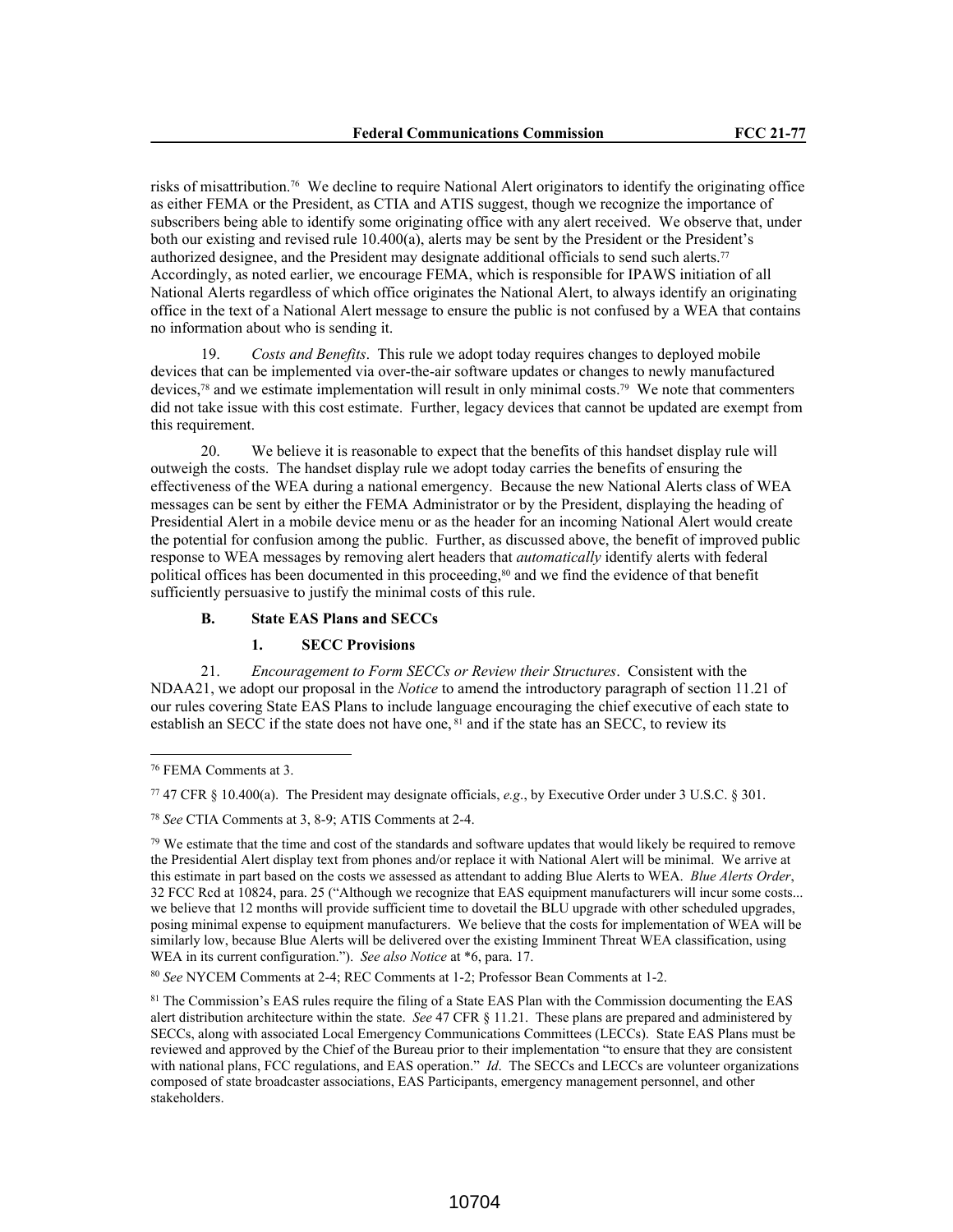composition and governance.82 To ensure that this encouragement reaches state chief executives, we also adopt our proposal to direct the Bureau to contact the chief executive of any territory lacking a functioning SECC to encourage that state chief executive to form an SECC.<sup>83</sup> We observe that there is universal support for these proposals among commenters that addressed them.<sup>84</sup> The Washington State SECC agrees that "Chief Executives should be a part of these processes," but observes that "in many states, such as the state of Washington, the responsibilities for public alert and warning lie with a state agency."85 While we recognize that oversight of public warnings may not directly be administered by state executive offices, NDAA21 directs us to address state executives and presumably their offices would involve any state agencies overseeing public alerting as they deem appropriate.<sup>86</sup>

23. We decline to adopt recommendations for SECC membership and/or a model governance structure for SECCs. We observe that several commenters suggested that the Bureau should prepare recommendations for membership and/or model governance structure that could be provided to a state executive to help it more easily create a new SECC.<sup>87</sup> NWS, for example, discusses the coordinating role it plays with SECCs to ensure proper distribution of weather alerts, adding that "it is essential for an NWS representative to be a member of each SECC."88 The Washington State SECC contends "it would also be beneficial if the Commission encouraged SECC participation to include representatives of all relevant stakeholder groups."89 TDI, et al., urges the Commission "to require that SECCs consult with their State agency for the deaf and hard of hearing, or representatives from the deaf and hard of hearing community, to ensure that needs of individuals with hearing and speech disabilities are considered as SECCs develop and update their State EAS Plans."90 But not all agreed. Timm contends that guidelines are not needed, adding that "SECCs in all 50 States and all but two Territories are working fine without FCC models."<sup>91</sup> As a general matter, we observe that SECCs may interface with all categories of EAS Participants and often with state, local and federal agencies; $92$  thus, broad representation among these parties within the SECCs seems beneficial. We observe, however, that every state and territory are different, and no single

<sup>83</sup> *See id*.

<sup>84</sup> *See* Washington State SECC Comments at 1; Timm Comments at 3; REC Comments at 4; NYCEM Comments at 4; TDI, et al., Comments at 5; NCTA Comments at 3; DAS Comments at 4; NPR Reply Comments at 5-6.

<sup>85</sup> Washington State SECC Comments at 1.

<sup>86</sup> *See Notice* at \*8, para. 23. In addition, as we observed in the *Notice*, all states and all but two territories have SECCs, but the Bureau will work with the relevant state agencies, FEMA and our other federal partners, and EAS Participant representative organizations to help facilitate SECC formation or restoration as required. *See id*.

<sup>87</sup> *See id*. at \*10, para. 26.

<sup>88</sup> NWS Comments at 1.

<sup>90</sup> TDI, et al., Comments at 5.

<sup>91</sup> Timm Comments at 4.

<sup>82</sup> *See Notice* at \*8, para. 23; NDAA21 § 9201(b)(1)(A) (directing the Commission to adopt regulations that "encourage the chief executive of each State [] (i) to establish an SECC if the State does not have an SECC; or (ii) if the State has an SECC, to review the composition and governance of the SECC").

<sup>89</sup> Washington State SECC Comments at 2. *See also*, NCTA Comments at 4 (agreeing with Washington State SECC that the Commission should "'encourage SECC participation to include representatives of all relevant stakeholder groups,' including cable operators"); DAS Comments at 4 (contending that the Commission "should make specific mention that participation of EAS Participants (or representatives thereof) should [sic] a significant part of the composition and governance of the SECC"); NYCEM Comments at 4 (contending that it would be beneficial for the Bureau "to analyze how existing SECCs are constructed and propose model governance structures").

<sup>92</sup> *See*, *e*.*g*., Washington State SECC Comments at 2 (explaining that its members include "various federal, state and local governments, wireless industry, cable television, Washington State Association of Broadcasters, and amateur radio").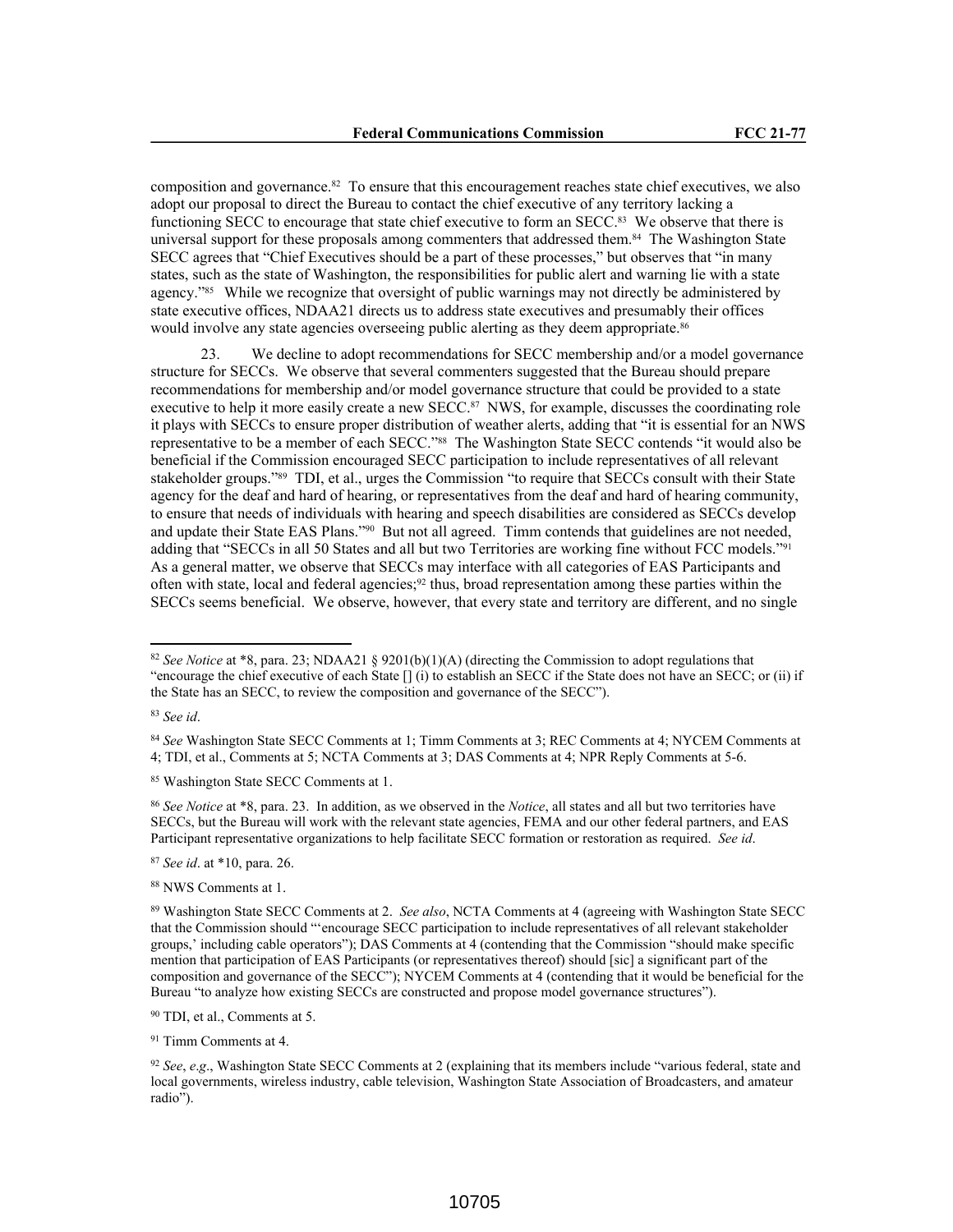framework may fit the unique needs of each.93 In light of the foregoing, and since we have SECCs in all states and all but two territories, we find that our initial focus should be on helping the two territories that lack SECCs form those organizations, and exploring how we can aid existing SECCs to strengthen their volunteer organizations, which may lead to broader representation.<sup>94</sup> We otherwise decline to provide recommendations for SECC membership and/or a model governance structure for SECCs at this time.<sup>95</sup>

24. With respect to encouraging state executives to review the composition and governance of SECCs, we adopt our proposal in the *Notice* that state executives may follow the Commission's requirements for access to the State EAS Plan information on the Alert Reporting System (ARS) to review the composition and governance of their respective SECCs, or else request the information directly from the SECCs.96 As we observed in the *Notice*, the composition and governance information

<sup>94</sup> Some commenters suggest that we examine how some existing SECCs are structured and develop and/or establish a mechanism for SECCs to share their best practices. *See*, *e*.*g*., Washington State SECC Comments at 3; NYCEM Comments at 4; Timm Reply Comments at 2. Rudman and Timm both suggested that SECC best practices could be developed in a re-chartered EAS National Advisory Committee or the CSRIC. *See* Rudman Reply Comments at 3; Timm Reply Comments at 2. The Commission examined this same issue when it last modified the State EAS Plan rules and adopted the ARS. *See Amendment of Part 11 of the Commission's Rules Regarding the Emergency Alert System*, PS Docket No. 15-94, Report and Order, 33 FCC Rcd 3627, 3644-45, para. 51 (2018) (*State Plan Order*). In that order, the Commission indicated that "it would serve the public interest to provide SECCs with further guidance on their roles and responsibilities," but concluded that FEMA's IPAWS Subcommittee to its National Advisory Council "is best positioned to efficiently and effectively address issues related to SECC governance and best practices." *Id*. Although we are not aware of any completed recommendation from FEMA specifically covering this topic, we observe that FEMA has developed EAS best practices that cover State EAS Plans, among other things. *See* FEMA, An Emergency Alert System Best Practices Guide – Version1.0, at https://www.fema.gov/pdf/emergency/ipaws/eas\_best\_practices\_guide.pdf. Numerous other guidance materials covering EAS and WEA also are available on FEMA's website. We decline to take up this topic here because it is beyond the scope of this proceeding, however, we encourage commenters seeking to develop SECC best practices to work through FEMA towards that end. For our part, we will continue to monitor the need for additional best practices and continue to work with FEMA on potentially helpful efforts in this regard.

<sup>95</sup> FEMA proposed that "[SECC] functions be aligned with Statewide Interoperability Coordinator (SWIC) functions and that State EAS Plans be incorporated into Statewide Communication Interoperability Plans." FEMA Comments at 3. NWS suggested that WEA and other public warning systems should be incorporated into State EAS Plans. *See* NWS Comments at 1-2. We observe that these requests are outside the scope of this proceeding and were not raised in the *Notice*. We decline to take them up in the *Further Notice of Proposed Rulemaking* because we lack authority to require that states incorporate State EAS Plans into their Statewide Communications Interoperability Plans, and with respect to including WEA and other alerting systems in the State EAS Plan, the State EAS Plans are limited to the EAS. As Timm points out, "all these alerting systems are not part of EAS and thus do not belong in the State EAS Plan." Timm Reply Comments at 5 (emphasis omitted).

<sup>96</sup> *See Notice* at \*9, para. 24; NDAA21 § 9201(b)(1)(A) (directing the Commission to adopt regulations that "encourage the chief executive of each State . . . to review the composition and governance of the SECC [if the state has an SECC]").

<sup>93</sup> We acknowledge the Washington State SECC's comment that "[i]t is true that the structure of SECCs is not uniform nationwide," adding "[i]t would be most helpful if this issue could be corrected." Washington State SECC Comments at 2. It is unclear, however, whether a uniform SECC structure is either achievable or desirable given the differing factors in play across jurisdictions. The Washington State SECC further commented that "[i]t would be helpful if the Commission's Rules clarified its scope of authority regarding enforcement of critical aspects of the State EAS Plans." Washington State SECC Comments at 2. We observe that all State EAS Plans require annual approval of the Bureau Chief before they can be implemented. *See* 47 CFR § 11.21. With respect to SECCs themselves, given the role of state and local government entities as participants in SECCs, as further encouraged by NDAA21, we are also reluctant to impose requirements affecting such governmental entities that are not required by NDAA21. In any event, we do not find any need to explore our enforcement jurisdiction over the State EAS Plans or SECCs beyond that, as this topic is outside the scope of this proceeding.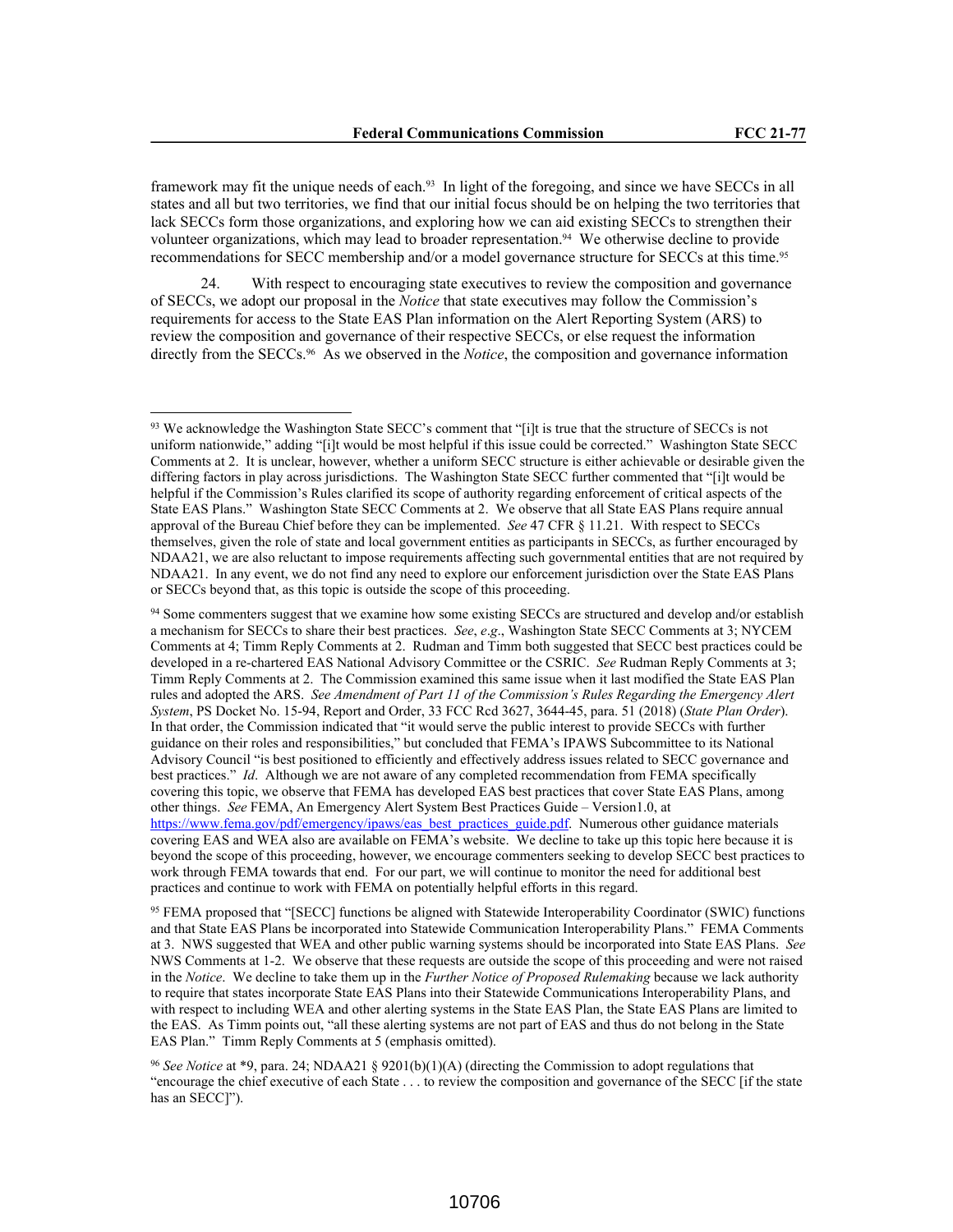for each SECC is required to be included in the State EAS Plans,  $97$  and those plans will soon be required to be filed via ARS, to which the access restrictions apply.<sup>98</sup> In taking this action, we agree with Timm, who commented that "the integrity and confidentiality of ARS data should be maintained even for requests by a State Chief Executive, so the Commission is in control of ARS details being released and can vet with whom this data is shared."99 While we acknowledge that a few commenters raise concerns with reliance upon SECCs to disseminate State EAS Plan data, we find that there is insufficient basis in the current record to revise the Commission's ARS access procedures.<sup>100</sup>

25. *SECC Annual Meeting, Certification and Plan Submission*. With respect to the NDAA21's requirement for regulations requiring SECCs to meet annually to review and update their State EAS Plan, and to certify that such a meeting was completed,101 we adopt our proposal in the *Notice* to amend section 11.21 to include as a required element in the State EAS Plan, a certification by the SECC Chairperson or Vice-Chairperson that the SECC met (in person, via teleconference, or via other methods of conducting virtual meetings) at least once in the twelve months prior to submitting the annual updated plan to review and update their State EAS Plan.102 We also adopt our further proposal to incorporate such certification into the ARS.103 With respect to NDAA21's requirement that State EAS

<sup>99</sup> Timm Comments at 3. *See also* Abbott Comments at 1 (agreeing that access to the ARS data by state chief executives should be subject to the access restrictions currently associated with ARS on grounds that the SECC plans "contain specific information about the procedures for issuing activations," adding that such restrictions "protect[] the integrity and security of the Emergency Alert System").

<sup>100</sup> Some commenters raise concerns that there could be delays or difficulties in obtaining State EAS Plan data directly from SECCs. *See, e.g.,* REC Comments at 3-4 (arguing that relying on SECCs, LECCs, and State Broadcasters Associations to access State EAS Plan information by EAS Participants required to comply with the plan is inefficient); ACA Comments at 6 (contending that the Commission should ensure that "SECCs share all relevant information on a timely basis with cable operators and other EAS participants that may not participate on these bodies," and further suggesting "that the Commission 'encourage SECCs to develop and maintain up-to-date statewide lists of EAS Participants and include these in their State EAS Plans as a resource that State and local authorities can use in contacting EAS participants.'"). We will monitor that process and take appropriate steps if needed, including reviewing our ARS access policy in light of these comments and our communications with SECC chairpersons who worked with us during the ARS development process.

<sup>101</sup> *See* NDAA21 §9201(b)(1)(B)(i) (directing the Commission to adopt regulations that would provide that "each SECC, not less frequently than annually, shall [] (I) meet to review and update its State EAS Plan [and] (II) certify to the Commission that the SECC has met [as required under this meeting obligation] . . . .").

<sup>102</sup> *See Notice* at \*9, para. 25.

<sup>103</sup> *See id*.

<sup>97</sup> *See id*. at \*9, para. 24 (*citing* 47 CFR § 11.21(a)(7)).

<sup>98</sup> As explained in the *Notice*, all State EAS Plans will be required to be electronically filed using the ARS within one year from the date notice is published in the Federal Register announcing that ARS is fully operational and that State EAS Plans must be submitted via ARS within one year of that publication date. *See Notice* at \*9, para. 24 (*citing State Plan Order*, 33 FCC Rcd at 3645-46, para. 54). On May 25, 2021, the Bureau released a Public Notice announcing that ARS is operational. *Public Safety and Homeland Security Bureau Announces the Alert Reporting System (ARS) is Available for Filing of State Emergency Alert System Plans*, Public Notice, PS Docket No. 15-94, DA 21-593 (PSHSB May 25, 2021). The Commission will publish this Public Notice in the Federal Register. Access to ARS is restricted to other federal entities and state governmental agencies that have confidentiality protection at least equal to that provided by the Freedom of Information Act (FOIA). *See Notice* at \*9, para. 24. Requests from state chief executives to the Commission for the composition and governance information residing in ARS would be covered by this policy. Because these administrative requirements only apply to accessing data from ARS, composition and governance information for a given SECC, or any other information in the State EAS Plan, may be more readily obtained directly from that SECC. In addition, some SECCs may make their State EAS Plans available on state websites. The Washington State EAS Plan, for example, can be accessed directly from the Washington Military Department's website at https://mil.wa.gov/emergency-alert-system-eas-state-plan.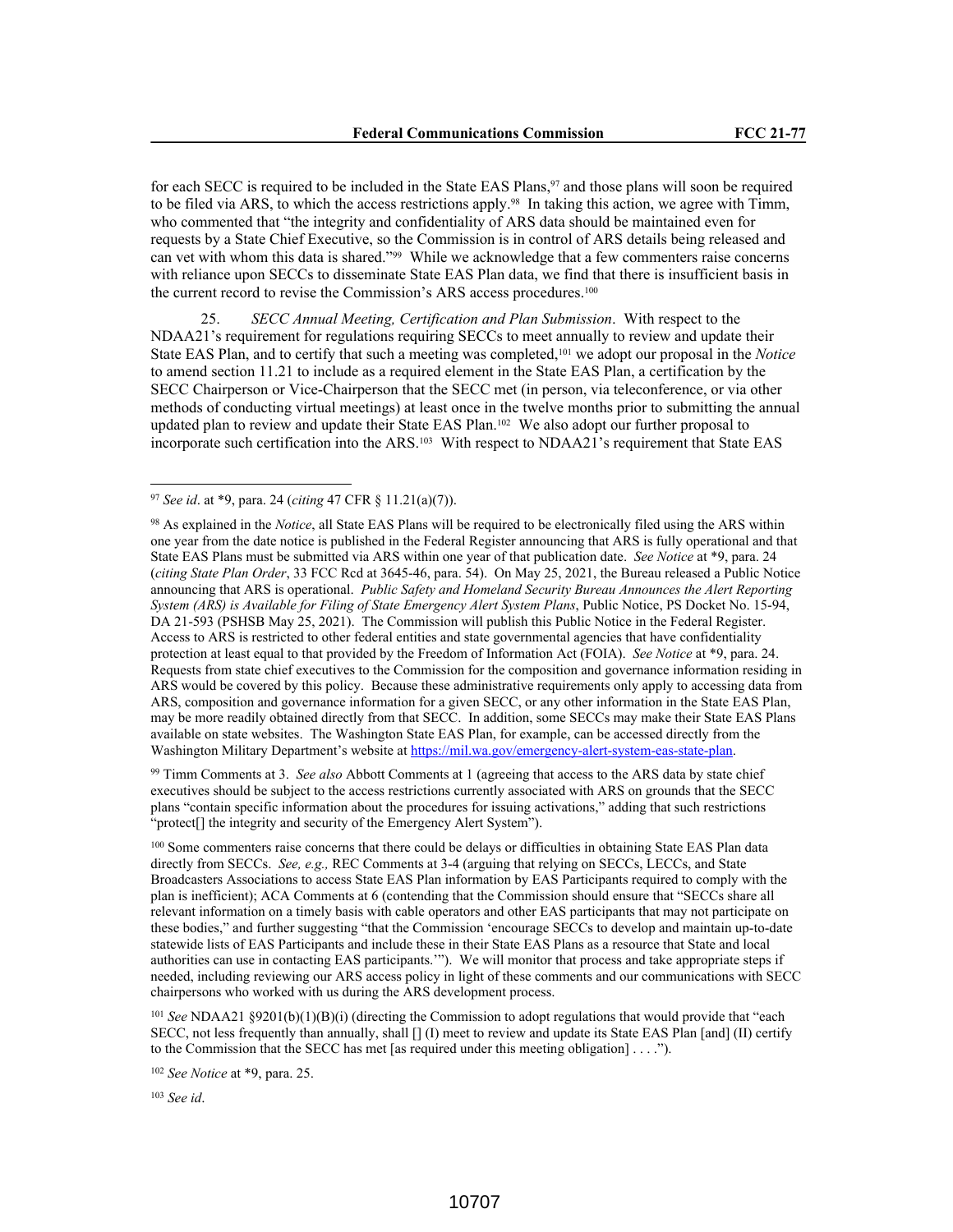Plans be updated annually,<sup>104</sup> although section 11.21 already includes this requirement,<sup>105</sup> which also is incorporated into the ARS,106 we adopt our further proposal to add clarifying language to section 11.21 to more closely reflect NDAA21's direction on this point.107 In taking this action, we agree with Timm, who contends that "ARS is the best place for the SECC Chair annual meeting certification," adding "it is adequate for the certification to be made via an ARS click-box, as opposed to the extra paperwork of needing to generate a certification document to attach in ARS."108 Several other commenters supported our proposals.109 We acknowledge that some may oppose the certification requirement, but because it is statutorily mandated, our inquiry has been focused on the most efficient way to implement it.<sup>110</sup>

#### **2. State EAS Plan Provisions**

26. *60-Day Plan Review and Notice to Chief Executives*. We adopt our proposals in the *Notice* to add language to section 11.21 of our rules requiring that the Bureau approve or reject State EAS Plans submitted for approval within 60 days of receipt.111 We also adopt our further proposal that for

<sup>107</sup> *See id*. at \*9, para. 25.

<sup>108</sup> Timm Comments at 3.

<sup>109</sup> *See* Washington State SECC Comments at 2 ("Historically, we have found that cost issues have not been a factor in our case due to active participation and contributions by our members via a conference phone bridge and virtual meeting platforms"); NCTA Comments at 3 ("support[ing] the NPRM's proposal to require a certification that each SECC has met at least once each year to review and update its state plan"); TDI, et al., Comments at 5; NPR Reply Comments at 5-6.

<sup>110</sup> Abbott opposes the proposed certification requirement, contending that it is "an impractical request when there is no substantial definition of the State Emergency Communications Committee, not much information about the role and expectations of the SECC, other than producing the EAS Plan, and not much information at all about the individual roles of the SECC Chair and Vice-Chair." Abbott Comments at 1. (Gary Timm also requested adoption of an SECC definition and supplied a proposed definition in his comments. *See* Timm Comments at 2; *see also* Rudman Reply Comments at 5). We observe that the certification does not state or imply that the SECC has adhered to some standardized process or procedure, or that the SECC represents or is a part of State government; it merely states that the SECC has met—either in person, via conference call, or via any number of IP conferencing software applications—at least once during the prior 12 months to review and update the Sate EAS Plan. Abbott also contends that "[t]he FCC must clarify whether SECCs and/or the SECC Chair, are required to annually survey each EAS Participant on their plans for providing EAS alert content to non-English speaking populations in order to provide current information in the annual state EAS Plan." Abbott Comments at 2. There is no requirement that SECCs perform annual surveys of their EAS Participants' multilingual activities. As set forth in section 11.21(f), EAS Participants are required to inform their SECCs and the Bureau within 60 days of any material change to the information they have previously reported concerning their multilingual activities, and SECCs in turn are required to incorporate such information as amendments to their State EAS Plans on file with the Bureau. *See* 47 CFR § 11.21(f). At the time that rule was adopted, the ARS did not exist and State EAS Plans were filed in paper or electronic file form. Because State EAS Plans will soon be required to be filed via ARS, and there currently is no amendment process within ARS, such new multilingual information would be incorporated in the next annual update of the plan via ARS.

<sup>111</sup> *See Notice* at \*11, para. 29; NDAA21 §9201(b)(1)(B)(ii)(I) (directing the Commission to adopt regulations that would provide that "not later than 60 days after the date on which the Commission receives an updated State EAS Plan [pursuant to NDAA21 §9201(b)(1)(B)(i)(III)], the Commission shall [] approve or disapprove the updated State EAS  $\overline{P}$ lan . . . .").

<sup>104</sup> *See* NDAA21 §9201(b)(1)(B)(i) (directing the Commission to adopt regulations that would provide that "each SECC, not less frequently than annually, shall . . . submit to the Commission an updated State EAS Plan . . .).

<sup>105</sup> *See* 47 CFR § 11.21(a).

<sup>106</sup> *See Notice*, at \*9, para. 25 (explaining that once a State EAS Plan is approved in ARS, the ARS system sends an email to the SECC Chairperson and Vice-Chairperson 30 days prior to the one-year anniversary of that approval date to notify them that their State EAS Plan must be resubmitted by that one-year anniversary date, and that they have 30 days before that deadline arrives).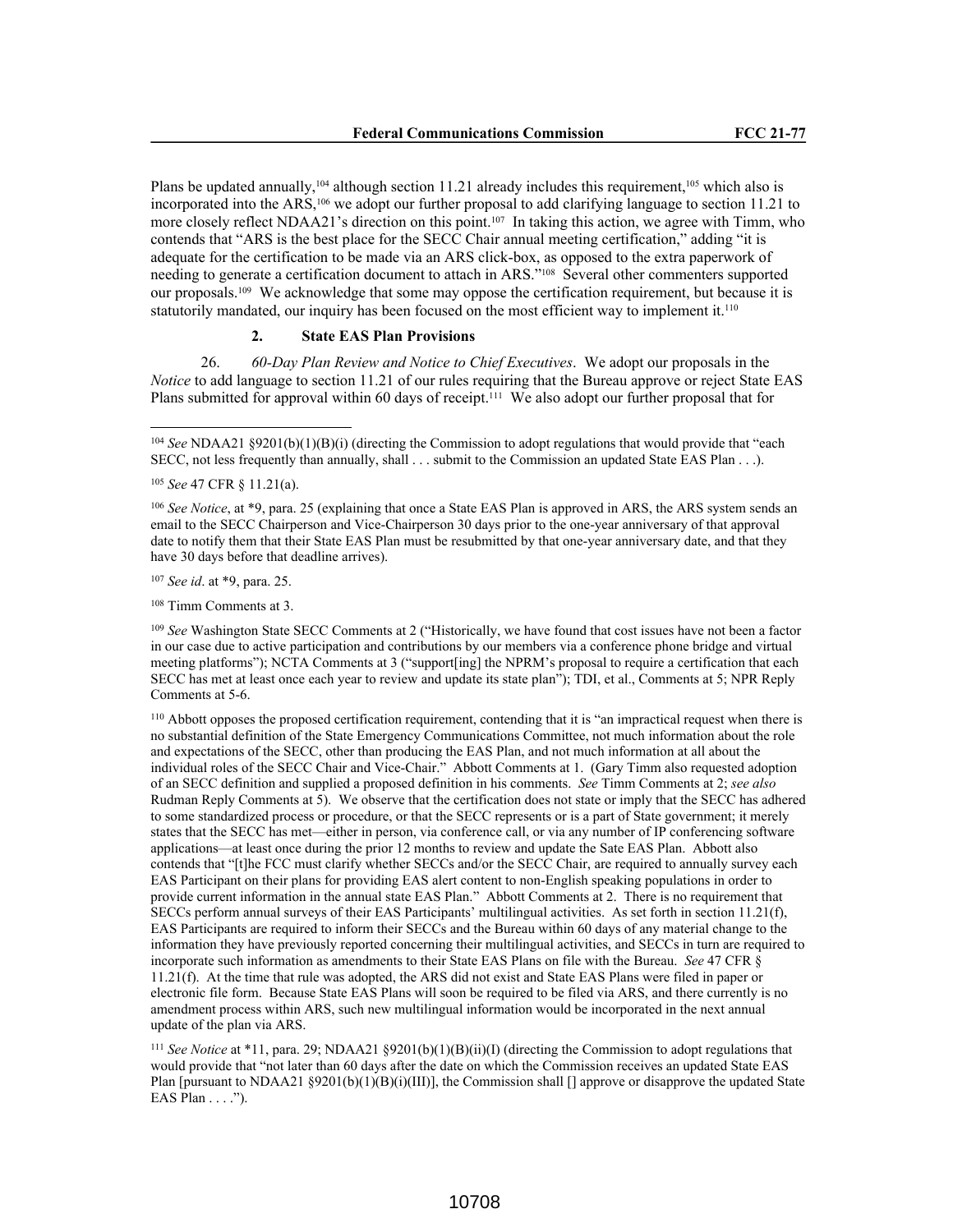those instances in which the Bureau finds defects in a submitted plan and the SECC considers and implements the Bureau's feedback, we will consider that State EAS Plan submission to be temporarily withdrawn, restarting the 60-day review and approval period anew upon resubmission of the corrected plan in ARS.112 Finally, with respect to providing notice to chief executives of these decisions, consistent with the proposals in the *Notice*, we direct the Bureau to list the approval dates of State EAS Plans submitted on ARS on the Commission's website.<sup>113</sup> We further direct the Bureau to, within 30 days of the first plan approval issued via ARS, issue a Public Notice identifying the location on the FCC website of such list. If, after the submission, review, and corrective resubmission process described above, a final decision is made to deny a plan, we direct the Bureau to, not later than 30 days after the date such final decision is made, directly notify the chief executive of the State to which the plan applies of that determination and the reasons for such denial.<sup>114</sup>

27. We observe that while these procedural proposals were not widely commented on, they were supported by those that did, largely for the reasons we proposed them. Timm "agree[s] that the Congressionally-mandated 60-day clock should only apply to the FCC's response on submitted plans," adding that "if SECC-submitted plans have deficiencies, the FCC should consider that plan 'temporarily withdrawn' so the SECC can then make the needed corrections on its own timeline . . . [then] [o]nce the corrected plan is resubmitted, the FCC's 60-day clock should then start anew."115 Washington State SECC supports these proposals, contending that they "would establish additional structure for the EAS Plan approval process and provide for rapid review of State EAS Plans," adding "[b]ased on our experience, the approach outlined is clearly a case where the benefits will far exceed any potential costs."116 Given this support and a lack of objections, we will move forward as proposed in the *Notice*.

28. *State EAS Plan Content Checklist*. With respect to NDAA's requirement for regulations that establish a State EAS Plan content checklist,117 we adopt as the EAS Plan Content Checklist, the list of information required in the State EAS Plan under section 11.21 of our rules, and direct the Bureau to post the checklist on our website and incorporate it as an appendix in the ARS user manual within [90] days from publication of notice in the Federal Register announcing the availability of the ARS.118 As we observed in the *Notice*, section 11.21 already includes a listing of information required in the State EAS Plan, and the ARS data entry menus mirror these informational requirements (and will not allow a State EAS Plan to be submitted unless all required fields are completed).119 As proposed in the Notice, we

<sup>114</sup> *See id*.

<sup>115</sup> Timm Comments at 5.

<sup>116</sup> Washington State SECC Comments at 2-3.

<sup>117</sup> *See* NDAA21 §9201(b)(1)(B)(ii)(I) (directing the Commission to adopt regulations that would "establish a State EAS Plan content checklist for SECCs to use when reviewing and updating a State EAS Plan for submission to the Commission . . . .").

<sup>118</sup> *See* 47 CFR § 11.21; *Notice* at \*12, para 34.

<sup>119</sup> *See Notice* at \*12, para 34. We observe that those parties commenting on this issue supported our proposal. *See* Washington State SECC Comments at 3 (supporting the checklist as "a useful tool to help prepare information for submission" using the ARS); Timm Comments at 6 (stating that the required contents for State EAS Plans "already appears in the §11.21 EAS rules, as well as being reflected in the ARS data entry screens, so further clarification of the State EAS Plan requirements within the ARS User Manual would be an ideal location for this Congressionallymandate checklist – accessed through the ARS Help buttons [on each ARS menu that brings up the ARS user manual section for that menu]"). TDI, et al., supports the Commission creating a checklist "to be available on the (continued….)

<sup>112</sup> *See id*. at \*11, para. 30.

<sup>113</sup> *See id*. at \*12, para. 34; NDAA21 §9201(b)(1)(B)(ii)(II) (directing the Commission to adopt regulations that would provide that "not later than 60 days after the date on which the Commission receives an updated State EAS Plan [pursuant to NDAA21 §9201(b)(1)(B)(i)(III)], the Commission shall . . . notify the chief executive of the State of the Commission's approval or disapproval of such plan, and reason therefor . . . .").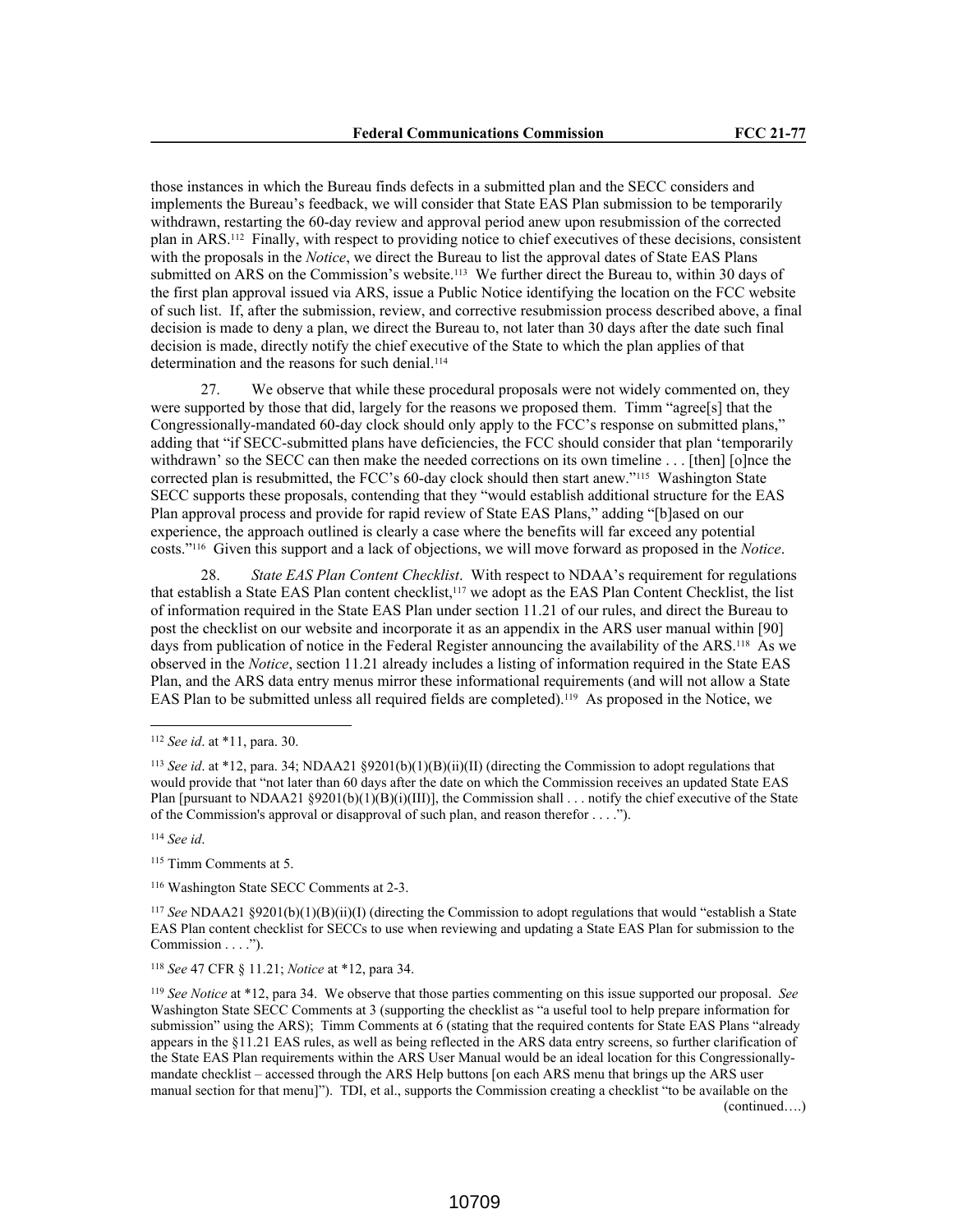direct the Bureau to include in the checklist a corresponding explanation of what each information requirement in section 11.21 entails, as expressed in the *State Plan Order*. 120

29. *Costs and Benefits*. We find that the proposed amendments to our rules for State EAS plan provisions will achieve the Congressionally mandated changes in a cost-effective manner. With respect to the amendments adopted for State EAS Plan processing, we find that no new costs are introduced to any party, other than *de minimis* costs to the Commission. SECCs already are required to file plans annually, and the costs for doing that via ARS have already been approved by OMB.121 The rule changes adopted in this item do not change what those SECC obligations are or how those are met. The Commission will bear some additional costs associated with preparing, integrating into the ARS user manual, and posting the State EAS Plan filing checklist; listing ARS State EAS Plan approvals; and notifying the chief executive of States for which a state EAS Plan submitted for Commission approval has been denied.

30. With respect to the amendments adopted that require a certification by the SECC Chairperson or Vice-Chairperson that the SECC has met (in person, via teleconference, or via other methods of conducting virtual meetings) at least once in the twelve months prior to submitting the annual updated plan to review and update their State EAS Plan, we do not believe the costs to the SECC members will be more than *de minimis*. The costs to SECCs of filing State EAS Plan information via ARS have already been approved by OMB, and while the meeting certification was not among those, we do not believe clicking on a button imposes anything other than *de minimis* costs to those already required to enter data on ARS.122 With respect to the SECC having to meet at least once annually, we observe that such activity seems to fall squarely within the normal course for the task of administering an alerting plan covering the entire state. While we appreciate there may be costs to participating, such as phone charges and/or Internet access charges, those presumably are subsumed within the SECC members' regular usage. Further, there is no time expenditure element to the meeting requirement, thus, these meetings may be short. Further, including language in section 11.21 encouraging the chief executive of each state to establish an SECC if the state does not have one, and if the state has an SECC, to review its composition and governance, does not impose costs on any small business. Our decision to directly contact the chief executive of any state lacking a functioning SECC to encourage that state chief executive to form an SECC imposes costs only on the FCC, which is in the normal course.

# **C. Reporting of False Alerts**

31. Consistent with the NDAA21, $^{123}$  we adopt our proposal to allow FEMA, and state, Tribal,

121 See Federal Communications Commission, "Emergency Alert System; Wireless Emergency Alerts," 84 Fed. Reg. 35334 (July 23, 2019).

<sup>122</sup> *See id*.

Commission's website, that identifies information required in State EAS Plans," but contends that "the Commission should expand the checklist to include specific actions taken and methods used to ensure that State EAS Plans account for communication accessibility and to ensure that disabled populations are not overlooked." TDI, et al., Comments at 6. TDI, et al., also contends that "[i]n addition to requiring EAS alert content be provided in ASL, EAS alert content should be provided in plain language," and that the Commission should "require EAS provided through the television to include an experienced (i.e., qualified) disaster / emergency response ASL interpreter visible in the alert." TDI, et al., Comments at 7, 8. To the extent TDI, et al.'s comments were in response to the checklist requirement, we observe that the checklist is constrained to explicating the existing filing requirements in section 11.21. Because TDI, et al.'s, proposals exceed the scope of the existing filing requirements in section 11.21, we do not address them in this proceeding.

<sup>120</sup> *Notice* at \*12, para 34 (*citing State Plan Order*, 33 FCC Rcd 3637-42, paras. 32-46).

<sup>123</sup> NDAA21, § 9201(c) ("Not later than 180 days after the date of enactment of this Act, the Commission... shall complete a rulemaking proceeding to establish a system to receive from the Administrator or State, Tribal, or local governments reports of false alerts under the Emergency Alert System or the Wireless Emergency Alerts Systems...").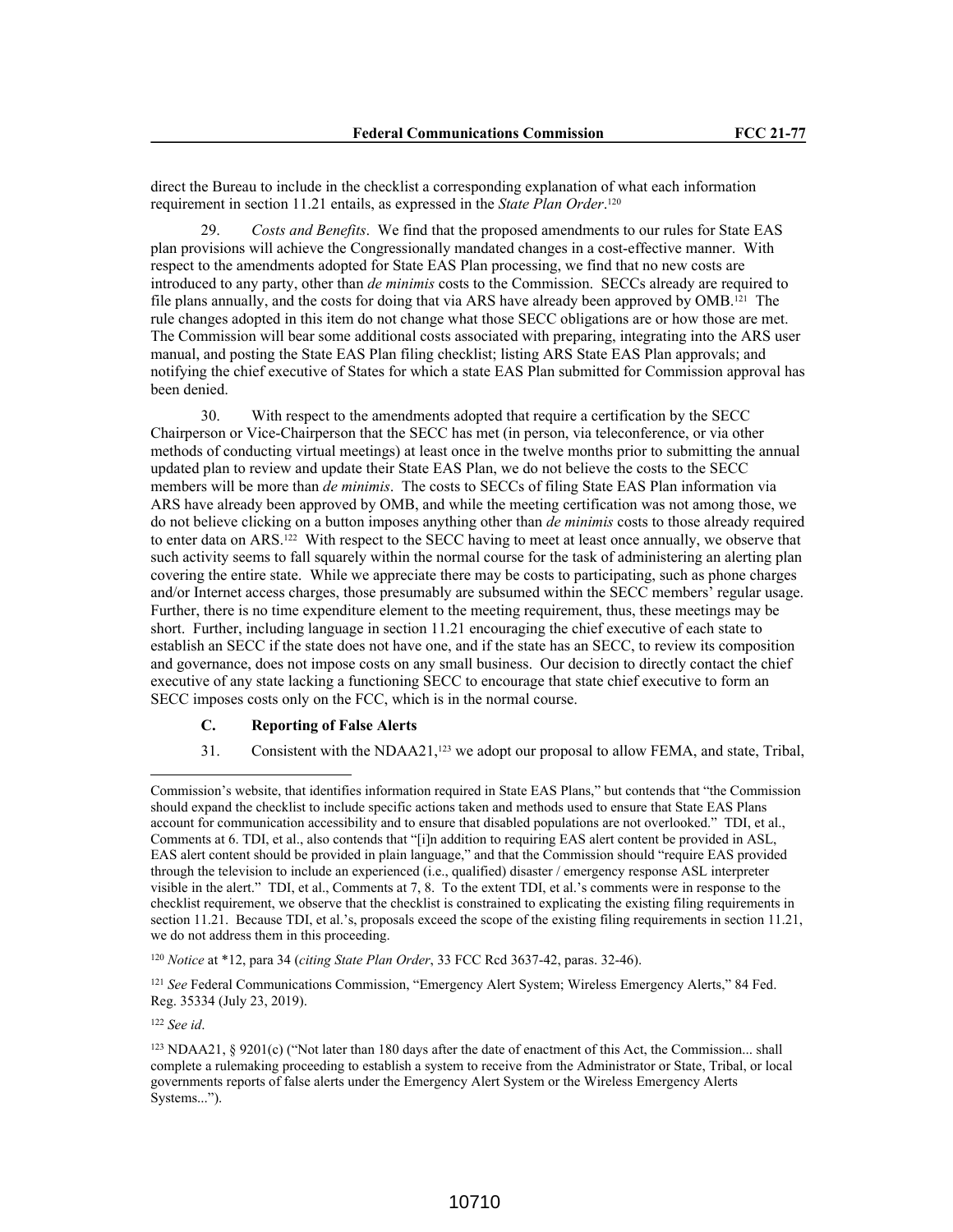local, and territorial government agencies to voluntarily notify the Commission of any false alerts transmitted over the EAS and WEA by sending an email to the Commission's FCC Operations Center at FCCOPS@fcc.gov, specified in sections  $10.520(d)(2)$  and  $11.45(c)$ .<sup>124</sup> Such emails should include any details that they may have concerning the event.<sup>125</sup> We further revise section 11.45(b), our pre-existing reporting requirement that applies to EAS Participants, to add the word "shall" to further distinguish between the required reporting by EAS Participants and the voluntary reporting mechanism for government entities that we adopt today.<sup>126</sup>

32. Most commenters agree that the email system is suitable for voluntary government false alert reporting,127 although other commenters prefer a web form system that provides parameters to ensure consistency of false alert reports.128 As we stated in the *Notice*, we believe that creation of a web form or electronic filing system would unduly delay the launch of this voluntary false alert notification capability and would make the process more burdensome and time consuming in a way that could dissuade government agencies from sending false alert information.129 The majority of commenters agree with this conclusion.<sup>130</sup>

33. Some commenters request that we provide guidance on what information to include in the email notifications, suggesting a list of requested information about the false alert would facilitate better reporting.131 We encourage government entities to include the time and date of the reported alert event, the geographic location where the alerts were received, the message the alert conveyed, how they became aware of the alert, over what medium the alert was transmitted (e.g., broadcast or cable), whether it was an EAS or WEA event, and who originated the alert (if known).

34. We decline to adopt a strict definition of what constitutes a "false alert" and reject the argument that such a definition would better facilitate reporting.132 We agree with commenters who express concern that a strict definition of false alerts would discourage government entities from reporting,133 or that any such definition would be either underinclusive or overinclusive, which could result in fewer useful reports or increased numbers of reports that are of less value.134 To facilitate effective reporting, however, we provide guidance on what kinds of reports would be especially helpful to the Commission. We encourage reporting of alerts that warn recipients of events that are not taking place or forecast to take place in the imminent future (such as the Hawaii false ballistic missile alert) and that are not clearly identified as test messages; about events that are taking place in a geographically remote area from where the alert recipient is located (*e.g*., an alert about a snowstorm in the northeast distributed

<sup>124</sup> *Notice* at \*13, para. 37 and at \*27, Appendix A; Final Rules, Appendix A.

<sup>125</sup> *Id*.

<sup>&</sup>lt;sup>126</sup> *Id.* Section 11.45(b) requires EAS Participants to report false EAS alerts to the FCC Operations Center at FCCOPS@fcc.gov. 47 CFR § 11.45(b); *Amendment of Part 11 of the Commission's Rules Regarding the Emergency Alert System; Wireless Emergency Alerts*, PS Docket No. 15-94, Report and Order and Further Notice of Proposed Rulemaking, 33 FCC Rcd 7086, 7094-95, paras. 17-18 (2018) (*Alerting Reliability Order and FNPRM*). Also, in 2018, the Commission sought comment on whether it should establish a system for other entities to report EAS and WEA false alerts. *Alerting Reliability Order and FNPRM*, 33 FCC Rcd at 7103, para. 41.

<sup>127</sup> *See e.g.*, Washington State SECC Comments at 3; Timm Comments at 6,

<sup>128</sup> *See e.g*., NYCEM Comments at 5.

<sup>129</sup> *Notice* at \*13, para. 38.

<sup>130</sup> *See e.g*., Timm Comments at 6; *see also* Washington State SECC Comments at 3.

<sup>131</sup> *See* Washington State SECC Comments at 3; NYCEM Comments at 5-6.

<sup>132</sup> *See* Abbott Comments at 4; NYCEM Comments at 6.

<sup>133</sup> *See* Washington State SECC Comments at 3; Timm Comments at 6.

<sup>134</sup> *See* Washington State SECC Comments at 3; Timm Comments at 6.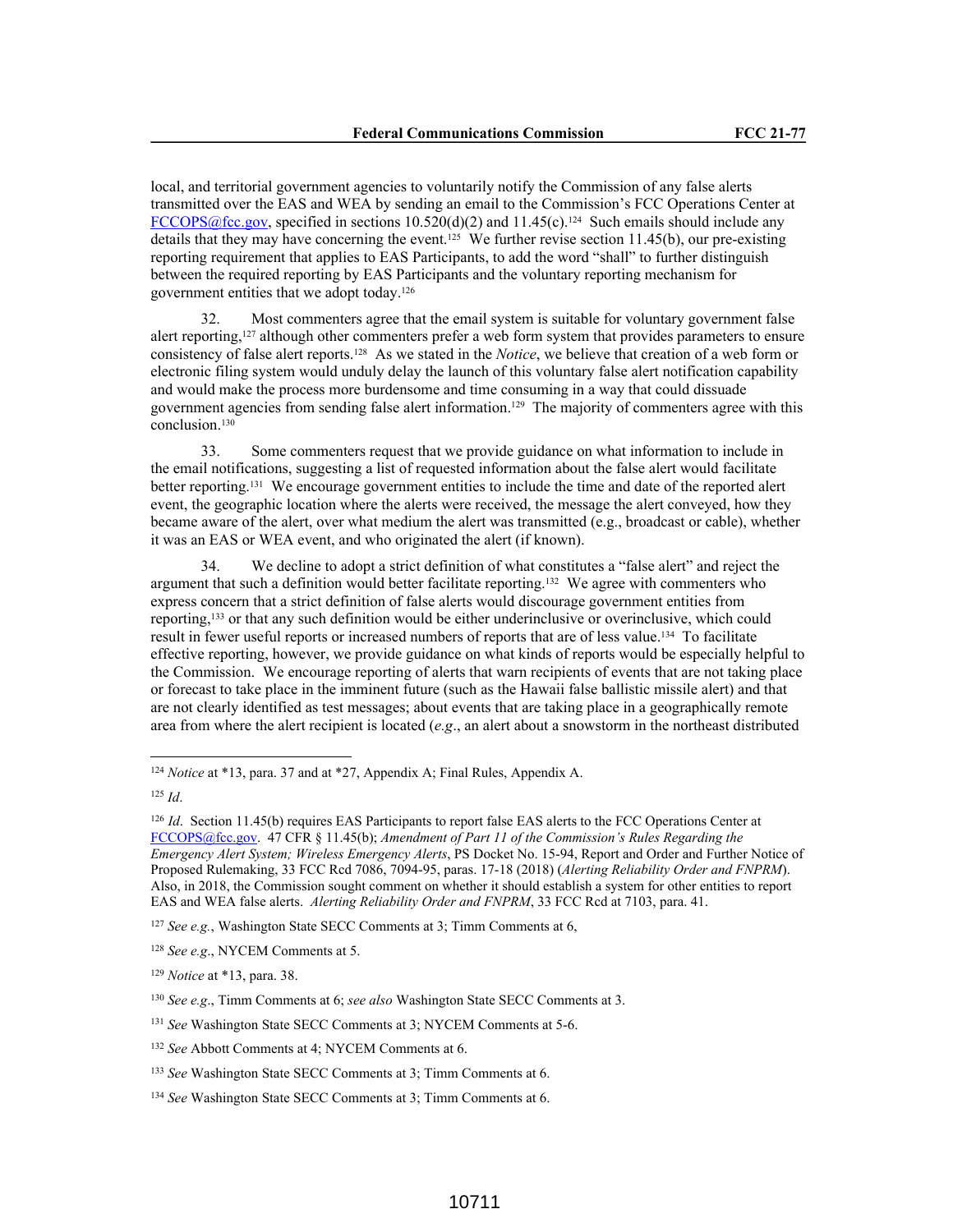in Arizona); or about security breaches and hacking instances where the alert is transmitted without authorization. We do not encourage reporting alerts where the incorrect information is de minimis (such as providing the wrong street address of an accident), where there is geographic overshoot within reasonable parameters (warning of flooding in one county received by subscribers or viewers both in that county and in a neighboring county), or warnings that do not materialize as predicted (a tornado warning is issued, but the tornado never touches down). We emphasize that the purpose of this reporting system is not for the Commission to monitor the accuracy of every authorized alert message or second-guess the discretion of authorized government alert originators, but rather for the purpose of recording voluntary false alert reports made by the reporting government entity and examining the causes to help promote more effective alerting.<sup>135</sup>

35. Finally, NYCEM asks the Commission to work with FEMA to require government entities that originate WEAs to file non-optional, *mandatory* false alert reports as a condition of their Memorandums of Agreement (MoA) with FEMA.<sup>136</sup> We decline this request, as it is beyond the scope of the NDAA21. Furthermore, the Commission is not a party to FEMA's MoAs with government entities that originate WEAs, and pursuant to our consultation with FEMA prior to adoption of this *Report and Order*, we defer to FEMA about what requirements should be included in those agreements. Today's action has established a voluntary system for government entities (including governmental alert originators) to report WEA and EAS false alert events to the Commission, and while we encourage all originators to take advantage of this reporting system, because we interpret this implementation to be consistent with the NDAA21's requirements, we decline to incorporate NYCEM's additional request into this proceeding.<sup>137</sup>

# **D. Repeating EAS Messages for National Security**

36. *Enabling Alert Repetition by Alert Originators*. In the *Notice*, we proposed meeting the  $NDAA21$ 's direction to enable alert repetition<sup>138</sup> by keeping the current EAS rules governing alert (re)transmission intact, but adding language to section 11.33(a) clarifying how to issue repeat alerts.<sup>139</sup> We adopt a modified version of our proposal by instead adding a new section 11.44 that specifies how alert originators can repeat their alert transmissions.140 As described below, we revise our proposal to account for concerns raised in the comments. In taking this action, we observe that most commenters addressing this issue supported our proposal, and the modified version we adopt here is consistent with that approach.<sup>141</sup>

37. We agree with the Washington State SECC and other commenters that "the requirement

<sup>137</sup> *See Alerting Reliability Order and FNPRM*, 33 FCC Rcd 7103, paras. 40-41. We note that questions about mandatory versus voluntary false alert reporting for various entities were raised in the *FNPRM* portion of this, still open, proceeding.

<sup>138</sup> *See* NDAA21 §9201(d)(1)(B)(ii)(I) (directing the Commission to "complete a rulemaking proceeding to modify the Emergency Alert System to provide for repeating Emergency Alert System messages while an alert remains pending that is issued by--(A) the President; (B) the Administrator; or  $(C)$  any other entity determined appropriate under the circumstances by the Commission, in consultation with the Administrator").

<sup>139</sup> *Notice* at \*15, para 43.

<sup>140</sup> *See id*. *See also* Appendix A, section 11.44.

<sup>135</sup> NDAA21, § 9201(c).

<sup>136</sup> NYCEM Comments at 6; NYCEM June 8, 2021 *Ex Parte* at 1.

<sup>141</sup> *See* Washington State SECC Comments at 4; ACA Comments at 3; NAB Comments at 4; NCTA Comments at 5; Timm Comments at 7; Walker Comments at 1; Sage Comments at 1; DAS Comments at 2. We note that FEMA recommends that "the FCC consider methods to update the EAS to support persistent display of alert information and/or persistent notification for emergencies that require immediate public protective actions to mitigate loss of life." FEMA Comments at 4. We seek comment on this recommendation in the *Further Notice of Proposed Rulemaking infra*.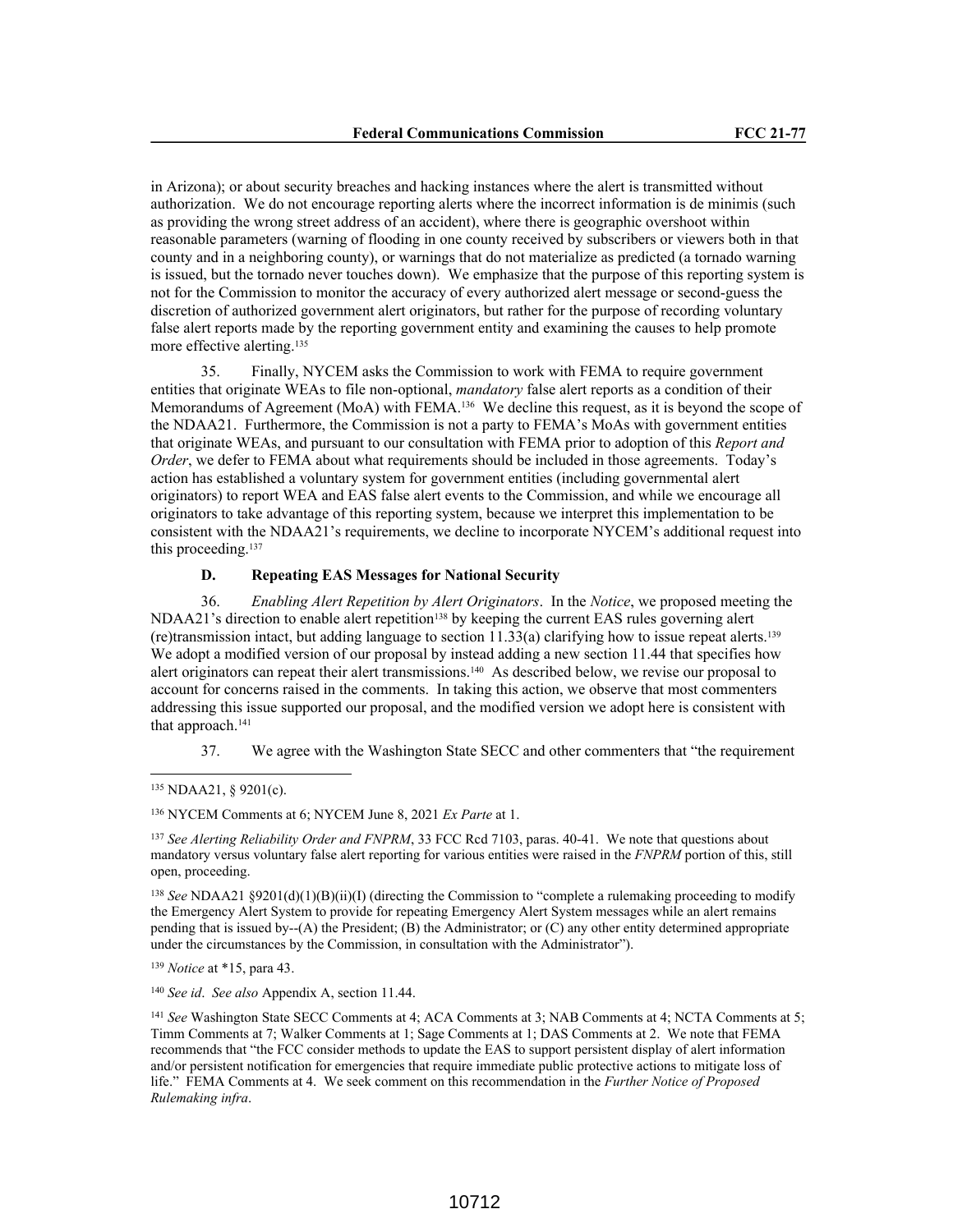to repeat EAS messages can be addressed under the existing Rules, as outlined by the Commission, and that the flexibility of the current system to generate repeat alerts is not universally understood."142 As the Washington State SECC further observes, "clarification of the Rules regarding how alert originators can repeat their alert transmissions would be beneficial."143 Timm states that "[t]his is the most efficient and least burdensome solution to provide for repeating alerts, by leveraging the versatility already built into the EAS through a very minimal Part 11 rule update outlined in [the *Notice*]."144 Timm also observes that this approach "gives the alert originator total control of the repetition rate, and the opportunity to incorporate any updated information."<sup>145</sup>

38. A few commenters, while supporting our proposed approach, contend that adding clarification language to section  $11.33(a)(10)$  is misplaced on grounds that, in the context of EAS, changing the time stamp creates a new alert and therefore semantically is not repeating a prior alert but rather issuing a new alert for the same emergency event. Sage, for example, agrees with our approach,<sup>146</sup> but contends that the "duplicate detection described in the [proposed modification language to section 11.33(a)(10)] is already included in the general rules of duplicate detection," and "would not extend or change the current method of duplicate detection."<sup>147</sup> Sage adds that "[i]f the intent is to remind originators that reissuing an alert with a different JJJHHMM [time stamp code] is a permitted method of getting an alert on the air a second time, it should be done in a more direct manner, and not as a redundant addition to [section 11.33]."148 Similarly, DAS agrees that "the FCC should keep the current EAS rules governing alert (re)transmission intact," but contends that "the proposed added text to 11.33 is unnecessary—and potentially confusing."<sup>149</sup>

<sup>143</sup> Washington State SECC Comments at 4. Washington State SECC also recommended that the Commission and/or FEMA develop training materials for alert originators, EAS Participants and the public. *See* Washington State SECC Reply Comments at 1. We observe that a wide range of training materials can be found on FEMA's website at https://www.fema.gov/emergency-managers/practitioners.

<sup>144</sup> Timm Comments at 7.

<sup>145</sup> Timm observed that this approach "gives the alert originator total control of the repetition rate, and the opportunity to incorporate any updated information." Timm Comments at 6-7.

<sup>146</sup> Sage Comments at 1 ("We agree with the FCC's approach to repeating alerts: reminding originators that they can repeat or update any alert they issue by simply re-issuing it (with prudence and consideration of over-alerting), and not making changes to the existing EAS implementation").

<sup>147</sup> Sage Comments at 3.

<sup>142</sup> Washington State SECC Comments at 4. *See also* ACA Comments at 3 (supporting the proposal as "a reasonable approach for implementing [NDAA21] Section 9201(d)(1)," agreeing that "the capability exists already within the EAS to repeat EAS messages, but this capability 'may not be fully understood within the alert originator community'"); NAB Comments at 3-4 (agreeing that the Commission's approach "fulfills the legislation's requirements," and calling it "an efficient proposal that fits within the existing regulatory scheme, leverages the current architecture of EAS, and is not expected to require costly upgrades to broadcasters' existing EAS equipment and system"); NCTA Comments at 5; Rudman Reply Comments at 4; NPR Reply Comments at 3.

<sup>148</sup> Sage Comments at 3. Sage suggests that "[a] better place to discuss procedures for use by originators would be 11.55." *Id*. *See also* Walker Comments at 1 (contending that "modification of 11.33(a)(10) seems to be … unnecessary," adding "[i]nstructions to alert originators on how to create and send a separate message regarding the same event would be better suited for an EAS Handbook").

<sup>&</sup>lt;sup>149</sup> DAS Comments at 2. DAS contends "that the most appropriate mechanism to enable the repetition of emergency alerts is via the alert originator acting to send a second alert message." *Id*. DAS also observed that "semantically, we wish to clarify that the alert itself is not "repeated" for purposes of EAS message processing (including duplicate detection)," adding "[instead,] [a]n entirely new message would be originated, with a new timestamp, that would contain the same textual and audio content, if the alert originator so chooses." *Id*.at 1. DAS further observes that "[a]ny alert message with an identical header, including an identical JJJHHMM value, is already defined as a duplicate and therefore may not be eligible for transmission[, and] [a]ny message with a header value that differs, (continued….)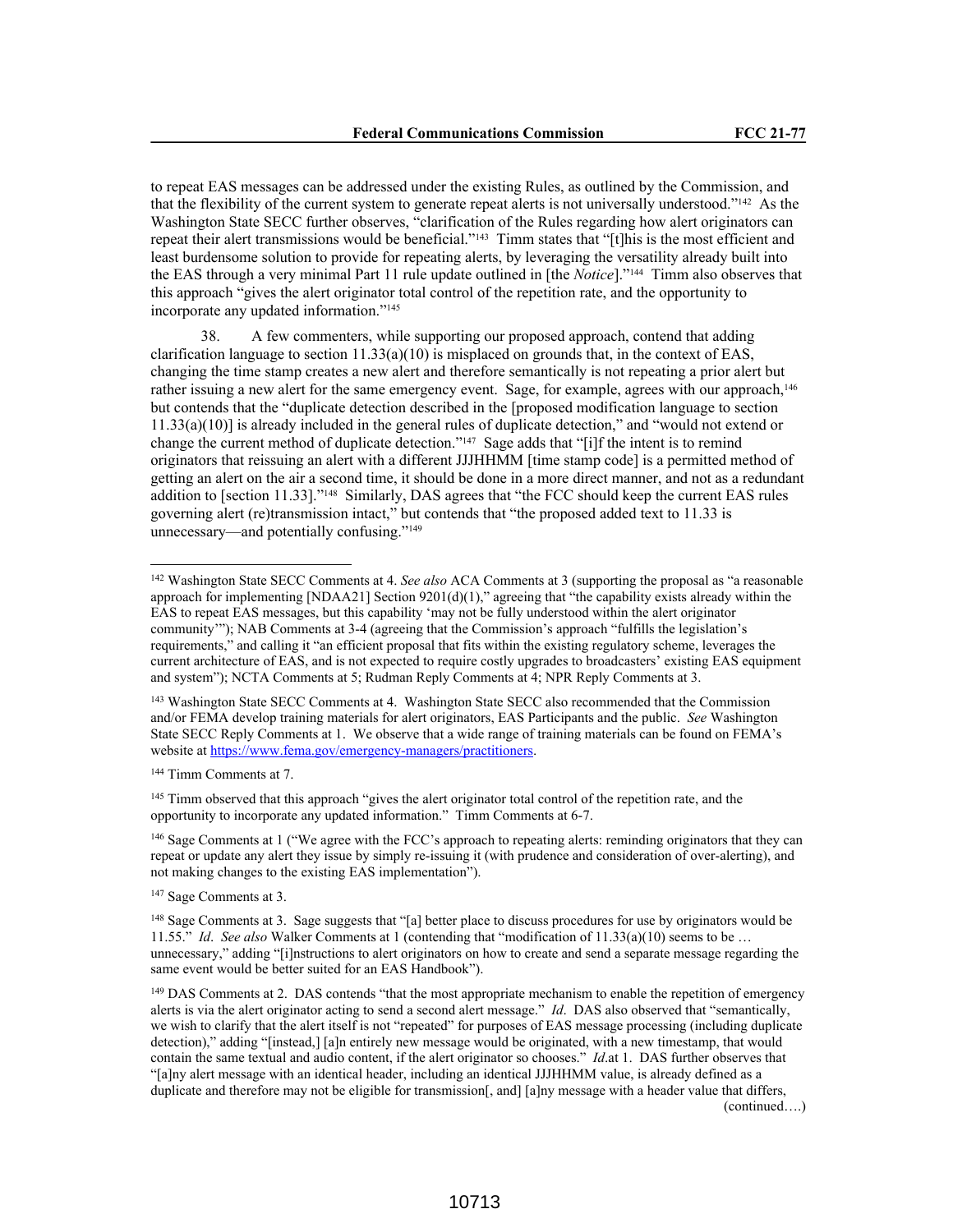39. We acknowledge that the language clarifying alert repetition we proposed to include in section  $11.33(a)(10)$  is implied by the existing language in that section. We are persuaded by the commenters that a more direct approach to clarifying alert repetition is sensible and would also allow us to address concerns raised by commenters regarding alert fatigue that might result from over-repeating alerts.150 Accordingly, we amend Part 11 by adding language clarifying alert repetition to section 11.44 (previously reserved) that largely tracks the language proposed in the *Notice* for modifying section 11.33(a)(10), but also addresses keeping the valid time period consistent; providing a repeat interval sufficient to account for alert propagation; and the need to be aware that repeating alerts routinely may cause alert fatigue among the public. We find that this approach meets the NDAA's requirements<sup>151</sup> and more accurately reflects the record in this proceeding.<sup>152</sup>

40. We also observe that the record suggests that alert repetition can be integrated into alert origination software and IPAWS as an automated function, allowing the alert originator to program how, when, and for which EAS event codes it will apply automated repetition.<sup>153</sup> We believe this capability addresses concerns that re-sending a message is infeasible or burdensome to alert originators. For example, while NYCEM acknowledges that "alert originators can, today, simply re-send the same message every minute," it asserts that such action "is an operationally infeasible and unreasonable interpretation of the statute."154 According to NYCEM, alert originators facing an emergency of national significance that has occurred or is imminent "have multitudes of immediate priorities they must concurrently [address]," and thus cannot "re-issue the message continuously and manually to ensure the public is reached."155 We acknowledge that managing crisis situations involves multiple factors and timesensitive decisions. We agree with Sage, however that meeting the alert repetition requirements in NDAA21 is best satisfied "at the origination side, where the necessary information on the importance of

<sup>152</sup> *See*, *e.g*., DAS Comments at 2 (objecting to inserting clarifying language on repeating alerts into section 11.33(a)(10). *See also* Sage Comments at 3; Walker Comments at 1. *See also* Sage Comments at 2-3 (observing that "EAS has always given any originator the ability to repeat information by simply sending an additional alert at least one minute after the first," but adding that "[t]his facility is most effective if sufficient time is allowed for the initial message to move through the system before a second message is sent").

<sup>153</sup> *See* DAS Comments at 2 (confirming that automated alert repetition could be added into DAS alert origination products); NYCEM Comments at 4 (agreeing that "upgrades to software packages and/or software changes to IPAWS could automate the repeating function"); NAB Comments at 4; REC Reply Comments at 1.

<sup>154</sup> NYCEM Comments at 7.

<sup>155</sup> NYCEM Comments at 7.

including a JJJHHMM value that differs by 1 minute or more, is already defined as a distinctly unique message, which is honored for transmission by the EAS Participant." *Id*. at 2.

<sup>150</sup> *See*, *e.g*., ACA Comments at 4 (observing the "potential for 'alert fatigue' if repetition of such alerts becomes the norm at the State and local level," adding "the Commission should encourage State and local authorities to exercise care and discretion in issuing repeat messages, and to err against repetition barring exceptional circumstances"); NCTA Comments at 6 (observing "widespread repetition of state and local alerts could cause alert fatigue among the public," adding "we urge alert originators making use of this capability to ensure that repeated alerts are truly necessary"); Washington State SECC Comments at 4 (observing that "EAS originators need to be cautious about immediately re-issuing warnings since this can cause 'alert fatigue', which may impact the effectiveness of the alerting system"); Walker Comments at 2 (contending that widespread alert repeating would cause alert fatigue, and "for particularly impactful events," would interrupt more informational and robust news coverage of the event by broadcasters, thus "potentially do[ing] more harm than good"); DAS Comments at 2; Rudman Reply Comments at 4.

<sup>151</sup> *See* NDAA21, § 9201(d). Several commenters agreed that our proposed approach on alert repetition in the *Notice* met NDAA21's requirements. *See*, *e.g*., DAS Comments at 2; ACA Comments at 3-4; NAB Comments at 3; Timm Comments at 7. The modification to that proposal of codifying the clarifying language on repeating alerts in section 11.44 instead of 11.33(a)(10) does not materially change that approach.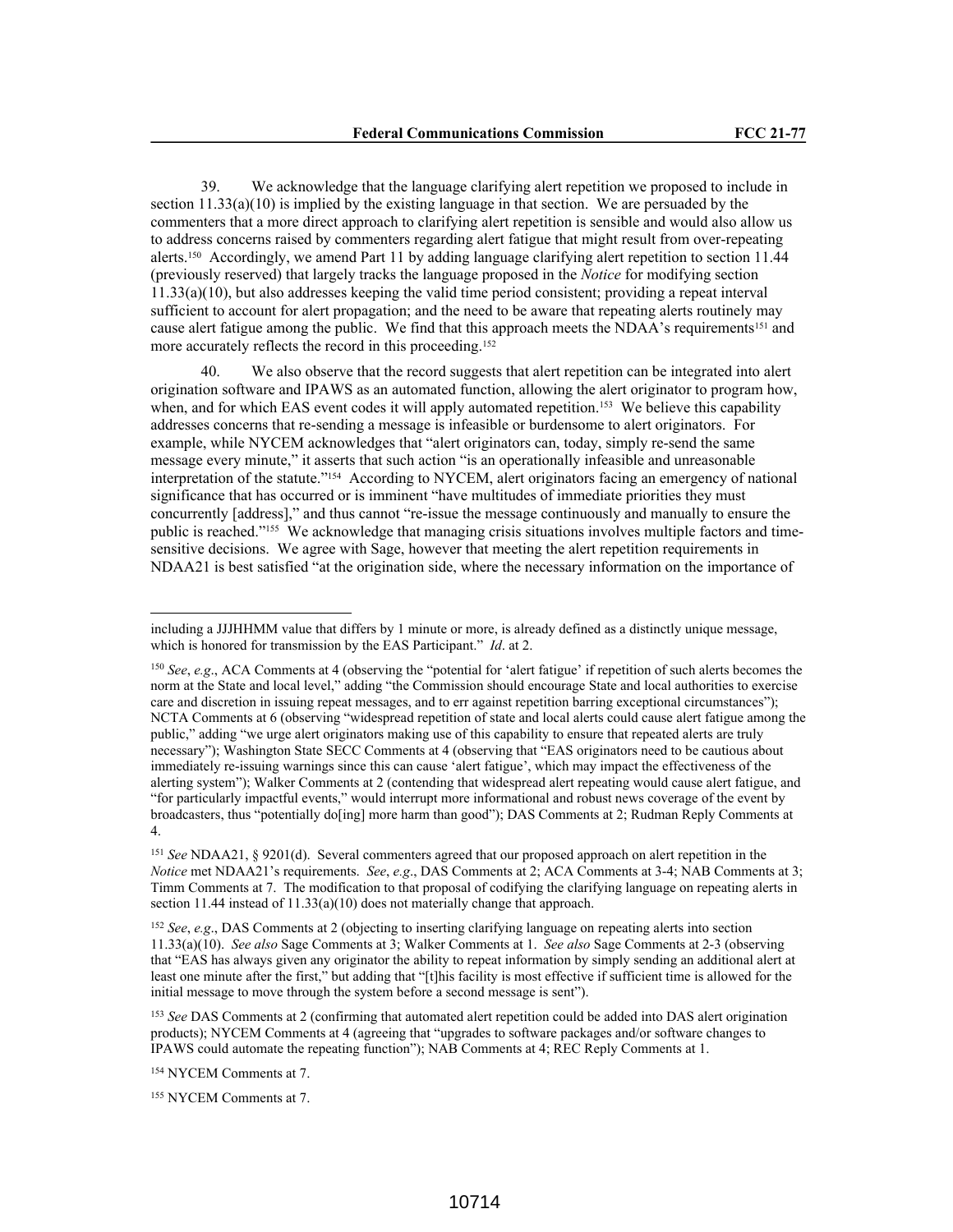the alert, how often it should be repeated, when it should be updated, and when it should end, resides."<sup>156</sup> Further, as NYCEM itself observes, "upgrades to software packages and/or software changes to IPAWS could automate the repeating function for alert origination purposes," thus, alert originators should be in a position to automate alert repetition in their alert management systems to meet their requirements.<sup>157</sup> In sum, we agree with Timm that our approach "is the most efficient and least burdensome solution to provide for repeating alerts,"158 while maintaining our long-held position that alert originators are best suited to manage their alerts consistent with the underlying situation to which they pertain.<sup>159</sup>

41. *National Security Originator and Event Codes*. We decline to adopt a new national security-related originator code or event code.<sup>160</sup> We observe that FEMA did not indicate support for the codes we proposed and instead proposed different codes.161 Given FEMA's lack of support for the codes proposed in the *Notice*, we agree with Sage and others that new originator or event codes are not required at this time,162 and their function within the EAS can be served by existing codes.163 Further, the record suggests that adding new codes will introduce costs to EAS Participants that are difficult to justify if the codes are not necessary.164 Sage, for example, observes that adding these codes "would add complexity to each EAS participant's device setup, reducing the chance that an event with new codes would get on the air,"165 adding "older devices that are no longer supported could reject any unknown event code . . . [and] might therefore be detrimental."166 Sage also observes that incorporating the new codes into deployed EAS devices would require "install[ing] a software update, and modify[ing] [device] settings to relay the

<sup>160</sup> *See Notice* at \*16, para. 46. The originator code would encompass FEMA, and other entities determined appropriate under the circumstances by the Commission, in consultation with the Administrator of FEMA, while the event code would encompass "warnings of national security events, meaning emergencies of national significance, such as a missile threat, terror attack, or other act of war or threat to public safety." *See id*. (*citing* NDAA21, §  $9201(d)(2)(A)).$ 

<sup>161</sup> FEMA Comments at 2. We observe that we seek comment on the originator and event codes proposed by FEMA in the attached *Further Notice of Proposed Rulemaking*.

<sup>162</sup> Sage Comments at 3.

<sup>163</sup> *See* Timm Comments at 8 (opposing adoption of a new originator and/or event codes for a national security alert as unnecessary, observing that "[f]ootnote 106 [in the *Notice*] offers existing codes that could be used").

<sup>164</sup> On this point, REC contends that "[r]epeating messages must be done in a manner that does not require EAS equipment manufacturers to make any kind of firmware or software updates to decoders, which would give them justification to pass the costs to stations, especially LPFM and small full-service stations that are financially struggling, especially in the wake of the COVID-19 pandemic." REC Comments at 5.

<sup>165</sup> Sage Comments at 3.

<sup>156</sup> Sage Comments at 3.

<sup>157</sup> NYCEM Comments at 7.

<sup>158</sup> Timm Comments at 7. *See also* Timm Reply Comments (opposing NYCEM's position on the same grounds explicated here).

<sup>159</sup> *See*, *e*.*g*., *Review of the Emergency Alert System; Independent Spanish Broadcasters Association, the Office of Communication of the United Church of Christ, Inc., and the Minority Media and Telecommunications Council, Petition for Immediate Relief; Randy Gehman Petition for Rulemaking*, EB Docket No. 04-296, Order, 31 FCC Rcd 2414, 2428, para. 28 (*subsequent history omitted*).

<sup>166</sup> Sage Comments at 4. Sage further observes that "[t]he addition of new originator or event codes for national security events would require changes to 11.54 and/or 11.55, as this new type of alert falls outside the current definitions of National Level Emergency (which is tied to EAN and NPT [National Periodic Test]), and State/Local emergency." *Id*.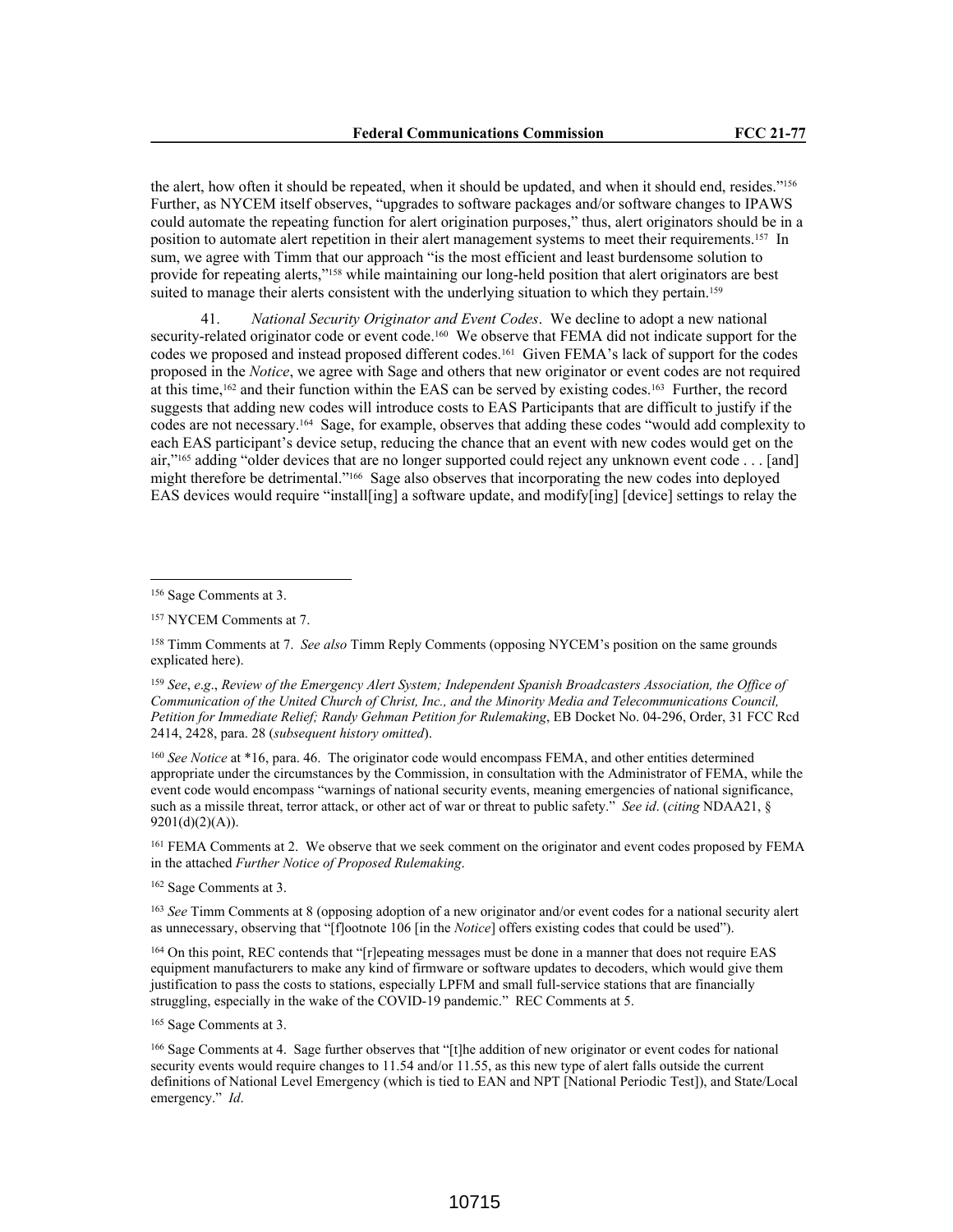new combination of originators and/or event codes."167 DAS also indicates that "[a]ny such new codes can be added to the deployed base of EAS devices via software update."168 Even if these updates were provided free of charge, there would be some costs borne by EAS Participants to install them.169 While the new codes could provide the imprimatur of a federal source warranting full attention, as NAB observes, "any new event code would still lack specificity as to the actual threat and possibly impose a cost on EAS Participants[,] and could create confusion when used for events that currently fall under other event codes."<sup>170</sup>

42. Washington State SECC states that "creation of a new NCA [National Command Authority] originator code would enhance the viability of any messages by underscoring that the originator is at a Federal level," adding that "creating an NSE [National Security Event] event code would also enhance citizen awareness regarding the national level significance of the event."171 DAS similarly supports "the creation of a new originator code, particularly if new national security-related event codes were to be created," as well as "the addition of a code like NSE for events that may not be predictable, but also suggest the FCC consider the addition of specific codes for defined events like a missile warning."<sup>172</sup> For the reasons stated above, we are persuaded by the record that, on balance, new event or originator codes are not justified at this time given the complexity and cost associated with their adoption.

43. *Automated Alert Repeating by the EAS Participant Devices*. We are persuaded by the commenters who addressed this topic that requiring automated repetition of alerts by EAS Participants' EAS devices would result in substantial burdens that are unnecessary, and that this functionality is better implemented on the alert origination end of the EAS alert distribution chain.

44. We observe that several commenters identified significant burdens and obstacles to automating alert repetition in EAS devices. Sage, for example, contends that incorporating automated alert repetition into EAS "would be hard, several industry segments would need to be involved, protocol extensions would need to be defined, some older hardware would become non-conformant, and the process would be a multi-year effort."173 Sage further contends that "any automatic system of repetitions

<sup>170</sup> NAB Comments at 4, n.11.

<sup>171</sup> Washington State SECC Comments at 4. *See also* NYCEM Comments at 7; Kenyon Comments at 1; Rudman Reply Comments at 4.

<sup>172</sup> DAS Comments at 3. DAS recommended that we "change the textual meaning of [the PEP (Primary Entry Point) originator code] to something more useful for the general public's consumption, and also examine the creation of a new originator code … for national security event-related alerts." *Id*. See also Kenyon Comments at 1 (recommending that we "consider adopting a replacement organization code" for the PEP code).

<sup>173</sup> Sage Comments at 2. *See also* Timm Comments at 8 (observing that "the Commission itself in Paragraphs 50-54 [of the *Notice*] sets forth the numerous roadblocks and complications of attempting to have EAS Participant devices do automated repetition of alerts," adding "[t]he FCC here presents the best justifications for not pursuing this option"); Walker Comments at 2 (contending that "implementing automated repetition of alerts at the EAS endpoint devices would be so significantly burdensome to be nearly, if not entirely, infeasible"); Walker Comments at 3 (asserting that "[a]ttempting to implement message repetition at EAS endpoints (read: broadcasters) would involve updating tens of thousands of CAP and EAS devices (typically designed to store 120 seconds of audio) to store an (continued….)

<sup>167</sup> Sage Comments at 4. In addition, Sage observes that "[s]tate plans would need to be updated to give guidance as to relaying those new events." Id. *See also* Timm Comments at 8 (stating that "creating a new Originator Code and/or Event Code goes far beyond the intent of the legislation, and forces unjustified upgrades to EAS Participant devices as well as requiring burdensome SECC updates to all State EAS Plans").

<sup>168</sup> DAS Comments at 3.

<sup>169</sup> *See*, *e*.*g*., *Amendment of Part 11 of the Commission's Rules Regarding the Emergency Alert System*, PS Docket No. 15-94, Report and Order, 31 FCC Rcd 7915, 7924, para. 23 (2016); *Amendment of Part 11 of the Commission's Rules Regarding the Emergency Alert System*, PS Docket No. 15-94, Report and Order, 32 FCC Rcd 10812, 10824- 25, para. 25 (2017).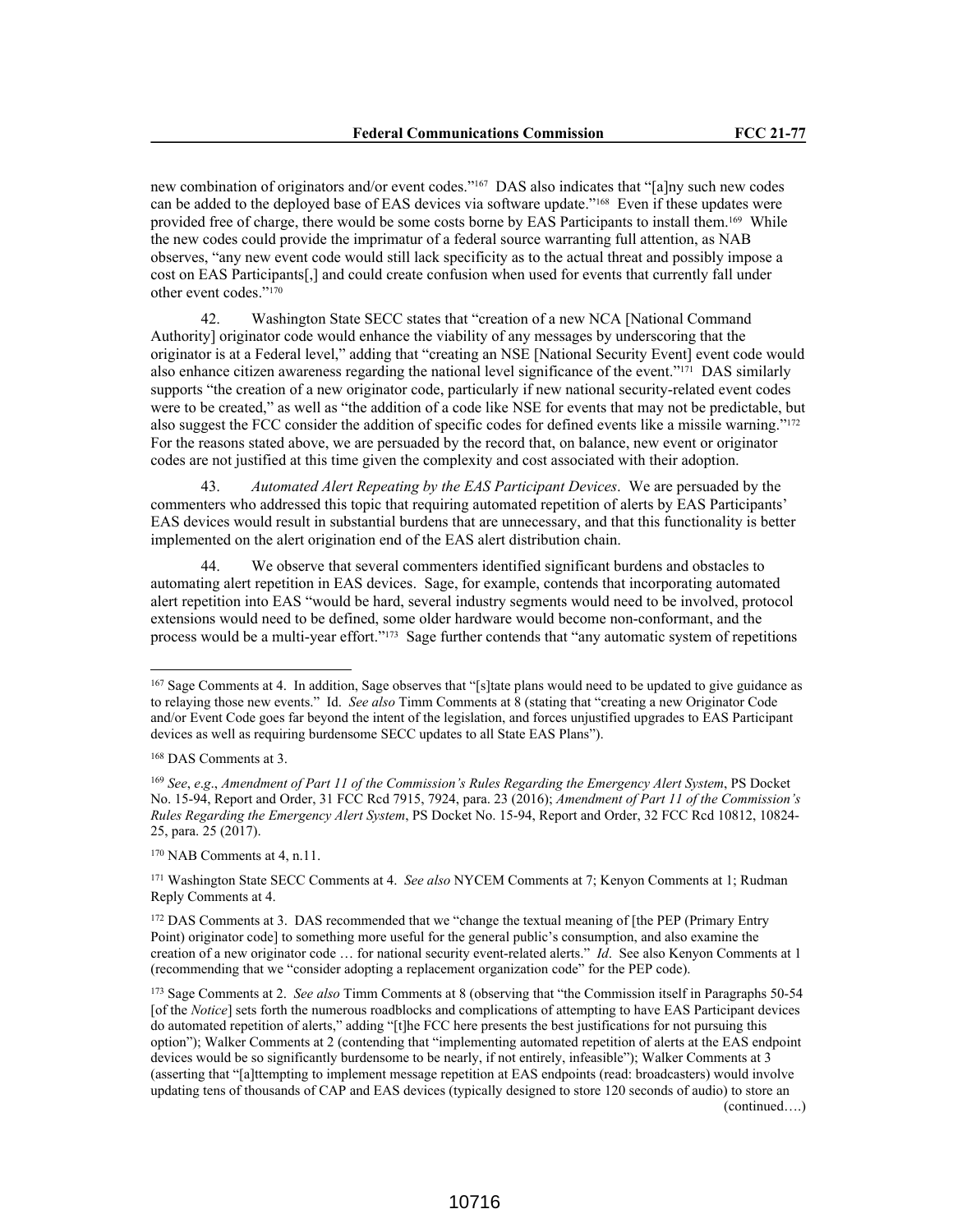could make the overall system more fragile," observing that there is no way to cancel an alert set to repeat once started.174 NAB contends that modifying EAS encoder/decoder devices broadcasters currently use "to enable automated repeats of EAS messages is likely a complex, potentially costly endeavor."<sup>175</sup> NAB further states that automated repetition of EAS alerts is not mandated by NDAA21,176 would "exacerbate" alert fatigue,<sup>177</sup> and thus "is neither necessary nor beneficial at this time."<sup>178</sup> DAS observes that implementing automated alerting in its products is "technologically feasible," but adds "we cannot assure the Commission that such modification would be 'achievable with minimal changes to such software packages.'"179 We agree with these commenters that the potential disruption and costs associated with implementing automated repeating in EAS devices is likely to be significant, and could yield unintended consequences detrimental to EAS operations. While there may be some benefit to alert originators in having such functionality available, we conclude this would be more efficiently and effectively implemented at the alert origination end of the EAS alert distribution chain.

45. We also conclude, consistent with our tentative conclusion in the *Notice*, that requiring EAS equipment to automatically repeat EAN alerts would impair the President's ability to issue such alerts, which is inconsistent with NDAA21's provisions.180 We observe at the outset that the significant burdens, obstacles and unintended consequences identified above for automating alert repetition in EAS Participants' EAS devices would apply to such repetition of EAN alerts—and would be exacerbated by the unlimited duration and priority status of such alerts. As NAB observes, requiring automated repetition of EAN alerts by EAS participants "would likely necessitate significant programming changes to many models of encoder/decoder boxes," and "[t]iming issues could also impede the President's ability to repeat an EAN alert, given the lack of synchronicity between alerts issued through the legacy EAS system and those formatted in the Common Alerting Protocol and issued through IPAWS."<sup>181</sup> NAB also agrees that "imposing a specific repeat interval for EAN messages would be impractical and possibly undermine the President's ability to react to an unfolding emergency."182 DAS contends that "alert originators are the most appropriate entities to initiate a new (repeat) message—particularly in the case of

unknown amount of data for an unknown number of messages with audio of unknown, open-ended duration and repeat it at unknown intervals as indicated by an unknown specification not available in FCC's Part 11 EAS guidance, Common Alerting Protocol v1.2, IPAWS Profile v1.0, or ECIG CAP EAS Implementation Guide – all of which would need to be modified").

<sup>174</sup> Sage Comments at 2.

<sup>175</sup> NAB Comments at 4. *See also* NCTA Comments at 6, n.17 ("We … support the Commission's tentative conclusion that requiring EAS Participants' equipment to automatically repeat the Presidential alert presents technical impediments"); NYCEM Comments at 8 (stating "NYCEM appreciates that automatic repeating of messages, even if limited to the President and/or his or her authorized designee, introduces complexities to legacy EAS devices," and recommending that the Commission "examine the prevalence of these legacy devices and update the record"); NPR Reply Comments at 4.

<sup>176</sup> NAB Comments at 4. *See also* DAS Comments at 2 (stating that "[w]e agree with the FCC's reading of the NDAA21 legislation as not specifically directing the adoption of rules requiring or enabling automated repetition of alerts related to national security events"); ACA Comments at 4, n.8.

<sup>&</sup>lt;sup>177</sup> NAB Comments at 4-5.

<sup>178</sup> NAB Comments at 5.

<sup>&</sup>lt;sup>179</sup> DAS Comments at 2. DAS also states, "we are concerned that automated alert repetition could place the burden, responsibility, and potential liability on EAS Participants regarding the determination whether alerts should be repeated, or not, and when." *Id*.

<sup>180</sup> *See Notice* at \*18, para. 50 (*citing* NDAA21, § 9201(d)(3)). The EAN's functionality is discussed supra at note 15 and *infra* at note 190.

<sup>181</sup> NAB Comments at 5. *See also* NCTA Comments at 6, n.17; NPR Reply Comments at 4.

<sup>182</sup> NAB Comments at 5.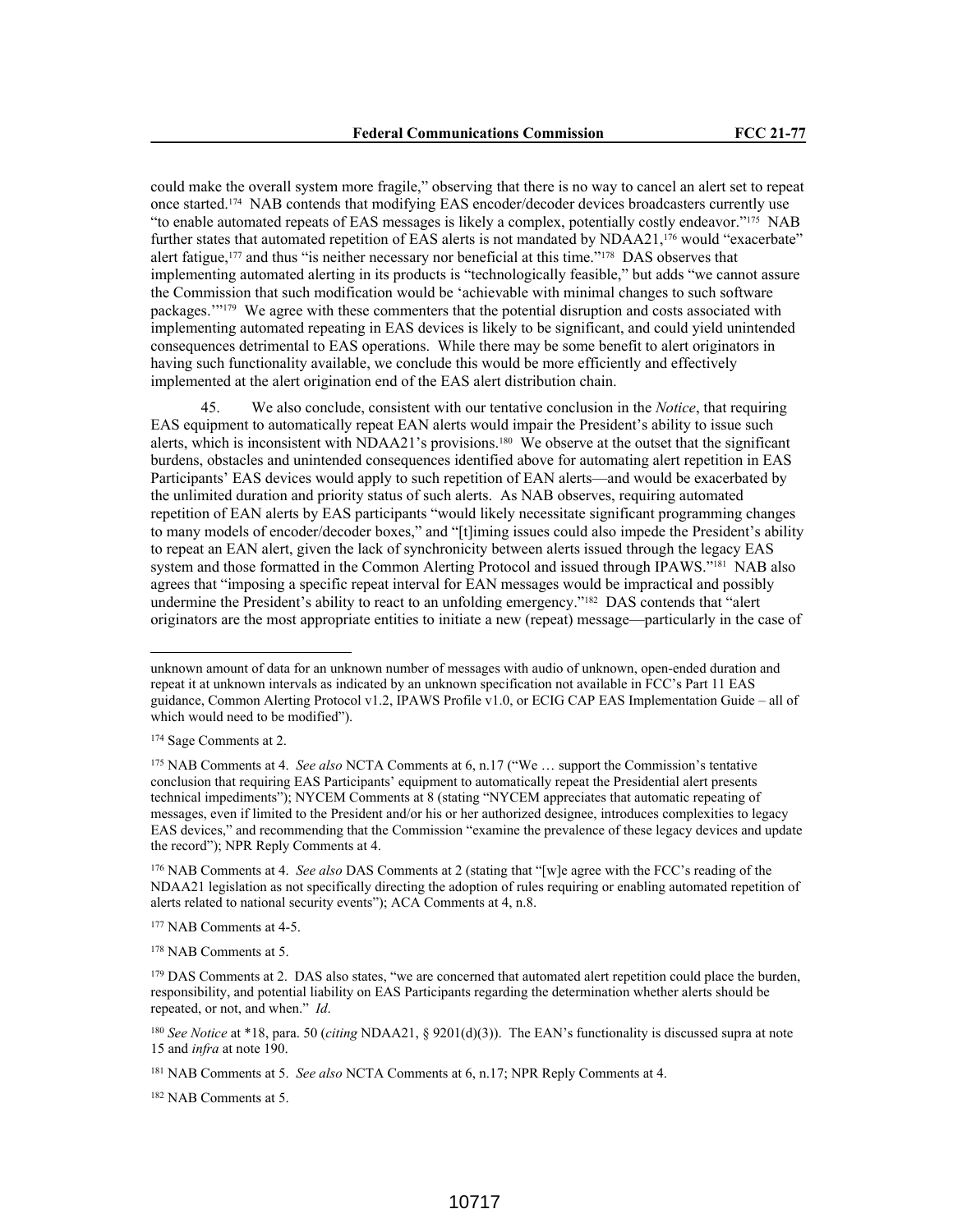an EAN—and that the burden of repeating a message should not fall upon the EAS Participant for numerous reasons, regardless of the technical feasibility of doing so."<sup>183</sup>

46. We observe that our decision to clarify how alert originators can repeat (or re-originate) alerts imposes no costs. As Walker put it, "if implemented at the IPAWS alert aggregation or Alert Originator level with 'repeat' functionality accomplished by reissuance of alerts, no EAS device should need to be updated and no additional costs should be imposed."<sup>184</sup>

# **IV. FURTHER NOTICE OF PROPOSED RULEMAKING**

47. As noted above, the NDAA21 requires the Commission to consult with the FEMA Administrator in fulfilment of its responsibilities under the statute.185 In this regard, FEMA filed comments in the record of this proceeding<sup>186</sup> in which it makes recommendations that it indicates are necessary for IPAWS to provide maximum effectiveness now and in the future given the requirements outlined in the NDAA21.<sup>187</sup> We seek comment on them here.

# **A. Deleting the National Information Center Code**

48. FEMA recommends deleting the term National Information Center (NIC) in our rules.<sup>188</sup> FEMA indicates that [t]here is no longer a National Information Center (NIC) in the federal and national emergency response plans" and thus the term is no longer needed.<sup>189</sup> We seek comment on this request. While we see no need to maintain this term given that the NIC is no longer in part of the federal and national emergency response plans, we ask commenters to address any ramifications of deleting the term.

# **B. Redefining or Replacing the EAS Event Code for Emergency Action Notifications**

49. FEMA also recommends the Commission either modify the definition for the EAN event code from "Emergency Action Notification (National Only),"<sup>190</sup> to "Emergency Alert, National," or replace the EAN event code with a new event code called "NEM," defined as "National Emergency Message."<sup>191</sup> FEMA explains that such change is necessary because the term "Emergency Action Notification" has no meaning or significance to the public and may create confusion, delaying the public taking protective actions to mitigate the impact of the impending emergency event.<sup>192</sup> We seek comment on whether the EAN event code should be modified or replaced as FEMA urges. For the public, is the current definition for the EAN code, "Emergency Action Notification (National Only)," distracting or

<sup>185</sup> *See* NDAA21, §§ 9201(a)(2), § 9201(b)(2), 9201(c), 9201(d)(1).

<sup>186</sup> FEMA Comments at 1-4.

<sup>187</sup> FEMA Comments at 2.

<sup>188</sup> *See* 47 CFR § 11.31(e); FEMA Comments at 2-3.

<sup>189</sup> FEMA Comments at 2-3.

<sup>190</sup> FEMA Comments at 2. As set forth in section 11.2(a) of our rules, "Emergency Action Notification is the notice to all EAS Participants and to the general public that the EAS has been activated for a national emergency. EAN messages that are formatted in the EAS Protocol (specified in § 11.31) are sent from a government origination point to broadcast stations and other entities participating in the PEP system and are subsequently disseminated via EAS Participants." 47 CFR §11.2(a). Our rules provide that "[n]ational activation of the EAS for a Presidential message with the Event code EAN...must take priority over any other message and preempt it if it is in progress." 47 CFR §11.2(a) (definition of Emergency Action Notification - EAN). *See also* § 11.33(a)(11). EAS Event codes are specified in section 11.31(e) of our rules, 47 CFR §11.31(e).

<sup>191</sup> FEMA Comments at 2.

<sup>183</sup> DAS Comments at 3-4.

<sup>184</sup> Walker Comments at 3. *See also* Sage Comments at 1 ("not making changes to the existing EAS implementation ... greatly reduces the cost to all stakeholders that changes of this level to EAS would cause").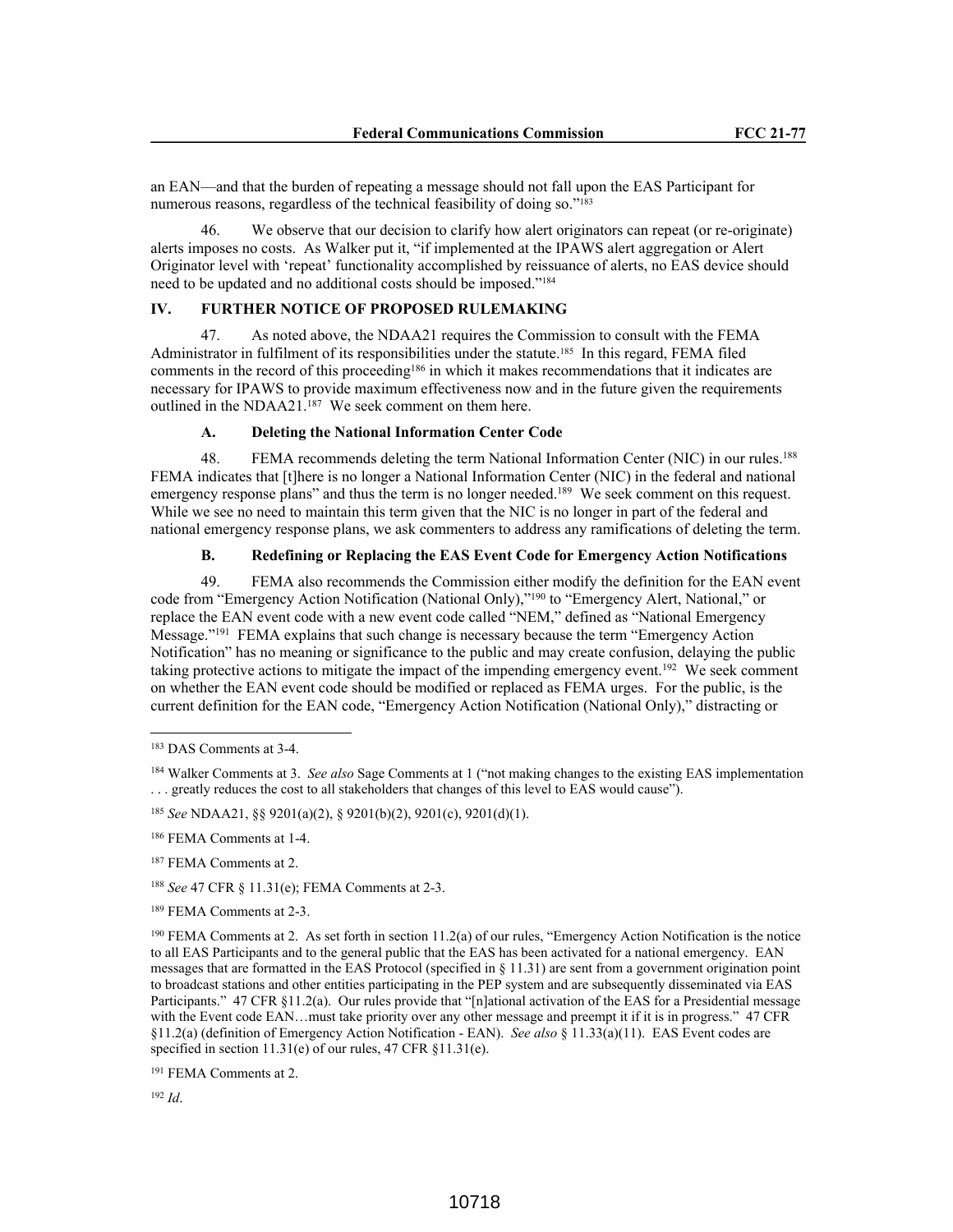confusing as FEMA suggests? Are the options (i.e., modify the definition of EAN or replace it with a new event code) suggested by FEMA appropriate? If so, which is the preferred approach? Would changing the EAN code to NEM suggest that the alert was originated from any entity other than the President? We observe that replacing the EAN code with a new event code such as "NEM" would require changes to EAS devices and any operational plans and protocols that address EAN alerts.<sup>193</sup> We seek comment on whether such a change could be effectuated in EAS devices via a software update. Could such change be effectuated in all EAS device models, and at what cost? Would such a change have any impact on EAN processing? How could the change-over from EAN to NEM be phased into operation? Would the ECIG Implementation Guide have to be amended to accommodate this change?<sup>194</sup> What changes would be required to Part 11 of our rules to accommodate this request? Would such a change have any impact on cable equipment standards? Would there be any impact on consumer emergency radios? Would the value of implementing either of these options exceed whatever costs might be imposed by them? Would retaining the EAN and revising its definition be less costly than replacing it with a new code such as "NEM"? Or does revision of the EAN definition incur similar costs as a new code due to necessary technical and operational plan changes?

# **C. Renaming the EAS Originator Code for Primary Entry Point Systems**

50. FEMA suggests changing the EAS originator code<sup>195</sup> for the "Primary Entry Point System," from "PEP," to "NAT," which would stand for "National Authority" to "better serve the effectiveness of the NPWS [National Public Warning System]."<sup>196</sup> FEMA explains that "PEPs are not originators," adding "[u]sing PEP as an originator code in accordance with the current EAS rules requires EAS video participants to scroll a message that begins with '*The Primary Entry Point System has issued an* . . . .<sup>'"197</sup> According to FEMA, "[t]he public does not recognize the term PEP which may create confusion in the public."<sup>198</sup> We seek comment on whether the PEP originator code should be changed as FEMA requests. Does use of the PEP code potentially cause confusion to the public as FEMA suggests? Is changing the code to NAT (for "National Authority") an appropriate remedy? Could such a change be effectuated in EAS devices via a software update? Could such change be effectuated in all EAS device models, and at what cost? Would such change have any impact on EAN processing? Would the ECIG Implementation Guide have to be amended to accommodate this change? Would the benefit of implementing this change exceed whatever costs might be imposed by implementing it? Would this change suggest that the alert using the EAN code or the National Emergency Message code could be coming from any entity other than the President?

<sup>193</sup> *See*, *e.g.*, 47 CFR §§11.2(a) (Definitions), 11.15 (EAS Operating Handbook), 11.21(a)(4) (State and Local Area plans and FCC Mapbook); 11.51(m)&(n) (EAS code and Attention Signal Transmission requirements); 11.52(e) (EAS code and Attention Signal Monitoring requirements); 11.54(a) (EAS operation during a National Level emergency).

<sup>194</sup> *See supra* note 20.

<sup>&</sup>lt;sup>195</sup> The ORG field in the EAS protocol "is the Originator code and indicates who originally initiated the activation of the EAS." 47 CFR  $\S 11.31(c)$ . The ORG codes are specified in section 11.31(d) of our rules. 47 CFR  $\S 11.31(d)$ . In the *Notice* we sought comment on whether to add a new originator code and a new event code to reflect more accurately the scope of NDAA21 with respect to repeating alerts, but did not seek comment generally on changing the PEP originator code to National Authority. *Notice* at \*16, para. 46.

<sup>&</sup>lt;sup>196</sup> FEMA Comments at 2. The PEP is a private or commercial radio broadcast station that cooperatively participates with FEMA to provide EAS alerts to the public and are the primary source of initial broadcast for a Presidential Alert. 47 CFR § 11.18(a). FEMA administers the PEP system for legacy EAS and interfaces with the White House on the administration of the Presidential Alert.

<sup>197</sup> FEMA Comments at 2.

<sup>198</sup> FEMA Comments at 2. DAS also recommends that we "change the textual meaning of [the PEP (Primary Entry Point) originator code] to something more useful for the general public's consumption…." DAS Comments at 3.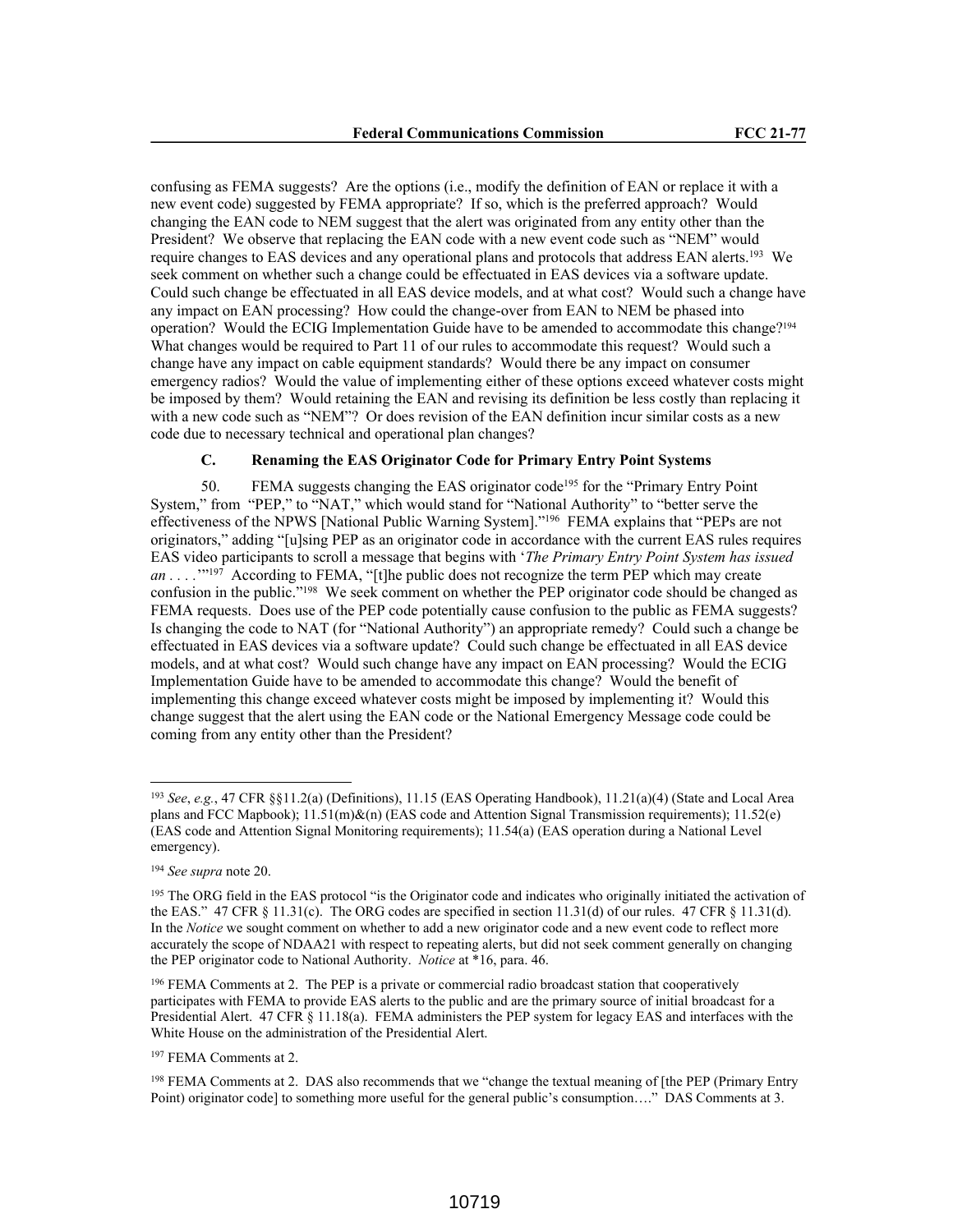#### **D. "Persistent" Alerts**

51. We seek comment on FEMA's recommendation that "the FCC consider methods to update the EAS to support persistent display of alert information and/or persistent notification for emergencies that require immediate public protective actions to mitigate loss of life."<sup>199</sup> FEMA notes that these types of emergency alerts "should persist on EAS until the alert time has expired or is cancelled by the alert originator."200 FEMA contends that it "does not agree that repeating an EAS message fully addresses the problem identified in after-action reports related to the mistaken [Hawaii missile alert], or fully addresses the intent of Congress expressed in the NDAA21 language."201 According to FEMA, "[e]mergency alert information needs to be persistent on EAS sources for the period of the alert so that people can receive, review, and collaborate, whenever they 'tune in,' with emergency information received previously from another emergency alert information source."202 FEMA also indicates that "any message of a persistent nature shall not interfere with the President or FEMA Administrator's ability to alert the public of a nationally significant emergency, as defined in section 1756 of NDAA20, Integrated Public Alert and Warning System (6 United States Code (U.S.C.) sec. 321o-1."<sup>203</sup>

52. Under our current rules, the EAS header code tones and attention signal, the audio message and, for visual services like cable and television, the visual scroll, constitute the alert information and notification to the public that an emergency event is impending.204 Further, although Common Alerting Protocol-formatted alerts can deliver a wide range of information to the EAS Participant that receives it, the legacy EAS only delivers audio (the visual scroll is created from the EAS header codes). State and local EAS alerts are required to be broadcast within 15 minutes of receipt,<sup>205</sup> and state and local alert messages themselves are in practice limited to a duration of two minutes.206 Currently, only Presidential alerts, which use the event code EAN, and are required to be carried by EAS Participants, are of unlimited duration.<sup>207</sup>

53. As an initial matter, we seek comment on the technical feasibility of FEMA's request and whether the changes necessary to implement persistent alerts can be done without interfering with existing EAS operations. We would expect that implementing such changes would require modifications to EAS devices, downstream processing equipment, cable equipment standards, and other equipment operated in the EAS ecosystem. We seek comment on this observation and on what specific technical or other changes would be necessary in this regard. For example, how would multiple or overlapping alerts be transmitted if one were already persistently active? Can these changes be implemented in all deployed EAS device models via software changes or are there limitations to deployment? What impact would assigning "persistence" to a state or local alert have on other state or local alerts? Is it likely that EAS Participants, who process and transmit state and local alerts on a voluntary basis, would agree to process and transmit state and local alerts that were persistently active? We seek commenters' views on whether processing and transmission of such "persistent alerts" should be implemented on a voluntary or mandatory basis.

- <sup>200</sup> *Id*.
- <sup>201</sup> *Id*.

<sup>202</sup> *Id*.

<sup>203</sup> *Id*.

<sup>205</sup> *See*, *e.g.*, 47 CFR §11.51(n).

<sup>206</sup> *See* 47 CFR § 11.33(a)(9) (allowing EAS participants to set their EAS devices to automatically cut off a state or local alert after two minutes or longer; in practice, all EAS Participants set this reset function to two minutes).

<sup>207</sup> *See*, *e*.*g*., 47 CFR §§ 11.33(a)(9).

<sup>199</sup> FEMA Comments at 4.

<sup>204</sup> *See* 47 CFR § 11.31(a).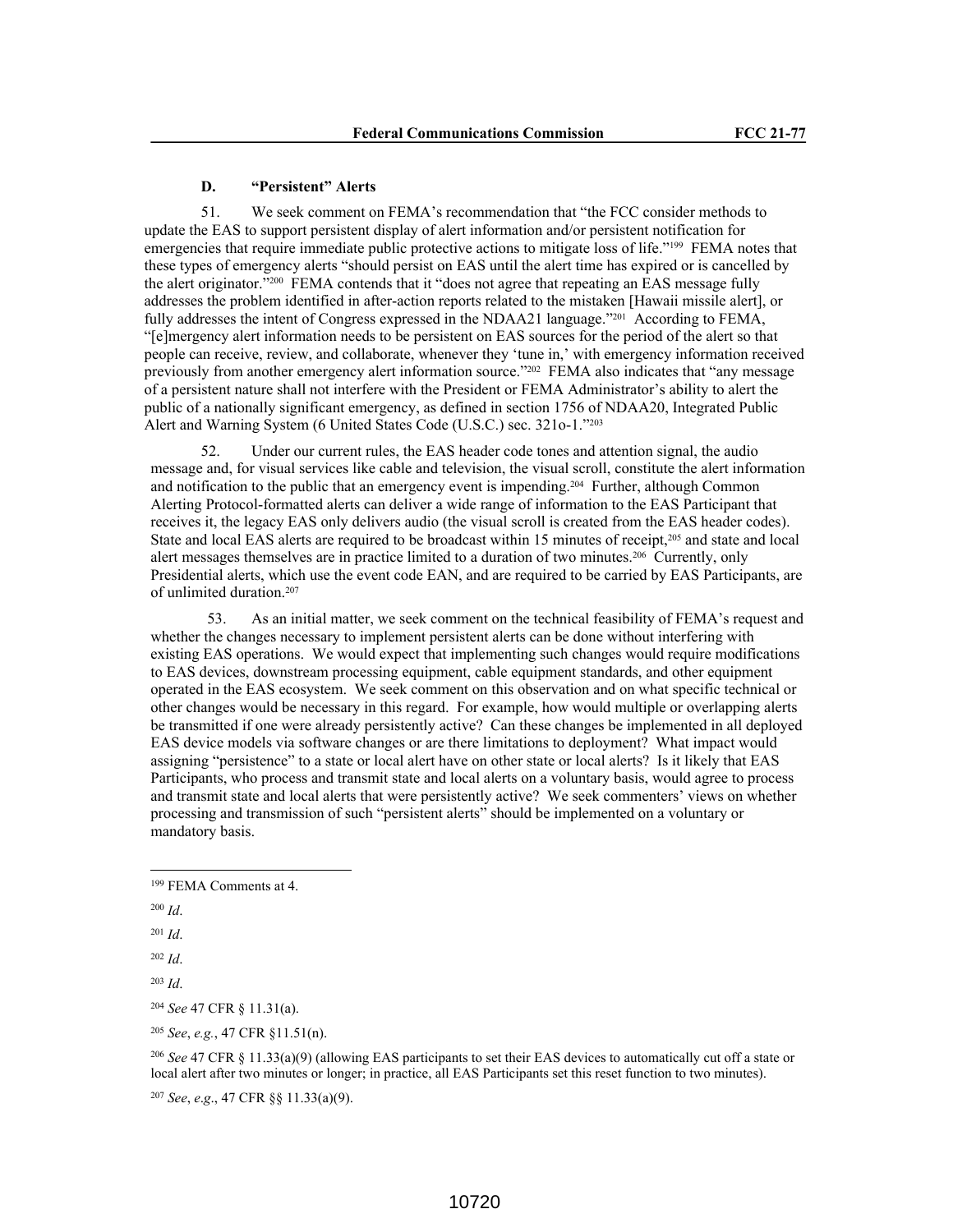54. We seek comment on what specific Commission rule changes would be necessary to effectuate this recommendation. Under our current rules, only alerts using an EAN code must remain active beyond the EAS decoder automatic reset value.208 Would a proposed rule to keep the "display of alert information and/or persistent notification" for the duration of the alert's valid time period in the current EAS architecture effectively require running the visual scroll and playing the audio message (and in the case of force-tuned cable systems, a constant "blue screen" with the scroll data and audio running) continuously until the valid time period of the alert expired, which could be several hours or longer? Would a proposed rule to achieve persistent "display of alert information and/or persistent notification" for the duration of the alert's valid time period look more like a small picture-in-picture notification in one corner of a TV display or blinking channel number wherein viewers could tune to access such information that might be enabled in a next generation EAS? How would such notification be made persistent for audio services, like radio and satellite radio services? Are there aspects of the "persistent" functionality, particularly as enabled in end user "smart" devices as might be effectuated via ATSC 3.0 and Xperi Holding Corporation's HD Radio broadcasting technologies,209 that render FEMA's "persistence" concept more readily achievable and effective in a next generation EAS? While FEMA proposes that the alert originator could cancel the alert, there is no mechanism in the EAS to cancel a legacy EAS alert.<sup>210</sup> Would a proposed rule to effectuate alert cancellation necessarily require changing the EAS Protocol or some other facet of the EAS architecture?211 Would persistent alerts, as described by FEMA, introduce new security vulnerabilities into the EAS? We observe that FEMA requests that we require persistent alerts for "emergencies that require immediate public protective actions to mitigate loss of life."212 We seek comment on what event types would qualify under that definition, or if an alternative definition is more appropriate. Commenters should also consider whether effectuating such a change for severe weather events would require changes to NWS and NWR processes, operations, and/or equipment, including consumer NWR radios. We also ask commenters to consider what changes would be necessary to the ECIG Implementation Guide.

55. We seek comment on the costs and benefits of implementing these changes. For example, what costs would be entailed for modifying EAS devices and, if applicable, other systems in the EAS ecosystem, including downstream processing equipment? Would the benefit of getting the alert to those who might have otherwise missed it be lessened by that alert's persistently active status? Specifically, would a persistent alert prevent access to local, network and cable news programming covering the same emergency event, which might have more detailed and current information? Would the benefit of enhancing the public's access to the alert information be more effectively achieved by repeating (re-originating) the alert at regular intervals? On the other hand, would keeping an alert persistent (continuously looping the audio message and visual scroll) during its valid time period ensure that no one accessing an EAS Participant transmission during that period would miss the alert? FEMA indicates that people take alerts more seriously when they can compare alerts from multiple sources, and that making alerts persistent is necessary to enable such collaboration.213 Would a persistent EAS alert benefit the public by encouraging the collaboration of alerts from other sources as FEMA suggests?<sup>214</sup> Would making alerts persistent be the most cost effective and operationally efficient way to achieve these potential collaborative benefits? What benefits beyond those noted by FEMA might result from a

<sup>208</sup> *See* 47 CFR §§ 11.33(a)(9).

<sup>209</sup> *See*, *e*.*g*., Xperi Holding Corporation Comments at 7-11.

<sup>210</sup> *See* FEMA Comments at 4. A CAP-formatted EAS alert cannot be canceled once the alert is acquired from the IPAWS EAS server and converted into a legacy alert by the EAS Participant.

<sup>211</sup> *See* 47 CFR § 11.31.

<sup>212</sup> FEMA Comments at 4.

<sup>213</sup> *See* FEMA Comments at 4.

<sup>214</sup> FEMA Comments at 4.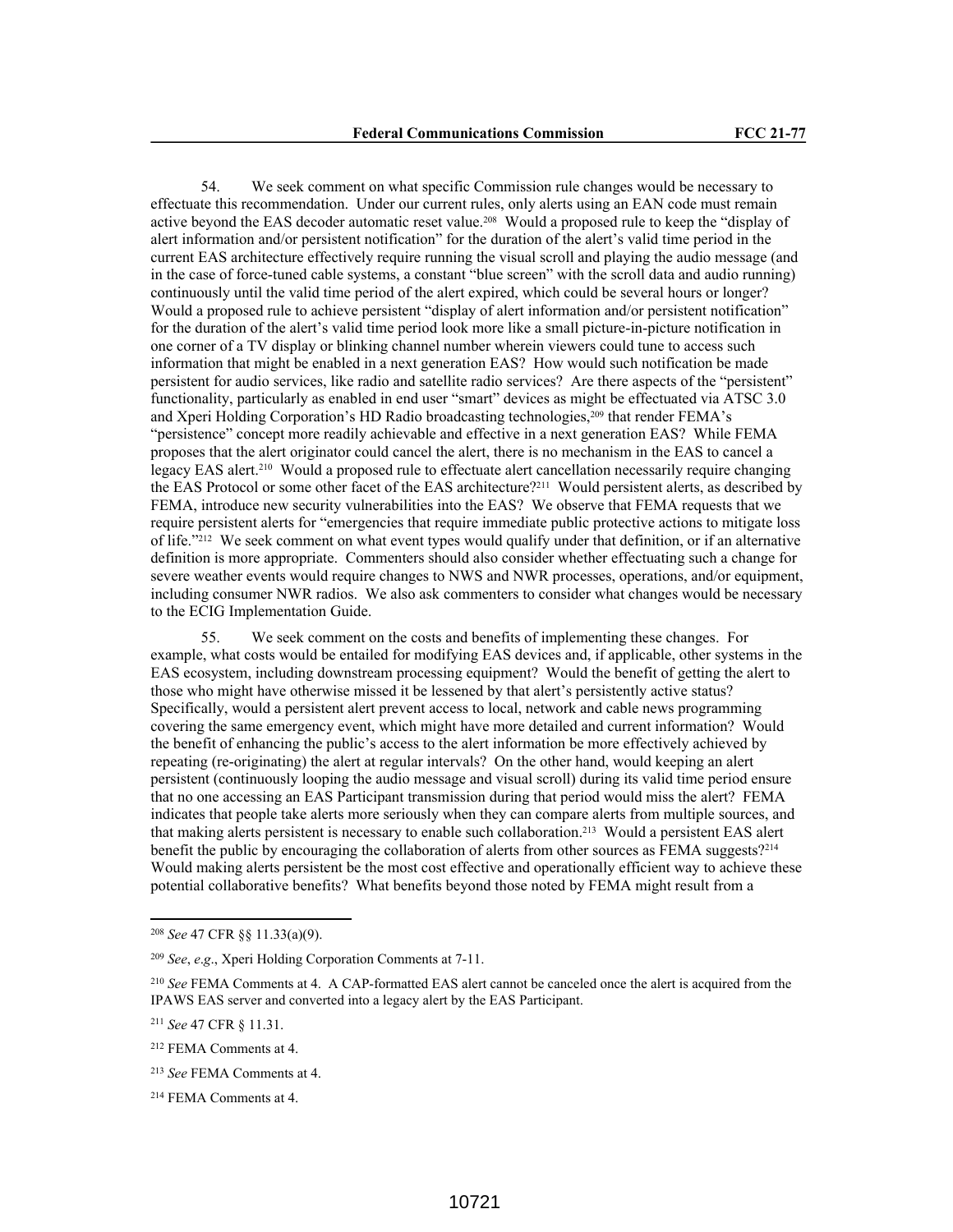persistent alert? What are commenters' views on the Commission's legal authority to adopt FEMA's proposal?

# **V. PROCEDURAL MATTERS**

56. *Ex Parte Rules*.—This proceeding shall be treated as "permit-but-disclose" proceedings in accordance with the Commission's *ex parte* rules. Persons making *ex parte* presentations must file a copy of any written presentation or a memorandum summarizing any oral presentation within two business days after the presentation (unless a different deadline applicable to the Sunshine period applies). Persons making oral *ex parte* presentations are reminded that memoranda summarizing the presentation must: (1) list all persons attending or otherwise participating in the meeting at which the *ex parte* presentation was made; and (2) summarize all data presented and arguments made during the presentation. If the presentation consisted in whole or in part of the presentation of data or arguments already reflected in the presenter's written comments, memoranda, or other filings in the proceeding, the presenter may provide citations to such data or arguments in his or her prior comments, memoranda, or other filings (specifying the relevant page and/or paragraph numbers where such data or arguments can be found) in lieu of summarizing them in the memorandum. Documents shown or given to Commission staff during *ex parte* meetings are deemed to be written *ex parte* presentations and must be filed consistent with rule 1.1206(b). In proceedings governed by rule 1.49(f) or for which the Commission has made available a method of electronic filing, written *ex parte* presentations and memoranda summarizing oral *ex parte* presentations, and all attachments thereto, must be filed through the electronic comment filing system available for that proceeding, and must be filed in their native format (e.g., .doc, .xml, .ppt, searchable .pdf). Participants in this proceeding should familiarize themselves with the Commission's *ex parte* rules.

57. *Comment Filing Procedures*. —Pursuant to sections 1.415 and 1.419 of the Commission's rules, 47 CFR §§ 1.415, 1.419, interested parties may file comments and reply comments on or before the dates indicated on the first page of this document. Comments may be filed using the Commission's Electronic Comment Filing System (ECFS). *See* Electronic Filing of Documents in Rulemaking Proceedings, 63 FR 24121 (1998).

- Electronic Filers: Comments may be filed electronically using the Internet by accessing the ECFS: http://fjallfoss.fcc.gov/ecfs2/.
- Paper Filers: Parties that choose to file by paper must file an original and one copy of each filing. If more than one docket or rulemaking number appears in the caption of this proceeding, filers must submit two additional copies for each additional docket or rulemaking number.
- Filings can be sent by hand or messenger delivery, by commercial overnight courier, or by first-class or overnight U.S. Postal Service mail. All filings must be addressed to the Commission's Secretary, Office of the Secretary, Federal Communications Commission.
	- Commercial overnight mail (other than U.S. Postal Service Express Mail and Priority Mail) must be sent to 9050 Junction Drive, Annapolis Junction, MD 20701
	- o Postal Service first-class, Express, and Priority mail must be addressed to 45 L Street, NE, Washington DC 20554
- Effective March 19, 2020, and until further notice, the Commission no longer accepts any hand or messenger delivered filings. This is a temporary measure taken to help protect the health and safety of individuals, and to mitigate the transmission of COVID-19.
- During the time the Commission's building is closed to the general public and until further notice, if more than one docket or rulemaking number appears in the caption of a proceeding, paper filers need not submit two additional copies for each additional docket or rulemaking number; an original and one copy are sufficient.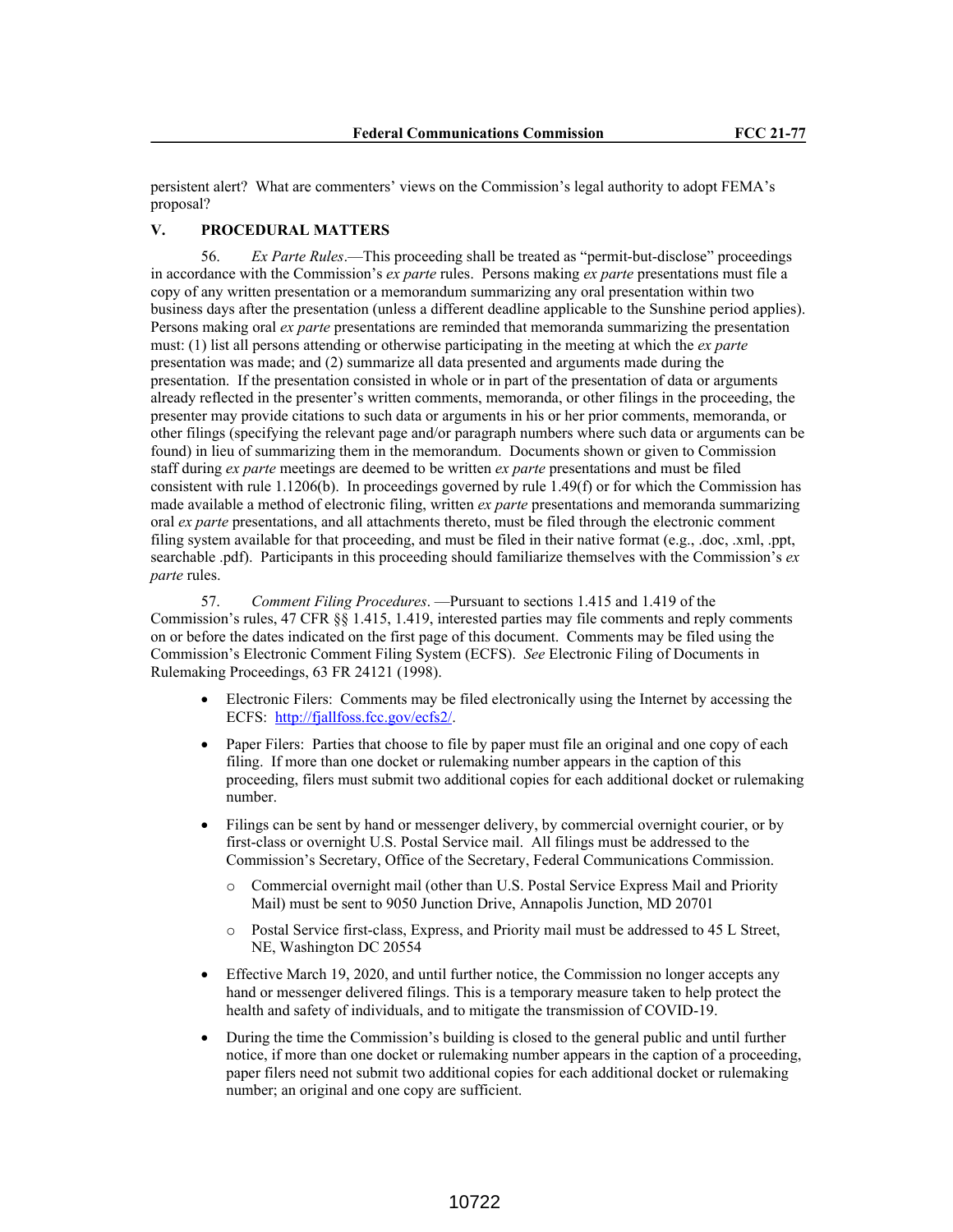58. *People with Disabilities*: To request materials in accessible formats for people with disabilities (braille, large print, electronic files, audio format), send an e-mail to fcc504@fcc.gov or call the Consumer & Governmental Affairs Bureau at 202-418-0530.

59. *Regulatory Flexibility Act*. The Regulatory Flexibility Act of 1980, as amended (RFA),215 requires that a regulatory flexibility analysis be prepared for notice and comment rulemaking proceedings, unless the agency certifies that "the rule will not, if promulgated, have a significant economic impact on a substantial number of small entities."216 Accordingly, the Commission has prepared a Final Regulatory Flexibility Analysis (FRFA) concerning potential rule and policy changes contained in this document. The FRFA is set forth in Appendix B. We have also prepared an Initial Regulatory Flexibility Analysis (IRFA) concerning the potential impact of rule and policy change proposals on small entities in the Further Notice of Proposed Rulemaking. The IRFA is set forth in Appendix C.

60. *Paperwork Reduction Act Analysis*. This Report and Order adopts modified information collection requirements subject to the Paperwork Reduction Act of 1995 (PRA). These modified requirements will be submitted to OMB for review under Section 3507(d) of the PRA. OMB, the general public, and other Federal agencies are invited to comment on the new or modified information collection requirements contained in this proceeding. In addition, pursuant to the Small Business Paperwork Relief Act of 2002, Public Law 107-198, see 44 U.S.C. 3506(c)(4), we previously sought specific comment on how we might further reduce the information collection burden for small business concerns with fewer than 25 employees.

61. In this present document, we have assessed the effects of revisions to current Parts 10 and 11 reporting, recordkeeping, or compliance requirements as set forth in this Report and Order, and do not expect these revisions to alter the recordkeeping burden of any EAS Participants to any appreciable degree. There are no results specific to businesses with fewer than 25 employees.

62. This Further Notice of Proposed Rulemaking may contain potential new or revised information collection requirements. Therefore, we seek comment on potential new or revised information collections subject to the Paperwork Reduction Act of 1995.217 If the Commission adopts any new or revised information collection requirements, the Commission will publish a notice in the Federal Register inviting the general public and the Office of Management and Budget to comment on the information collection requirements, as required by the Paperwork Reduction Act of 1995, Public Law 104-13. In addition, pursuant to the Small Business Paperwork Relief Act of 2002, Public Law 107-198, see 44 U.S.C. 3506(c)(4), we seek specific comment on how we might further reduce the information collection burden for small business concerns with fewer than 25 employees.

63. *Congressional Review Act.* The Commission will submit this draft Report & Order and Further Notice of Proposed Rulemaking to the Administrator of the Office of Information and Regulatory Affairs, Office of Management and Budget, for concurrence as to whether the Report and Order's rule is "major" or "non-major" under the Congressional Review Act, 5 U.S.C. § 804(2). The Commission will send a copy of this Report & Order and Further Notice of proposed Rulemaking to Congress and the Government Accountability Office pursuant to 5 U.S.C. § 801(a)(1)(A).

64. *Further Information*. For further information regarding the Further Notice of Proposed Rulemaking, contact Christopher Fedeli, Attorney Advisor, Public Safety and Homeland Security Bureau at 202-418-1514 or Christopher.Fedeli@fcc.gov.

<sup>215</sup> 5 U.S.C. § 603. The RFA, 5 U.S.C. §§ 601–612, was amended by the Small Business Regulatory Enforcement Fairness Act of 1996 (SBREFA), Pub. L. No. 104-121, Title II, 110 Stat. 857 (1996).

<sup>216</sup> *Id*. § 605(b).

<sup>217</sup> Public Law 104-13.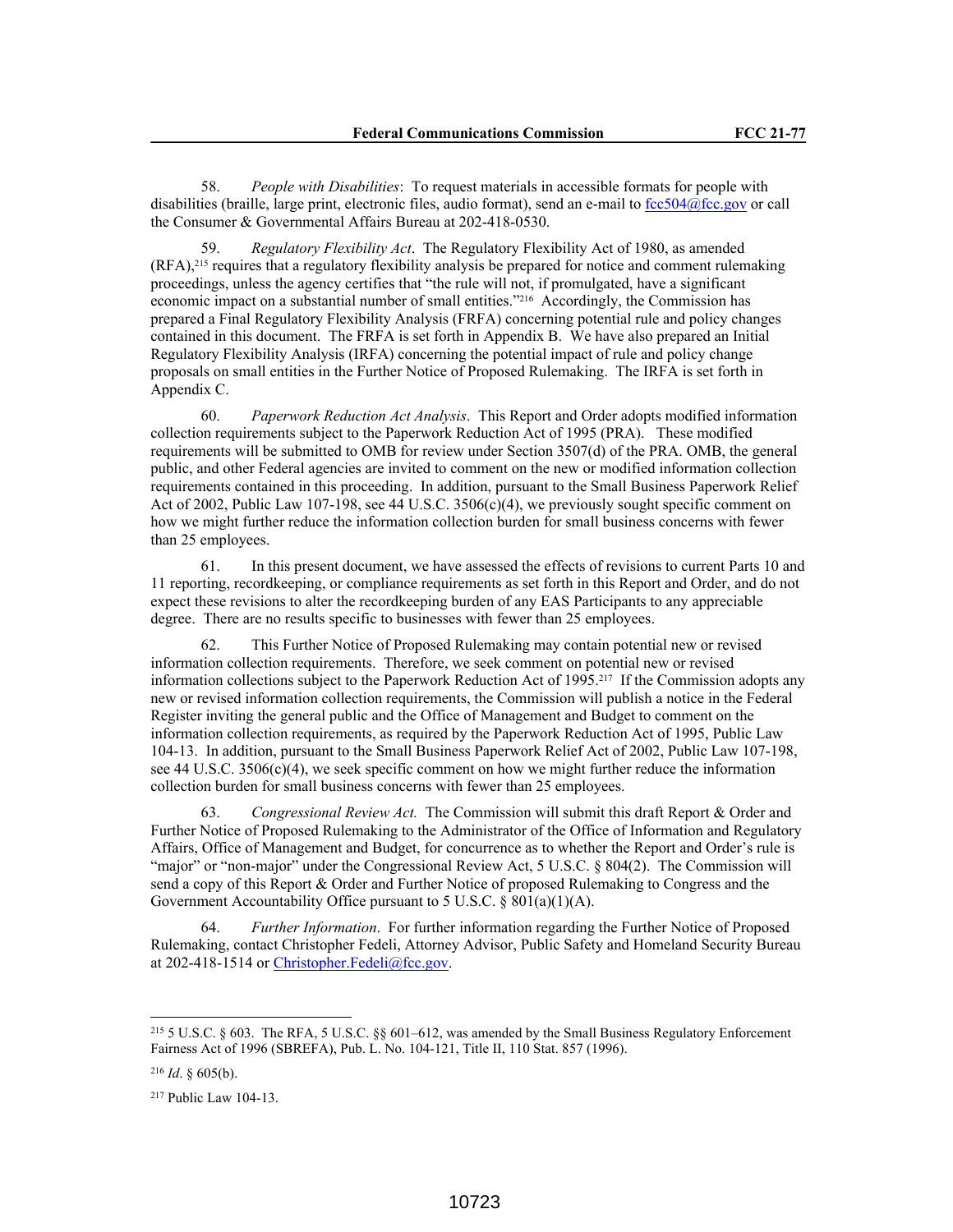### **VI. ORDERING CLAUSES**

65. Accordingly, IT IS ORDERED, pursuant to Sections 1, 2, 4(i), 4(o), 301, 303(r), 303(v), 307, 309, 335, 403, 624(g), 706, and 713 of the Communications Act of 1934, as amended, 47 U.S.C. §§ 151, 152, 154(i), 154(o), 301, 303(r), 303(v), 307, 309, 335, 403, 544(g), and 606, as well as by sections 602(a),(b),(c), (f), 603, 604 and 606 of the WARN Act, 47 U.S.C. §§ 1202(a),(b),(c), (f), 1203, 1204 and 1206, Section 202 of the Twenty-First Century Communications and Video Accessibility Act of 2010, as amended, 47 U.S.C. § 613, and the National Defense Authorization Act for Fiscal Year 2021, Pub. L. 116-283, 134 Stat. 3388, § 9201, 47 U.S.C. §§ 1201, 1206, that this Report and Order and Further Notice of Proposed Rulemaking in PS Docket Nos. 15-94 and 15-91 IS HEREBY ADOPTED.

66. IT IS FURTHER ORDERED that the rules in Appendix A ARE ADOPTED effective thirty (30) days after the date of their publication in the Federal Register. The new or revised portions of sections  $10.11(b)$ ,  $10.520(d)(2)$ ,  $11.21$ ,  $11.21(a)$ ,  $11.45(c)$ , and  $11.21(a)(8)$  at Appendix A contain new or modified information collection requirements that require OMB review under the PRA. The Commission directs the Public Safety and Homeland Security Bureau (Bureau) to announce the compliance dates for these rules after OMB has reviewed and approved those information collections in a document published in the Federal Register, delegates authority to the Bureau to cause the July 31, 2022 deadline in section 10.11(b) to be revised accordingly as necessary if more time is needed to secure OMB's review, and delegates authority to the Bureau to revise sections  $10.11(c)$ ,  $10.520(d)(3)$ ,  $11.21(g)$ , and  $11.45(d)$  once OMB review has been obtained. The compliance dates that the Bureau announces for the new or revised portions of section 11.21(a) at Appendix A shall supply sufficient time to comply with the Section 11.21 rule revisions adopted in the *State Plan Order*. 218

67. IT IS FURTHER ORDERED that the Commission's Consumer and Governmental Affairs Bureau, Reference Information Center, SHALL SEND a copy of this Report and Order, including the Final Regulatory Flexibility Analysis, to the Chief Counsel for Advocacy of the Small Business Administration.

#### FEDERAL COMMUNICATIONS COMMISSION

Marlene H. Dortch Secretary

<sup>218</sup> In the *State Plan Order*, the Commission adopted the section 11.21(a) currently in effect, but stated that compliance with that section would not be required "within [the] one year [after] . . . publication in the *Federal Register* of a Public Notice announcing (i) OMB approval of ARS information collection requirements or (ii) the availability of the ARS to receive such information, whichever is later." *See State Plan Order*, 33 FCC Rcd 3627, 3645-46, para. 54. On July 23, 2019, notice of OMB's approval of the information collection requirements was published in the *Federal Register*. *See* Federal Communications Commission, Emergency Alert System; Wireless Emergency Alerts, 84 Fed. Reg. 35334 (July 23, 2019). Accordingly, compliance with the amended section 11.21(a) in Appendix A will not be required until one year after publication in the *Federal Register* of a Public Notice announcing the availability of the ARS to receive submissions of State EAS Plans.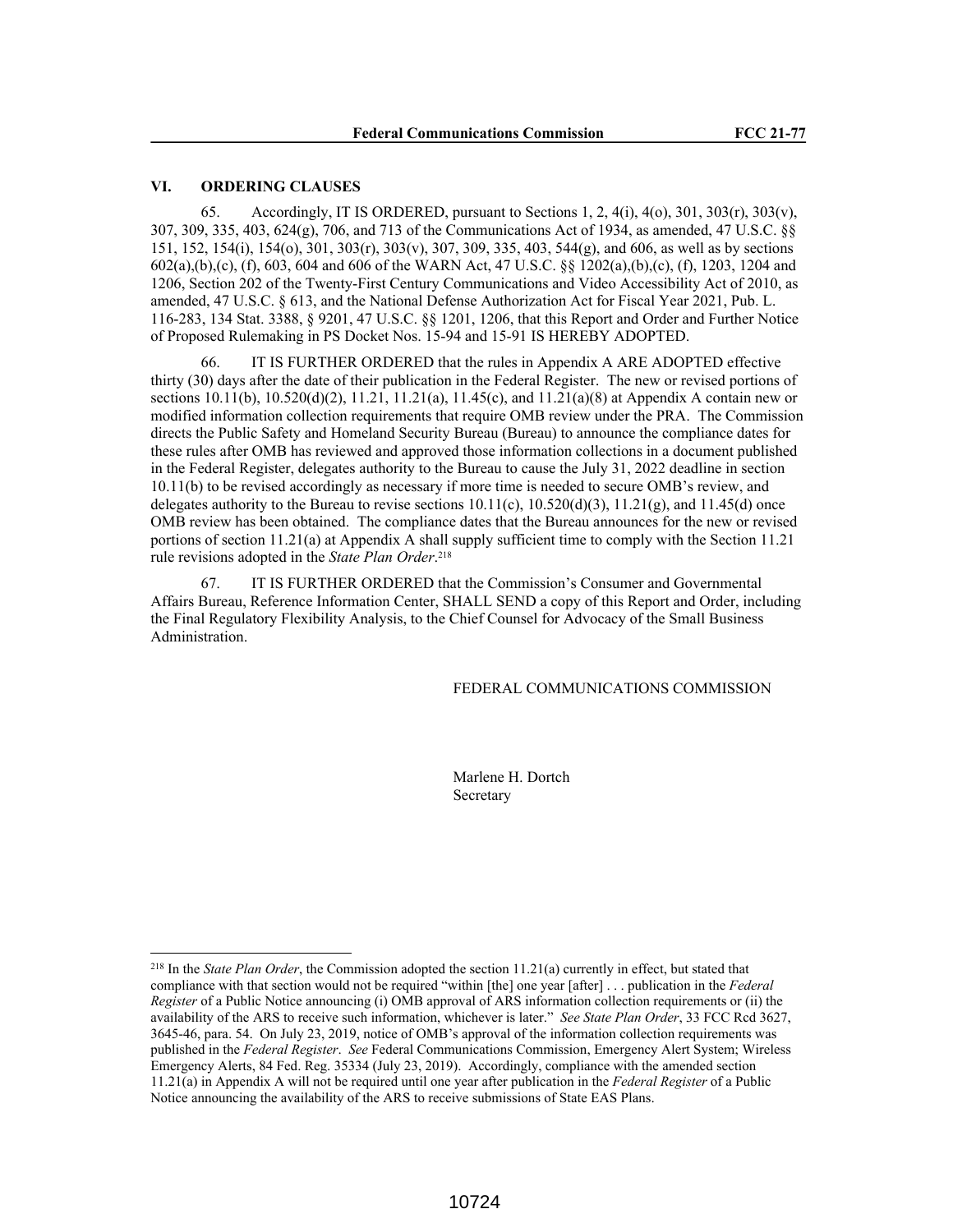#### **Appendix A**

#### **Final Rules**

# Part 10 – WIRELESS EMERGENCY ALERTS

The authority citation for part 10 is revised to read as follows:

Authority: [TO BE INSERTED PRIOR TO FEDERAL REGISTER PUBLICATION: 47 U.S.C. 151, 154(i) and (o), 201, 303(r), 403, and 606, 1202(a),(b),(c), (f), 1203, 1204, and 1206.]

Section 10.11 is amended by redesignating the paragraph as paragraph (a) and by adding paragraphs (b) and (c) to read as follows:

#### **§ 10.11 WEA implementation timeline.**

 $(a) * * * *$ 

(b) If a Participating CMS Provider's network infrastructure would generate and display WEA headers with the text "Presidential Alert" to subscribers upon receipt of a National Alert, or include the text "Presidential Alert" in a mobile device's settings menus, then by July 31, 2022, that Participating CMS Provider's network infrastructure shall either generate and display WEA headers and menus with the text "National Alert," or no longer display those headers and menu text to the subscriber. Network infrastructure that is technically incapable of meeting this requirement, such as situations in which legacy devices or networks cannot be updated to support header display changes, are exempt from this requirement.

(c) *Compliance date(s)*. Paragraph (b) of this section contains an information-collection and recordkeeping requirement. Compliance with paragraph (b) will not be required until after approval by the Office of Management and Budget. The Commission will publish a document in the Federal Register announcing compliance date(s) with this paragraph and revising this paragraph accordingly.

Section 10.320 is revised by amending paragraph (e)(3) to read as follows:

# **§ 10.320 Provider alert gateway requirements.**

```
* * * * *
(e) * * *
```
(3) Prioritization. The CMS provider gateway must process an Alert Message on a first in-first out basis except for National Alerts, which must be processed before all non-National Alerts.

\* \* \* \* \*

Section 10.400 is revised by amending paragraph (a) as follows:

#### **§ 10.400 Classification.**

\* \* \* \* \*

(a) National Alert. A National Alert is an alert issued by the President of the United States or the President's authorized designee, or by the Administrator of FEMA. National Alerts may be either nationwide or regional in distribution.

\* \* \* \* \*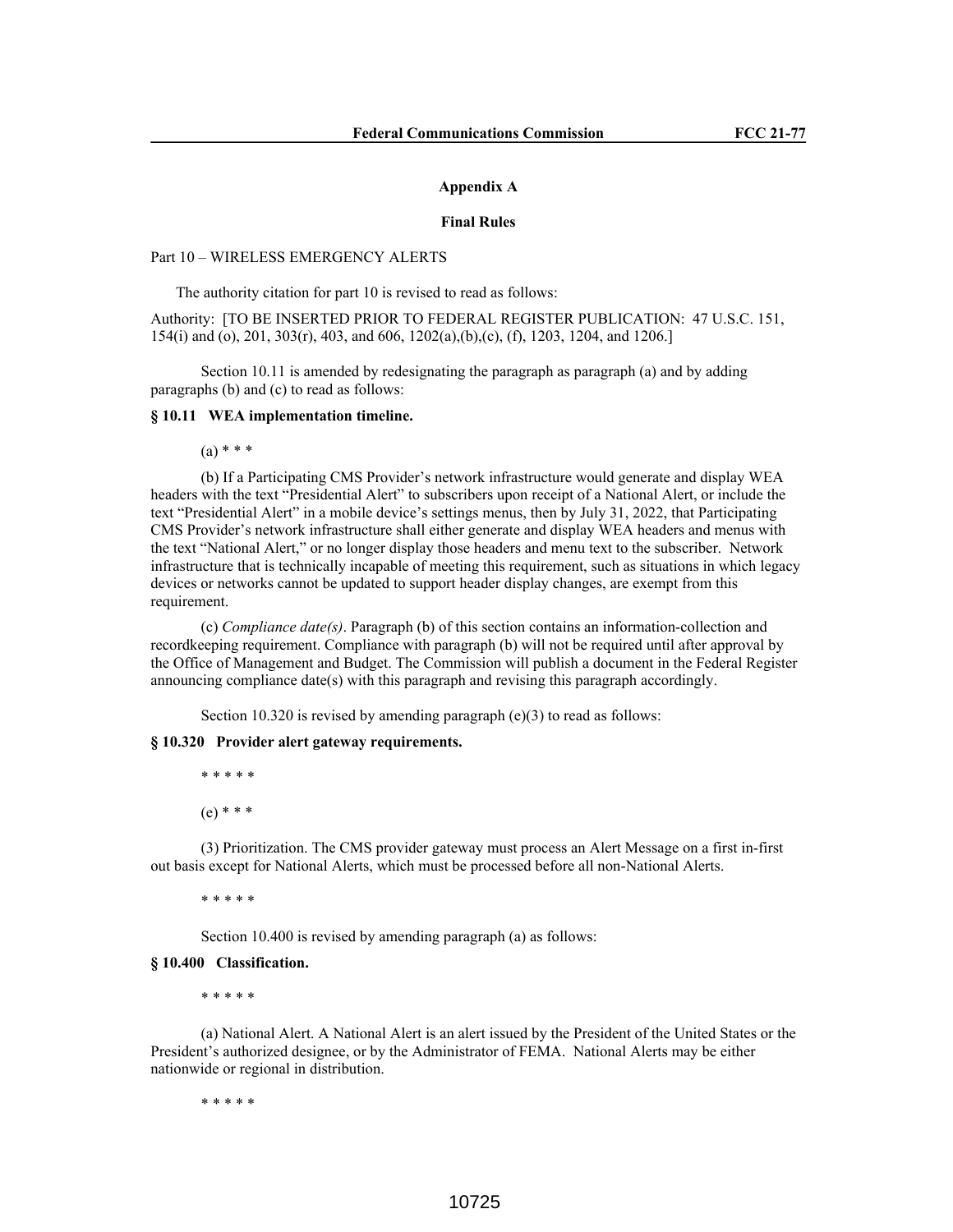Section 10.410 is revised as follows:

## **§ 10.410 Prioritization.**

A Participating CMS Provider is required to transmit National Alerts upon receipt. National Alerts preempt all other Alert Messages. A Participating CMS Provider is required to transmit Imminent Threat Alerts, AMBER Alerts and Public Safety Messages on a first in-first out (FIFO) basis.

Section 10.420 is revised as follows:

#### **§ 10.420 Message elements.**

A WEA Alert Message processed by a Participating CMS Provider shall include five mandatory CAP elements — Event Type; Area Affected; Recommended Action; Expiration Time (with time zone); and Sending Agency. This requirement does not apply to National Alerts.

Section 10.500 is revised by amending paragraph (f) as follows:

## **§ 10.500 General requirements.**

\* \* \* \* \*

(f) Presentation of alert content to the device, consistent with subscriber opt-out selections. National Alerts must always be presented.

\* \* \* \* \*

Section 10.520 is revised by redesignating paragraph (d) as paragraph  $(d)(1)$  and by adding paragraphs  $(d)(2)$  and  $(d)(3)$  to read as follows:

#### **§ 10.520 Common audio attention signal.**

\* \* \* \* \*

 $(d)(1)$  \* \* \*

(d)(2) If the Administrator of the Federal Emergency Management Agency (FEMA) or a State, local, Tribal, or territorial government entity becomes aware of transmission of a WEA false alert to the public, they are encouraged to send an email to the Commission at the FCC Ops Center at  $FCCOPS@fcc.gov$ , informing the Commission of the event and of any details that they may have concerning the event.

(d)(3) *Compliance date(s)*. Paragraph (d)(2) of this section contains an information-collection and record keeping requirement. Compliance with paragraph  $(d)(2)$  will not be required until after approval by the Office of Management and Budget. The Commission will publish a document in the Federal Register announcing compliance date(s) with this paragraph and revising this paragraph accordingly.

\* \* \* \* \*

Part 11 – EMERGENCY ALERT SYSTEM (EAS)

The authority citation for part 11 is revised to read as follows: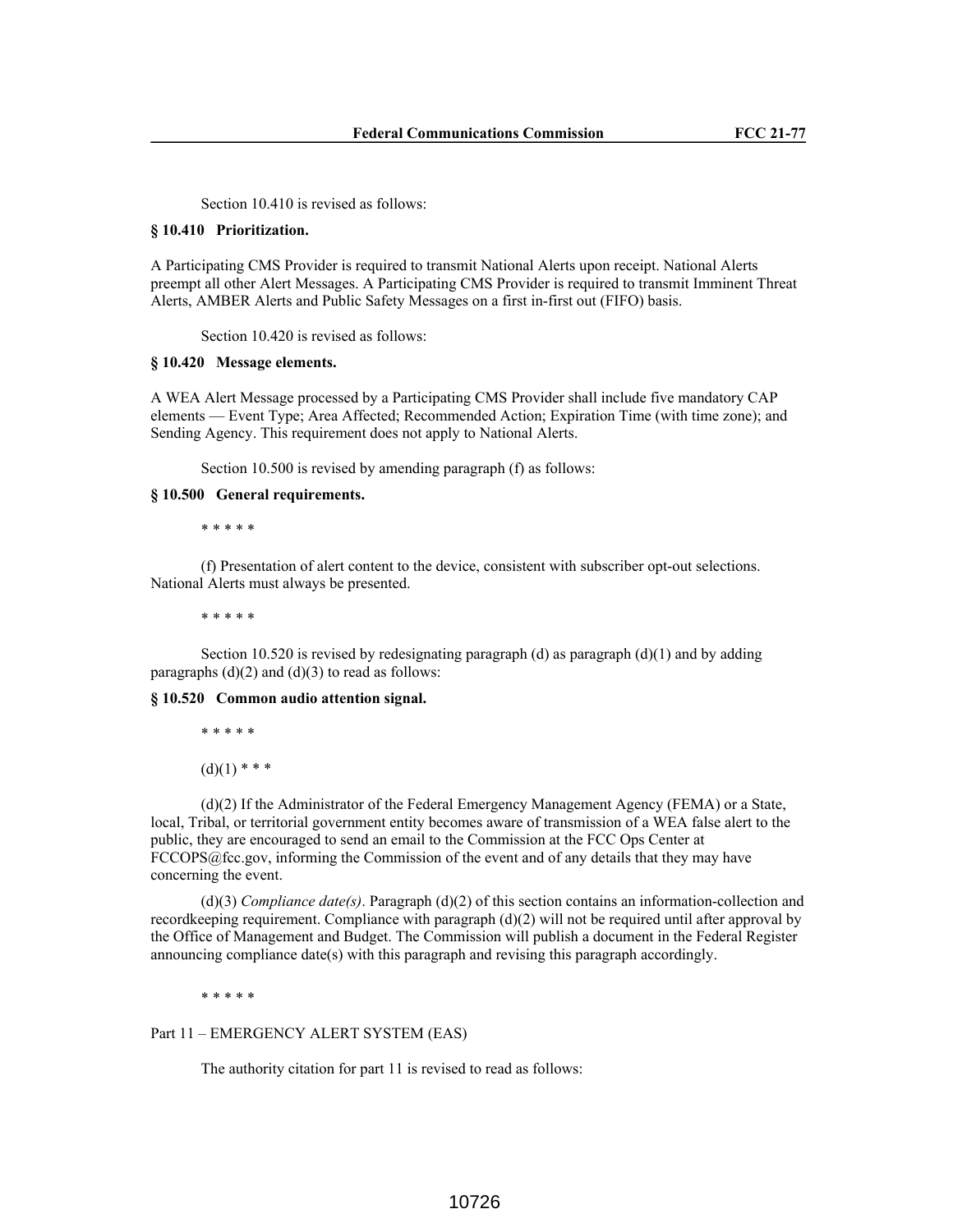Authority: [TO BE INSERTED PRIOR TO FEDERAL REGISTER PUBLICATION: 47 U.S.C. 151, 154 (i) and (o), 303(r), 544(g), 606, 1201, 1206].

Section 11.21 is revised by amending the introductory paragraph, and paragraph (a), and adding paragraphs  $(a)(8)$  and  $(g)$  as follows:

## **§ 11.21 State and Local Area plans and FCC Mapbook.**

EAS plans contain guidelines which must be followed by EAS Participants' personnel, emergency officials, and National Weather Service (NWS) personnel to activate the EAS. The plans include the EAS header codes and messages that will be transmitted by key EAS sources (NP, LP, SP and SR). State and local plans contain unique methods of EAS message distribution such as the use of the Radio Broadcast Data System (RBDS). The plans also include information on actions taken by EAS Participants, in coordination with state and local governments, to ensure timely access to EAS alert content by non-English speaking populations. The plans must be reviewed and approved by the Chief, Public Safety and Homeland Security Bureau (Bureau), prior to implementation to ensure that they are consistent with national plans, FCC regulations, and EAS operation. The plans are administered by State Emergency Communications Committees (SECC). The Commission encourages the chief executive of each State to establish an SECC if their State does not have an SECC, and if the State has an SECC, to review the composition and governance of the SECC. The Bureau will review and approve plans, including annual updated plans, within 60 days of receipt, provided that no defects are found requiring the plan to be returned to the SECC for correction and resubmission. If a plan submitted for approval is found defective, the SECC will be notified of the required corrections, and the corrected plan may be resubmitted for approval, thus starting the 60-day review and approval period anew. The approval dates of State EAS Plans will be listed on the Commission's website.

(a) State EAS Plans contain guidelines that must be followed by EAS Participants' personnel, emergency officials, and National Weather Service (NWS) personnel to activate the EAS. The Plans include information on actions taken by EAS Participants, in coordination with state and local governments, to ensure timely access to EAS alert content by non-English speaking populations. State EAS Plans must be updated on an annual basis. State EAS Plans must include the following elements:

\* \* \*

(8) Certification by the SECC Chairperson or Vice-Chairperson that the SECC met (in person, via teleconference, or via other methods of conducting virtual meetings) at least once in the twelve months prior to submitting the annual updated plan to review and update the plan.

\* \* \*

(g) *Compliance date(s)*. The introductory paragraph and paragraphs (a) and (a)(8) of this section contain information-collection and recordkeeping requirements adopted in the Report and Order and Further Notice of Proposed Rulemaking, *Amendment of the Commission's Rules Regarding the Emergency Alert System; Wireless Emergency Alerts*, PS Docket Nos. 15-91 and 15-94, FCC-[INSERT] (DATE, 2021). Compliance with the introductory paragraph and paragraphs (a) and (a)(8) will not be required until after approval by the Office of Management and Budget. The Commission will publish a document in the Federal Register announcing compliance date(s) with those paragraphs and revising those paragraphs accordingly.

\* \* \* \* \*

Section 11.44 is amended by revising the section heading and the section to read as follows: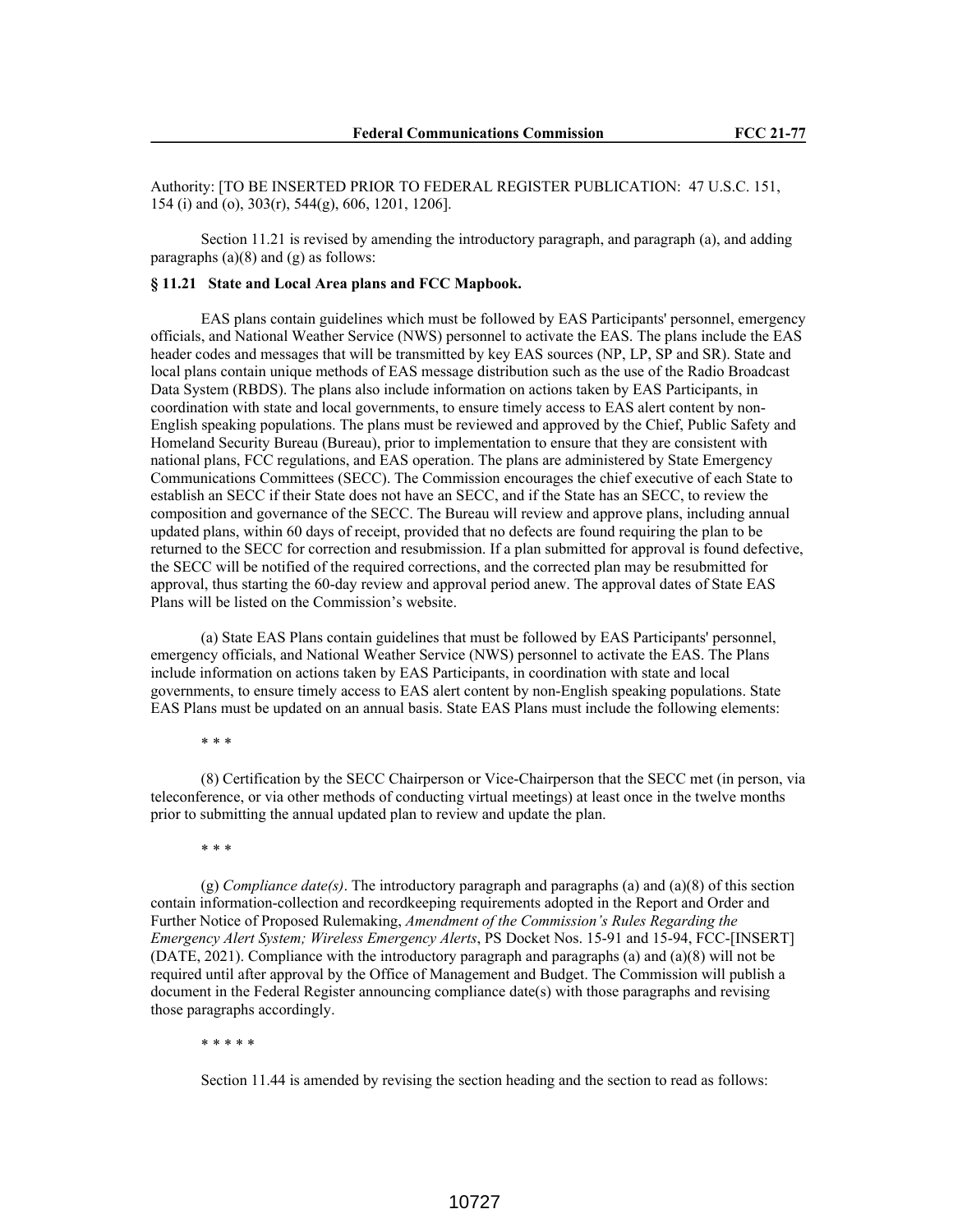# **§ 11.44 Alert Repetition.**

An alert originator may "repeat" an alert by releasing the alert anew—i.e., re-originating the alert—at least one minute subsequent to the time the message was initially released by the originator, as reflected in the repeat alert's JJJHHMM header code. Because alerts take time to activate across the EAS alert distribution chain, alert originators should consider an interval between the original and re-originated alert that is long enough to account for this process. If the re-originated alert is intended to reflect a valid time period consistent with the original, the valid time period code (the +TTTT header code identified in section 11.31(c)) set for the re-originated alert should be adjusted to account for the elapsed time between the original and re-originated alerts. Alert originators should be aware that repeating alerts routinely may cause alert fatigue among the public.

Section 11.45 is revised by amending paragraph (b) and adding paragraphs (c) and (d) to read as follows:

## **§ 11.45 Prohibition of false or deceptive EAS transmissions.**

\* \* \* \* \*

(b) No later than twenty-four (24) hours of an EAS Participant's discovery (i.e., actual knowledge) that it has transmitted or otherwise sent a false alert to the public, the EAS Participant shall send an email to the Commission at the FCC Ops Center at FCCOPS@fcc.gov, informing the Commission of the event and of any details that the EAS Participant may have concerning the event.

(c) If the Administrator of the Federal Emergency Management Agency or a State, local, Tribal, or territorial government entity becomes aware of transmission of an EAS false alert to the public, they are encouraged to send an email to the Commission at the FCC Ops Center at FCCOPS@fcc.gov, informing the Commission of the event and of any details that they may have concerning the event.

(d) *Compliance date(s)*. Paragraph (c) of this section contains an information-collection and recordkeeping requirement. Compliance with paragraph (c) will not be required until after approval by the Office of Management and Budget. The Commission will publish a document in the Federal Register announcing compliance date(s) for this paragraph and revising this paragraph accordingly.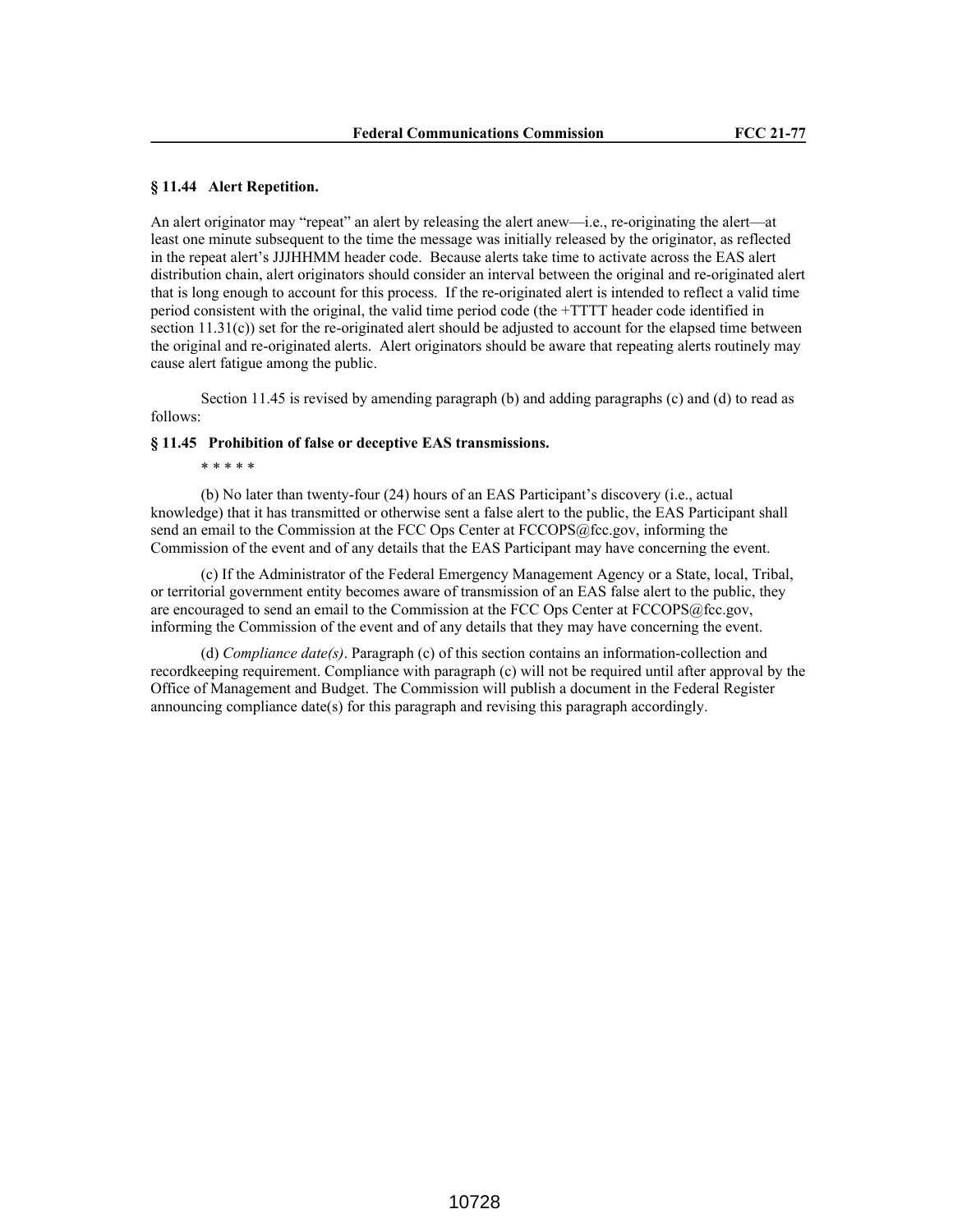# **APPENDIX B**

#### **Final Regulatory Flexibility Analysis**

1. As required by the Regulatory Flexibility Act of 1980, as amended  $(RFA)$ <sup>1</sup> an Initial Regulatory Flexibility Analysis (IRFA) was incorporated in the Notice of Proposed Rulemaking (*Notice*) released in March 2021. The Commission sought written public comment on the proposals in the *Notice*, including comment on the IRFA. No comments were filed addressing the IRFA. This present Final Regulatory Flexibility Analysis (FRFA) conforms to the RFA.<sup>2</sup>

### **A. Need for, and Objectives of, the Final Rules**

2. In today's Report and Order (*Order*), the Commission adopts rules to improve the way the public receives emergency alerts on their mobile phones, televisions, and radios via the Wireless Emergency Alerts (WEA) system and the Emergency Alert System (EAS), in response to the William M. (Mac) Thornberry National Defense Authorization Act for Fiscal Year 2021.<sup>3</sup> WEA and EAS ensure that the public is quickly informed about emergency alerts issued by federal, state, local, Tribal, and territorial governments and delivered over the radio, television, and mobile wireless devices. These announcements keep the public safe and informed and have increased in importance in the wake of the emergencies and disasters experienced by Americans in the past few years. Congress has determined that WEA and EAS rule changes are necessary to increase oversight over the distribution of state and local EAS alerts within states, increase the likelihood that the public will receive full alerts pertaining to national security, and increase false alert reporting capabilities to help ameliorate confusion or other harmful effects resulting from false alerts. Consistent with the congressional directives in the NDAA21, the Commission amends its WEA and EAS rules to ensure that more people receive relevant emergency alerts, to enable EAS and WEA participants to report false alerts when they occur, and to improve the way states plan for emergency alerts.

3. Specifically, the Commission amends its rules to (i) replace WEA's existing Presidential Alert class with a National Alert class that would ensure that WEA-enabled mobile devices could not optout of receiving WEA alerts issued by the President (or the President's authorized designee) or by the Administrator of the Federal Emergency Management Agency (FEMA); (ii) require participating Commercial Mobile Service (CMS) providers that use WEA header displays that read "Presidential Alert" to change those alert headers to read "National Alert" or to remove such headers altogether; (iii) encourage chief executives of states to form State Emergency Communications Committees (SECC) if none exist in their states, or if they do, to review their composition and governance, update their State EAS plans annually, and certify that they have met (in person, via teleconference, or via other methods of conducting virtual meetings) at least once in the twelve months prior to submitting the annual updated plan to review and update the plan; (iv) incorporate certain processing actions concerning SECCs' and the FCC's administration of State EAS Plans; (v) enable false EAS and WEA alert reporting by the FEMA Administrator as well as state, local, Tribal, and territorial governments; and (vi) provide for repeating EAS alerts issued by the President, the Administrator of FEMA and any other entity determined appropriate under the circumstances by the Commission, in consultation with the Administrator of FEMA.

4. The rules adopted in the *Order* are intended to increase participation by state, local, Tribal, and territorial governments in the administration of State EAS Plans, enhance administration of EAS alerting, hasten corrective action when any false alerts are issued, and better enable alert originators

<sup>1</sup> *See* 5 U.S.C. § 603. The RFA, *see* 5 U.S.C. §§ 601-612, has been amended by the Small Business Regulatory Enforcement Fairness Act of 1996 (SBREFA), Pub. L. No. 104-121, Title II, 110 Stat. 857 (1996).

<sup>2</sup> *See* 5 U.S.C. § 604.

<sup>&</sup>lt;sup>3</sup> National Defense Authorization Act for Fiscal Year 2021, Pub. L. 116-283, 134 Stat. 3388 (2021) (NDAA21).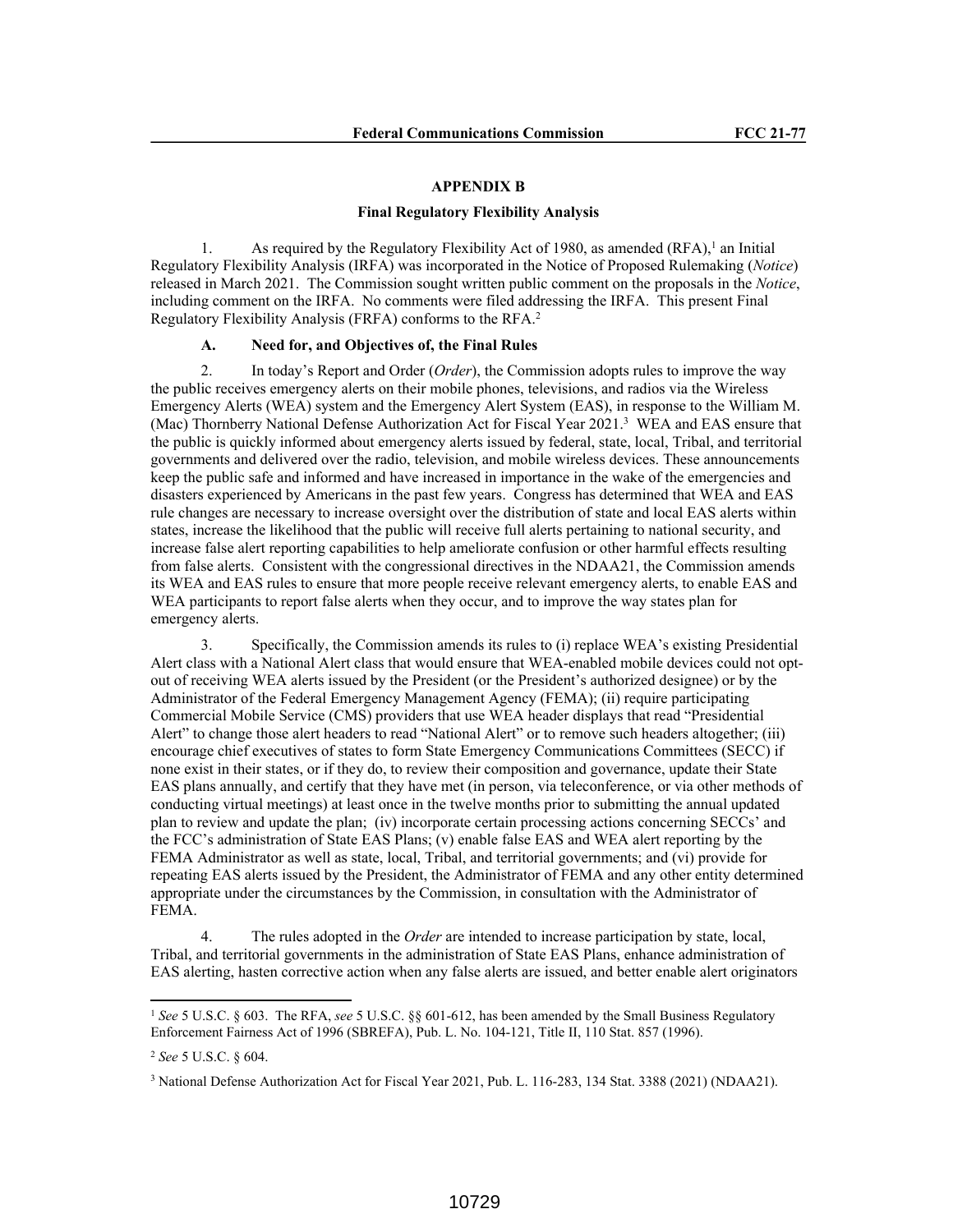to repeat alerts. They will benefit the public by strengthening national, state, local, Tribal, and territorial alerting activities, minimizing confusion and disruption caused by false alerts, increasing the chances for the public to receive critical alert messages, and will facilitate the further development of a robust and redundant system for distributing vital alert information to all Americans.

# **B. Summary of Significant Issues Raised by Public Comments in Response to the IRFA**

5. There were no comments filed that specifically addressed the proposed rules and policies presented in the IRFA.

# **C. Response to Comments by the Chief Counsel for Advocacy of the Small Business Administration**

6. Pursuant to the Small Business Jobs Act of 2010, which amended the RFA, the Commission is required to respond to any comments filed by the Chief Counsel for Advocacy of the Small Business Administration (SBA), and to provide a detailed statement of any change made to the proposed rules as a result of those comments.<sup>4</sup>

7. The Chief Counsel did not file any comments in response to the proposed rules in this proceeding.

# **D. Description and Estimate of the Number of Small Entities to Which the Rules Will Apply**

8. The RFA directs agencies to provide a description of and, where feasible, an estimate of, the number of small entities that may be affected by the rules, adopted herein.<sup>5</sup> The RFA generally defines the term "small entity" as having the same meaning as the terms "small business," "small organization," and "small governmental jurisdiction."<sup>6</sup> In addition, the term "small business" has the same meaning as the term "small business concern" under the Small Business Act.<sup>7</sup> A "small business concern" is one which: (1) is independently owned and operated; (2) is not dominant in its field of operation; and (3) satisfies any additional criteria established by the SBA.<sup>8</sup>

9. *Small Businesses, Small Organizations, and Small Governmental Jurisdictions*. Our actions may, over time, affect small entities that are not easily categorized at present. We therefore describe here, at the outset, three broad groups of small entities that could be directly affected herein.<sup>9</sup> First, while there are industry specific size standards for small businesses that are used in the regulatory flexibility analysis, according to data from the SBA's Office of Advocacy, in general a small business is an independent business having fewer than 500 employees.10 These types of small businesses represent 99.9% of all businesses in the United States which translates to 30.7 million businesses.<sup>11</sup>

<sup>9</sup> *See* 5 U.S.C. § 601(3)-(6).

<sup>10</sup> See SBA, Office of Advocacy, "What's New With Small Business," https://cdn.advocacy.sba.gov/wpcontent/uploads/2019/09/23172859/Whats-New-With-Small-Business-2019.pdf (Sept. 2019).

 $45$  U.S.C. § 604(a)(3).

 $55$  U.S.C. § 604(a)(4).

 $6$  5 U.S.C. § 601(6).

<sup>7</sup> 5 U.S.C. § 601(3) (incorporating by reference the definition of "small-business concern" in the Small Business Act, 15 U.S.C. § 632). Pursuant to 5 U.S.C. § 601(3), the statutory definition of a small business applies "unless an agency, after consultation with the Office of Advocacy of the Small Business Administration and after opportunity for public comment, establishes one or more definitions of such term which are appropriate to the activities of the agency and publishes such definition(s) in the Federal Register."

<sup>8</sup> 15 U.S.C. § 632.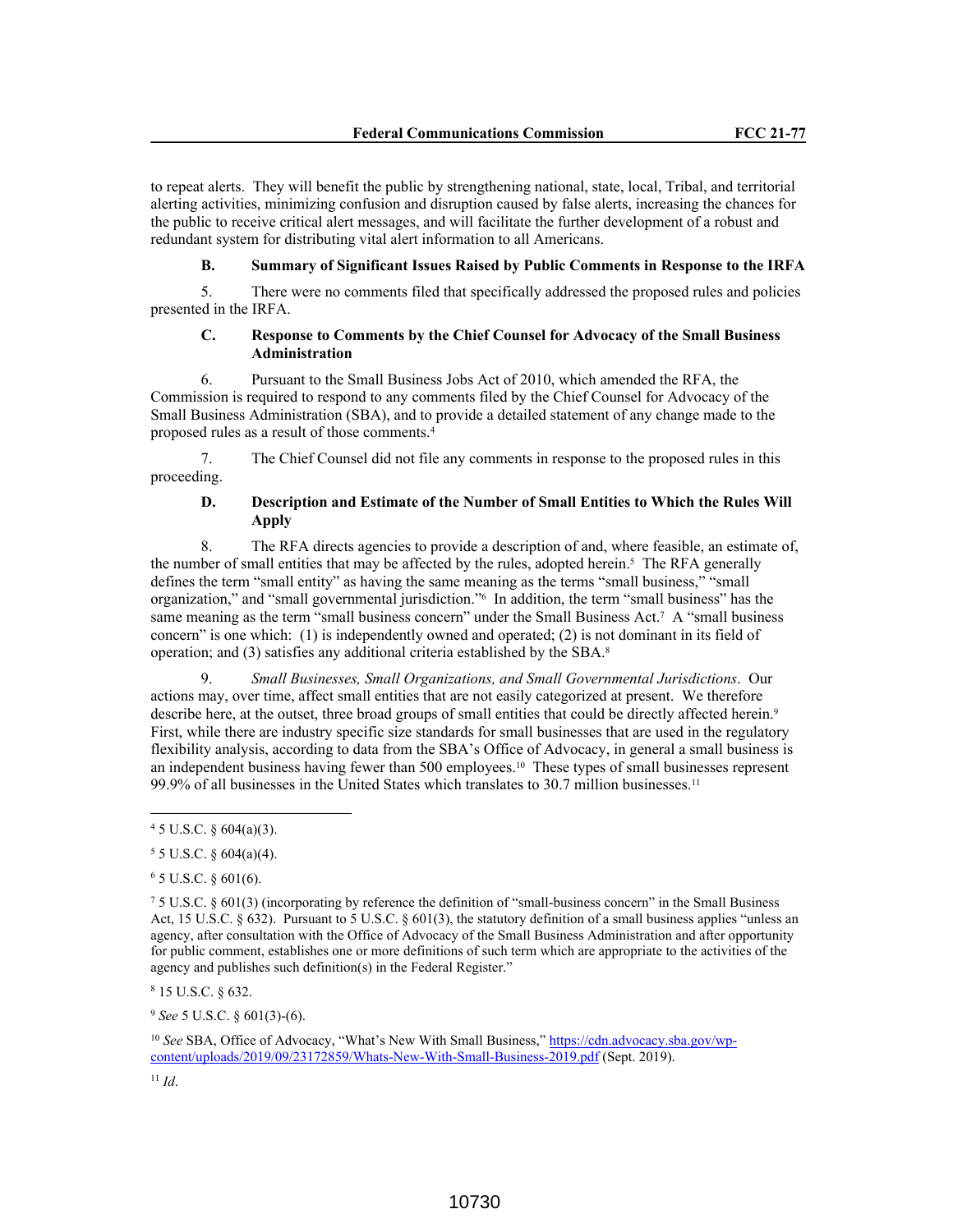10. Next, the type of small entity described as a "small organization" is generally "any notfor-profit enterprise which is independently owned and operated and is not dominant in its field."<sup>12</sup> Internal Revenue Service (IRS) uses a revenue benchmark of \$50,000 or less to delineate its annual electronic filing requirements for small exempt organizations.13 Nationwide, for tax year 2018, there were approximately 571,709 small exempt organizations in the U.S. reporting revenues of \$50,000 or less according to the registration and tax data for exempt organizations available from the IRS.<sup>14</sup>

11. Finally, the small entity described as a "small governmental jurisdiction" is defined generally as "governments of cities, counties, towns, townships, villages, school districts, or special districts, with a population of less than fifty thousand."15 U.S. Census Bureau data from the 2017 Census of Governments indicate that there were 90,056 local governmental jurisdictions consisting of general purpose governments and special purpose governments in the United States.16 Of this number there were 36,931 General purpose governments (county<sup>17</sup>, municipal and town or township<sup>18</sup>) with populations of less than 50,000 and 12,040 special purpose governments – independent school districts<sup>19</sup> with enrollment

<sup>14</sup> See Exempt Organizations Business Master File Extract (EO BMF), "CSV Files by Region,"

https://www.irs.gov/charities-non-profits/exempt-organizations-business-master-file-extract-eo-bmf. The IRS Exempt Organization Business Master File (EO BMF) Extract provides information on all registered taxexempt/non-profit organizations. The data utilized for purposes of this description was extracted from the IRS EO BMF data for Region 1-Northeast Area (76,886), Region 2-Mid-Atlantic and Great Lakes Areas (221,121), and Region 3-Gulf Coast and Pacific Coast Areas (273,702) which includes the continental U.S., Alaska, and Hawaii. This data does not include information for Puerto Rico.

<sup>15</sup> 5 U.S.C. § 601(5).

<sup>16</sup> *See* U.S. Census Bureau, 2017 Census of Governments—Organization, Table 2. Local Governments by Type and State: 2017 [CG1700ORG02], https://www.census.gov/data/tables/2017/econ/gus/2017-governments.html. Local governmental jurisdictions are made up of general purpose governments (county, municipal and town or township) and special purpose governments (special districts and independent school districts). See also Table 2. CG1700ORG02 Table Notes\_Local Governments by Type and State\_2017.

<sup>17</sup> *See id* at Table 5, County Governments by Population-Size Group and State: 2017 [CG1700ORG05], https://www.census.gov/data/tables/2017/econ/gus/2017-governments.html. There were 2,105 county governments with populations less than 50,000. This category does not include subcounty (municipal and township)

<sup>18</sup> *See id* at Table 6, Subcounty General-Purpose Governments by Population-Size Group and State: 2017 [CG1700ORG06], https://www.census.gov/data/tables/2017/econ/gus/2017-governments.html. There were 18,729 municipal and 16,097 town and township governments with populations less than 50,000.

<sup>19</sup> *See id* at Table 10, Elementary and Secondary School Systems by Enrollment-Size Group and State: 2017 [CG1700ORG10], https://www.census.gov/data/tables/2017/econ/gus/2017-governments.html. There were 12,040 independent school districts with enrollment populations less than 50,000. See also Table 4. Special-Purpose Local Governments by State Census Years 1942 to 2017 [CG1700ORG04], CG1700ORG04 Table Notes Special Purpose Local Governments by State\_Census Years 1942 to 2017.

<sup>12</sup> 5 U.S.C. § 601(4).

<sup>&</sup>lt;sup>13</sup> The IRS benchmark is similar to the population of less than 50,000 benchmark in 5 U.S.C § 601(5) that is used to define a small governmental jurisdiction. Therefore, the IRS benchmark has been used to estimate the number small organizations in this small entity description. See Annual Electronic Filing Requirement for Small Exempt Organizations — Form 990-N (e-Postcard), "Who must file," https://www.irs.gov/charities-non-profits/annualelectronic-filing-requirement-for-small-exempt-organizations-form-990-n-e-postcard. We note that the IRS data does not provide information on whether a small exempt organization is independently owned and operated or dominant in its field.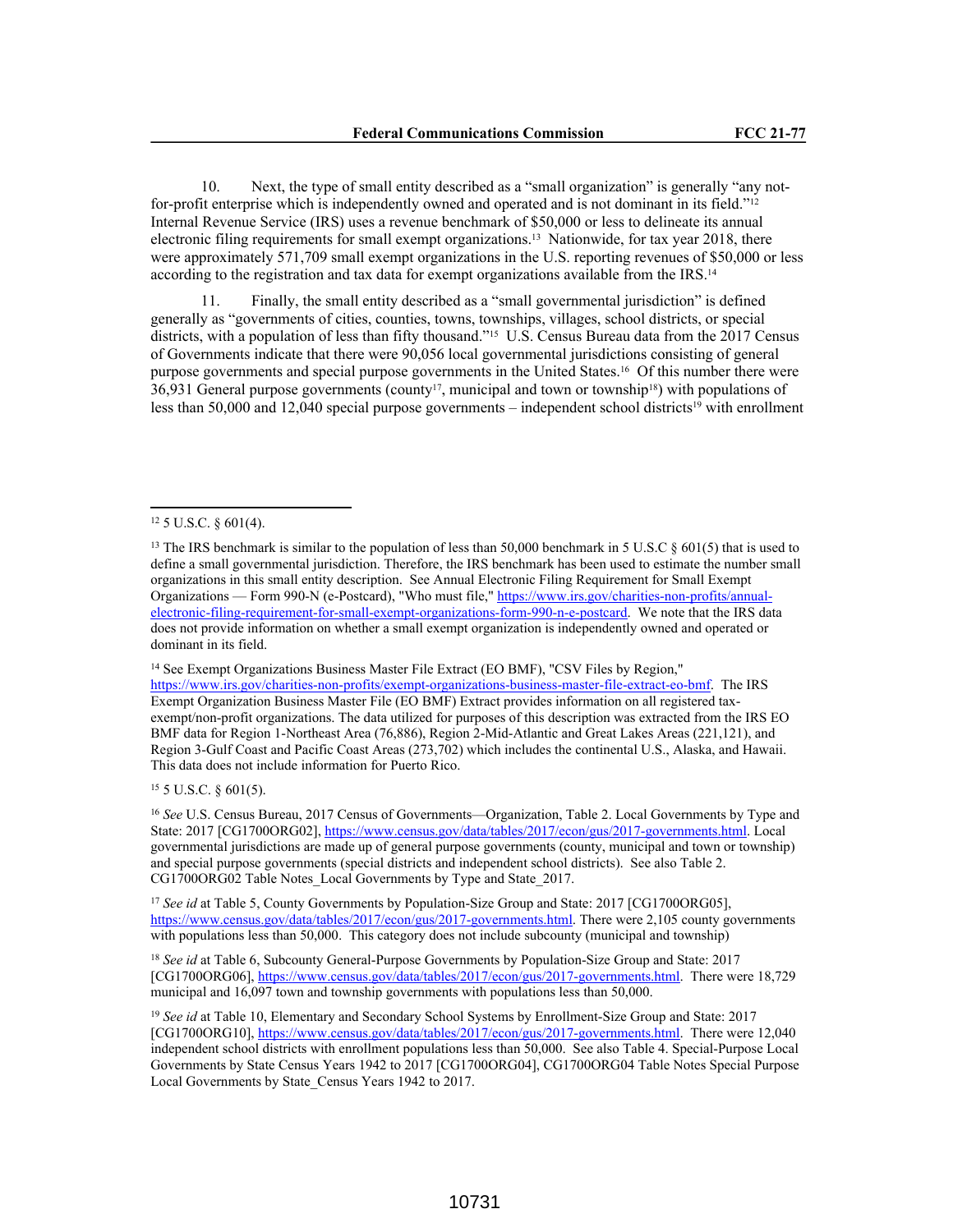of less than 50,000.20 Accordingly, based on the 2017 U.S. Census of Governments data, we estimate that at least 48,971 entities fall into the category of "small governmental jurisdictions."<sup>21</sup>

8. *Radio Stations*. This Economic Census category comprises establishments primarily engaged in broadcasting aural programs by radio to the public. Programming may originate in their own studio, from an affiliated network, or from external sources."<sup>22</sup> The SBA has established a small business size standard for this category as firms having \$41.5 million or less in annual receipts.<sup>23</sup> Economic Census data for 2012 show that 2,849 radio station firms operated during that year.<sup>24</sup> Of that number, 2,806 firms operated with annual receipts of less than \$25 million per year, 17 with annual receipts between \$25 million and \$49,999,999 million and 26 with annual receipts of \$50 million or more.<sup>25</sup> Therefore, based on the SBA's size standard the majority of such entities are small entities.

9. In addition to the U.S. Census Bureau's data, based on Commission data we estimate that there are 4,560 licensed AM radio stations, 6,704 commercial FM radio stations and 8,339 FM translator and booster stations.26 The Commission has also determined that there are 4,196 noncommercial educational (NCE) FM radio stations.27 The Commission however does not compile and does not otherwise have access to information on the revenue of NCE stations that would permit it to determine how many such stations would qualify as small entities under the SBA size standard.

10. We also note, that in assessing whether a business entity qualifies as small under the above definition, business control affiliations must be included.28 The Commission's estimate therefore likely overstates the number of small entities that might be affected by its action, because the revenue figure on which it is based does not include or aggregate revenues from affiliated companies. In addition, to be determined a "small business," an entity may not be dominant in its field of operation.<sup>29</sup> We further note, that it is difficult at times to assess these criteria in the context of media entities, and the estimate of small businesses to which these rules may apply does not exclude any radio station from the definition of

<sup>22</sup> *See* U.S. Census Bureau, *2017 NAICS Definition, "515112 Radio Stations,"* https://www.census.gov/naics/?input=515112&year=2017&details=515112.

<sup>23</sup> *See* 13 CFR § 121.201, NAICS code 515112.

<sup>27</sup> *See id*.

<sup>29</sup> 13 CFR § 121.102(b).

<sup>&</sup>lt;sup>20</sup> While the special purpose governments category also includes local special district governments, the 2017 Census of Governments data does not provide data aggregated based on population size for the special purpose governments category. Therefore, only data from independent school districts is included in the special purpose governments category.

<sup>&</sup>lt;sup>21</sup> This total is derived from the sum of the number of general purpose governments (county, municipal and town or township) with populations of less than 50,000 (36,931) and the number of special purpose governments independent school districts with enrollment populations of less than 50,000 (12,040), from the 2017 Census of Governments - Organizations Tables 5, 6, and 10.

<sup>24</sup> *See* U.S. Census Bureau, *2012 Economic Census of the United States*, Table ID: EC1251SSSZ4, *Information: Subject Series—Estab and Firm Size: Receipts Size of Firms for the U.S.: 2012,* NAICS Code 515112, https://data.census.gov/cedsci/table?text=EC1251SSSZ4&n=515112&tid=ECNSIZE2012.EC1251SSSZ4&hidePrev iew=false.

<sup>&</sup>lt;sup>25</sup> *Id.* The available U.S. Census Bureau data does not provide a more precise estimate of the number of firms that meet the SBA size standard.

<sup>26</sup> *See* Broadcast Station Totals as of September 30, 2020, FCC News Release (rel. Oct. 2, 2020) (Sept. 30, 2020 Broadcast Station Totals), https://docs.fcc.gov/public/attachments/DOC-367270A1.pdf.

<sup>&</sup>lt;sup>28</sup> "[Business concerns] are affiliates of each other when one concern controls or has the power to control the other, or a third party or parties controls or has power to control both." 13 CFR  $\S$  121.103(a)(1).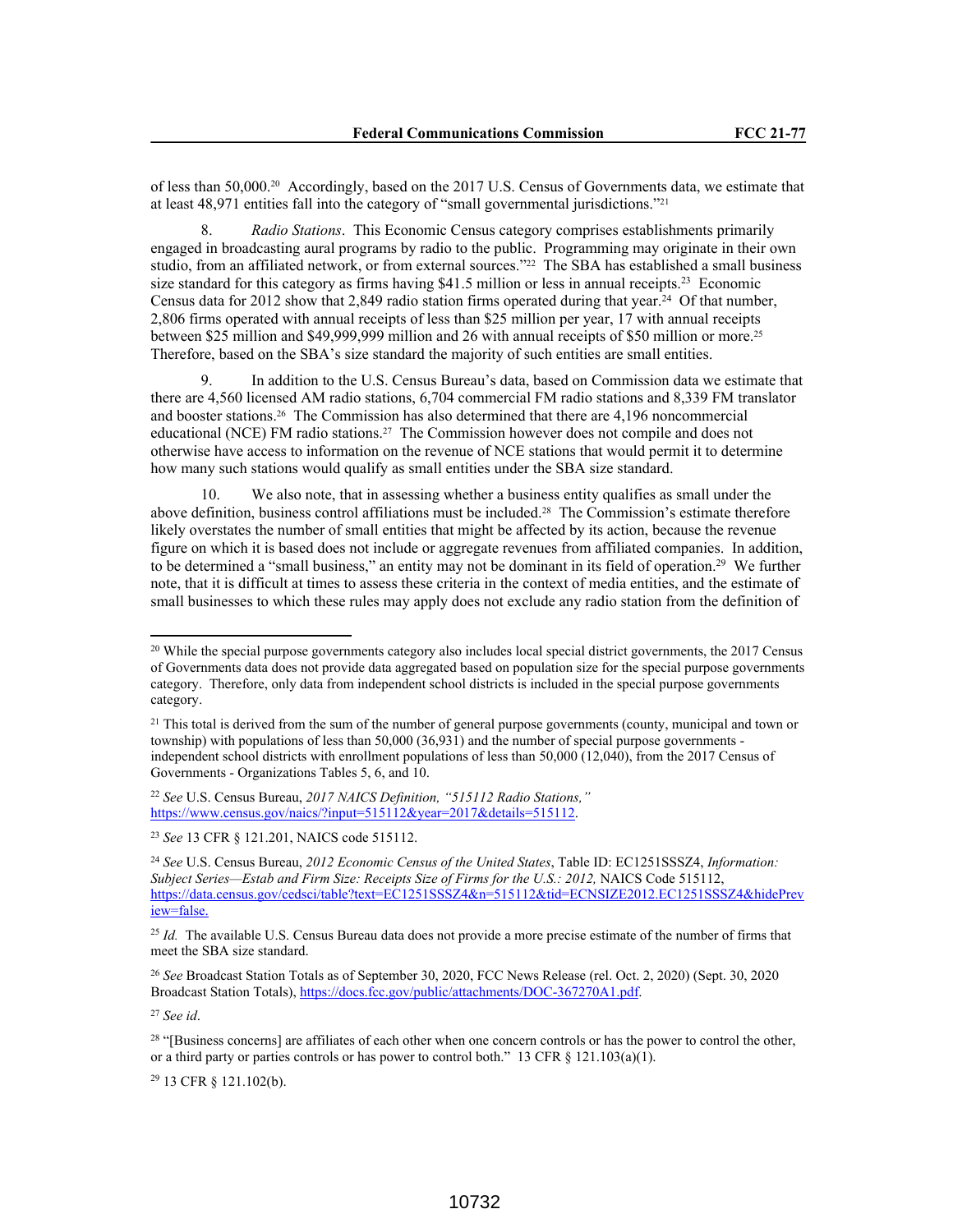a small business on these bases, thus our estimate of small businesses may therefore be over-inclusive. Also, as noted above, an additional element of the definition of "small business" is that the entity must be independently owned and operated. The Commission notes that it is difficult at times to assess these criteria in the context of media entities and the estimates of small businesses to which they apply may be over-inclusive to this extent.

11. *FM Translator Stations and Low-Power FM Stations.* FM translators and Low Power FM Stations are classified in the category of Radio Stations and are assigned the same NAICS Code as licensees of radio stations.30 This U.S. industry, Radio Stations, comprises establishments primarily engaged in broadcasting aural programs by radio to the public.31 Programming may originate in their own studio, from an affiliated network, or from external sources.32 The SBA has established a small business size standard which consists of all radio stations whose annual receipts are \$38.5 million dollars or less.<sup>33</sup> U.S. Census Bureau data for 2012 indicate that 2,849 radio station firms operated during that year.<sup>34</sup> Of that number, 2,806 operated with annual receipts of less than \$25 million per year, 17 with annual receipts between \$25 million and \$49,999,999 million and 26 with annual receipts of \$50 million or more.<sup>35</sup> Therefore, based on the SBA's size standard we conclude that the majority of FM Translator Stations and Low Power FM Stations are small.

12. We note again, however, that in assessing whether a business concern qualifies as "small" under the above definition, business (control) affiliations must be included.36 Because we do not include or aggregate revenues from affiliated companies in determining whether an entity meets the applicable revenue threshold, our estimate of the number of small radio broadcast stations affected is likely overstated. In addition, as noted above, one element of the definition of "small business" is that an entity would not be dominant in its field of operation. We are unable at this time to define or quantify the criteria that would establish whether a specific radio broadcast station is dominant in its field of operation. Accordingly, our estimate of small radio stations potentially affected by the rule revisions discussed in the NPRM includes those that could be dominant in their field of operation. For this reason, such estimate likely is over-inclusive.

13. *Television Broadcasting*. This Economic Census category "comprises establishments primarily engaged in broadcasting images together with sound."37 These establishments operate television broadcast studios and facilities for the programming and transmission of programs to the public.38 These establishments also produce or transmit visual programming to affiliated broadcast

<sup>30</sup> *See* U.S. Census Bureau, *2017 NAICS Definitions, "515112 Radio Stations,"* https://www.census.gov/naics/?input=515112&year=2017&details=515112.

<sup>31</sup> *Id.*

<sup>33</sup> *See* 13 CFR § 121.201, NAICS Code 515112.

<sup>34</sup> *See* U.S. Census Bureau, *2012 Economic Census of the United States*, Table ID: EC1251SSSZ4, *Information: Subject Series—Estab and Firm Size: Receipts Size of Firms for the U.S.:2012,* NAICS Code 515112, https://data.census.gov/cedsci/table?text=EC1251SSSZ4&n=515112&tid=ECNSIZE2012.EC1251SSSZ4&hidePrev iew=false.

<sup>&</sup>lt;sup>35</sup> Id. The available U.S. Census Bureau data does not provide a more precise estimate of the number of firms that meet the SBA size standard.

<sup>36</sup> "[Business concerns] are affiliates of each other when one concern controls or has the power to control the other, or a third party or parties controls or has power to control both." 13 CFR § 121.103(a)(1).

<sup>37</sup> *See* U.S. Census Bureau, 2017 NAICS Definitions, "*515120 Television Broadcasting,"* https://www.census.gov/naics/?input=515120&year=2017&details=515120.

<sup>38</sup> *Id.*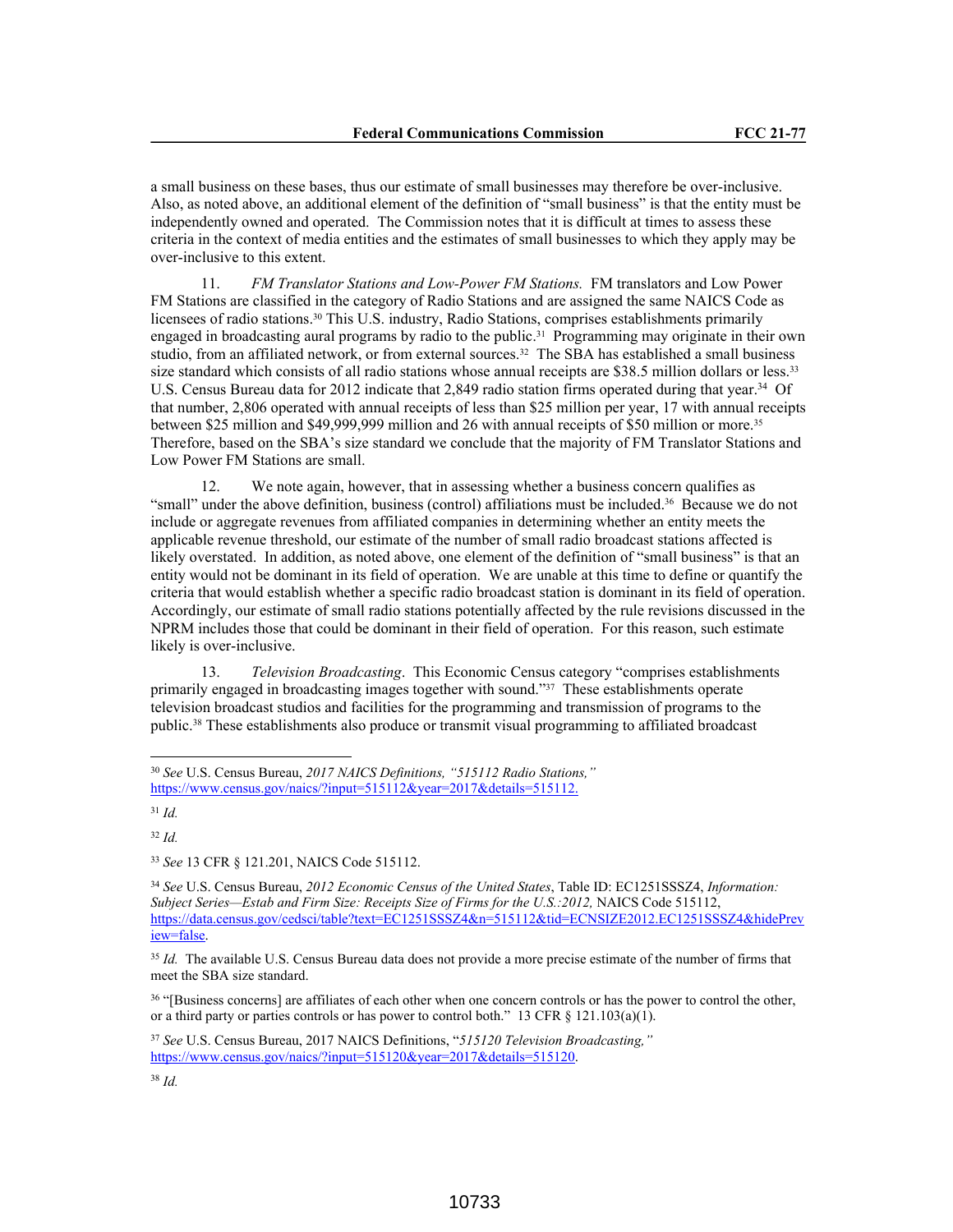television stations, which in turn broadcast the programs to the public on a predetermined schedule. Programming may originate in their own studio, from an affiliated network, or from external sources. The SBA has created the following small business size standard for such businesses: those having \$41.5 million or less in annual receipts.<sup>39</sup> The 2012 Economic Census reports that 751 firms in this category operated in that year.40 Of that number, 656 had annual receipts of \$25,000,000 or less, and 25 had annual receipts between \$25,000,000 and \$49,999,999.41 Based on this data we therefore estimate that the majority of commercial television broadcasters are small entities under the applicable SBA size standard.

14. The Commission has estimated the number of licensed commercial television stations to be 1,368.42 According to Commission staff review of the BIA Kelsey Inc. Media Access Pro Television Database (BIA) on November 16, 2017, 1,258 stations (or about 91 percent) had revenues of \$38.5 million or less, and therefore these licensees qualified as small entities under the SBA definition. In addition, the Commission has estimated the number of licensed noncommercial educational television stations to be 390.43 Notwithstanding, the Commission does not compile and otherwise does not have access to information on the revenue of NCE stations that would permit it to determine how many such stations would qualify as small entities. There are also 2,246 low power television stations, including Class A stations (LPTV), and 3,543 TV translator stations.44 Given the nature of these services, we will presume that all of these entities qualify as small entities under the above SBA small business size standard.

15. We note, however, that in assessing whether a business concern qualifies as "small" under the above definition, business (control) affiliations<sup>45</sup> must be included. Our estimate, therefore, likely overstates the number of small entities that might be affected by our action, because the revenue figure on which it is based does not include or aggregate revenues from affiliated companies. In addition, another element of the definition of "small business" requires that an entity not be dominant in its field of operation. We are unable at this time to define or quantify the criteria that would establish whether a specific television broadcast station is dominant in its field of operation. Accordingly, the estimate of small businesses to which rules may apply does not exclude any television station from the definition of a small business on this basis and is therefore possibly over-inclusive. Also, as noted above, an additional element of the definition of "small business" is that the entity must be independently owned and operated. The Commission notes that it is difficult at times to assess these criteria in the context of media entities and its estimates of small businesses to which they apply may be over-inclusive to this extent.

16. *Cable and Other Subscription Programming.* The U.S. Census Bureau defines this industry as establishments primarily engaged in operating studios and facilities for the broadcasting of programs on a subscription or fee basis. The broadcast programming is typically narrowcast in nature (e.g., limited format, such as news, sports, education, or youth-oriented). These establishments produce

<sup>43</sup> *Id.*

<sup>39</sup> *See* 13 CFR § 121.201, 2012 NAICS Code 515120.

<sup>40</sup> *See* U.S. Census Bureau, *2012 Economic Census of the United States*, Table ID: EC1251SSSZ4, *Information: Subject Series—Estab and Firm Size: Receipts Size of Firms for the U.S.: 2012,* NAICS Code 515120, https://data.census.gov/cedsci/table?text=EC1251SSSZ4&n=515120&tid=ECNSIZE2012.EC1251SSSZ4&hidePrev iew=false.

<sup>41</sup> *Id*. The available U.S. Census Bureau data does not provide a more precise estimate of the number of firms that meet the SBA size standard.

<sup>42</sup> *See Broadcast Station Totals* as of September 30, 2020, FCC News Release (rel. Oct. 2, 2020) (Sept. 30, 2020 Broadcast Station Totals), https://docs.fcc.gov/public/attachments/DOC-367270A1.pdf.

<sup>45</sup> "[Business concerns] are affiliates of each other when one concern controls or has the power to control the other or a third party or parties controls or has the power to control both." 13 CFR  $\S$  21.103(a)(1).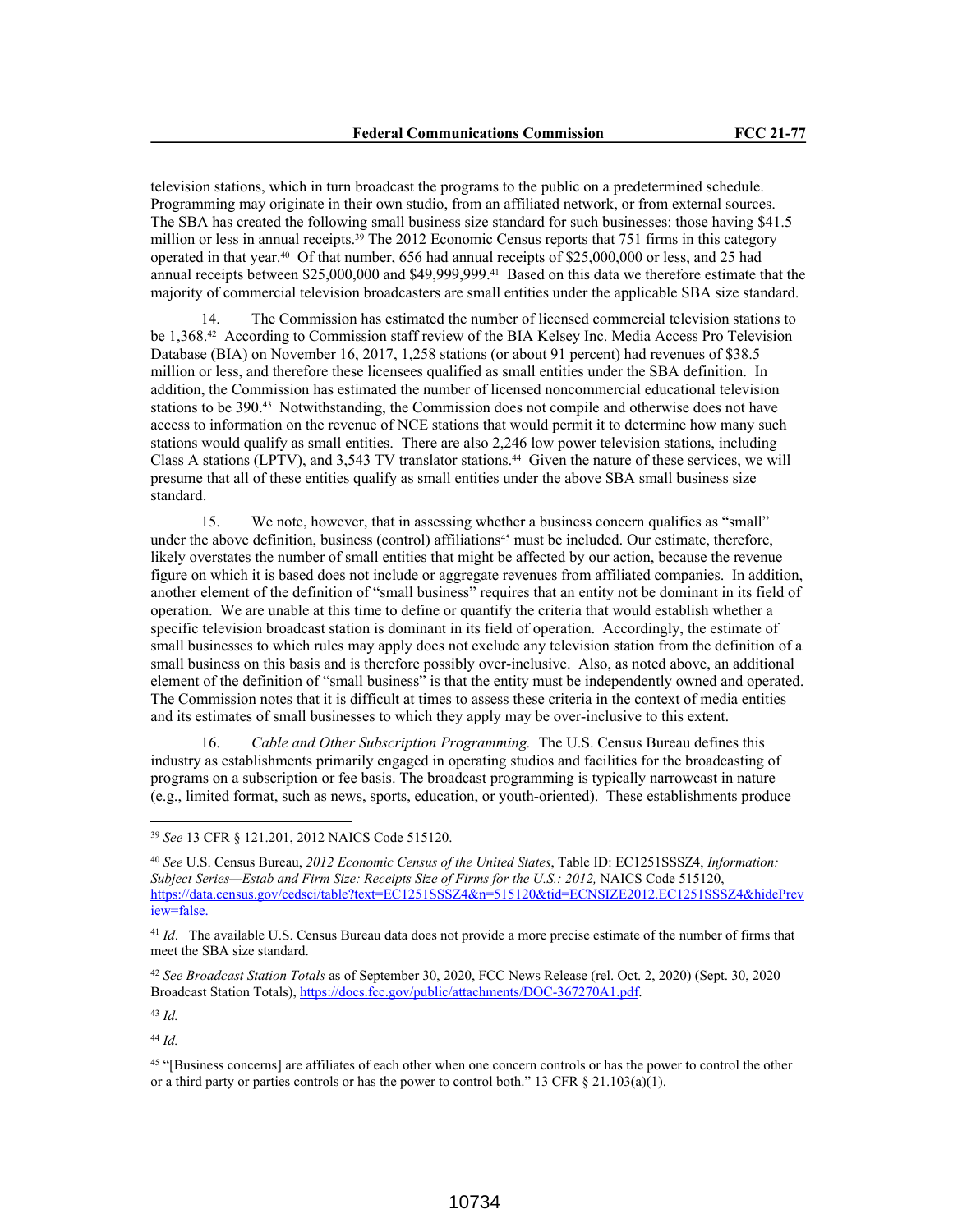programming in their own facilities or acquire programming from external sources. The programming material is usually delivered to a third party, such as cable systems or direct-to-home satellite systems, for transmission to viewers.46 The SBA size standard for this industry establishes as small, any company in this category which receives annual receipts of \$41.5 million or less.47 According to 2012 U.S. Census Bureau data, 367 firms operated for the entire year.<sup>48</sup> Of that number, 319 operated with annual receipts of less than \$25 million a year and 48 firms operated with annual receipts of \$25 million or more.49 Based on this data, the Commission estimates that the majority of firms operating in this industry are small.

17. *Cable System Operators (Rate Regulation Standard)*. The Commission has developed its own small business size standards for the purpose of cable rate regulation. Under the Commission's rules, a "small cable company" is one serving 400,000 or fewer subscribers nationwide.50 Industry data indicate that there are 4,600 active cable systems in the United States.51 Of this total, all but five cable operators nationwide are small under the  $400,000$ -subscriber size standard.<sup>52</sup> In addition, under the Commission's rate regulation rules, a "small system" is a cable system serving 15,000 or fewer subscribers.53 Commission records show 4,600 cable systems nationwide.54 Of this total, 3,900 cable systems have fewer than 15,000 subscribers, and 700 systems have 15,000 or more subscribers, based on the same records.55 Thus, under this standard as well, we estimate that most cable systems are small entities.

18. *Cable System Operators (Telecom Act Standard)*.The Communications Act of 1934, as amended, also contains a size standard for small cable system operators, which is "a cable operator that, directly or through an affiliate, serves in the aggregate fewer than one percent of all subscribers in the United States and is not affiliated with any entity or entities whose gross annual revenues in the aggregate exceed \$250,000,000."<sup>56</sup> As of 2019, there were approximately 48,646,056 basic cable video subscribers

<sup>49</sup> *Id*. The available U.S. Census Bureau data does not provide a more precise estimate of the number of firms that meet the SBA size standard.

<sup>50</sup> 47 CFR § 76.901(e). The Commission determined that this size standard equates approximately to a size standard of \$100 million or less in annual revenues. *Implementation of Sections of the Cable Television Consumer Protection and Competition Act of 1992: Rate Regulation*, MM Docket No. 92-266, MM Docket No. 93-215, Sixth Report and Order and Eleventh Order on Reconsideration, 10 FCC Rcd 7393, 7408 (1995).

<sup>51</sup> The number of active, registered cable systems comes from the Commission's Cable Operations and Licensing System (COALS) database on August 15, 2015. *See* FCC, *Cable Operations and Licensing System (COALS)*, www.fcc.gov/coals (last visited Oct. 25, 2016).

<sup>52</sup> S&P Global Market Intelligence, *Top Cable MSOs as of 12/2019, https://platform.marketintelligence.spglobal.com/ (Dec 2019)*. The five cable operators all had more than 400,000 basic cable subscribers.

<sup>53</sup> 47 CFR § 76.901(c).

<sup>54</sup> *See supra* note 51.

<sup>55</sup> *Id*.

<sup>56</sup> 47 U.S.C. § 543(m)(2); *see also* 47 CFR § 76.901(e).

<sup>46</sup> S*ee* U.S. Census Bureau, *2017 NAICS Definition, "515210 Cable and other Subscription Programming,"*  https://www.census.gov/naics/?input=515210&year=2017&details=515210*.*

<sup>47</sup> *See* 13 CFR 121.201, NAICS Code 515210.

<sup>48</sup> *See* U.S. Census Bureau, *2012 Economic Census of the United States*, Table ID: EC1251SSSZ4*, Information: Subject Series - Estab & Firm Size: Receipts Size of Firms for the U.S.: 2012*, NAICS Code 515210, https://data.census.gov/cedsci/table?text=EC1251SSSZ4&n=515210&tid=ECNSIZE2012.EC1251SSSZ4&hidePrev iew=false.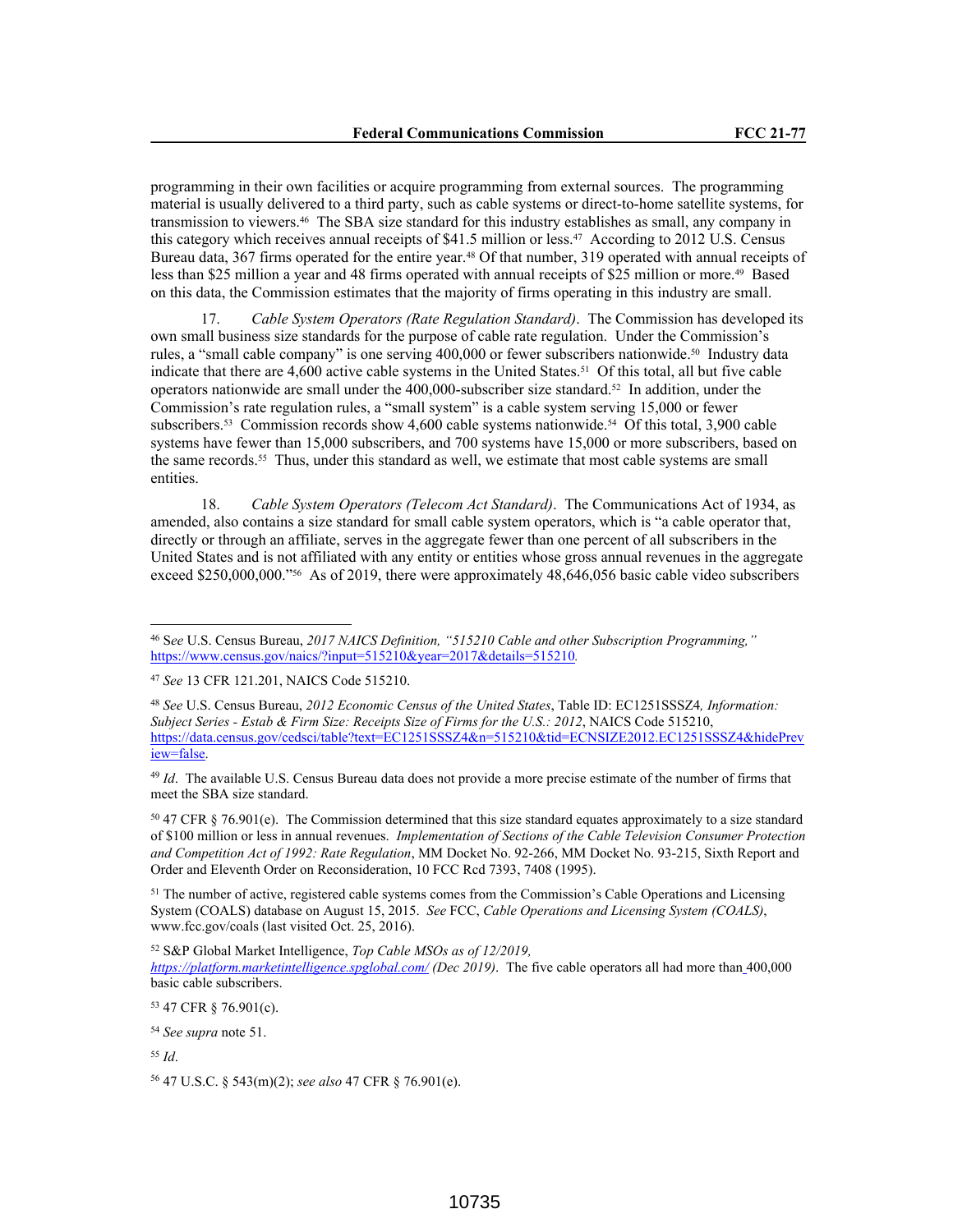in the United States.57 Accordingly, an operator serving fewer than 524,037 subscribers shall be deemed a small operator if its annual revenues, when combined with the total annual revenues of all its affiliates, do not exceed \$250 million in the aggregate.<sup>58</sup> Based on available data, we find that all but nine incumbent cable operators are small entities under this size standard.<sup>59</sup> We note that the Commission neither requests nor collects information on whether cable system operators are affiliated with entities whose gross annual revenues exceed \$250 million.<sup>60</sup> Although it seems certain that some of these cable system operators are affiliated with entities whose gross annual revenues exceed \$250 million, we are unable at this time to estimate with greater precision the number of cable system operators that would qualify as small cable operators under the definition in the Communications Act.

19. *Satellite Telecommunications.* This category comprises firms "primarily engaged in providing telecommunications services to other establishments in the telecommunications and broadcasting industries by forwarding and receiving communications signals via a system of satellites or reselling satellite telecommunications."61 Satellite telecommunications service providers include satellite and earth station operators. The category has a small business size standard of \$35 million or less in average annual receipts, under SBA rules.<sup>62</sup> For this category, U.S. Census Bureau data for 2012 show that there was a total of 333 firms that operated for the entire year.63 Of this total, 299 firms had annual receipts of less than \$25 million.<sup>64</sup> Consequently, we estimate that the majority of satellite telecommunications providers are small entities.

20. *All Other Telecommunications.* The **"**All Other Telecommunications" category is comprised of establishments that are primarily engaged in providing specialized telecommunications services, such as satellite tracking, communications telemetry, and radar station operation.<sup>65</sup> This industry also includes establishments primarily engaged in providing satellite terminal stations and associated facilities connected with one or more terrestrial systems and capable of transmitting telecommunications to, and receiving telecommunications from, satellite systems.66 Establishments providing Internet services or voice over Internet protocol (VoIP) services via client-supplied telecommunications

<sup>58</sup> 47 CFR § 76.901(e).

<sup>59</sup> S&P Global Market Intelligence, *Top Cable MSOs as of 12/2019, https://platform.marketintelligence.spglobal.com.* The five cable operators all had more than 486,460 basic cable subscribers.

<sup>60</sup> The Commission does receive such information on a case-by-case basis if a cable operator appeals a local franchise authority's finding that the operator does not qualify as a small cable operator pursuant to § 76.901(e) of the Commission's rules. *See* 47 CFR § 76.910(b).

<sup>61</sup> *See* U.S. Census Bureau, *2017 NAICS Definition, "517410 Satellite Telecommunications,"* https://www.census.gov/naics/?input=517410&year=2017&details=517410.

<sup>62</sup> *See* 13 CFR § 121.201, NAICS Code 517410.

<sup>63</sup> *See* U.S. Census Bureau, *2012 Economic Census of the United States*, Table ID: EC1251SSSZ4, *Information: Subject Series - Estab and Firm Size: Receipts Size of Firms for the U.S.: 2012*, NAICS Code 517410, https://data.census.gov/cedsci/table?text=EC1251SSSZ4&n=517410&tid=ECNSIZE2012.EC1251SSSZ4&hidePrev iew=false&vintage=2012.

<sup>64</sup> *Id*. The available U.S. Census Bureau data does not provide a more precise estimate of the number of firms that meet the SBA size standard.

<sup>65</sup> *See* U.S. Census Bureau, *2017 NAICS Definition, "517919 All Other Telecommunications,"* https://www.census.gov/naics/?input=517919&year=2017&details=517919.

<sup>57</sup> S&P Global Market Intelligence, *U.S. Cable Subscriber Highlights, Basic Subscribers(actual) 2019*, *U.S. Cable MSO Industry Total, see also U.S. Multichannel Industry Benchmarks, U.S. Cable Industry Benchmarks, Basic Subscribers 2019Y, https://platform.marketintelligence.spglobal.com.*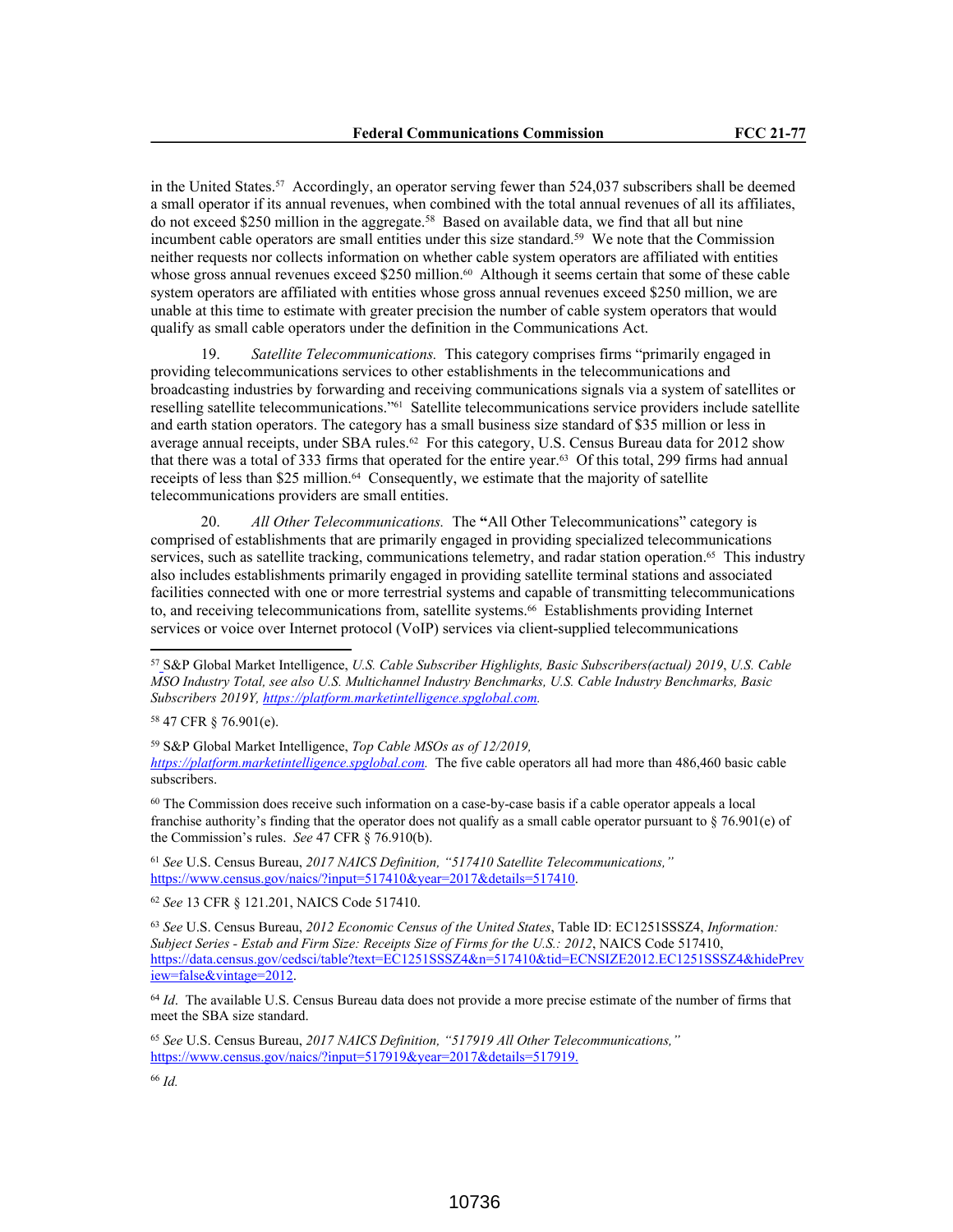connections are also included in this industry.67 The SBA has developed a small business size standard for "All Other Telecommunications," which consists of all such firms with gross annual receipts of \$32.5 million or less.68 For this category, U.S. Census data for 2012 show that there were 1,442 firms that operated for the entire year.69 Of these firms, a total of 1,400 had gross annual receipts of less than \$25 million.<sup>70</sup> Thus, the Commission estimates that the majority of "All Other Telecommunications" firms potentially affected by our action can be considered small.

21. *Broadband Radio Service and Educational Broadband Service.* Broadband Radio Service systems, previously referred to as Multipoint Distribution Service (MDS) and Multichannel Multipoint Distribution Service (MMDS) systems, and "wireless cable," transmit video programming to subscribers and provide two-way high speed data operations using the microwave frequencies of the Broadband Radio Service (BRS) and Educational Broadband Service (EBS) (previously referred to as the Instructional Television Fixed Service (ITFS)).<sup>71</sup>

22. *BRS—*In connection with the 1996 BRS auction, the Commission established a small business size standard as an entity that had annual average gross revenues of no more than \$40 million in the previous three calendar years.72 The BRS auctions resulted in 67 successful bidders obtaining licensing opportunities for 493 Basic Trading Areas (BTAs). Of the 67 auction winners, 61 met the definition of a small business. BRS also includes licensees of stations authorized prior to the auction. At this time, we estimate that of the 61 small business BRS auction winners, 48 remain small business licensees. In addition to the 48 small businesses that hold BTA authorizations, there are approximately 86 incumbent BRS licensees that are considered small entities (18 incumbent BRS licensees do not meet the small business size standard).<sup>73</sup> After adding the number of small business auction licensees to the number of incumbent licensees not already counted, there are currently approximately 133 BRS licensees that are defined as small businesses under either the SBA or the Commission's rules.

23. In 2009, the Commission conducted Auction 86, the sale of 78 licenses in the BRS areas.<sup>74</sup> The Commission offered three levels of bidding credits: (i) a bidder with attributed average annual gross revenues that exceed \$15 million and do not exceed \$40 million for the preceding three years (small business) received a 15 percent discount on its winning bid; (ii) a bidder with attributed average annual gross revenues that exceed \$3 million and do not exceed \$15 million for the preceding three years (very small business) received a 25 percent discount on its winning bid; and (iii) a bidder with

<sup>69</sup> *See* U.S. Census Bureau, *2012 Economic Census of the United States*, Table ID: EC1251SSSZ4, *Information: Subject Series - Estab and Firm Size: Receipts Size of Firms for the U.S.: 2012*, NAICS Code 517919, https://data.census.gov/cedsci/table?text=EC1251SSSZ4&n=517919&tid=ECNSIZE2012.EC1251SSSZ4&hidePrev iew=false.

<sup>70</sup> *Id.* The available U.S. Census Bureau data does not provide a more precise estimate of the number of firms that meet the SBA size standard.

<sup>71</sup> *Amendment of Parts 21 and 74 of the Commission's Rules with Regard to Filing Procedures in the Multipoint Distribution Service and in the Instructional Television Fixed Service and Implementation of Section 309(j) of the Communications Act—Competitive Bidding*, Report and Order, 10 FCC Rcd 9589, 9593, para. 7 (1995).

<sup>72</sup> 47 CFR § 21.961(b)(1).

<sup>73</sup> 47 U.S.C. § 309(j). Hundreds of stations were licensed to incumbent MDS licensees prior to implementation of Section 309(j) of the Communications Act of 1934, 47 U.S.C. § 309(j). For these pre-auction licenses, the applicable standard is SBA's small business size standard of 1500 or fewer employees.

<sup>74</sup> *Auction of Broadband Radio Service (BRS) Licenses*, *Scheduled for October 27*, *2009*, *Notice and Filing Requirements*, *Minimum Opening Bids*, *Upfront Payments*, *and Other Procedures for Auction 86*, Public Notice, 24 FCC Rcd 8277 (2009).

<sup>67</sup> *Id.*

<sup>68</sup> *See* 13 CFR § 121.201, NAICS Code 517919.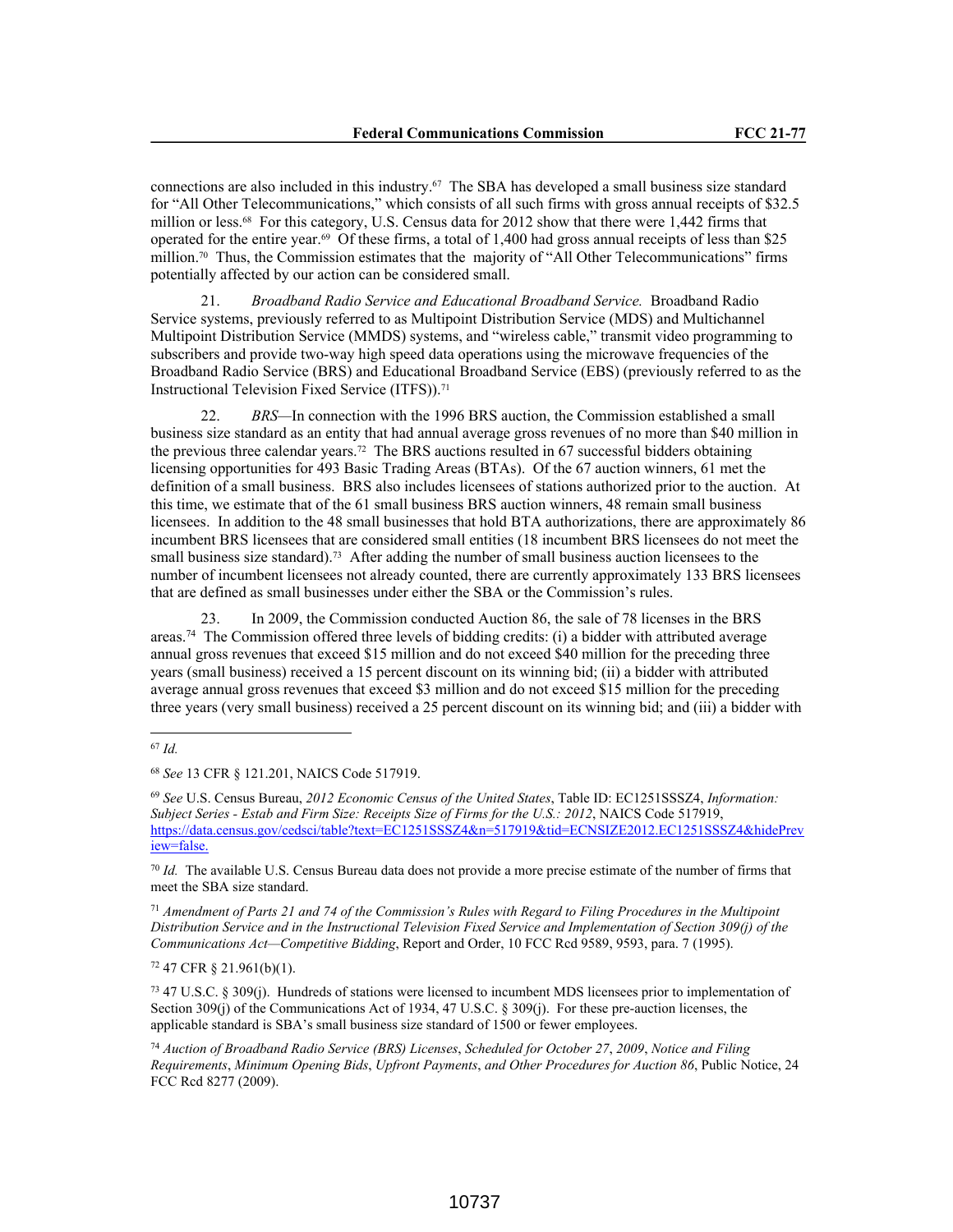attributed average annual gross revenues that do not exceed \$3 million for the preceding three years (entrepreneur) received a 35 percent discount on its winning bid.<sup>75</sup> Auction 86 concluded in 2009 with the sale of 61 licenses.<sup>76</sup> Of the ten winning bidders, two bidders that claimed small business status won 4 licenses; one bidder that claimed very small business status won three licenses; and two bidders that claimed entrepreneur status won six licenses.

24. *EBS*—Educational Broadband Service has been included within the broad economic census category and SBA size standard for Wired Telecommunications Carriers since 2007. Wired Telecommunications Carriers are comprised of establishments primarily engaged in operating and/or providing access to transmission facilities and infrastructure that they own and/or lease for the transmission of voice, data, text, sound, and video using wired telecommunications networks. Transmission facilities may be based on a single technology or a combination of technologies."77 The SBA's small business size standard for this category is all such firms having 1,500 or fewer employees.<sup>78</sup> U.S. Census Bureau data for 2012 show that there were 3,117 firms that operated that year.<sup>79</sup> Of this total, 3,083 operated with fewer than 1,000 employees.<sup>80</sup> Thus, under this size standard, the majority of firms in this industry can be considered small. In addition to Census data, the Commission's Universal Licensing System indicates that as of October 2014, there are 2,206 active EBS licenses. The Commission estimates that of these 2,206 licenses, the majority are held by non-profit educational institutions and school districts, which are by statute defined as small businesses.<sup>81</sup>

25. *Direct Broadcast Satellite ("DBS") Service*. DBS service is a nationally distributed subscription service that delivers video and audio programming via satellite to a small parabolic "dish" antenna at the subscriber's location. DBS is included in the category of "Wired Telecommunications Carriers."82 The Wired Telecommunications Carriers industry comprises establishments primarily engaged in operating and/or providing access to transmission facilities and infrastructure that they own and/or lease for the transmission of voice, data, text, sound, and video using wired telecommunications networks.83 Transmission facilities may be based on a single technology or combination of technologies. Establishments in this industry use the wired telecommunications network facilities that they operate to provide a variety of services, such as wired telephony services, including VoIP services, wired (cable)

<sup>78</sup> *See* 13 CFR § 121.201, NAICS Code 517311 (previously 517110).

<sup>75</sup> *Id*. at 8296, para. 73.

<sup>76</sup> *Auction of Broadband Radio Service Licenses Closes*, *Winning Bidders Announced for Auction 86*, *Down Payments Due November 23*, *2009*, *Final Payments Due December 8*, *2009*, *Ten-Day Petition to Deny Period*, Public Notice, 24 FCC Rcd 13572 (2009).

<sup>77</sup> *See* U.S. Census Bureau, *2017 NAICS Definition*, *"517311 Wired Telecommunications Carriers,"* https://www.census.gov/naics/?input=517311&year=2017&details=517311.

<sup>79</sup> *See* U.S. Census Bureau, *2012 Economic Census of the United States,* Table ID: EC1251SSSZ5, *Information: Subject Series - Estab & Firm Size: Employment Size of Firms for the U.S.: 2012* NAICS Code 517110, https://data.census.gov/cedsci/table?text=EC1251SSSZ5&n=517110&tid=ECNSIZE2012.EC1251SSSZ5&hidePrev iew=false.

<sup>80</sup> *Id.* The available U.S. Census Bureau data does not provide a more precise estimate of the number of firms that meet the SBA size standard.

<sup>81</sup> The term "small entity" within SBREFA applies to small organizations (non-profits) and to small governmental jurisdictions (cities, counties, towns, townships, villages, school districts, and special districts with populations of less than 50,000). 5 U.S.C. §§ 601(4)-(6).

<sup>82</sup> *See* U.S. Census Bureau, *2017 NAICS Definition, "517311 Wired Telecommunications Carriers,"* https://www.census.gov/naics/?input=517311&year=2017&details=517311.

<sup>83</sup> *Id.*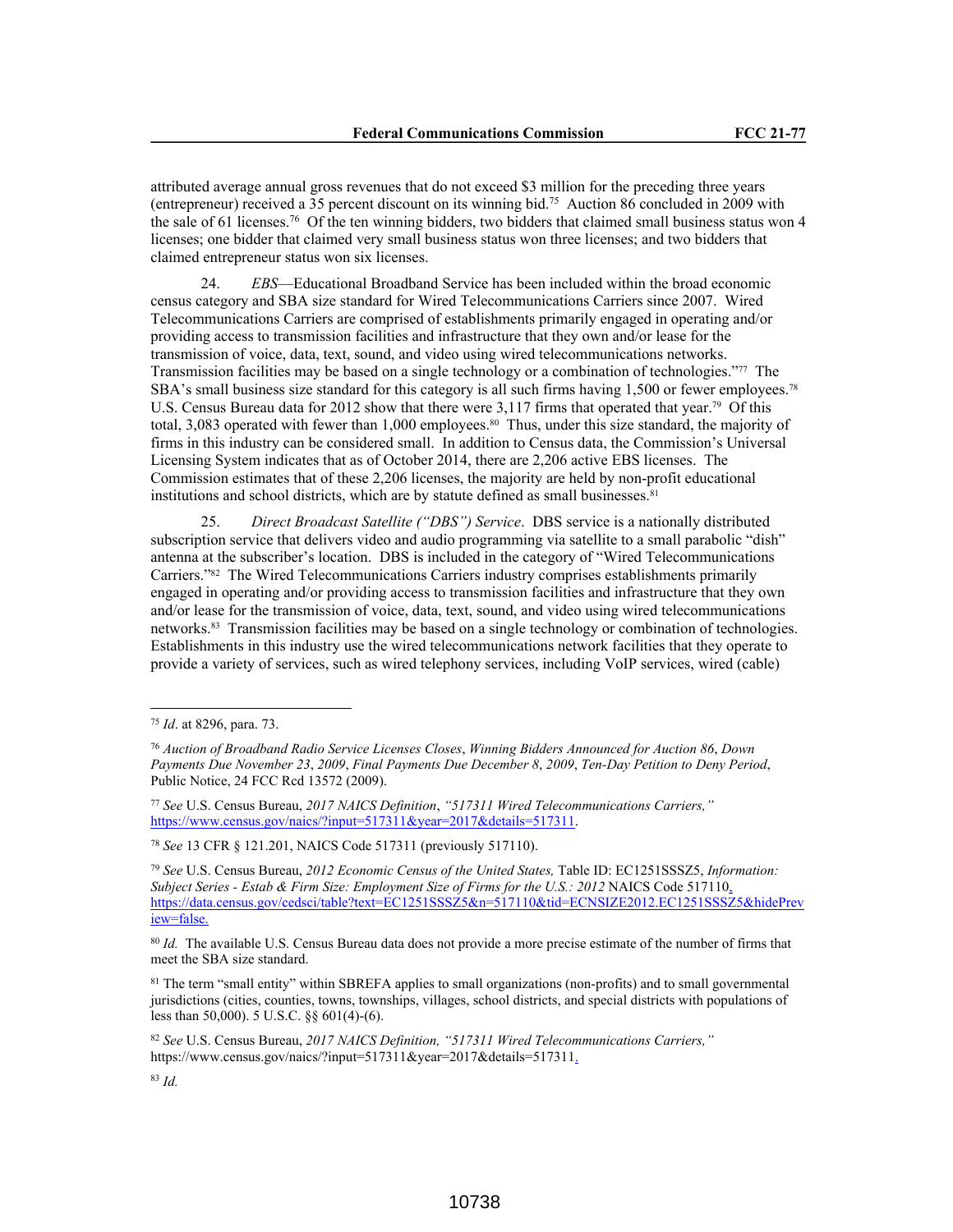audio and video programming distribution; and wired broadband Internet services.84 By exception, establishments providing satellite television distribution services using facilities and infrastructure that they operate are included in this industry.85 The SBA size standard considers a wireline business is small if it has fewer than 1,500 employees.<sup>86</sup> U.S. Census Bureau data for 2012 indicates that 3,117 wireline companies were operational during that year.<sup>87</sup> Of that number, 3,083 operated with fewer than 1,000 employees.<sup>88</sup> Based on that data, we conclude that the majority of wireline firms are small under the applicable SBA standard. Currently, however, only two entities provide DBS service, which requires a great deal of capital for operation: DIRECTV (owned by AT&T) and DISH Network.89 DIRECTV and DISH Network each report annual revenues that are in excess of the threshold for a small business. Accordingly, we must conclude that internally developed FCC data are persuasive that, in general, DBS service is provided only by large firms.

26. *Wireless Telecommunications Carriers (except Satellite)*. This industry comprises establishments engaged in operating and maintaining switching and transmission facilities to provide communications via the airwaves. Establishments in this industry have spectrum licenses and provide services using that spectrum, such as cellular services, paging services, wireless Internet access, and wireless video services.<sup>90</sup> The appropriate size standard under SBA rules is that such a business is small if it has 1,500 or fewer employees.<sup>91</sup> For this industry, U.S. Census Bureau data for 2012 show that there were 967 firms that operated for the entire year.<sup>92</sup> Of this total, 955 firms had employment of 999 or fewer employees, and 12 firms had employment of 1,000 employees or more.<sup>93</sup> Thus under this category and the associated size standard, the Commission estimates that the majority of wireless telecommunications carriers (except satellite) are small entities.

27. *AWS Services (1710–1755 MHz and 2110–2155 MHz bands (AWS-1); 1915–1920 MHz, 1995–2000 MHz, 2020–2025 MHz and 2175–2180 MHz bands (AWS-2); 2155–2175 MHz band (AWS-*

<sup>91</sup> *See* 13 CFR § 121.201, NAICS Code 517312 (previously 517210).

<sup>84</sup> *See id*. Examples of this category are: broadband Internet service providers (*e.g.*, cable, DSL); local telephone carriers (wired); cable television distribution services; long-distance telephone carriers (wired); CCTV services; VoIP service providers, using own operated wired telecommunications infrastructure; DTH services; telecommunications carriers (wired); satellite television distribution systems; and MMDS.

<sup>85</sup> *Id*.

<sup>86</sup> *See* 13 CFR § 121.201, NAICS Code 517311 (previously 517110).

<sup>87</sup> *See* U.S. Census Bureau, *2012 Economic Census of the United States,* Table ID: EC1251SSSZ5, *Information: Subject Series - Estab & Firm Size: Employment Size of Firms: 2012,* NAICS Code 517110, https://data.census.gov/cedsci/table?text=EC1251SSSZ5&n=517110&tid=ECNSIZE2012.EC1251SSSZ5&hidePrev iew=false.

<sup>88</sup> *Id.* The available U.S. Census Bureau data does not provide a more precise estimate of the number of firms that meet the SBA size standard.

<sup>89</sup> *See Annual Assessment of the Status of Competition in the Market for the Delivery of Video Programming, Eighteenth Report,* Table III.A.5*,* 32 FCC Rcd 568, 595 (Jan. 17, 2017).

<sup>90</sup> *See* U.S. Census Bureau, *2017 NAICS Definition*, "*517312 Wireless Telecommunications Carriers (except Satellite)*," https://www.census.gov/naics/?input=517312&year=2017&details=517312.

<sup>92</sup> *See* U.S. Census Bureau, *2012 Economic Census of the United States,* Table ID: EC1251SSSZ5*, Information: Subject Series: Estab and Firm Size: Employment Size of Firms for the U.S.: 2012*, NAICS Code 517210, https://data.census.gov/cedsci/table?text=EC1251SSSZ5&n=517210&tid=ECNSIZE2012.EC1251SSSZ5&hidePrev iew=false&vintage=2012.

<sup>93</sup> *Id*. The available U.S. Census Bureau data does not provide a more precise estimate of the number of firms that meet the SBA size standard.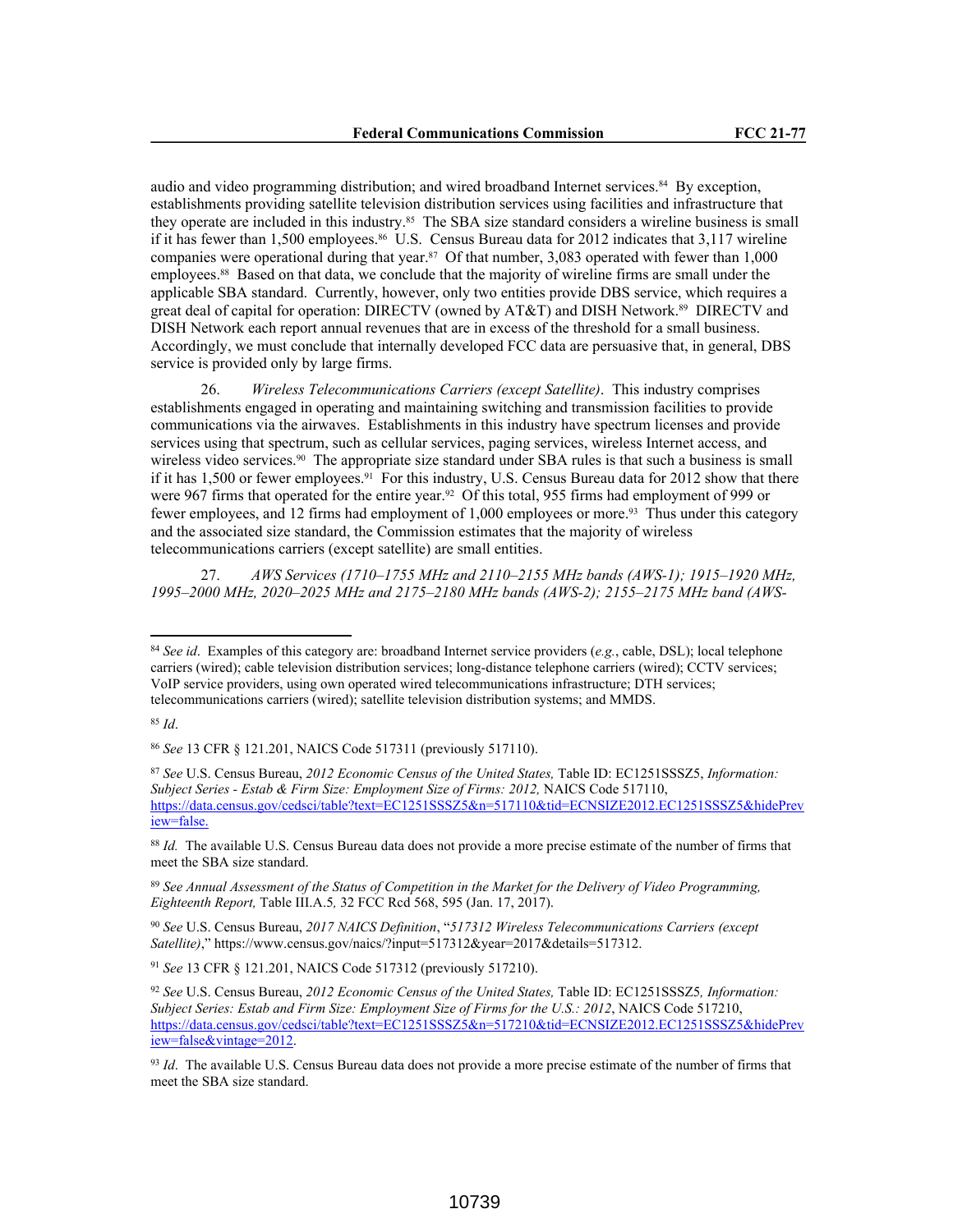3)). For the AWS-1 bands,<sup>94</sup> the Commission has defined a "small business" as an entity with average annual gross revenues for the preceding three years not exceeding \$40 million, and a "very small business" as an entity with average annual gross revenues for the preceding three years not exceeding \$15 million. For AWS-2 and AWS-3, although we do not know for certain which entities are likely to apply for these frequencies, we note that the AWS-1 bands are comparable to those used for cellular service and personal communications service. The Commission has not yet adopted size standards for the AWS-2 or AWS-3 bands but proposes to treat both AWS-2 and AWS-3 similarly to broadband PCS service and AWS-1 service due to the comparable capital requirements and other factors, such as issues involved in relocating incumbents and developing markets, technologies, and services.<sup>95</sup>

28. *Narrowband Personal Communications Services*. Two auctions of narrowband personal communications services (PCS) licenses have been conducted. To ensure meaningful participation of small business entities in future auctions, the Commission has adopted a two-tiered small business size standard in the *Narrowband PCS Second Report and Order*. <sup>96</sup> Through these auctions, the Commission has awarded a total of 41 licenses, out of which 11 were obtained by small businesses.<sup>97</sup> A "small business" is an entity that, together with affiliates and controlling interests, has average gross revenues for the three preceding years of not more than \$40 million. A "very small business" is an entity that, together with affiliates and controlling interests, has average gross revenues for the three preceding years of not more than \$15 million. The SBA has approved these small business size standards.<sup>98</sup>

29. *Broadband Personal Communications Service*. The broadband personal communications service (PCS) spectrum is divided into six frequency blocks designated A through F, and the Commission has held auctions for each block. The Commission initially defined a "small business" for C- and F-Block licenses as an entity that has average gross revenues of \$40 million or less in the three previous calendar years.99 For F-Block licenses, an additional small business size standard for "very small business" was added and is defined as an entity that, together with its affiliates, has average gross revenues of not more than \$15 million for the preceding three calendar years.100 These standards defining "small entity", in the context of broadband PCS auctions, have been approved by the SBA.101 No small businesses within the SBA-approved small business size standards bid successfully for licenses in Blocks

<sup>96</sup> *Amendment of the Commission's Rules to Establish New Personal Communications Services, Narrowband PCS*, GEN Docket No. 90-314, ET Docket No. 92-100, PP Docket No. 93-253*, Second Report and Order and Second Further Notice of Proposed Rulemaking*, 15 FCC Rcd 10456 (2000).

<sup>97</sup> *Id*.

<sup>98</sup> *See* Letter from Aida Alvarez, Administrator, SBA, to Amy Zoslov, Chief, Auctions and Industry Analysis Division, Wireless Telecommunications Bureau, FCC (filed Dec. 2, 1998) (*Alvarez Letter 1998*).

<sup>99</sup> *See Amendment of Parts 20 and 24 of the Commission's Rules—Broadband PCS Competitive Bidding and the Commercial Mobile Radio Service Spectrum Cap; Amendment of the Commission's Cellular/PCS Cross-Ownership Rule*, WT Docket No. 96-59, GN Docket No. 90-314, Report and Order, 11 FCC Rcd 7824, 7850-52, paras. 57-60 (1996) (*PCS Report and Order*); *see also* 47 CFR § 24.720(b).

<sup>100</sup> *See PCS Report and Order*, 11 FCC Rcd at 7852, para. 60.

<sup>101</sup> *See* Letter from Aida Alvarez, Administrator, SBA, to Amy Zoslov, Chief, Auctions & Industry Analysis Division, Wireless Telecommunications Bureau, FCC, (Dec. 2, 1998) (*Alvarez Letter 1998*).

<sup>94</sup> The service is defined in section 90.1301 *et seq*. of the Commission's Rules, 47 CFR § 90.1301 *et seq*.

<sup>95</sup> *See Service Rules for Advanced Wireless Services in the 1.7 GHz and 2.1 GHz Bands*, Report and Order, 18 FCC Rcd 25162, Appx. B (2003), modified by *Service Rules for Advanced Wireless Services in the 1.7 GHz and 2.1 GHz Bands*, Order on Reconsideration, 20 FCC Rcd 14058, Appx. C (2005); *Service Rules for Advanced Wireless Services in the 1915–1920 MHz, 1995–2000 MHz, 2020–2025 MHz and 2175–2180 MHz Bands; Service Rules for Advanced Wireless Services in the 1.7 GHz and 2.1 GHz Bands*, Notice of Proposed Rulemaking, 19 FCC Rcd 19263, Appx. B (2005); *Service Rules for Advanced Wireless Services in the 2155–2175 MHz Band*, Notice of Proposed Rulemaking, 22 FCC Rcd 17035, Appx. (2007).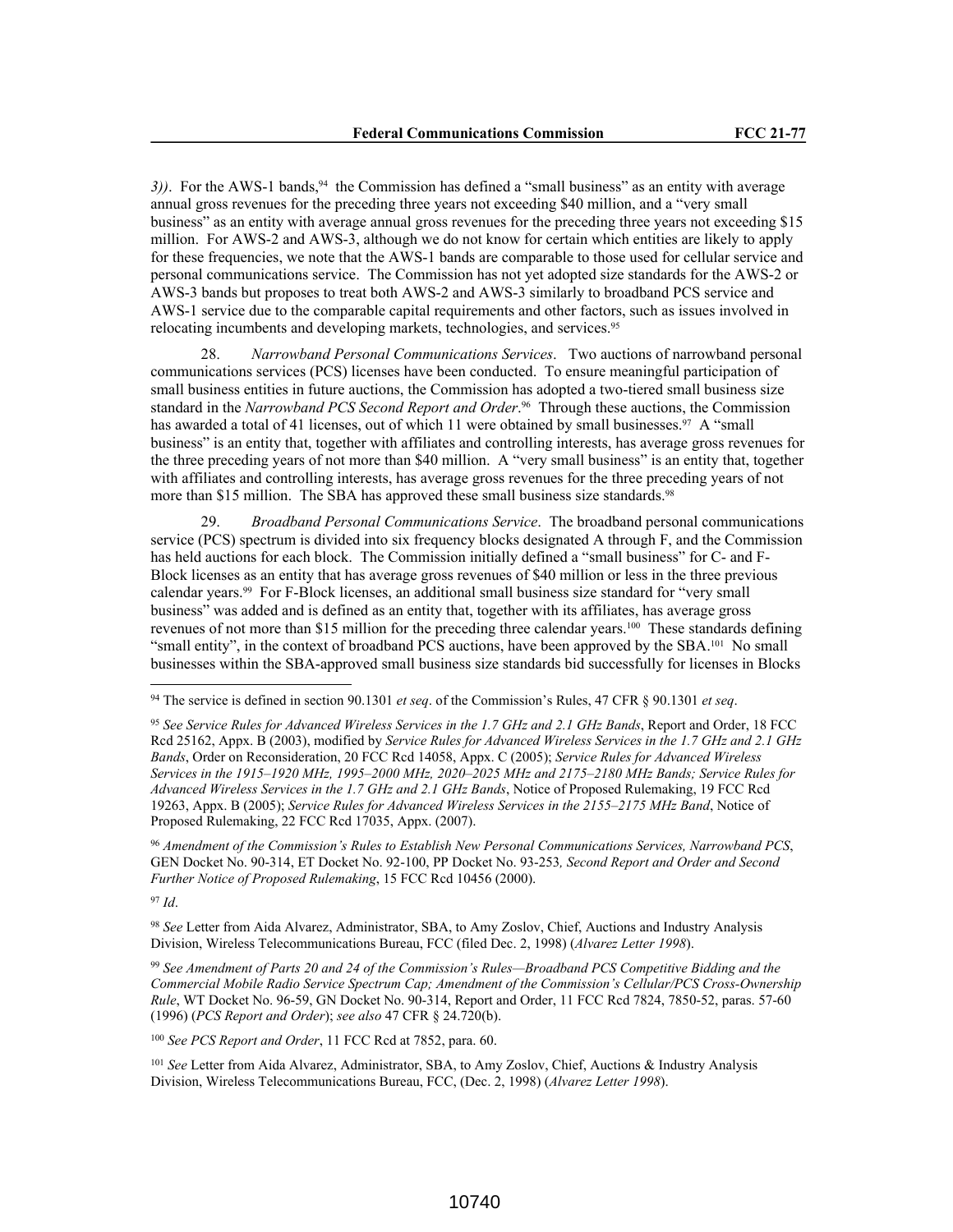A and B. There were 90 winning bidders that claimed small business status in the first two C-Block auctions. A total of 93 bidders that claimed small business status won approximately 40 percent of the 1,479 licenses in the first auction for the D-, E-, and F-Blocks.102 On April 15, 1999, the Commission completed the reauction of 347 C-, D-, E-, and F-Block licenses in Auction No. 22.103 Of the 57 winning bidders in that auction, 48 claimed small business status and won 277 licenses.

30. On January 26, 2001, the Commission completed the auction of 422 C- and F-Block Broadband PCS licenses in Auction No. 35. Of the 35 winning bidders in that auction, 29 claimed small business status.104 Subsequent events concerning Auction No. 35, including judicial and agency determinations, resulted in a total of 163 C- and F-Block licenses being available for grant. On February 15, 2005, the Commission completed an auction of 242 C-, D-, E-, and F-Block licenses in Auction No. 58. Of the 24 winning bidders in that auction, 16 claimed small business status and won 156 licenses.<sup>105</sup> On May 21, 2007, the Commission completed an auction of 33 licenses in the A-, C-, and F-Blocks in Auction No. 71.106 Of the 12 winning bidders in that auction, five claimed small business status and won 18 licenses.107 On August 20, 2008, the Commission completed the auction of 20 C-, D-, E-, and F-Block Broadband PCS licenses in Auction No. 78.108 Of the eight winning bidders for Broadband PCS licenses in that auction, six claimed small business status and won 14 licenses.<sup>109</sup>

31. *Wireless Communications Services*. This service can be used for fixed, mobile, radiolocation, and digital audio broadcasting satellite uses. The Commission defined "small business" for the wireless communications services (WCS) auction as an entity with average gross revenues of \$40 million for each of the three preceding years, and a "very small business" as an entity with average gross revenues of \$15 million for each of the three preceding years.110 The SBA has approved these small business size standards.111 In the Commission's auction for geographic area licenses in the WCS there

<sup>107</sup> *Id*.

<sup>108</sup> *See Auction of AWS-1 and Broadband PCS Licenses Closes; Winning Bidders Announced for Auction 78*, Public Notice, 23 FCC Rcd 12749 (WTB 2008).

<sup>109</sup> *Id*.

<sup>110</sup> *Amendment of the Commission's Rules to Establish Part 27, the Wireless Communications Service (WCS)*, Report and Order, 12 FCC Rcd 10785, 10879, para. 194 (1997).

<sup>111</sup> *See* Letter from Aida Alvarez, Administrator, SBA, to Amy Zoslov, Chief, Auctions and Industry Analysis Division, Wireless Telecommunications Bureau, FCC (filed Dec. 2, 1998) (*Alvarez Letter 1998*).

<sup>102</sup> *See D, E and F Block Auction Closes*, Public Notice, DA 97-81, 1 (Jan. 15, 1997) 1997 WL 20711.

<sup>103</sup> *See C, D, E, and F Block Broadband PCS Auction Closes*, Public Notice, 14 FCC Rcd 6688 (WTB 1999). Before Auction No. 22, the Commission established a very small standard for the C Block to match the standard used for F Block. *Amendment of the Commission's Rules Regarding Installment Payment Financing for Personal Communications Services (PCS) Licensees*, WT Docket No. 97-82, Fourth Report and Order, 13 FCC Rcd 15743, 15768, para. 46 (1998).

<sup>104</sup> *See C and F Block Broadband PCS Auction Closes; Winning Bidders Announced*, Public Notice, 16 FCC Rcd 2339 (2001).

<sup>105</sup> *See Broadband PCS Spectrum Auction Closes; Winning Bidders Announced for Auction No. 58*, Public Notice, 20 FCC Rcd 3703 (2005).

<sup>106</sup> *See Auction of Broadband PCS Spectrum Licenses Closes; Winning Bidders Announced for Auction No. 71*, Public Notice, 22 FCC Rcd 9247 (2007).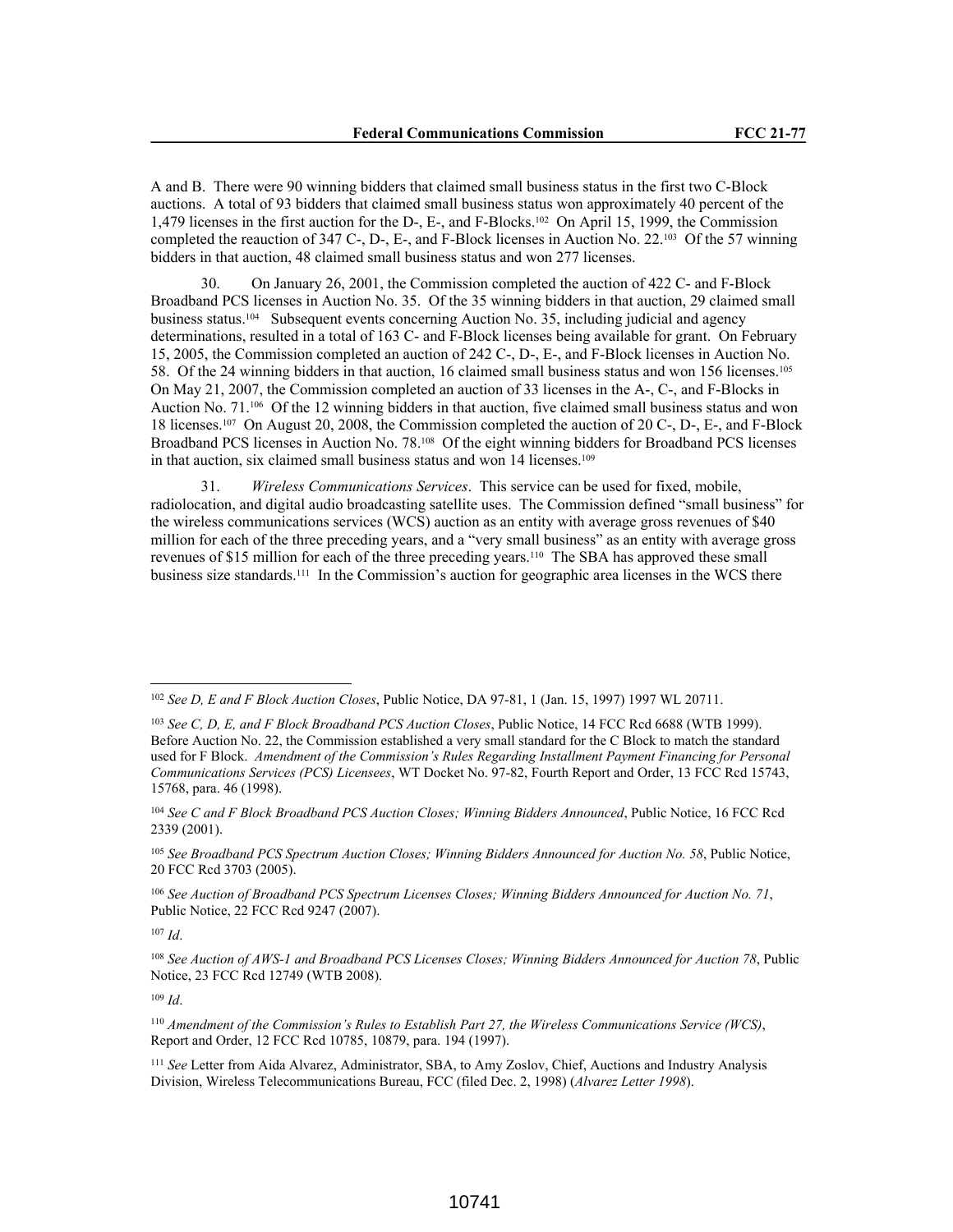were seven winning bidders that qualified as "very small business" entities, and one that qualified as a "small business" entity.<sup>112</sup>

32. *Radio and Television Broadcasting and Wireless Communications Equipment Manufacturing*. This industry comprises establishments primarily engaged in manufacturing radio and television broadcast and wireless communications equipment.113 Examples of products made by these establishments are: transmitting and receiving antennas, cable television equipment, GPS equipment, pagers, cellular phones, mobile communications equipment, and radio and television studio and broadcasting equipment.114 The SBA has established a small business size standard for this industry of 1,250 employees or less.115 U.S. Census Bureau data for 2012 shows that 841 establishments operated in this industry in that year.116 Of that number, 828 establishments operated with fewer than 1,000 employees, 7 establishments operated with between 1,000 and 2,499 employees, and 6 establishments operated with 2,500 or more employees.117 Based on this data, we conclude that a majority of manufacturers in this industry are small.

## **E. Description of Projected Reporting, Recordkeeping, and Other Compliance Requirements for Small Entities**

33. The *Order* imposes additional reporting, recordkeeping and/or other compliance obligations on certain small, as well as other, entities that process WEA alerts and manufacture mobile devices that receive such alerts, and could impose additional reporting, recordkeeping and/or other compliance obligations on small, as well as other entities that administer State EAS Plans, process and transmit EAS alerts, and manufacture equipment designed to process EAS alerts. While the Commission is not in a position to determine whether small entities will have to hire professionals to comply with the our decisions and cannot quantify the cost of compliance for small entities, as discussed in the *Order*, the approaches we have taken to implement the requirements of NDAA21 have minimal or *de minimis* cost implications for impacted entities.

34. In the *Order*, the Commission adds a national alert category to WEA that WEA-enabled mobile device users can not opt-out of receiving. The national alert category changes the name of the current Presidential Alerts category to National Alerts and includes alerts from both the President and the FEMA Administrator. Participating CMS providers that use WEA header displays and settings menus that currently display "Presidential Alert" will have to change the display to read "National Alert" or discontinue their voluntary use of WEA header displays.

35. The *Order* also requires that each updated State EAS Plan submitted annually to the Commission for approval include a certification by the SECC Chairperson or Vice-Chairperson that the

https://www.census.gov/naics/?input=334220&year=2017&details=334220.

<sup>115</sup> *See* 13 CFR § 121.201, NAICS Code 334220.

<sup>112</sup> *See WCS Auction Closes; Winning Bidders in the Auction of 128 Wireless Communications Licenses; FCC Form 600s Due May 12, 1997,* 12 FCC Rcd 21653, DA-97-886, Report No. AUC-997-14-E (Auction No.14) (April 28, 1997).

<sup>113</sup> *See* U.S. Census Bureau, *2017 NAICS Definition, "334220 Radio and Television Broadcasting and Wireless Communications Equipment Manufacturing,"*

<sup>114</sup> *Id*.

<sup>116</sup> *See* U.S. Census Bureau, *2012 Economic Census of the United States*, Table ID: EC1231SG2, *Manufacturing: Summary Series: General Summary: Industry Statistics for Subsectors and Industries by Employment Size: 2012*, NAICS Code 334220,

https://data.census.gov/cedsci/table?text=EC1231SG2&n=334220&tid=ECNSIZE2012.EC1231SG2&hidePreview= false.

<sup>117</sup> *Id*. The available U.S. Census Bureau data does not provide a more precise estimate of the number of firms that meet the SBA size standard.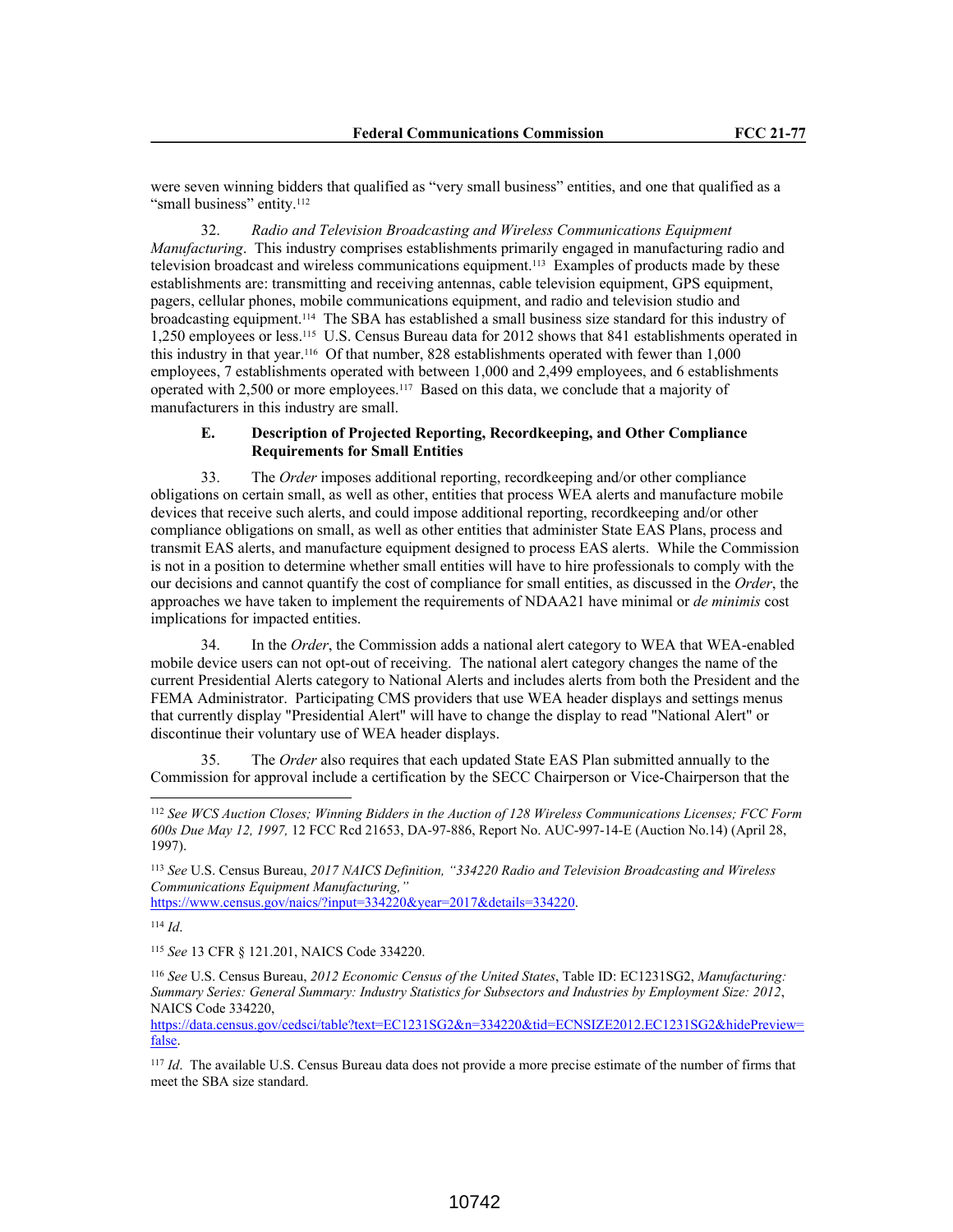SECC has met (in person, via teleconference, or via other methods of conducting virtual meetings) at least once in the twelve months prior to submitting the annual updated plan to review and update their State EAS Plan. The certification requirement will be included in the rules governing State EAS Plans and will be incorporated into the Alert Reporting System (ARS). The certification requirement can be met via an on-screen ARS click-box, rather than requiring SECCs to complete extra paperwork to generate a certification document to attach in ARS.

36. To address the NDAA21's requirements for reporting by government entities on false EAS or WAS alerts, the *Order* revises the Commission's WEA and EAS rules to provide for voluntary reporting by the FEMA Administrator, State, local, Tribal, or territorial governments using an email reporting system. The rules provide guidance on the types of false alerts that are suitable to report discouraging reporting alerts where the incorrect information is de-minimis. The Commission also provides guidance on the types of information in a report that it would find helpful, such as the time and date of the reported alert event, the geographic location where the alerts were received, the message the alert conveyed, how they became aware of the alert, over what medium the alert was transmitted (e.g., broadcast or cable), whether it was an EAS or WEA event, and who originated the alert (if known). In addition.

37. To satisfy the alert repetition requirements in the NDAA21 the *Order* modifies the EAS rules to add a new section, 11.44 "Alert Repetition," specifying that an alert originator may "repeat" an alert by releasing the alert anew—i.e., re-originating the alert—at least one minute subsequent to the time the message was initially released by the originator, as reflected in the repeat alert's JJJHHMM header code to meet its alert repetition obligation.

# **F. Steps Taken to Minimize the Significant Economic Impact on Small Entities, and Significant Alternatives Considered**

38. The RFA requires an agency to describe any significant, specifically small business alternatives that it has considered in reaching its approach, which may include the following four alternatives (among others): "(1) the establishment of differing compliance or reporting requirements or timetables that take into account the resources available to small entities; (2) the clarification, consolidation, or simplification of compliance or reporting requirements under the rule for such small entities; (3) the use of performance, rather than design, standards; and (4) and exemption from coverage of the rule, or any part thereof, for such small entities."<sup>118</sup>

39. The actions taken by the Commission in the *Order* were considered to be the least costly and minimally burdensome for small and other entities impacted by the rules. As such, the Commission does not expect the adopted requirements to have a significant economic impact on small entities. Below we discuss actions we take in the *Order* to minimize any significant economic impact on small entities and some alternatives that were considered.

40. The rules adopted creating a WEA National Alert class which adds the FEMA Administrator as an authorized originator of these alerts in addition to the President of the United States, does not create any costs for small entities. Renaming the existing Presidential Alert class to National Alerts and allowing for use of the existing WEA handling code and other infrastructure already in place for Presidential Alert was the least costly way possible to implement the NDAA21 requirement to ensure that subscribers may not opt out of receiving FEMA Administrator alerts. This change requires few, if any, technical changes to be made to participating CMS provider networks or the mobile devices of their subscribers. With respect to the amendment requiring participating CMS provider handset display updates to discontinue the display of "Presidential Alert," we provide participating CMS providers flexibility in the approach they use to ensure compliance, allowing the requirement to be satisfied by any approach that ensures that "Presidential Alert" is not displayed on a user's mobile device, either by

 $118$  5 U.S.C. § 604(a)(6).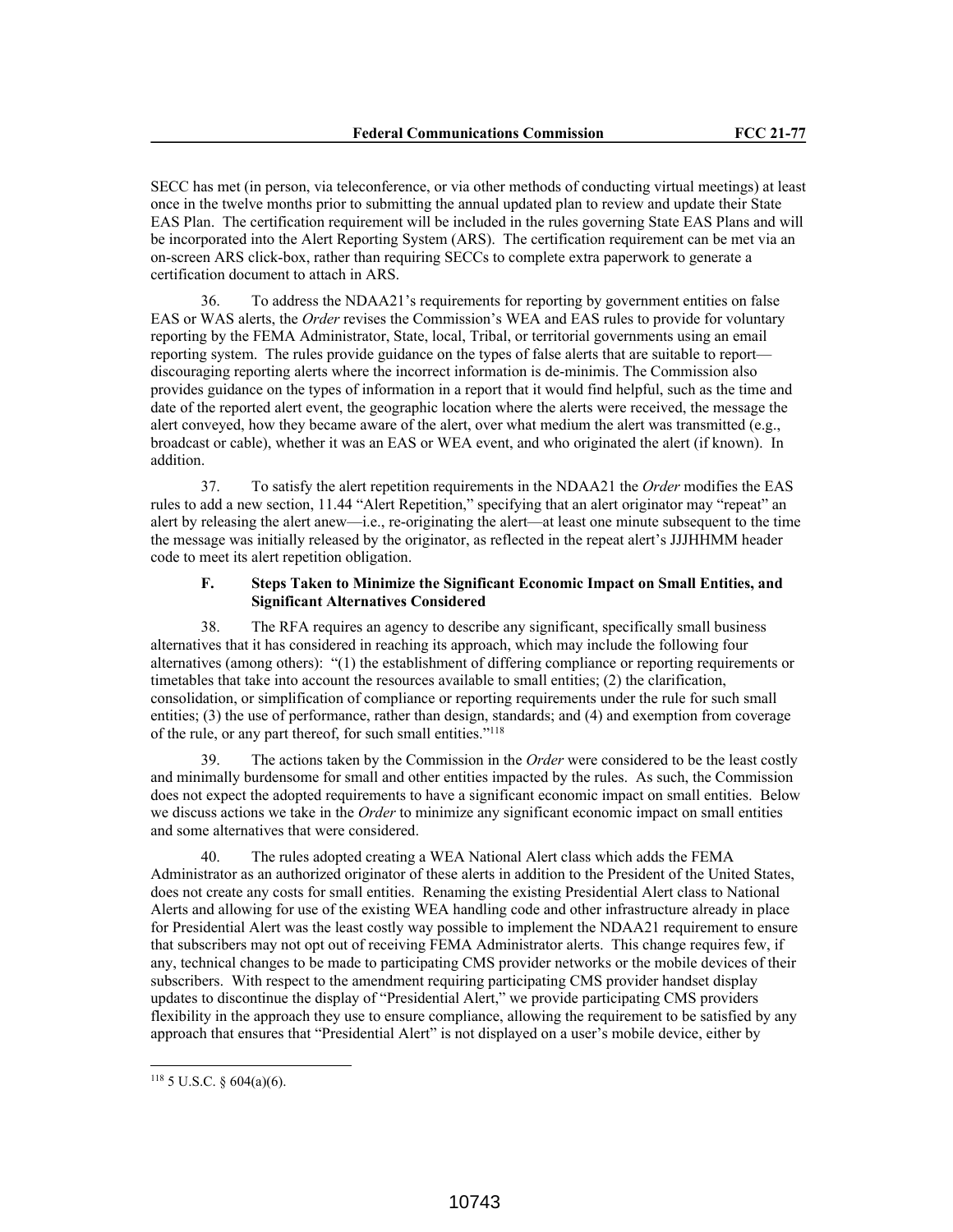changing the displayed header or not displaying the header at all. We note that no commenting party disputed our estimate that these costs would be minimal to the industry. We also reduce the burden on participating CMS providers by exempting from the requirement any network infrastructure that is technically incapable of meeting this requirement, such as legacy devices or networks that cannot be updated to support this functionality.

41. With respect to the amendments involving SECCs and State EAS Plan provisions, we declined to adopt recommendations for SECC membership and/or a model governance structure for SECCs. There are SECCs currently operating in all 50 states and all, but 2 territories and each state and territory is different with unique needs that no single framework may fit. Regarding the requirement for certification by the SECC Chairperson or Vice-Chairperson that the SECC has met (in person, via teleconference, or via other methods of conducting virtual meetings) at least once in the twelve months prior to submitting the annual updated plan to review and update their State EAS Plan, we do not believe the costs to the SECC members will be more than *de minimis*. We allow for virtual meetings, which lessens the cost and burden of meeting in person. Further, as mentioned in the previous section, we allow the meeting certification to be effectuated by clicking a button on the ARS online menu, which is significantly less burdensome for small entities than having to make some other showing, such as a paper filing.

42. The amendments we adopted to create a system for false alert reporting by government entities minimize any impact of compliance for small entities and others by virtue of the reporting system being a voluntary reporting process. For government entities that choose to report false alerts, they can do so by simply sending the relevant information to the Commission via email to the FCC Operations Center. As mentioned above, we declined to require a list of elements that must be reported, which could make the process unduly burdensome and deter government entities from filing false alert reports. We also declined to adopt a definition of what constitutes a false alert which could be too limited and burdensome for reporting government entities. Instead, we offer guidance on the type of information about false alerts that would be meaningful to the Commission, and note that the voluntary reporting process adopted in the *Order* does not alter the meaning of false alerts that has been applied in other parts of the Commission rules, including sections  $11.45(a)$  and  $(b)$ .<sup>119</sup>

43. With respect to the process for enabling Alert Originators to repeat EAS alerts for national security, the requirement to repeat EAS messages can be addressed under the Commission's existing rules. We therefore kept the current EAS rules governing alert (re)transmission intact and added a new section 11.44 that clarifies how alert originators can repeat their alert transmissions. Our decision to clarify how alert originators can repeat (or re-originate) EAS alerts does not impose any additional costs, as such repetition has been a function available to alert originators from the inception of the EAS.

44. Finally, we note two additional actions we take that minimizes the significant economic impact of the *Order* on small entities. We declined to adopt a new national security-related originator code or event code in light of the record which suggests that adding new codes will introduce costs to EAS Participants that are difficult to justify given the complexity and costs associated with their adoption. We also declined to adopt a requirement for implementation of automated repetition of alerts by EAS Participants' EAS devices. To do so would result in substantial burdens that are unnecessary, and the potential disruption and costs associated with implementing automated repeating in EAS devices is likely to be significant and could yield unintended consequences detrimental to EAS operations.

# **Report to Congress**

45. The Commission will send a copy of this *Report and Order*, including this FRFA, in a report to Congress pursuant to the Congressional Review Act.120 In addition, the Commission will send a

<sup>119</sup> *See* 47 CFR §§ 11.45(a) and (b).

<sup>120</sup> *See* 5 U.S.C. § 801(a)(1)(A).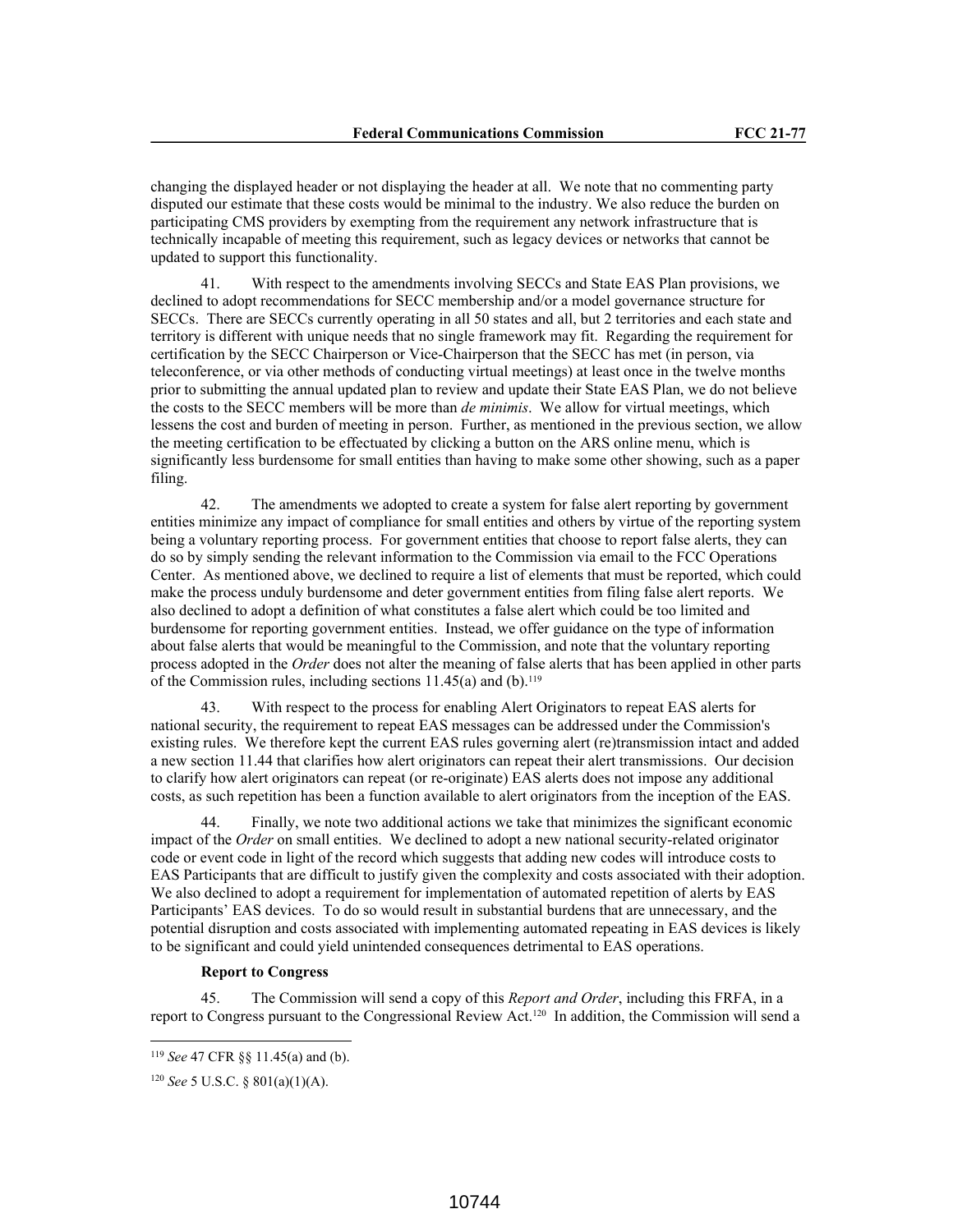copy of this *Report and Order*, including this FRFA, to the Chief Counsel for Advocacy of the SBA. A copy of this *Report and Order* and FRFA (or summaries thereof) will also be published in the *Federal Register*. 121

<sup>121</sup> *See* 5 U.S.C. § 604(b).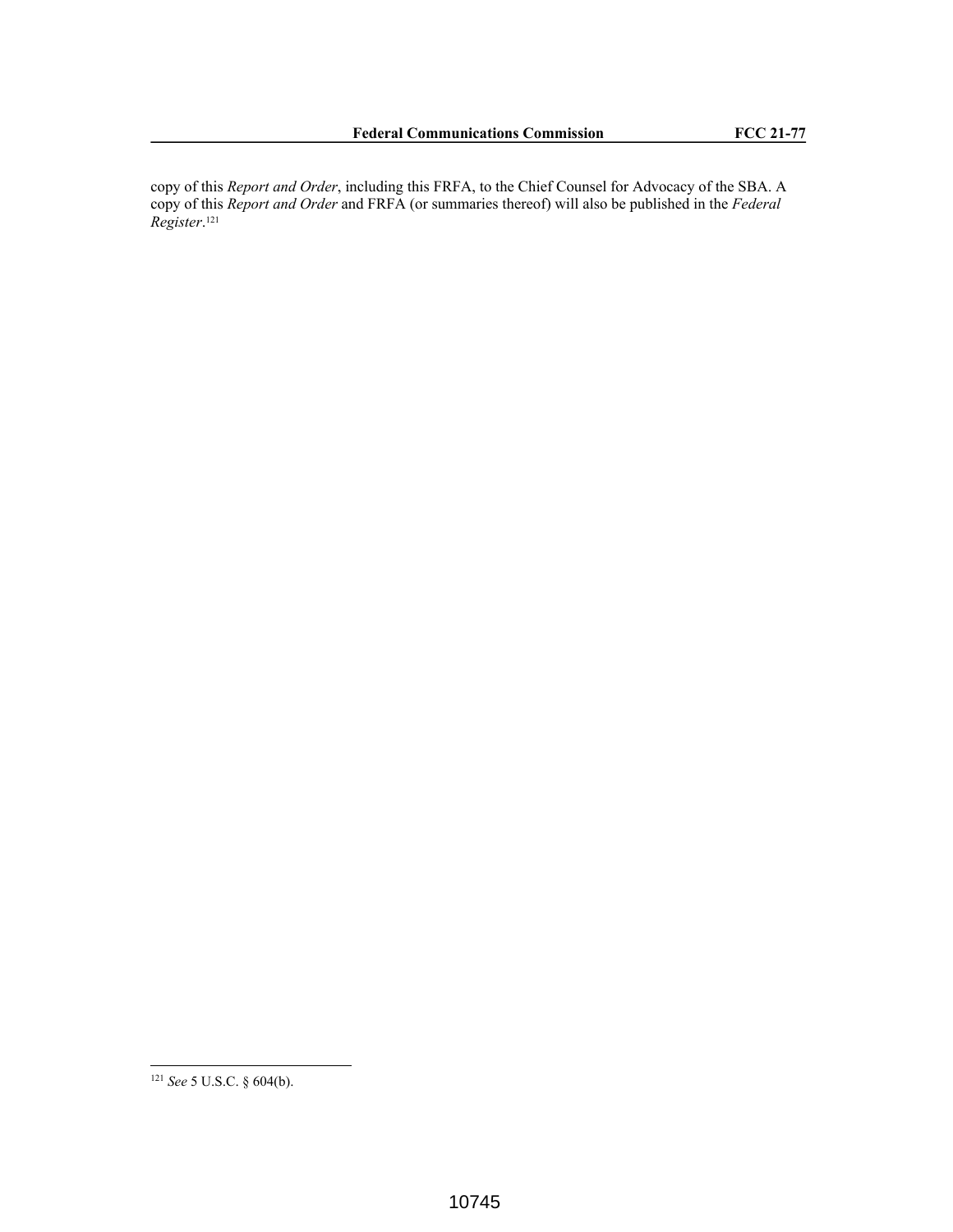#### **APPENDIX C**

#### **Initial Regulatory Flexibility Analysis**

1. As required by the Regulatory Flexibility Act of 1980, as amended  $(RFA)$ ,<sup>1</sup> the Commission has prepared this Initial Regulatory Flexibility Analysis (IRFA) of the possible significant economic impact on a substantial number of small entities by the policies and rules proposed in the Further Notice of Proposed Rulemaking (*Notice*). Written public comments are requested on this IRFA. Comments must be identified as responses to the IRFA and must be filed by the deadlines for comments on the *Notice*. The Commission will send a copy of the *Notice*, including this IRFA, to the Chief Counsel for Advocacy of the Small Business Administration (SBA).<sup>2</sup> In addition, the *Notice* and IRFA (or summaries thereof) will be published in the Federal Register.<sup>3</sup>

# **A. Need for, and Objectives of, the Proposed Rules**

2. In the *Notice*, the Commission seeks comment on proposed changes to the Emergency Alert System (EAS) rules suggested by the Federal Emergency Management Agency (FEMA).<sup>4</sup> FEMA indicates the changes are needed to ensure that the Integrated Public Alert and Warning System (IPAWS) Open Platform for Emergency Networks that it manages is able to provide maximum effectiveness now and in the future in light of the requirements outlined in the William M. (Mac) Thornberry National Defense Authorization Act for Fiscal Year 2021 (NDAA21).<sup>5</sup> Specifically, the Commission seeks comment on FEMA's proposed rule changes recommending: (i) deleting the National Information Center (NIC) event code from part 11 of the Commission's rules; (ii) replacing the EAS originator code for the "Primary Entry Point System," from "PEP," to "NAT," which would stand for "National Authority"; (iii) either modifying the definition for the Emergency Action Notification (EAN) event code from "Emergency Action Notification (National Only)," to "Emergency Alert, National," or replacing the EAN event code with a new event code called "NEM," defined as "National Emergency Message"; and (iv) considering methods to update the EAS to "support persistent display of alert information and/or persistent notification for emergencies that require immediate public protective actions to mitigate loss of life." FEMA asserts that the NIC is no longer in use, and changing the PEP and EAN codes would prevent public confusion about their meaning if included in the visual scroll or audio message elements of an actual EAS alert. FEMA states that keeping alert information persistent would ensure that the pubic received the alert.

#### **B. Legal Basis**

3. The proposed action is authorized pursuant to Sections 1, 2, 4(i), 4(o), 301, 303(r), 303(v), 307, 309, 335, 403, 624(g), 706, and 713 of the Communications Act of 1934, as amended, 47 U.S.C. §§ 151, 152, 154(i), 154(o), 301, 303(r), 303(v), 307, 309, 335, 403, 544(g), and 606, as well as by sections 602(a),(b),(c), (f), 603, 604 and 606 of the WARN Act, 47 U.S.C. §§ 1202(a),(b),(c), (f), 1203, 1204 and 1206, Section 202 of the Twenty-First Century Communications and Video Accessibility Act of 2010, as amended, 47 U.S.C. § 613, and the National Defense Authorization Act for Fiscal Year 2021, Pub. L. 116-283, 134 Stat. 3388, § 9201, 47 U.S.C. §§ 1201, 1206.

<sup>1</sup> *See* 5 U.S.C. § 603. The RFA, 5 U.S.C. §§ 601-612, has been amended by the Small Business Regulatory Enforcement Fairness Act of 1996 (SBREFA), Pub. L. No. 104-121, Title II, 110 Stat. 857 (1996).

<sup>2</sup> *See* 5 U.S.C. § 603(a).

<sup>3</sup> *See id.*

<sup>4</sup> *See* FEMA Comments at 1-4.

<sup>5</sup> *See* National Defense Authorization Act for Fiscal Year 2021, Pub. L. 116-283, 134 Stat. 3388 (2021) (NDAA21).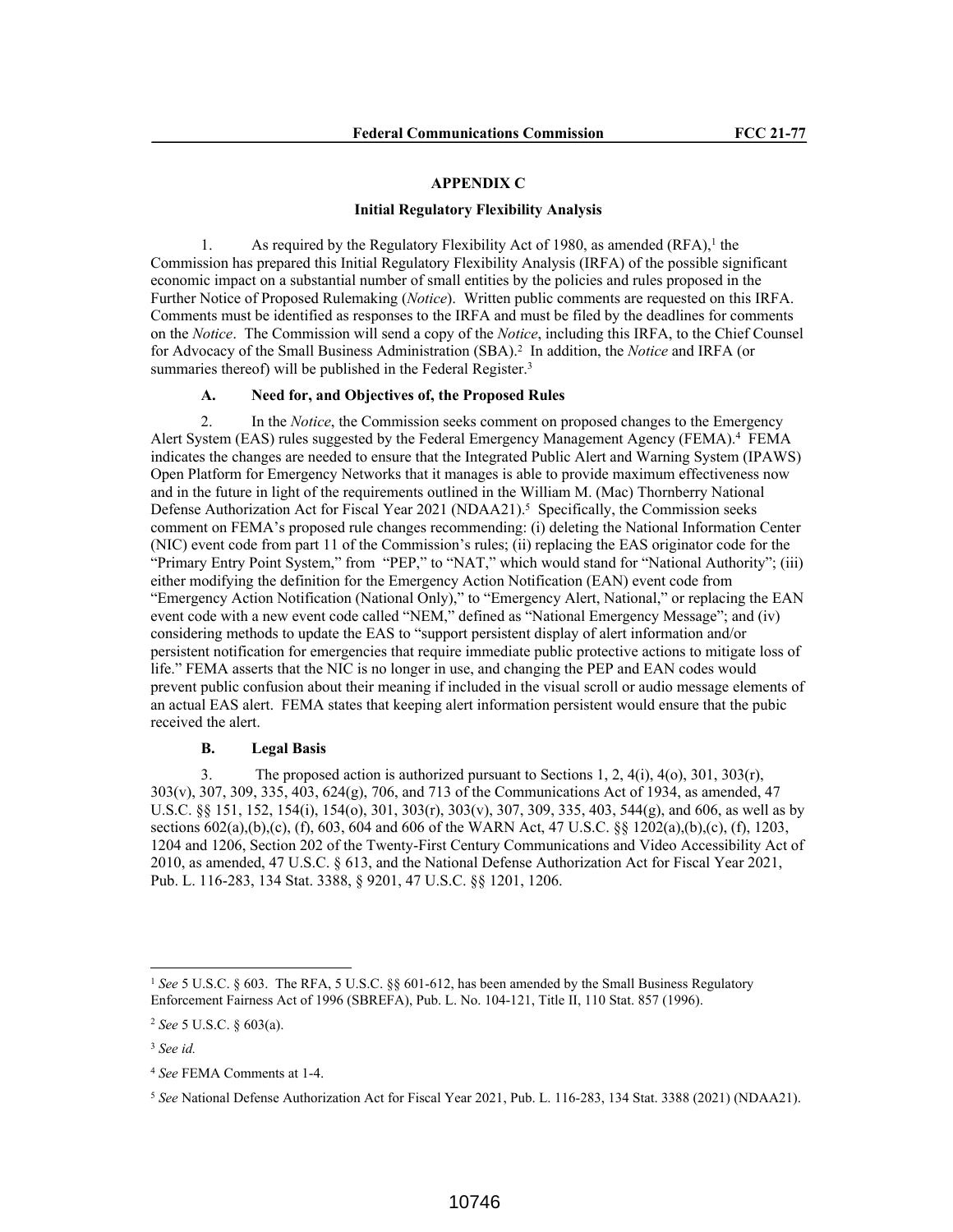# **C. Description and Estimate of the Number of Small Entities to Which the Proposed Rules Will Apply**

4. The RFA directs agencies to provide a description of and, where feasible, an estimate of, the number of small entities that may be affected by the proposed rules, if adopted.<sup>6</sup> The RFA generally defines the term "small entity" as having the same meaning as the terms "small business," "small organization," and "small governmental jurisdiction."<sup>7</sup> In addition, the term "small business" has the same meaning as the term "small business concern" under the Small Business Act.<sup>8</sup> A "small business concern" is one which: (1) is independently owned and operated; (2) is not dominant in its field of operation; and (3) satisfies any additional criteria established by the SBA.<sup>9</sup>

5. *Small Businesses, Small Organizations, and Small Governmental Jurisdictions*. Our action may, over time, affect small entities that are not easily categorized at present. We therefore describe here, at the outset, three broad groups of small entities that could be directly affected herein.<sup>10</sup> First, while there are industry specific size standards for small businesses that are used in the regulatory flexibility analysis, according to data from the SBA's Office of Advocacy, in general a small business is an independent business having fewer than 500 employees.<sup>11</sup> These types of small businesses represent 99.9% of all businesses in the United States which translates to 30.7 million businesses.<sup>12</sup>

6. Next, the type of small entity described as a "small organization" is generally "any notfor-profit enterprise which is independently owned and operated and is not dominant in its field."<sup>13</sup> Internal Revenue Service (IRS) uses a revenue benchmark of \$50,000 or less to delineate its annual electronic filing requirements for small exempt organizations.14 Nationwide, for tax year 2018, there were approximately 571,709 small exempt organizations in the U.S. reporting revenues of \$50,000 or less according to the registration and tax data for exempt organizations available from the IRS.<sup>15</sup>

<sup>9</sup> 15 U.S.C. § 632.

<sup>10</sup> *See* 5 U.S.C. § 601(3)-(6).

<sup>11</sup> *See* SBA, Office of Advocacy, "What's New With Small Business," https://cdn.advocacy.sba.gov/wpcontent/uploads/2019/09/23172859/Whats-New-With-Small-Business-2019.pdf (Sept. 2019).

<sup>12</sup> *Id*.

<sup>13</sup> 5 U.S.C. § 601(4).

<sup>15</sup> See Exempt Organizations Business Master File Extract (EO BMF), "CSV Files by Region," https://www.irs.gov/charities-non-profits/exempt-organizations-business-master-file-extract-eo-bmf. The IRS Exempt Organization Business Master File (EO BMF) Extract provides information on all registered taxexempt/non-profit organizations. The data utilized for purposes of this description was extracted from the IRS EO BMF data for Region 1-Northeast Area (76,886), Region 2-Mid-Atlantic and Great Lakes Areas (221,121), and (continued….)

 $6$  5 U.S.C. § 603(b)(3).

<sup>7</sup> 5 U.S.C. § 601(6).

<sup>8</sup> 5 U.S.C. § 601(3) (incorporating by reference the definition of "small-business concern" in the Small Business Act, 15 U.S.C. § 632). Pursuant to 5 U.S.C. § 601(3), the statutory definition of a small business applies "unless an agency, after consultation with the Office of Advocacy of the Small Business Administration and after opportunity for public comment, establishes one or more definitions of such term which are appropriate to the activities of the agency and publishes such definition(s) in the Federal Register."

<sup>&</sup>lt;sup>14</sup> The IRS benchmark is similar to the population of less than 50,000 benchmark in 5 U.S.C § 601(5) that is used to define a small governmental jurisdiction. Therefore, the IRS benchmark has been used to estimate the number small organizations in this small entity description. See Annual Electronic Filing Requirement for Small Exempt Organizations — Form 990-N (e-Postcard), "Who must file," https://www.irs.gov/charities-non-profits/annualelectronic-filing-requirement-for-small-exempt-organizations-form-990-n-e-postcard. We note that the IRS data does not provide information on whether a small exempt organization is independently owned and operated or dominant in its field.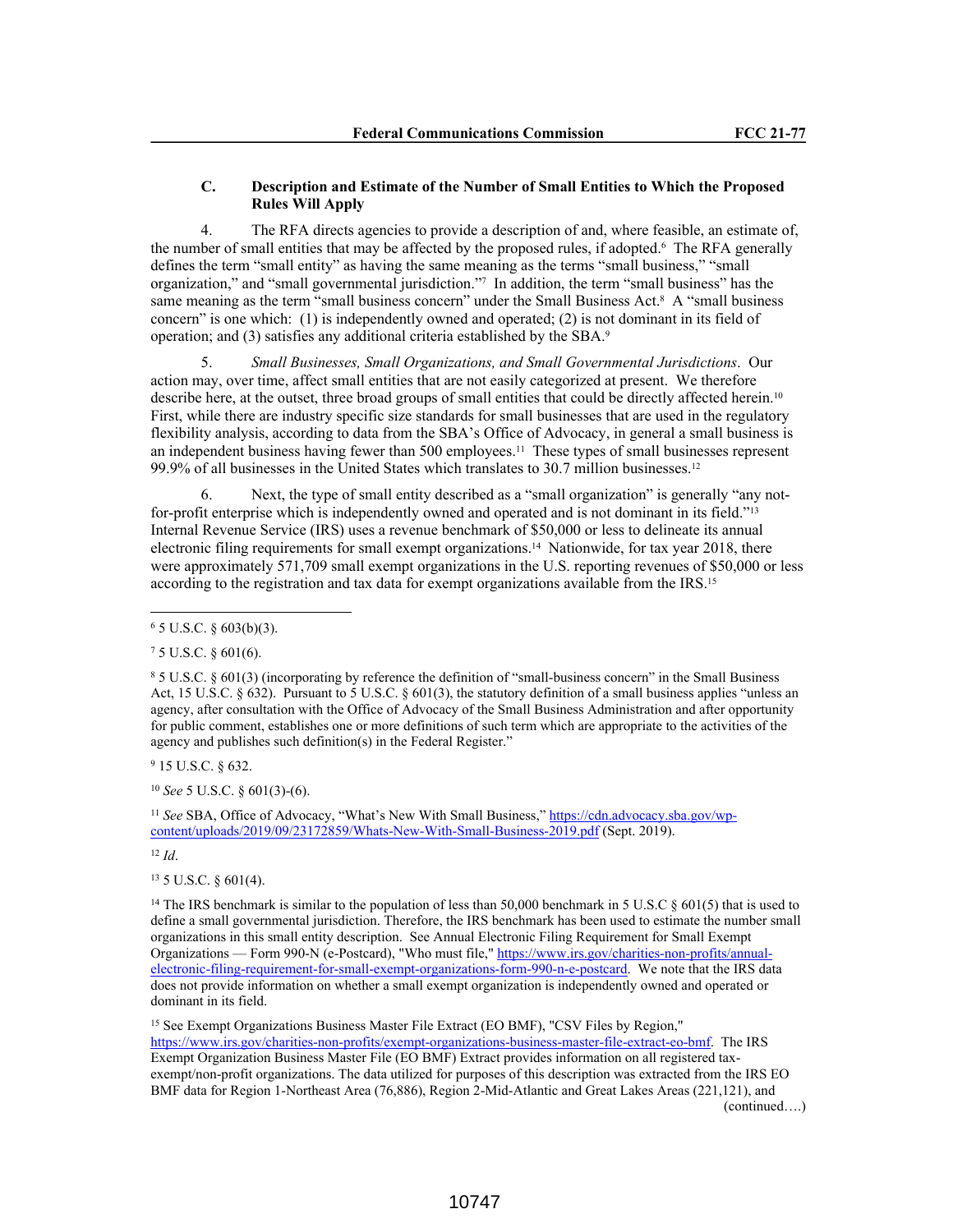7. Finally, the small entity described as a "small governmental jurisdiction" is defined generally as "governments of cities, counties, towns, townships, villages, school districts, or special districts, with a population of less than fifty thousand."16 U.S. Census Bureau data from the 2017 Census of Governments indicate that there were 90,056 local governmental jurisdictions consisting of general purpose governments and special purpose governments in the United States.17 Of this number there were 36,931 General purpose governments (county18, municipal and town or township19) with populations of less than 50,000 and 12,040 special purpose governments – independent school districts<sup>20</sup> with enrollment of less than 50,000.21 Accordingly, based on the 2017 U.S. Census of Governments data, we estimate that at least 48,971 entities fall into the category of "small governmental jurisdictions."<sup>22</sup>

8. *Radio Stations*. This Economic Census category comprises establishments primarily engaged in broadcasting aural programs by radio to the public. Programming may originate in their own studio, from an affiliated network, or from external sources."23 The SBA has established a small business size standard for this category as firms having  $$41.5$  million or less in annual receipts.<sup>24</sup> Economic Census data for 2012 show that 2,849 radio station firms operated during that year.<sup>25</sup> Of that number, 2,806 firms operated with annual receipts of less than \$25 million per year, 17 with annual receipts

<sup>18</sup> *See id* at Table 5, County Governments by Population-Size Group and State: 2017 [CG1700ORG05], https://www.census.gov/data/tables/2017/econ/gus/2017-governments.html. There were 2,105 county governments with populations less than 50,000. This category does not include subcounty (municipal and township)

<sup>19</sup> *See id* at Table 6, Subcounty General-Purpose Governments by Population-Size Group and State: 2017 [CG1700ORG06], https://www.census.gov/data/tables/2017/econ/gus/2017-governments.html. There were 18,729 municipal and 16,097 town and township governments with populations less than 50,000.

<sup>20</sup> *See id* at Table 10, Elementary and Secondary School Systems by Enrollment-Size Group and State: 2017 [CG1700ORG10], https://www.census.gov/data/tables/2017/econ/gus/2017-governments.html. There were 12,040 independent school districts with enrollment populations less than 50,000. See also Table 4. Special-Purpose Local Governments by State Census Years 1942 to 2017 [CG1700ORG04], CG1700ORG04 Table Notes Special Purpose Local Governments by State\_Census Years 1942 to 2017.

<sup>21</sup> While the special purpose governments category also includes local special district governments, the 2017 Census of Governments data does not provide data aggregated based on population size for the special purpose governments category. Therefore, only data from independent school districts is included in the special purpose governments category.

<sup>22</sup> This total is derived from the sum of the number of general purpose governments (county, municipal and town or township) with populations of less than 50,000 (36,931) and the number of special purpose governments independent school districts with enrollment populations of less than 50,000 (12,040), from the 2017 Census of Governments - Organizations Tables 5, 6, and 10.

<sup>23</sup> *See* U.S. Census Bureau, *2017 NAICS Definition, "515112 Radio Stations,"* https://www.census.gov/naics/?input=515112&year=2017&details=515112.

<sup>24</sup> *See* 13 CFR § 121.201, NAICS Code 515112.

<sup>25</sup> *See* U.S. Census Bureau, *2012 Economic Census of the United States*, Table ID: EC1251SSSZ4, *Information: Subject Series—Estab and Firm Size: Receipts Size of Firms for the U.S.: 2012,* NAICS Code 515112, https://data.census.gov/cedsci/table?text=EC1251SSSZ4&n=515112&tid=ECNSIZE2012.EC1251SSSZ4&hidePrev iew=false.

Region 3-Gulf Coast and Pacific Coast Areas (273,702) which includes the continental U.S., Alaska, and Hawaii. This data does not include information for Puerto Rico.

<sup>16</sup> 5 U.S.C. § 601(5).

<sup>&</sup>lt;sup>17</sup> See U.S. Census Bureau, 2017 Census of Governments—Organization, Table 2. Local Governments by Type and State: 2017 [CG1700ORG02], https://www.census.gov/data/tables/2017/econ/gus/2017-governments.html. Local governmental jurisdictions are made up of general purpose governments (county, municipal and town or township) and special purpose governments (special districts and independent school districts). See also Table 2. CG1700ORG02 Table Notes\_Local Governments by Type and State\_2017.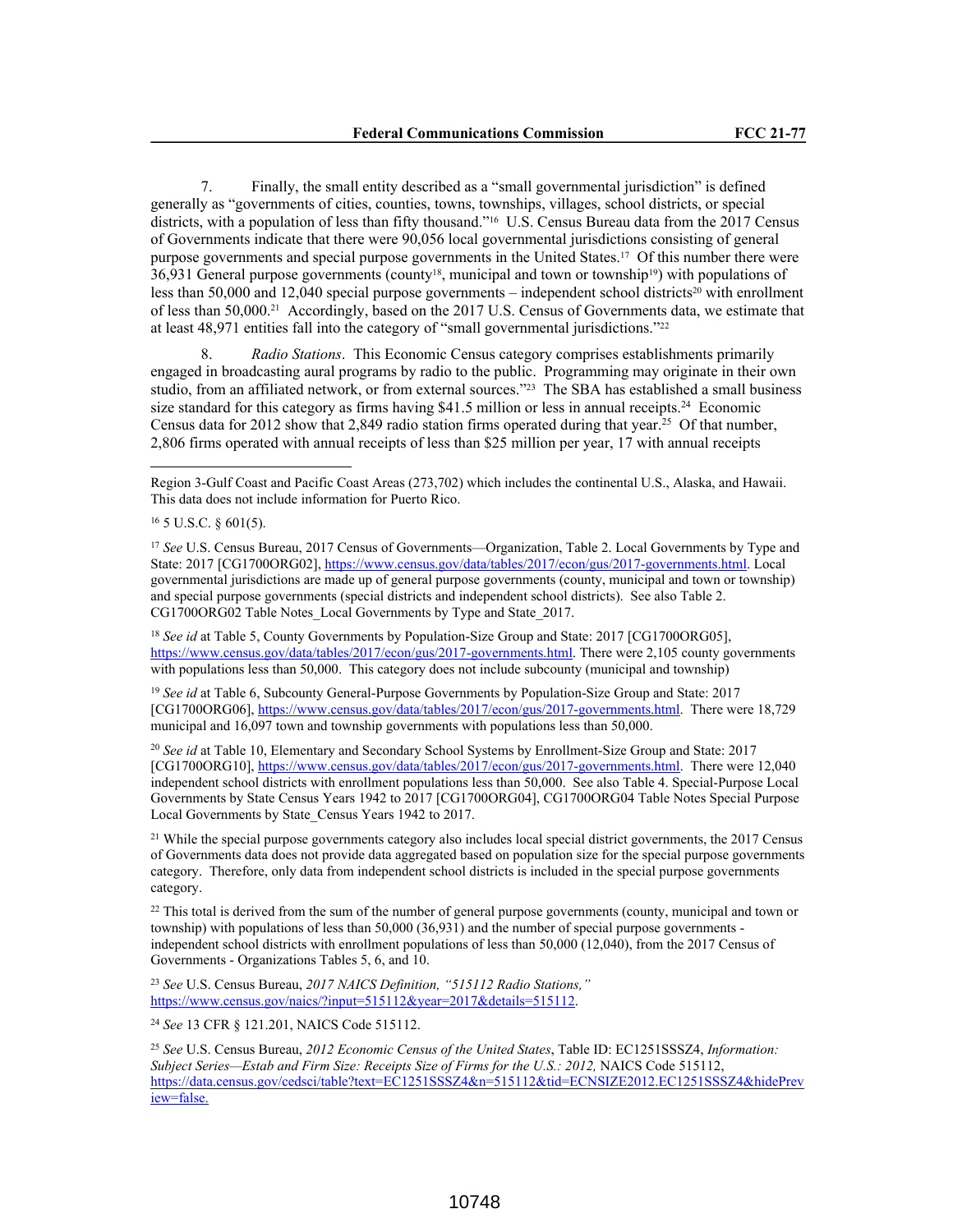between \$25 million and \$49,999,999 million and 26 with annual receipts of \$50 million or more.<sup>26</sup> Therefore, based on the SBA's size standard the majority of such entities are small entities.

9. In addition to the U.S. Census Bureau's data, based on Commission data we estimate that there are 4,560 licensed AM radio stations, 6,704 commercial FM radio stations and 8,339 FM translator and booster stations.27 The Commission has also determined that there are 4,196 noncommercial educational (NCE) FM radio stations.28 The Commission however does not compile and does not otherwise have access to information on the revenue of NCE stations that would permit it to determine how many such stations would qualify as small entities under the SBA size standard.

10. We also note, that in assessing whether a business entity qualifies as small under the above definition, business control affiliations must be included.29 The Commission's estimate therefore likely overstates the number of small entities that might be affected by its action, because the revenue figure on which it is based does not include or aggregate revenues from affiliated companies. In addition, to be determined a "small business," an entity may not be dominant in its field of operation.<sup>30</sup> We further note, that it is difficult at times to assess these criteria in the context of media entities, and the estimate of small businesses to which these rules may apply does not exclude any radio station from the definition of a small business on these bases, thus our estimate of small businesses may therefore be over-inclusive. Also, as noted above, an additional element of the definition of "small business" is that the entity must be independently owned and operated. The Commission notes that it is difficult at times to assess these criteria in the context of media entities and the estimates of small businesses to which they apply may be over-inclusive to this extent.

11. *FM Translator Stations and Low-Power FM Stations.* FM translators and Low Power FM Stations are classified in the category of Radio Stations and are assigned the same NAICS Code as licensees of radio stations.31 This U.S. industry, Radio Stations, comprises establishments primarily engaged in broadcasting aural programs by radio to the public.32 Programming may originate in their own studio, from an affiliated network, or from external sources.33 The SBA has established a small business size standard which consists of all radio stations whose annual receipts are \$38.5 million dollars or less.<sup>34</sup> U.S. Census Bureau data for 2012 indicate that 2,849 radio station firms operated during that year.<sup>35</sup> Of that number, 2,806 operated with annual receipts of less than \$25 million per year, 17 with annual receipts

<sup>32</sup> *Id.*

<sup>33</sup> *Id.*

<sup>34</sup> *See* 13 CFR § 121.201, NAICS Code 515112.

<sup>&</sup>lt;sup>26</sup> *Id.* The available U.S. Census Bureau data does not provide a more precise estimate of the number of firms that meet the SBA size standard.

<sup>27</sup> *See* Broadcast Station Totals as of September 30, 2020, FCC News Release (rel. Oct. 2, 2020) (Sept. 30, 2020 Broadcast Station Totals), https://docs.fcc.gov/public/attachments/DOC-367270A1.pdf.

<sup>28</sup> *See id*.

<sup>&</sup>lt;sup>29</sup> "[Business concerns] are affiliates of each other when one concern controls or has the power to control the other, or a third party or parties controls or has power to control both." 13 CFR  $\S$  121.103(a)(1).

<sup>30</sup> 13 CFR § 121.102(b).

<sup>31</sup> *See* U.S. Census Bureau, *2017 NAICS Definition, "515112 Radio Stations,"* https://www.census.gov/naics/?input=515112&year=2017&details=515112.

<sup>35</sup> *See* U.S. Census Bureau, *2012 Economic Census of the United States*, Table ID: EC1251SSSZ4, *Information: Subject Series—Estab and Firm Size: Receipts Size of Firms for the U.S.:2012,* NAICS Code 515112, https://data.census.gov/cedsci/table?text=EC1251SSSZ4&n=515112&tid=ECNSIZE2012.EC1251SSSZ4&hidePrev iew=false.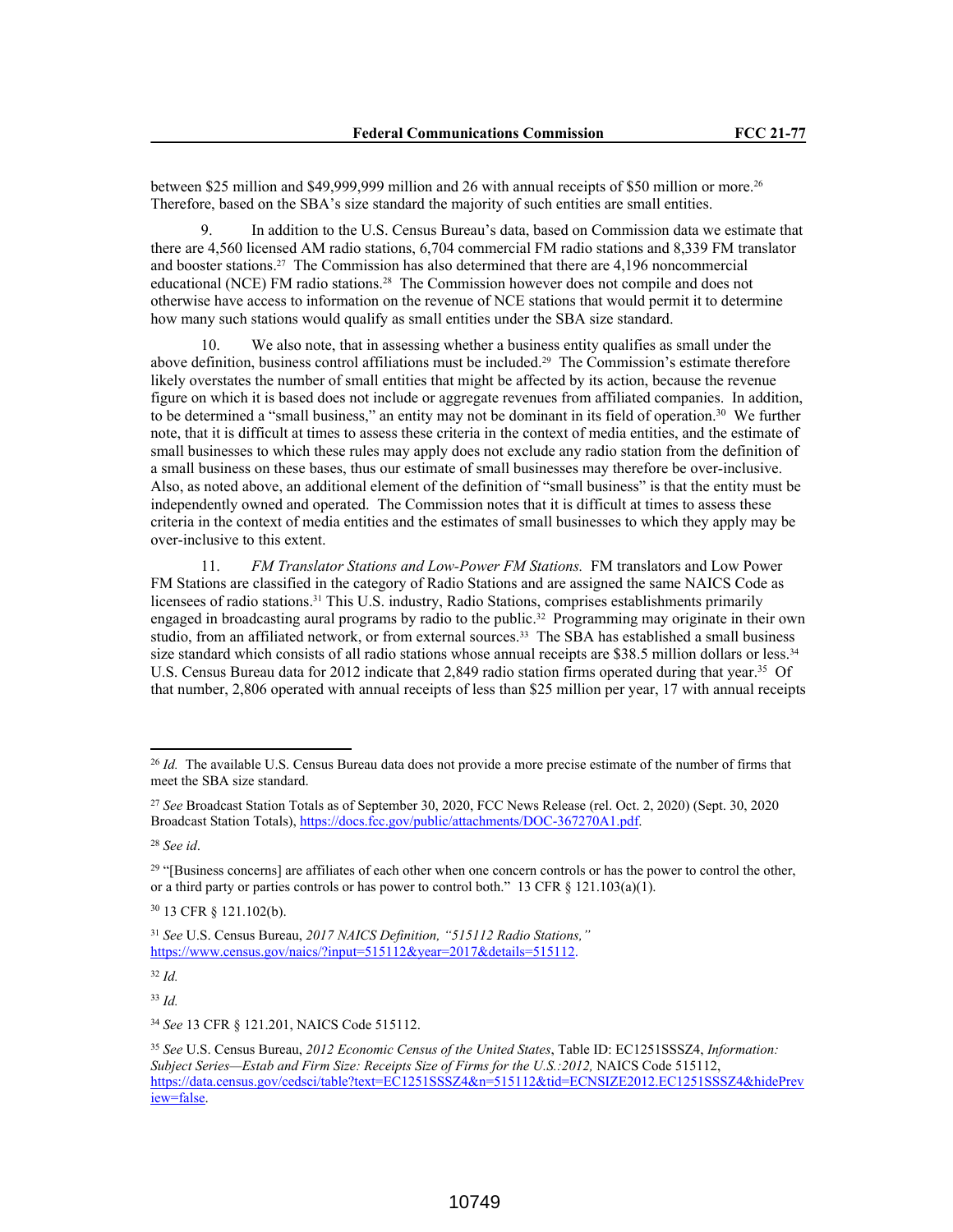between \$25 million and \$49,999,999 million and 26 with annual receipts of \$50 million or more.<sup>36</sup> Therefore, based on the SBA's size standard we conclude that the majority of FM Translator Stations and Low Power FM Stations are small.

12. We note again, however, that in assessing whether a business concern qualifies as "small" under the above definition, business (control) affiliations must be included.37 Because we do not include or aggregate revenues from affiliated companies in determining whether an entity meets the applicable revenue threshold, our estimate of the number of small radio broadcast stations affected is likely overstated. In addition, as noted above, one element of the definition of "small business" is that an entity would not be dominant in its field of operation. We are unable at this time to define or quantify the criteria that would establish whether a specific radio broadcast station is dominant in its field of operation. Accordingly, our estimate of small radio stations potentially affected by the rule revisions discussed in the NPRM includes those that could be dominant in their field of operation. For this reason, such estimate likely is over-inclusive.

13. *Television Broadcasting*. This Economic Census category "comprises establishments primarily engaged in broadcasting images together with sound."38 These establishments operate television broadcast studios and facilities for the programming and transmission of programs to the public.39 These establishments also produce or transmit visual programming to affiliated broadcast television stations, which in turn broadcast the programs to the public on a predetermined schedule. Programming may originate in their own studio, from an affiliated network, or from external sources. The SBA has created the following small business size standard for such businesses: those having \$41.5 million or less in annual receipts.<sup>40</sup> The 2012 Economic Census reports that 751 firms in this category operated in that year.41 Of that number, 656 had annual receipts of \$25,000,000 or less, and 25 had annual receipts between \$25,000,000 and \$49,999,999.42 Based on this data we therefore estimate that the majority of commercial television broadcasters are small entities under the applicable SBA size standard.

14. The Commission has estimated the number of licensed commercial television stations to be 1,368.43 According to Commission staff review of the BIA Kelsey Inc. Media Access Pro Television Database (BIA) on November 16, 2017, 1,258 stations (or about 91 percent) had revenues of \$38.5 million or less, and therefore these licensees qualified as small entities under the SBA definition. In addition, the Commission has estimated the number of licensed noncommercial educational television stations to be 390.44 Notwithstanding, the Commission does not compile and otherwise does not have

<sup>39</sup> *Id.*

<sup>40</sup> *See* 13 CFR § 121.201, NAICS Code 515120.

<sup>36</sup> *Id.* The available U.S. Census Bureau data does not provide a more precise estimate of the number of firms that meet the SBA size standard.

<sup>&</sup>lt;sup>37</sup> "[Business concerns] are affiliates of each other when one concern controls or has the power to control the other, or a third party or parties controls or has power to control both." 13 CFR  $\S$  121.103(a)(1).

<sup>38</sup> *See* U.S. Census Bureau, *2017 NAICS Definition*, "*515120 Television Broadcasting,"* https://www.census.gov/naics/?input=515120&year=2017&details=515120.

<sup>41</sup> *See* U.S. Census Bureau, *2012 Economic Census of the United States*, Table ID: EC1251SSSZ4, *Information: Subject Series—Estab and Firm Size: Receipts Size of Firms for the U.S.: 2012,* NAICS Code 515120, https://data.census.gov/cedsci/table?text=EC1251SSSZ4&n=515120&tid=ECNSIZE2012.EC1251SSSZ4&hidePrev iew=false.

<sup>&</sup>lt;sup>42</sup> *Id.* The available U.S. Census Bureau data does not provide a more precise estimate of the number of firms that meet the SBA size standard.

<sup>43</sup> *See Broadcast Station Totals* as of September 30, 2020, FCC News Release (rel. Oct. 2, 2020) (Sept. 30, 2020 Broadcast Station Totals), https://docs.fcc.gov/public/attachments/DOC-367270A1.pdf.

<sup>44</sup> *Id.*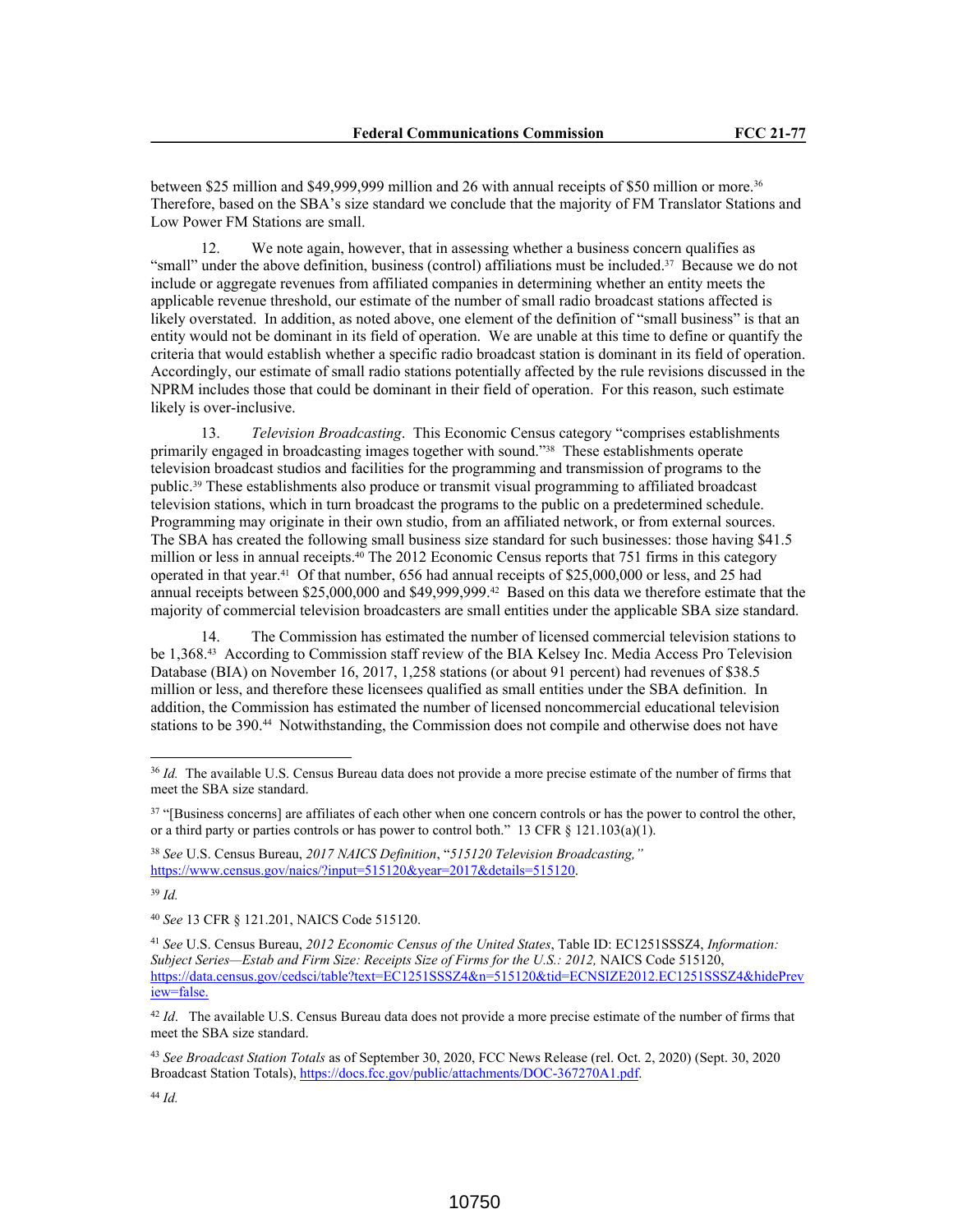access to information on the revenue of NCE stations that would permit it to determine how many such stations would qualify as small entities. There are also 2,246 low power television stations, including Class A stations (LPTV), and 3,543 TV translator stations.45 Given the nature of these services, we will presume that all of these entities qualify as small entities under the above SBA small business size standard.

15. We note, however, that in assessing whether a business concern qualifies as "small" under the above definition, business (control) affiliations<sup>46</sup> must be included. Our estimate, therefore, likely overstates the number of small entities that might be affected by our action, because the revenue figure on which it is based does not include or aggregate revenues from affiliated companies. In addition, another element of the definition of "small business" requires that an entity not be dominant in its field of operation. We are unable at this time to define or quantify the criteria that would establish whether a specific television broadcast station is dominant in its field of operation. Accordingly, the estimate of small businesses to which rules may apply does not exclude any television station from the definition of a small business on this basis and is therefore possibly over-inclusive. Also, as noted above, an additional element of the definition of "small business" is that the entity must be independently owned and operated. The Commission notes that it is difficult at times to assess these criteria in the context of media entities and its estimates of small businesses to which they apply may be over-inclusive to this extent.

16. *Cable and Other Subscription Programming.* The U.S. Census Bureau defines this industry as establishments primarily engaged in operating studios and facilities for the broadcasting of programs on a subscription or fee basis. The broadcast programming is typically narrowcast in nature (e.g., limited format, such as news, sports, education, or youth-oriented). These establishments produce programming in their own facilities or acquire programming from external sources. The programming material is usually delivered to a third party, such as cable systems or direct-to-home satellite systems, for transmission to viewers.47 The SBA size standard for this industry establishes as small, any company in this category which receives annual receipts of \$41.5 million or less.48 According to 2012 U.S. Census Bureau data, 367 firms operated for the entire year.49 Of that number, 319 operated with annual receipts of less than \$25 million a year and 48 firms operated with annual receipts of \$25 million or more.50 Based on this data, the Commission estimates that the majority of firms operating in this industry are small.

17. *Cable System Operators (Rate Regulation Standard)*. The Commission has developed its own small business size standards for the purpose of cable rate regulation. Under the Commission's rules, a "small cable company" is one serving 400,000 or fewer subscribers nationwide.51 Industry data

<sup>45</sup> *Id.*

<sup>46</sup> "[Business concerns] are affiliates of each other when one concern controls or has the power to control the other or a third party or parties controls or has the power to control both." 13 CFR § 21.103(a)(1).

<sup>47</sup> S*ee* U.S. Census Bureau, *2017 NAICS Definition, "515210 Cable and Other Subscription Programming,"* https://www.census.gov/naics/?input=515210&year=2017&details=515210*.* 

<sup>48</sup> *See* 13 CFR 121.201, NAICS Code 515210.

<sup>49</sup> *See* U.S. Census Bureau, *2012 Economic Census of the United States*, Table ID: EC1251SSSZ4*, Information: Subject Series - Estab & Firm Size: Receipts Size of Firms for the U.S.: 2012*, NAICS Code 515210, https://data.census.gov/cedsci/table?text=EC1251SSSZ4&n=515210&tid=ECNSIZE2012.EC1251SSSZ4&hidePrev iew=false.

<sup>50</sup> *Id*. The available U.S. Census Bureau data does not provide a more precise estimate of the number of firms that meet the SBA size standard.

<sup>51</sup> 47 CFR § 76.901(e). The Commission determined that this size standard equates approximately to a size standard of \$100 million or less in annual revenues. *Implementation of Sections of the Cable Television Consumer Protection and Competition Act of 1992: Rate Regulation*, MM Docket No. 92-266, MM Docket No. 93-215, Sixth Report and Order and Eleventh Order on Reconsideration, 10 FCC Rcd 7393, 7408 (1995).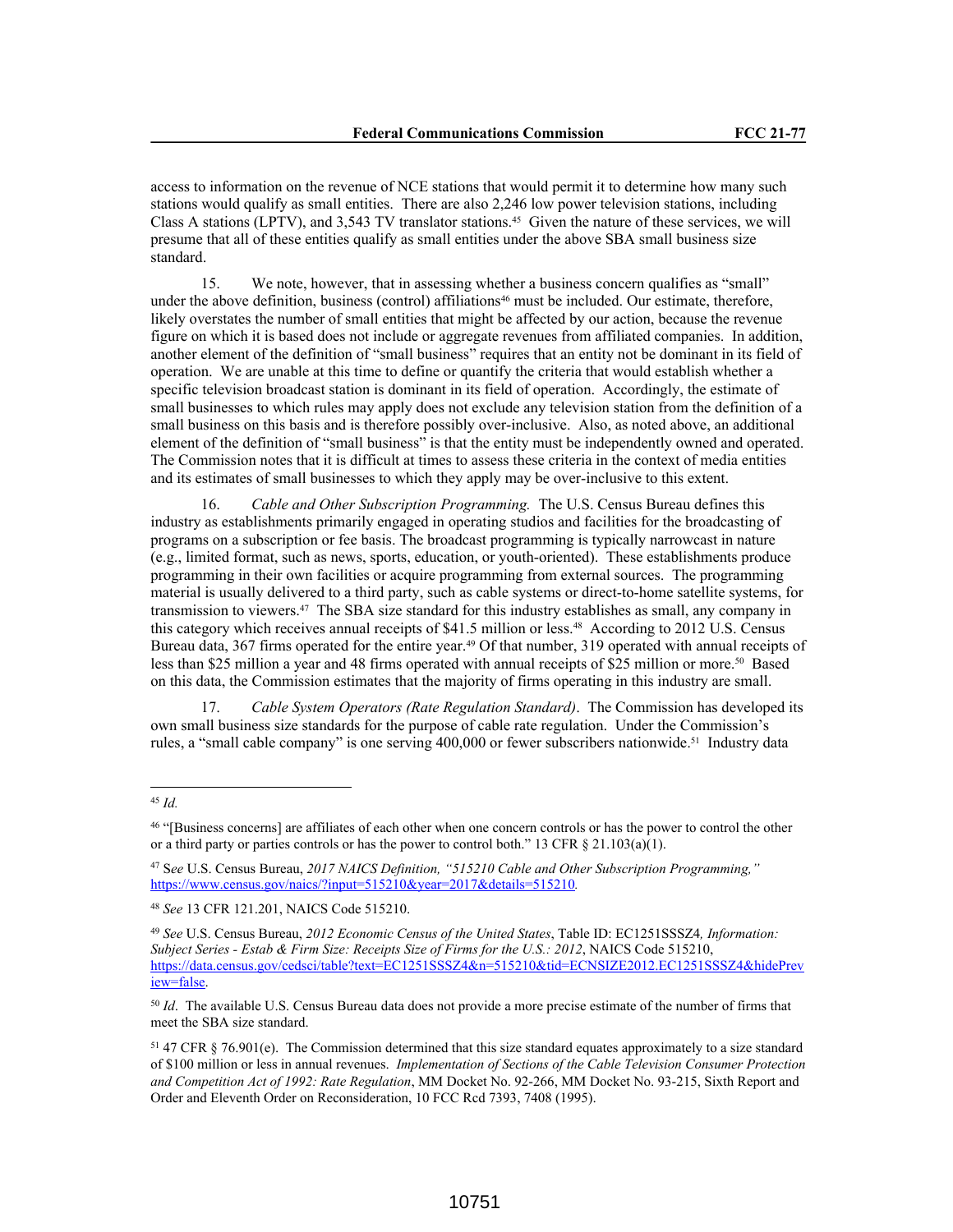indicate that there are 4,600 active cable systems in the United States.52 Of this total, all but five cable operators nationwide are small under the 400,000-subscriber size standard.53 In addition, under the Commission's rate regulation rules, a "small system" is a cable system serving 15,000 or fewer subscribers.54 Commission records show 4,600 cable systems nationwide.55 Of this total, 3,900 cable systems have fewer than 15,000 subscribers, and 700 systems have 15,000 or more subscribers, based on the same records.56 Thus, under this standard as well, we estimate that most cable systems are small entities.

18. *Cable System Operators (Telecom Act Standard)*.The Communications Act of 1934, as amended, also contains a size standard for small cable system operators, which is "a cable operator that, directly or through an affiliate, serves in the aggregate fewer than one percent of all subscribers in the United States and is not affiliated with any entity or entities whose gross annual revenues in the aggregate exceed \$250,000,000."<sup>57</sup> As of 2019, there were approximately 48,646,056 basic cable video subscribers in the United States.58 Accordingly, an operator serving fewer than 524,037 subscribers shall be deemed a small operator if its annual revenues, when combined with the total annual revenues of all its affiliates, do not exceed \$250 million in the aggregate.<sup>59</sup> Based on available data, we find that all but nine incumbent cable operators are small entities under this size standard.<sup>60</sup> We note that the Commission neither requests nor collects information on whether cable system operators are affiliated with entities whose gross annual revenues exceed \$250 million.<sup>61</sup> Although it seems certain that some of these cable system operators are affiliated with entities whose gross annual revenues exceed \$250 million, we are unable at this time to estimate with greater precision the number of cable system operators that would qualify as small cable operators under the definition in the Communications Act.

19. *Satellite Telecommunications.* This category comprises firms "primarily engaged in providing telecommunications services to other establishments in the telecommunications and broadcasting industries by forwarding and receiving communications signals via a system of satellites or reselling satellite telecommunications."62 Satellite telecommunications service providers include satellite

<sup>56</sup> *Id*.

<sup>57</sup> 47 U.S.C. § 543(m)(2); *see also* 47 CFR § 76.901(e).

<sup>58</sup> S&P Global Market Intelligence, *U.S. Cable Subscriber Highlights, Basic Subscribers(actual) 2019*, *U.S. Cable MSO Industry Total, see also U.S. Multichannel Industry Benchmarks, U.S. Cable Industry Benchmarks, Basic Subscribers 2019Y, https://platform.marketintelligence.spglobal.com.* 

<sup>59</sup> 47 CFR § 76.901(e).

<sup>52</sup> The number of active, registered cable systems comes from the Commission's Cable Operations and Licensing System (COALS) database on August 15, 2015. *See* FCC, *Cable Operations and Licensing System (COALS)*, www.fcc.gov/coals (last visited Oct. 25, 2016).

<sup>53</sup> S&P Global Market Intelligence, *Top Cable MSOs as of 12/2019,* 

*https://platform.marketintelligence.spglobal.com*. The five cable operators all had more than 400,000 basic cable subscribers.

<sup>54</sup> 47 CFR § 76.901(c).

<sup>55</sup> *See supra* note 52*.*

<sup>60</sup> S&P Global Market Intelligence, *Top Cable MSOs as of 12/2019, https://platform.marketintelligence.spglobal.com.* The five cable operators all had more than 486,460 basic cable subscribers.

<sup>&</sup>lt;sup>61</sup> The Commission does receive such information on a case-by-case basis if a cable operator appeals a local franchise authority's finding that the operator does not qualify as a small cable operator pursuant to § 76.901(e) of the Commission's rules. *See* 47 CFR § 76.910(b).

<sup>62</sup> *See* U.S. Census Bureau, *2017 NAICS Definition, "517410 Satellite Telecommunications,"* https://www.census.gov/naics/?input=517410&year=2017&details=517410.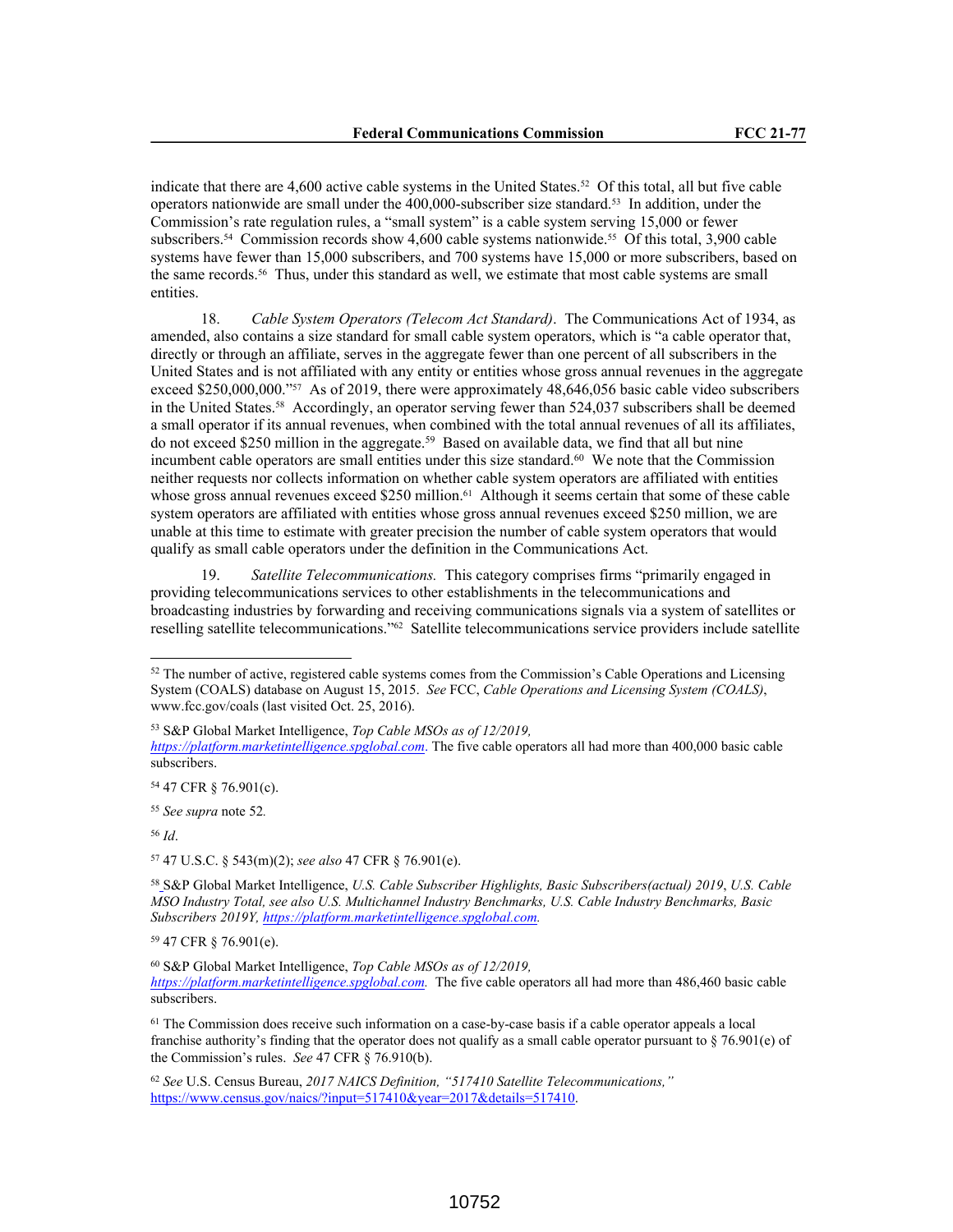and earth station operators. The category has a small business size standard of \$35 million or less in average annual receipts, under SBA rules.<sup>63</sup> For this category, U.S. Census Bureau data for 2012 show that there was a total of 333 firms that operated for the entire year.64 Of this total, 299 firms had annual receipts of less than \$25 million.<sup>65</sup> Consequently, we estimate that the majority of satellite telecommunications providers are small entities.

20. *All Other Telecommunications.* The **"**All Other Telecommunications" category is comprised of establishments that are primarily engaged in providing specialized telecommunications services, such as satellite tracking, communications telemetry, and radar station operation.<sup>66</sup> This industry also includes establishments primarily engaged in providing satellite terminal stations and associated facilities connected with one or more terrestrial systems and capable of transmitting telecommunications to, and receiving telecommunications from, satellite systems.67 Establishments providing Internet services or voice over Internet protocol (VoIP) services via client-supplied telecommunications connections are also included in this industry.68 The SBA has developed a small business size standard for "All Other Telecommunications," which consists of all such firms with gross annual receipts of \$32.5 million or less.<sup>69</sup> For this category, U.S. Census data for 2012 show that there were 1,442 firms that operated for the entire year.70 Of these firms, a total of 1,400 had gross annual receipts of less than \$25 million.<sup>71</sup> Thus, the Commission estimates that the majority of "All Other Telecommunications" firms potentially affected by our action can be considered small.

21. *Broadband Radio Service and Educational Broadband Service.* Broadband Radio Service systems, previously referred to as Multipoint Distribution Service (MDS) and Multichannel Multipoint Distribution Service (MMDS) systems, and "wireless cable," transmit video programming to subscribers and provide two-way high speed data operations using the microwave frequencies of the Broadband Radio Service (BRS) and Educational Broadband Service (EBS) (previously referred to as the Instructional Television Fixed Service (ITFS)).<sup>72</sup>

22. *BRS—*In connection with the 1996 BRS auction, the Commission established a small business size standard as an entity that had annual average gross revenues of no more than \$40 million in

<sup>67</sup> *Id.*

<sup>68</sup> *Id.*

<sup>69</sup> *See* 13 CFR § 121.201, NAICS Code 517919.

<sup>70</sup> *See* U.S. Census Bureau, *2012 Economic Census of the United States*, Table ID: EC1251SSSZ4, *Information: Subject Series - Estab and Firm Size: Receipts Size of Firms for the U.S.: 2012*, NAICS Code 517919, https://data.census.gov/cedsci/table?text=EC1251SSSZ4&n=517919&tid=ECNSIZE2012.EC1251SSSZ4&hidePrev iew=false.

<sup>71</sup> *Id.* The available U.S. Census Bureau data does not provide a more precise estimate of the number of firms that meet the SBA size standard.

<sup>72</sup> *Amendment of Parts 21 and 74 of the Commission's Rules with Regard to Filing Procedures in the Multipoint Distribution Service and in the Instructional Television Fixed Service and Implementation of Section 309(j) of the Communications Act—Competitive Bidding*, Report and Order, 10 FCC Rcd 9589, 9593, para. 7 (1995).

<sup>63</sup> *See* 13 CFR § 121.201, NAICS Code 517410.

<sup>64</sup> *See* U.S. Census Bureau, *2012 Economic Census of the United States*, Table ID: EC1251SSSZ4, *Information: Subject Series - Estab and Firm Size: Receipts Size of Firms for the U.S.: 2012*, NAICS Code 517410, https://data.census.gov/cedsci/table?text=EC1251SSSZ4&n=517410&tid=ECNSIZE2012.EC1251SSSZ4&hidePrev iew=false&vintage=2012.

<sup>&</sup>lt;sup>65</sup> *Id.* The available U.S. Census Bureau data does not provide a more precise estimate of the number of firms that meet the SBA size standard.

<sup>66</sup> *See* U.S. Census Bureau, *2017 NAICS Definition, "517919 All Other Telecommunications,"* https://www.census.gov/naics/?input=517919&year=2017&details=517919.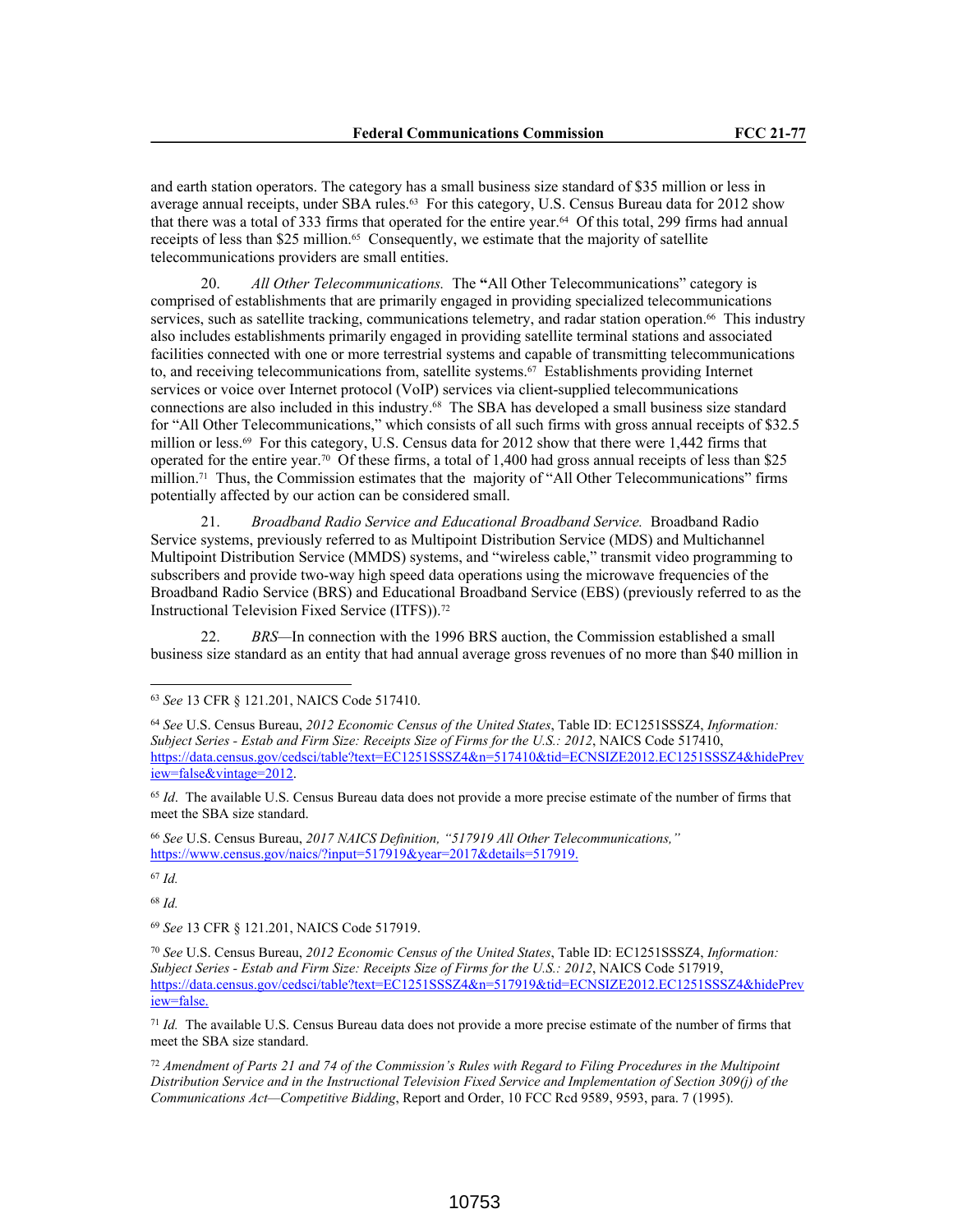the previous three calendar years.73 The BRS auctions resulted in 67 successful bidders obtaining licensing opportunities for 493 Basic Trading Areas (BTAs). Of the 67 auction winners, 61 met the definition of a small business. BRS also includes licensees of stations authorized prior to the auction. At this time, we estimate that of the 61 small business BRS auction winners, 48 remain small business licensees. In addition to the 48 small businesses that hold BTA authorizations, there are approximately 86 incumbent BRS licensees that are considered small entities (18 incumbent BRS licensees do not meet the small business size standard).<sup>74</sup> After adding the number of small business auction licensees to the number of incumbent licensees not already counted, there are currently approximately 133 BRS licensees that are defined as small businesses under either the SBA or the Commission's rules.

23. In 2009, the Commission conducted Auction 86, the sale of 78 licenses in the BRS areas.<sup>75</sup> The Commission offered three levels of bidding credits: (i) a bidder with attributed average annual gross revenues that exceed \$15 million and do not exceed \$40 million for the preceding three years (small business) received a 15 percent discount on its winning bid; (ii) a bidder with attributed average annual gross revenues that exceed \$3 million and do not exceed \$15 million for the preceding three years (very small business) received a 25 percent discount on its winning bid; and (iii) a bidder with attributed average annual gross revenues that do not exceed \$3 million for the preceding three years (entrepreneur) received a 35 percent discount on its winning bid.<sup>76</sup> Auction 86 concluded in 2009 with the sale of 61 licenses.<sup>77</sup> Of the ten winning bidders, two bidders that claimed small business status won 4 licenses; one bidder that claimed very small business status won three licenses; and two bidders that claimed entrepreneur status won six licenses.

24. *EBS*—Educational Broadband Service has been included within the broad economic census category and SBA size standard for Wired Telecommunications Carriers since 2007. Wired Telecommunications Carriers are comprised of establishments primarily engaged in operating and/or providing access to transmission facilities and infrastructure that they own and/or lease for the transmission of voice, data, text, sound, and video using wired telecommunications networks. Transmission facilities may be based on a single technology or a combination of technologies."78 The SBA's small business size standard for this category is all such firms having  $1,500$  or fewer employees.<sup>79</sup> U.S. Census Bureau data for 2012 show that there were 3,117 firms that operated that year.<sup>80</sup> Of this

<sup>76</sup> *Id*. at 8296, para. 73.

<sup>77</sup> *Auction of Broadband Radio Service Licenses Closes*, *Winning Bidders Announced for Auction 86*, *Down Payments Due November 23*, *2009*, *Final Payments Due December 8*, *2009*, *Ten-Day Petition to Deny Period*, Public Notice, 24 FCC Rcd 13572 (2009).

<sup>78</sup> *See* U.S. Census Bureau, *2017 NAICS Definition*, "*517311 Wired Telecommunications Carriers*," https://www.census.gov/naics/?input=517311&year=2017&details=517311.

<sup>79</sup> *See* 13 CFR § 121.201, NAICS Code 517311 (previously 517110).

<sup>73</sup> 47 CFR § 21.961(b)(1).

<sup>74</sup> 47 U.S.C. § 309(j). Hundreds of stations were licensed to incumbent MDS licensees prior to implementation of Section 309(j) of the Communications Act of 1934, 47 U.S.C. § 309(j). For these pre-auction licenses, the applicable standard is SBA's small business size standard of 1500 or fewer employees.

<sup>75</sup> *Auction of Broadband Radio Service (BRS) Licenses*, *Scheduled for October 27*, *2009*, *Notice and Filing Requirements*, *Minimum Opening Bids*, *Upfront Payments*, *and Other Procedures for Auction 86*, Public Notice, 24 FCC Rcd 8277 (2009).

<sup>80</sup> *See* U.S. Census Bureau, *2012 Economic Census of the United States,* Table ID: EC1251SSSZ5, *Information: Subject Series - Estab & Firm Size: Employment Size of Firms for the U.S.: 2012* NAICS Code 517110, https://data.census.gov/cedsci/table?text=EC1251SSSZ5&n=517110&tid=ECNSIZE2012.EC1251SSSZ5&hidePrev iew=false.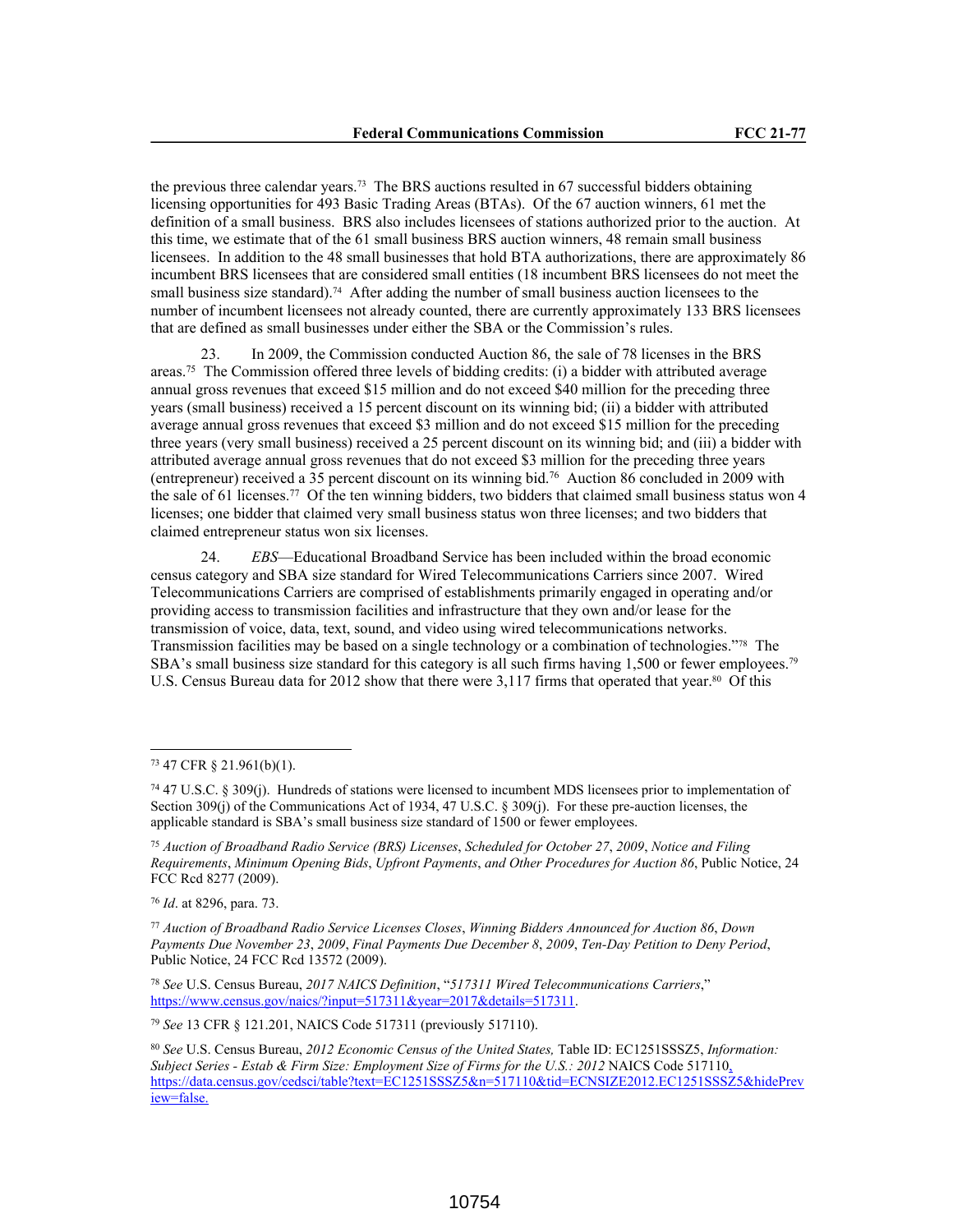total, 3,083 operated with fewer than 1,000 employees.<sup>81</sup> Thus, under this size standard, the majority of firms in this industry can be considered small. In addition to Census data, the Commission's Universal Licensing System indicates that as of October 2014, there are 2,206 active EBS licenses. The Commission estimates that of these 2,206 licenses, the majority are held by non-profit educational institutions and school districts, which are by statute defined as small businesses.<sup>82</sup>

25. *Direct Broadcast Satellite ("DBS") Service*. DBS service is a nationally distributed subscription service that delivers video and audio programming via satellite to a small parabolic "dish" antenna at the subscriber's location. DBS is included in the category of "Wired Telecommunications Carriers."83 The Wired Telecommunications Carriers industry comprises establishments primarily engaged in operating and/or providing access to transmission facilities and infrastructure that they own and/or lease for the transmission of voice, data, text, sound, and video using wired telecommunications networks.84 Transmission facilities may be based on a single technology or combination of technologies. Establishments in this industry use the wired telecommunications network facilities that they operate to provide a variety of services, such as wired telephony services, including VoIP services, wired (cable) audio and video programming distribution; and wired broadband Internet services.<sup>85</sup> By exception, establishments providing satellite television distribution services using facilities and infrastructure that they operate are included in this industry.<sup>86</sup> The SBA size standard considers a wireline business is small if it has fewer than 1,500 employees.<sup>87</sup> U.S. Census Bureau data for 2012 indicates that 3,117 wireline companies were operational during that year.88 Of that number, 3,083 operated with fewer than 1,000 employees.<sup>89</sup> Based on that data, we conclude that the majority of wireline firms are small under the applicable SBA standard. Currently, however, only two entities provide DBS service, which requires a great deal of capital for operation: DIRECTV (owned by AT&T) and DISH Network.90 DIRECTV and DISH Network each report annual revenues that are in excess of the threshold for a small business. Accordingly, we must conclude that internally developed FCC data are persuasive that, in general, DBS service is provided only by large firms.

<sup>84</sup> *Id.*

<sup>&</sup>lt;sup>81</sup> *Id.* The available U.S. Census Bureau data does not provide a more precise estimate of the number of firms that meet the SBA size standard.

<sup>&</sup>lt;sup>82</sup> The term "small entity" within SBREFA applies to small organizations (non-profits) and to small governmental jurisdictions (cities, counties, towns, townships, villages, school districts, and special districts with populations of less than 50,000). 5 U.S.C. §§ 601(4)-(6).

<sup>83</sup> *See* U.S. Census Bureau, *2017 NAICS Definition, "517311 Wired Telecommunications Carriers"*, https://www.census.gov/naics/?input=517311&year=2017&details=517311.

<sup>85</sup> *See id*. Examples of this category are: broadband Internet service providers (*e.g.*, cable, DSL); local telephone carriers (wired); cable television distribution services; long-distance telephone carriers (wired); CCTV services; VoIP service providers, using own operated wired telecommunications infrastructure; DTH services; telecommunications carriers (wired); satellite television distribution systems; and MMDS.

<sup>87</sup> *See* 13 CFR § 121.201, NAICS Code 517311 (previously 517110).

<sup>88</sup> *See* U.S. Census Bureau, *2012 Economic Census of the United States,* Table ID: EC1251SSSZ5, *Information: Subject Series - Estab & Firm Size: Employment Size of Firms: 2012,* NAICS Code 517110, https://data.census.gov/cedsci/table?text=EC1251SSSZ5&n=517110&tid=ECNSIZE2012.EC1251SSSZ5&hidePrev iew=false.

<sup>&</sup>lt;sup>89</sup> Id. The available U.S. Census Bureau data does not provide a more precise estimate of the number of firms that meet the SBA size standard.

<sup>90</sup> *See Annual Assessment of the Status of Competition in the Market for the Delivery of Video Programming, Eighteenth Report,* Table III.A.5*,* 32 FCC Rcd 568, 595 (Jan. 17, 2017).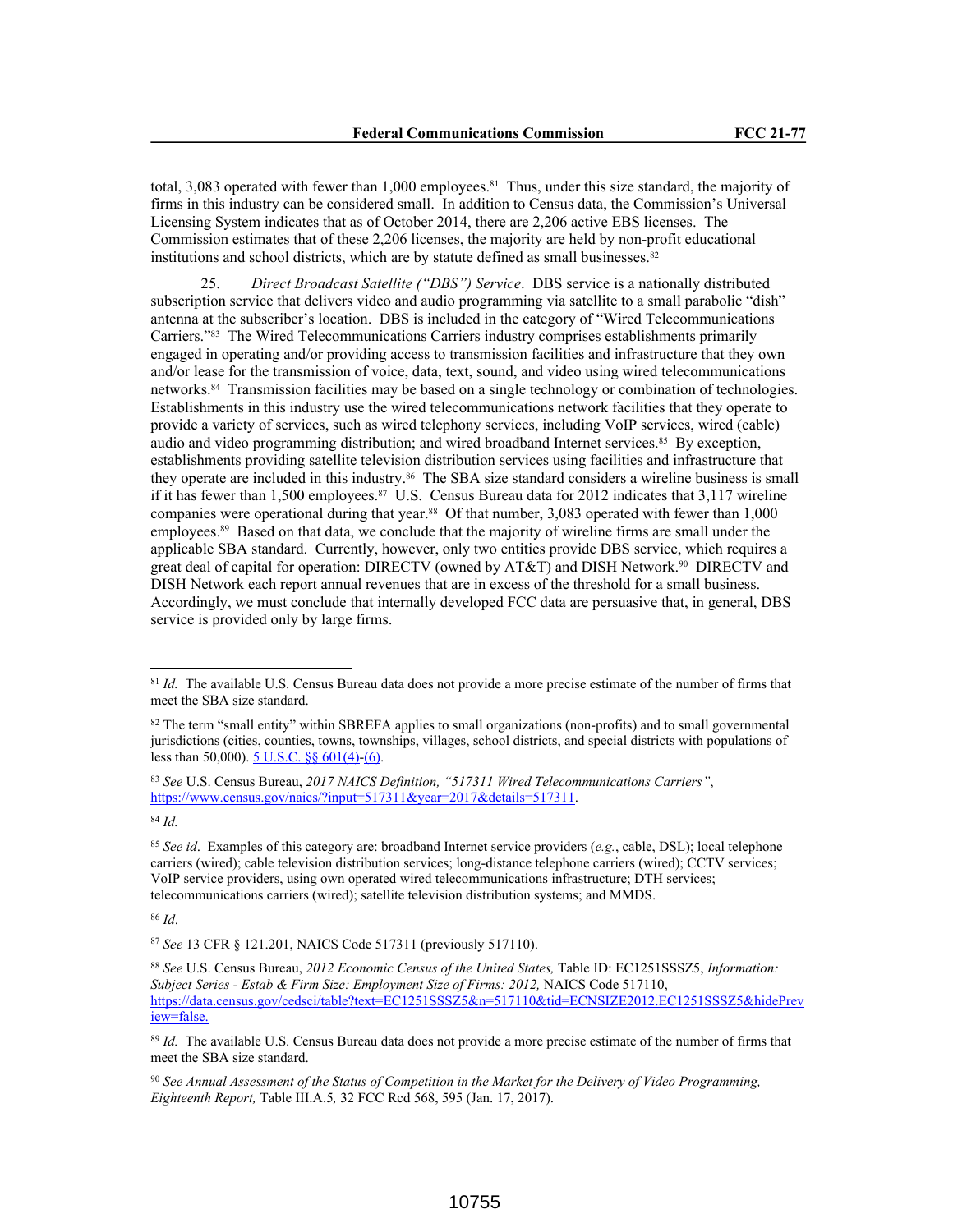26. *Wireless Telecommunications Carriers (except Satellite)*. This industry comprises establishments engaged in operating and maintaining switching and transmission facilities to provide communications via the airwaves. Establishments in this industry have spectrum licenses and provide services using that spectrum, such as cellular services, paging services, wireless Internet access, and wireless video services.<sup>91</sup> The appropriate size standard under SBA rules is that such a business is small if it has 1,500 or fewer employees.<sup>92</sup> For this industry, U.S. Census Bureau data for 2012 show that there were 967 firms that operated for the entire year.<sup>93</sup> Of this total, 955 firms had employment of 999 or fewer employees, and 12 firms had employment of 1,000 employees or more.<sup>94</sup> Thus under this category and the associated size standard, the Commission estimates that the majority of wireless telecommunications carriers (except satellite) are small entities.

27. *AWS Services (1710–1755 MHz and 2110–2155 MHz bands (AWS-1); 1915–1920 MHz, 1995–2000 MHz, 2020–2025 MHz and 2175–2180 MHz bands (AWS-2); 2155–2175 MHz band (AWS-3)*. For the AWS-1 bands,<sup>95</sup> the Commission has defined a "small business" as an entity with average annual gross revenues for the preceding three years not exceeding \$40 million, and a "very small business" as an entity with average annual gross revenues for the preceding three years not exceeding \$15 million. For AWS-2 and AWS-3, although we do not know for certain which entities are likely to apply for these frequencies, we note that the AWS-1 bands are comparable to those used for cellular service and personal communications service. The Commission has not yet adopted size standards for the AWS-2 or AWS-3 bands but proposes to treat both AWS-2 and AWS-3 similarly to broadband PCS service and AWS-1 service due to the comparable capital requirements and other factors, such as issues involved in relocating incumbents and developing markets, technologies, and services.<sup>96</sup>

28. *Narrowband Personal Communications Services*. Two auctions of narrowband personal communications services (PCS) licenses have been conducted. To ensure meaningful participation of small business entities in future auctions, the Commission has adopted a two-tiered small business size standard in the *Narrowband PCS Second Report and Order*. <sup>97</sup> Through these auctions, the Commission has awarded a total of 41 licenses, out of which 11 were obtained by small businesses.<sup>98</sup> A "small business" is an entity that, together with affiliates and controlling interests, has average gross revenues for the three preceding years of not more than \$40 million. A "very small business" is an entity that, together

<sup>94</sup> *Id*. The available U.S. Census Bureau data does not provide a more precise estimate of the number of firms that meet the SBA size standard.

<sup>95</sup> The service is defined in section 90.1301 *et seq*. of the Commission's Rules, 47 CFR § 90.1301 *et seq*.

<sup>96</sup> *See Service Rules for Advanced Wireless Services in the 1.7 GHz and 2.1 GHz Bands*, Report and Order, 18 FCC Rcd 25162, Appx. B (2003), modified by *Service Rules for Advanced Wireless Services in the 1.7 GHz and 2.1 GHz Bands*, Order on Reconsideration, 20 FCC Rcd 14058, Appx. C (2005); *Service Rules for Advanced Wireless Services in the 1915–1920 MHz, 1995–2000 MHz, 2020–2025 MHz and 2175–2180 MHz Bands; Service Rules for Advanced Wireless Services in the 1.7 GHz and 2.1 GHz Bands*, Notice of Proposed Rulemaking, 19 FCC Rcd 19263, Appx. B (2005); *Service Rules for Advanced Wireless Services in the 2155–2175 MHz Band*, Notice of Proposed Rulemaking, 22 FCC Rcd 17035, Appx. (2007).

<sup>97</sup> *Amendment of the Commission's Rules to Establish New Personal Communications Services, Narrowband PCS*, GEN Docket No. 90-314, ET Docket No. 92-100, PP Docket No. 93-253*, Second Report and Order and Second Further Notice of Proposed Rulemaking*, 15 FCC Rcd 10456 (2000).

<sup>91</sup> *See* U.S. Census Bureau, *2017 NAICS Definition*, "*517312 Wireless Telecommunications Carriers (except Satellite)*," https://www.census.gov/naics/?input=517312&year=2017&details=517312.

<sup>92</sup> *See* 13 CFR § 121.201, NAICS Code 517312 (previously 517210).

<sup>93</sup> *See* U.S. Census Bureau, *2012 Economic Census of the United States,* Table ID: EC1251SSSZ5*, Information: Subject Series: Estab and Firm Size: Employment Size of Firms for the U.S.: 2012*, NAICS Code 517210, https://data.census.gov/cedsci/table?text=EC1251SSSZ5&n=517210&tid=ECNSIZE2012.EC1251SSSZ5&hidePrev iew=false&vintage=2012.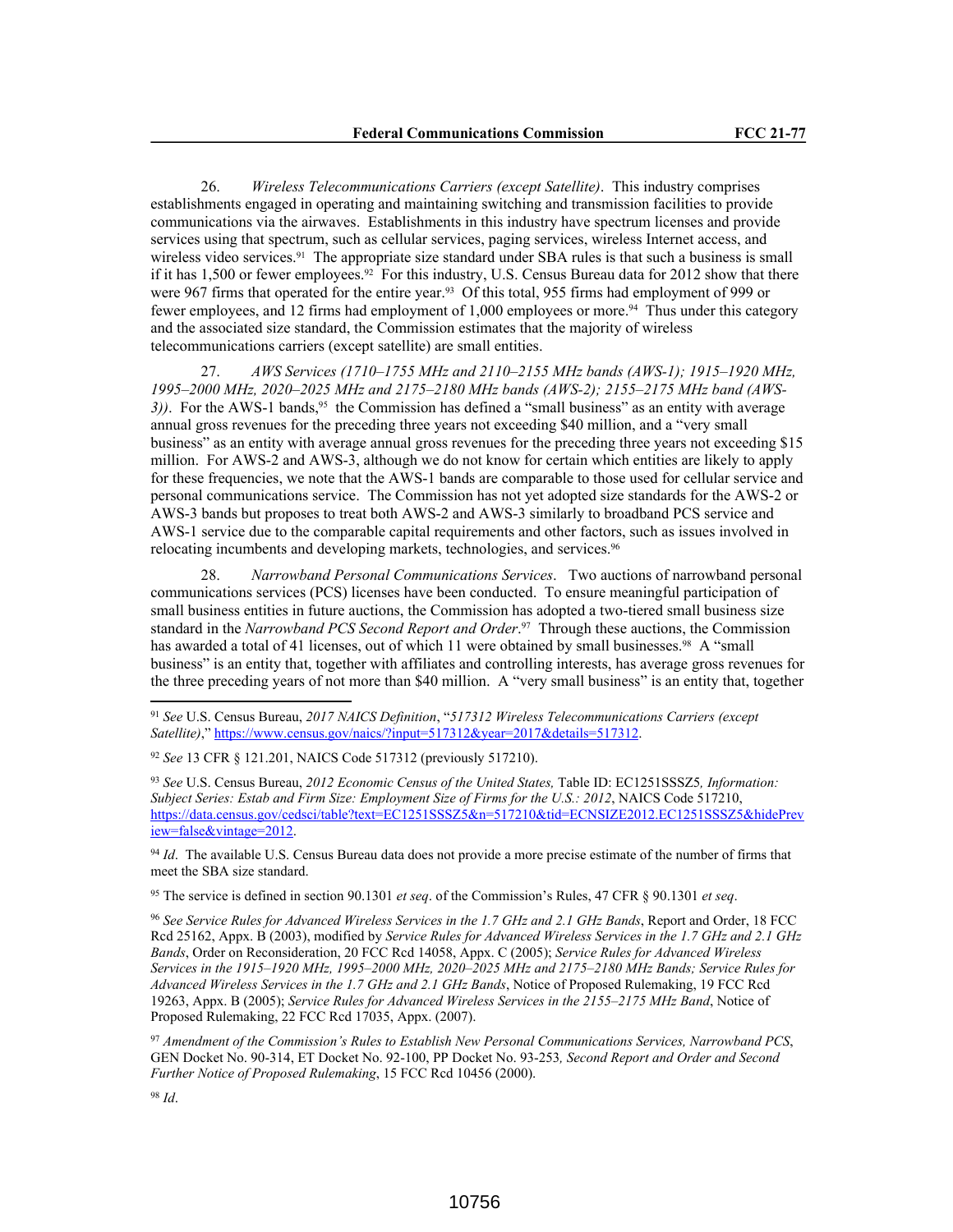with affiliates and controlling interests, has average gross revenues for the three preceding years of not more than \$15 million. The SBA has approved these small business size standards.<sup>99</sup>

29. *Broadband Personal Communications Service*. The broadband personal communications service (PCS) spectrum is divided into six frequency blocks designated A through F, and the Commission has held auctions for each block. The Commission initially defined a "small business" for C- and F-Block licenses as an entity that has average gross revenues of \$40 million or less in the three previous calendar years.100 For F-Block licenses, an additional small business size standard for "very small business" was added and is defined as an entity that, together with its affiliates, has average gross revenues of not more than \$15 million for the preceding three calendar years.101 These standards defining "small entity", in the context of broadband PCS auctions, have been approved by the SBA.102 No small businesses within the SBA-approved small business size standards bid successfully for licenses in Blocks A and B. There were 90 winning bidders that claimed small business status in the first two C-Block auctions. A total of 93 bidders that claimed small business status won approximately 40 percent of the 1,479 licenses in the first auction for the D-, E-, and F-Blocks.103 On April 15, 1999, the Commission completed the reauction of 347 C-, D-, E-, and F-Block licenses in Auction No. 22.104 Of the 57 winning bidders in that auction, 48 claimed small business status and won 277 licenses.

30. On January 26, 2001, the Commission completed the auction of 422 C- and F-Block Broadband PCS licenses in Auction No. 35. Of the 35 winning bidders in that auction, 29 claimed small business status.105 Subsequent events concerning Auction No. 35, including judicial and agency determinations, resulted in a total of 163 C- and F-Block licenses being available for grant. On February 15, 2005, the Commission completed an auction of 242 C-, D-, E-, and F-Block licenses in Auction No. 58. Of the 24 winning bidders in that auction, 16 claimed small business status and won 156 licenses.<sup>106</sup> On May 21, 2007, the Commission completed an auction of 33 licenses in the A-, C-, and F-Blocks in Auction No. 71.107 Of the 12 winning bidders in that auction, five claimed small business status and won 18 licenses.108 On August 20, 2008, the Commission completed the auction of 20 C-, D-, E-, and F-Block

<sup>101</sup> *See PCS Report and Order*, 11 FCC Rcd at 7852, para. 60.

<sup>102</sup> *See* Letter from Aida Alvarez, Administrator, SBA, to Amy Zoslov, Chief, Auctions & Industry Analysis Division, Wireless Telecommunications Bureau, FCC, (Dec. 2, 1998) (*Alvarez Letter 1998*).

<sup>103</sup> *See D, E and F Block Auction Closes*, Public Notice, DA 97-81, 1 (Jan. 15, 1997) 1997 WL 20711.

<sup>106</sup> *See Broadband PCS Spectrum Auction Closes; Winning Bidders Announced for Auction No. 58*, Public Notice, 20 FCC Rcd 3703 (2005).

<sup>107</sup> *See Auction of Broadband PCS Spectrum Licenses Closes; Winning Bidders Announced for Auction No. 71*, Public Notice, 22 FCC Rcd 9247 (2007).

<sup>99</sup> *See* Letter from Aida Alvarez, Administrator, SBA, to Amy Zoslov, Chief, Auctions and Industry Analysis Division, Wireless Telecommunications Bureau, FCC (filed Dec. 2, 1998) (*Alvarez Letter 1998*).

<sup>100</sup> *See Amendment of Parts 20 and 24 of the Commission's Rules—Broadband PCS Competitive Bidding and the Commercial Mobile Radio Service Spectrum Cap; Amendment of the Commission's Cellular/PCS Cross-Ownership Rule*, WT Docket No. 96-59, GN Docket No. 90-314, Report and Order, 11 FCC Rcd 7824, 7850-52, paras. 57-60 (1996) (*PCS Report and Order*); *see also* 47 CFR § 24.720(b).

<sup>104</sup> *See C, D, E, and F Block Broadband PCS Auction Closes*, Public Notice, 14 FCC Rcd 6688 (WTB 1999). Before Auction No. 22, the Commission established a very small standard for the C Block to match the standard used for F Block. *Amendment of the Commission's Rules Regarding Installment Payment Financing for Personal Communications Services (PCS) Licensees*, WT Docket No. 97-82, Fourth Report and Order, 13 FCC Rcd 15743, 15768, para. 46 (1998).

<sup>105</sup> *See C and F Block Broadband PCS Auction Closes; Winning Bidders Announced*, Public Notice, 16 FCC Rcd 2339 (2001).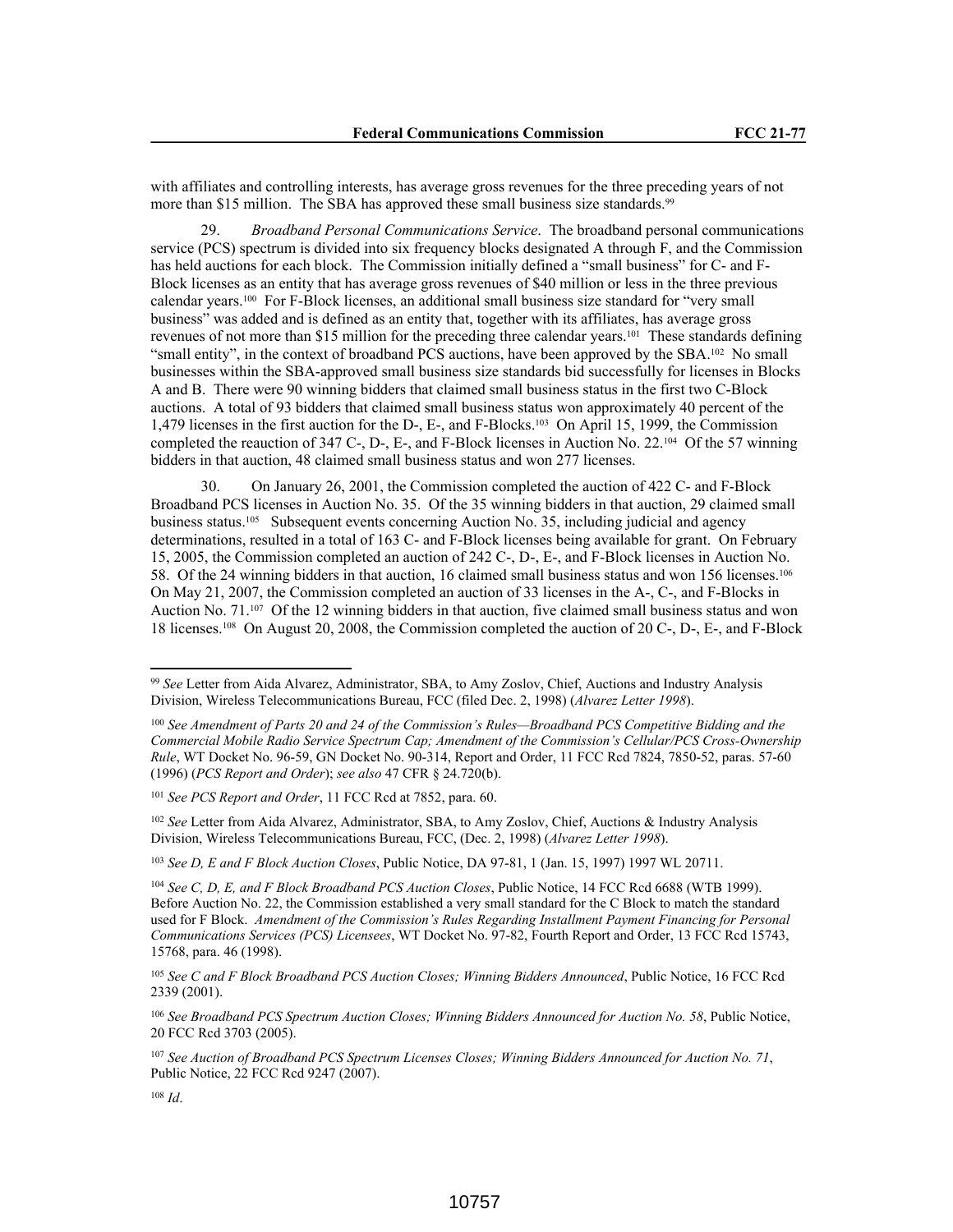Broadband PCS licenses in Auction No. 78.109 Of the eight winning bidders for Broadband PCS licenses in that auction, six claimed small business status and won 14 licenses.<sup>110</sup>

31. *Wireless Communications Services*. This service can be used for fixed, mobile, radiolocation, and digital audio broadcasting satellite uses. The Commission defined "small business" for the wireless communications services (WCS) auction as an entity with average gross revenues of \$40 million for each of the three preceding years, and a "very small business" as an entity with average gross revenues of \$15 million for each of the three preceding years.111 The SBA has approved these small business size standards.<sup>112</sup> In the Commission's auction for geographic area licenses in the WCS there were seven winning bidders that qualified as "very small business" entities, and one that qualified as a "small business" entity.<sup>113</sup>

32. *Radio and Television Broadcasting and Wireless Communications Equipment Manufacturing*. This industry comprises establishments primarily engaged in manufacturing radio and television broadcast and wireless communications equipment.114 Examples of products made by these establishments are: transmitting and receiving antennas, cable television equipment, GPS equipment, pagers, cellular phones, mobile communications equipment, and radio and television studio and broadcasting equipment.115 The SBA has established a small business size standard for this industry of 1,250 employees or less.116 U.S. Census Bureau data for 2012 shows that 841 establishments operated in this industry in that year.117 Of that number, 828 establishments operated with fewer than 1,000 employees, 7 establishments operated with between 1,000 and 2,499 employees, and 6 establishments operated with 2,500 or more employees.118 Based on this data, we conclude that a majority of manufacturers in this industry are small.

# **D. Description of Projected Reporting, Recordkeeping, and Other Compliance Requirements for Small Entities**

33. FEMA's recommendations proposing changes for which comment is sought in the *Notice*, if adopted, would impose additional reporting, recordkeeping or other compliance obligations on

<sup>111</sup> *Amendment of the Commission's Rules to Establish Part 27, the Wireless Communications Service (WCS)*, Report and Order, 12 FCC Rcd 10785, 10879, para. 194 (1997).

<sup>112</sup> *See* Letter from Aida Alvarez, Administrator, SBA, to Amy Zoslov, Chief, Auctions and Industry Analysis Division, Wireless Telecommunications Bureau, FCC (filed Dec. 2, 1998) (*Alvarez Letter 1998*).

<sup>113</sup> *See WCS Auction Closes; Winning Bidders in the Auction of 128 Wireless Communications Licenses; FCC Form 600s Due May 12, 1997,* 12 FCC Rcd 21653, DA-97-886, Report No. AUC-997-14-E (Auction No.14) (April 28, 1997).

<sup>114</sup> *See* U.S. Census Bureau, *2017 NAICS Definition, "334220 Radio and Television Broadcasting and Wireless Communications Equipment Manufacturing,"*

https://www.census.gov/naics/?input=334220&year=2017&details=334220.

<sup>115</sup> *Id*.

<sup>116</sup> *See* 13 CFR § 121.201, NAICS Code 334220.

<sup>117</sup> *See* U.S. Census Bureau, *2012 Economic Census of the United States*, Table ID: EC1231SG2, *Manufacturing: Summary Series: General Summary: Industry Statistics for Subsectors and Industries by Employment Size: 2012*, NAICS Code 334220,

https://data.census.gov/cedsci/table?text=EC1231SG2&n=334220&tid=ECNSIZE2012.EC1231SG2&hidePreview= false.

<sup>118</sup> *Id*. The available U.S. Census Bureau data does not provide a more precise estimate of the number of firms that meet the SBA size standard.

<sup>109</sup> *See Auction of AWS-1 and Broadband PCS Licenses Closes; Winning Bidders Announced for Auction 78*, Public Notice, 23 FCC Rcd 12749 (WTB 2008).

<sup>110</sup> *Id*.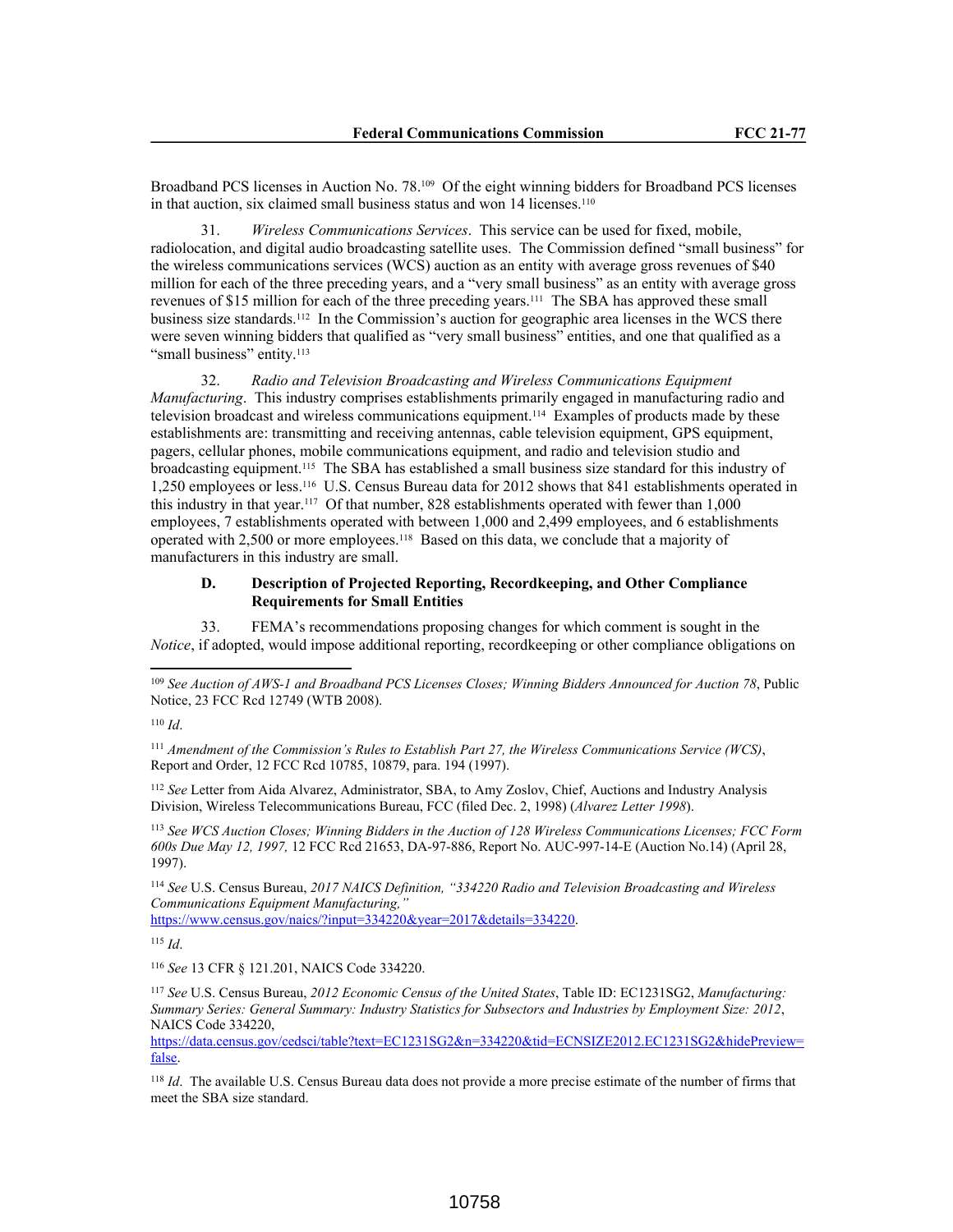certain small, as well as other, entities required to distribute EAS alerts to the public (i.e., "EAS Participants"), and that manufacture EAS equipment. At this time the Commission is not currently in a position to determine whether, if adopted, the FEMA's proposed changes will require small entities to hire attorneys, engineers, consultants, or other professionals to comply and cannot quantify the cost of compliance with the potential rule changes and compliance obligations raised for comment in the *Notice*. In our request for comments on FEMA's proposals, we have requested information on the cost of implementing the proposed changes as well as potential alternatives to the proposed recommendations, particularly less costly alternatives that should be considered.

34. As proposed by FEMA, its recommendation to replace the EAS originator code for the "Primary Entry Point System," from "PEP," to "NAT," which would stand for "National Authority," and to modify the definition for the EAN event code from "Emergency Action Notification (National Only)," to "Emergency Alert National," or replace the EAN event code with a new event code called "NEM," defined as "National Emergency Message,"119 would require EAS equipment manufacturers to develop software updates to implement the new codes in deployed EAS equipment and EAS equipment in production. EAS Participants would also be required to acquire and install a software update to change the codes in their EAS devices. Some EAS device models currently in deployment might not be capable of being updated to reflect the new codes, and those devices will have to be replaced. Updating or replacing deployed devices to reflect these proposed FEMA code changes would be at the expense of EAS Participants.

35. FEMA has also recommended that the Commission consider methods to update the EAS to "support persistent display of alert information and/or persistent notification for emergencies that require immediate public protective actions to mitigate loss of life."120 Updating the EAS to support persistent alerts would likely require extensive modifications to the EAS. To comply with such a requirement if adopted, EAS equipment manufacturers would likely be required to develop software and/or firmware changes to implement such functionality in deployed EAS equipment and EAS equipment in production. Similar to FEMA's code change proposal recommendations, such changes would require EAS Participants to acquire and install the software/firmware update to enable the functionality in their EAS devices, and devices currently deployed with EAS capabilities that are not be capable of being updated to reflect such functionality will have to be replaced. It is also possible that such functionality will require modifications to non-EAS equipment that receive and process the EAS device alert content output and convert it into a visual scroll. EAS Participants would also bear the expenses to update or replace deployed devices to enable this proposed EAS functionality.

36. To help the Commission more fully evaluate the cost of compliance if we were to adopt FEMA's proposals, in the *Notice* we request comments on the cost implications to implement the proposed recommendations and ask whether there are more efficient and less burdensome alternatives that might achieve the same results. We expect the information we receive in comments including cost and benefit analyses, to help the Commission identify and evaluate relevant matters for small entities, including compliance costs and other burdens that may result if the proposed recommendations in the *Notice* were adopted.

# **E. Steps Taken to Minimize the Significant Economic Impact on Small Entities, and Significant Alternatives Considered**

37. The RFA requires an agency to describe any significant, specifically small business alternatives that it has considered in reaching its proposed approach, which may include the following four alternatives (among others): "(1) the establishment of differing compliance or reporting requirements or timetables that take into account the resources available to small entities; (2) the clarification, consolidation, or simplification of compliance or reporting requirements under the rule for

<sup>119</sup> FEMA Comments at 2.

<sup>120</sup> FEMA Comments at 4.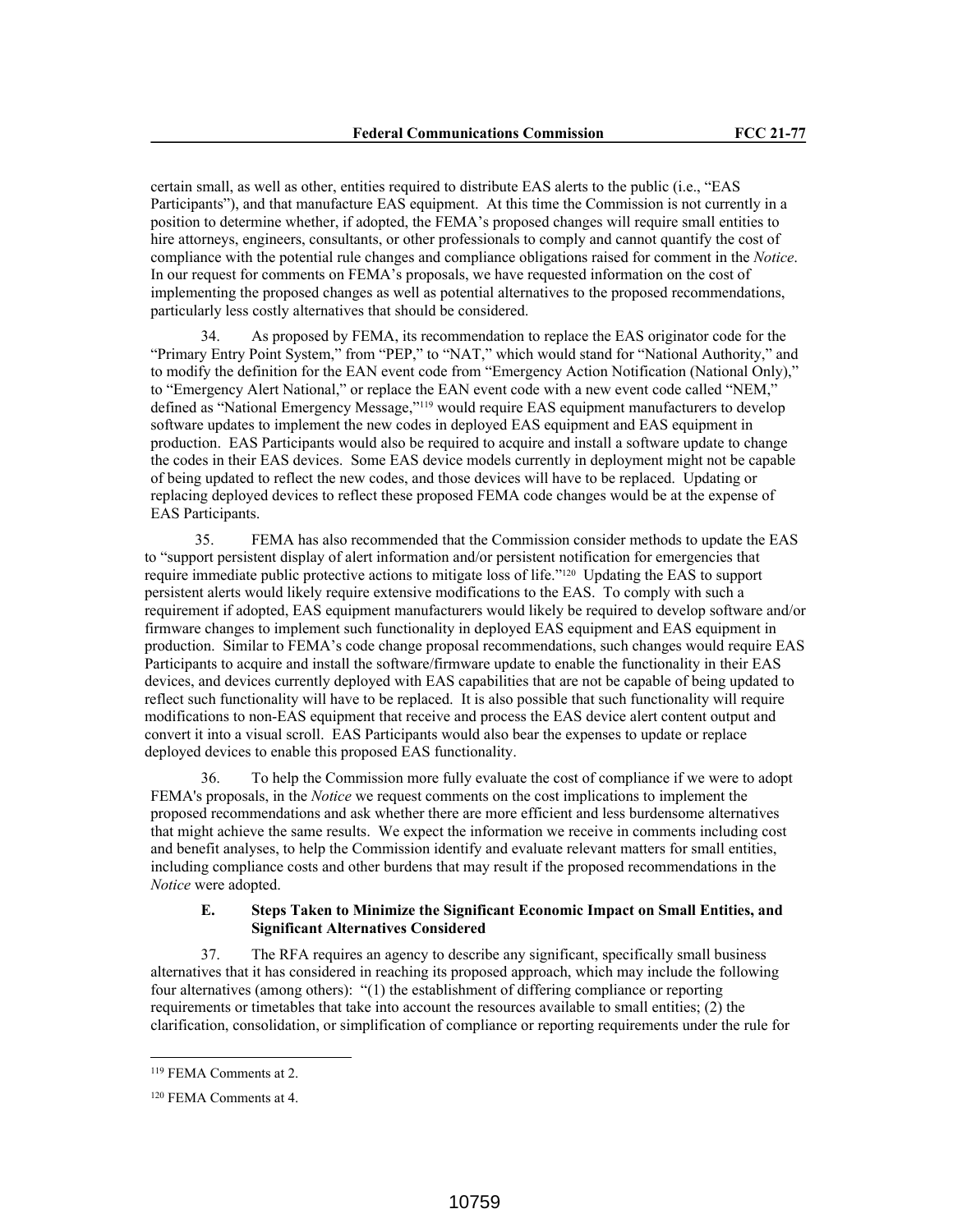such small entities; (3) the use of performance, rather than design, standards; and (4) and exemption from coverage of the rule, or any part thereof, for such small entities."<sup>121</sup>

38. In the *Notice*, the Commission took the steps and raised for consideration the alternatives we discuss herein which could minimize any significant economic impact on small entities of FEMA's recommended EAS proposed rules changes. Regarding FEMA's recommended event code rule changes, we ask for comments on whether the proposed FEMA changes should be adopted. Where FEMA has presented two options in a recommendation, we ask whether the proposed options are appropriate, and if so, what is the preferred approach? We also inquire about the implications for EAS and other equipment, for other EAS and related Commission rules, and for technical and operation plans and protocols relating to EAS alerts. Further, we inquire whether the proposed FEMA recommendations can be implemented for all EAS device models and at what costs, and whether the benefit of implementing the proposed changes exceed whatever costs might be incurred to implement them.

The FEMA recommendation to change the EAS originator code for "Primary Entry Point" System," from "PEP," to "NAT" and to either modify the definition for the EAN event code from "Emergency Action Notification (National Only)," to "Emergency Alert, National," or replace the EAN event code with a new event code called "NEM" would require EAS equipment manufacturers to develop software updates to implement the new code in deployed EAS equipment and EAS equipment in production. Such action also would require EAS Participants to acquire and install a software update to change the code in their EAS device. The Commission believes a software update imposes minimal costs for small and other entities, and the costs of such an action can be done in the normal course of business. We are aware that some EAS device models in deployment might not be capable of being updated to reflect the new codes, and those devices would have to be replaced.122 As a possible alternative to a code change for EAN, we ask for example, whether retaining the EAN and revising its definition would be less costly than replacing it with a new code such as "NEM", or whether the revision of the EAN definition produce similar costs as a new code due to necessary technical and operational plan changes. The Commission also believes that should EAS event code changes be adopted, it may be possible to coordinate the implementation timeframe to allow a sufficient period of time for EAS Participants to complete the required installation in the normal course of the device's regularly scheduled maintenance and which would help minimize the cost of the software update.

40. The FEMA recommendation for the Commission to examine methods to update the EAS to "support persistent display of alert information and/or persistent notification for emergencies that require immediate public protective actions to mitigate loss of life" does not propose any particular methods or define the types of emergency events that would qualify, therefore the potential costs  $\&$ burdens cannot be quantified. It is likely however, that any action required to effectuate this recommendation would require extensive modifications to the EAS. Therefore, as an initial matter we seek to identify what EAS event types would or would not qualify and what updates would be required to the EAS to accommodate the "persistent display of alert information and/or persistent notification" that FEMA requests. Further, within its recommendation FEMA proposes that alert originators can cancel an alert, however, there is no mechanism in the EAS to cancel a legacy EAS alert, and we therefore seek comment on whether a proposed rule to effectuate alert cancellation would necessarily require changing the EAS protocol or some other facet of the EAS architecture which could increase the costs for small and other impacted entities. We expect that implementing FEMA's persistent alert changes would require significant modifications to EAS devices, downstream processing equipment, cable equipment standards, and other equipment operated in the EAS ecosystem and we ask for information on the technical feasibility of FEMA's request. In addition, we seek information on the costs that would be incurred and

<sup>121</sup> 5 U.S.C. §§ 603(c)(1)-(4).

<sup>&</sup>lt;sup>122</sup> We note that any EAS device requiring replacement to enable such a code change may already be out of compliance with the Commission's part 11 rules, and any such devices should be replaced regardless of this potential action.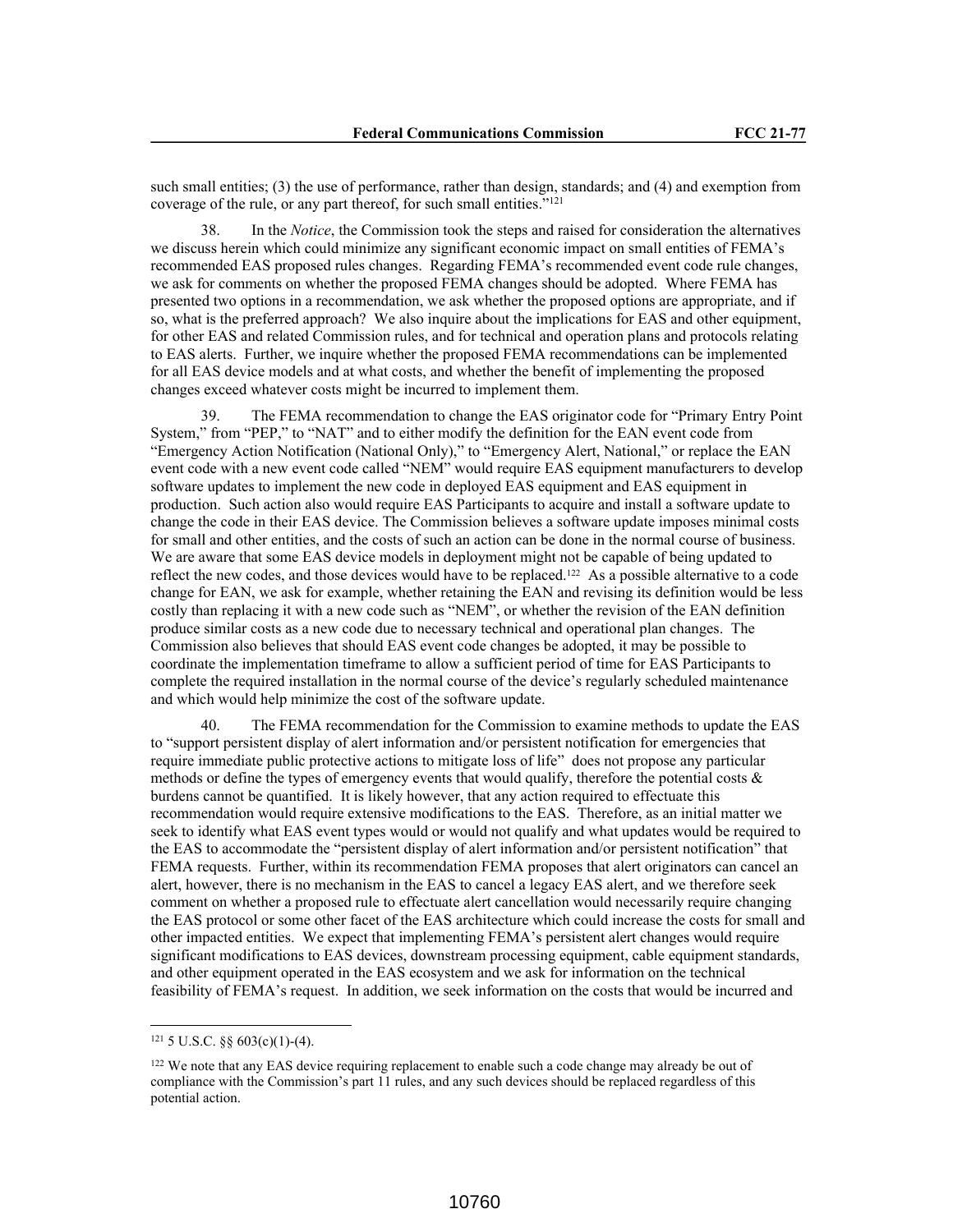by whom, in implementing the proposed changes, on what, if any ancillary costs would be associated with modifying downstream equipment, and whether the costs of implementing FEMA's proposal be would be outweighed by any benefit of keeping the alert available to the public.

41. In the alternative, we ask commenters to consider whether there are less obtrusive means to achieve FEMA's proposal, such as relying on alert originators to repeat (re-originate) alerts they deem significant enough to warrant such treatment. Significantly, we raise as alternatives for comment whether FEMA's proposal on keeping the alert information or notification persistent is more appropriately configured in a next generation EAS, and whether FEMA's recommendation is more appropriately addressed in the *Notice of Inquiry* in this proceeding seeking comment on Internet related updates and improvements to the EAS.

42. Throughout the *Notice*, the Commission has raised and requested comment on various issues relating to the technical feasibility, costs, benefits and the potential impact of implementing FEMA's proposed EAS rule changes. This information will assist with the Commission's evaluation of the economic impact on small entities, and to determine if the proposed FEMA rule changes are adopted, how to minimize any significant economic for small entities and will help identify potential alternatives not already considered. The Commission expects to more fully consider the economic impact and alternatives for small entities following the review of comments and reply comments filed in response to the *Notice*. Moreover, the Commission's evaluation of the comments will shape the final alternatives it considers, the final conclusions it reaches, and the actions it ultimately takes in this proceeding to minimize any significant economic impact that may occur on small entities, if any of the proposed FEMA recommendations are adopted.

# **F. Federal Rules that May Duplicate, Overlap, or Conflict with the Proposed Rules**

**43.** None.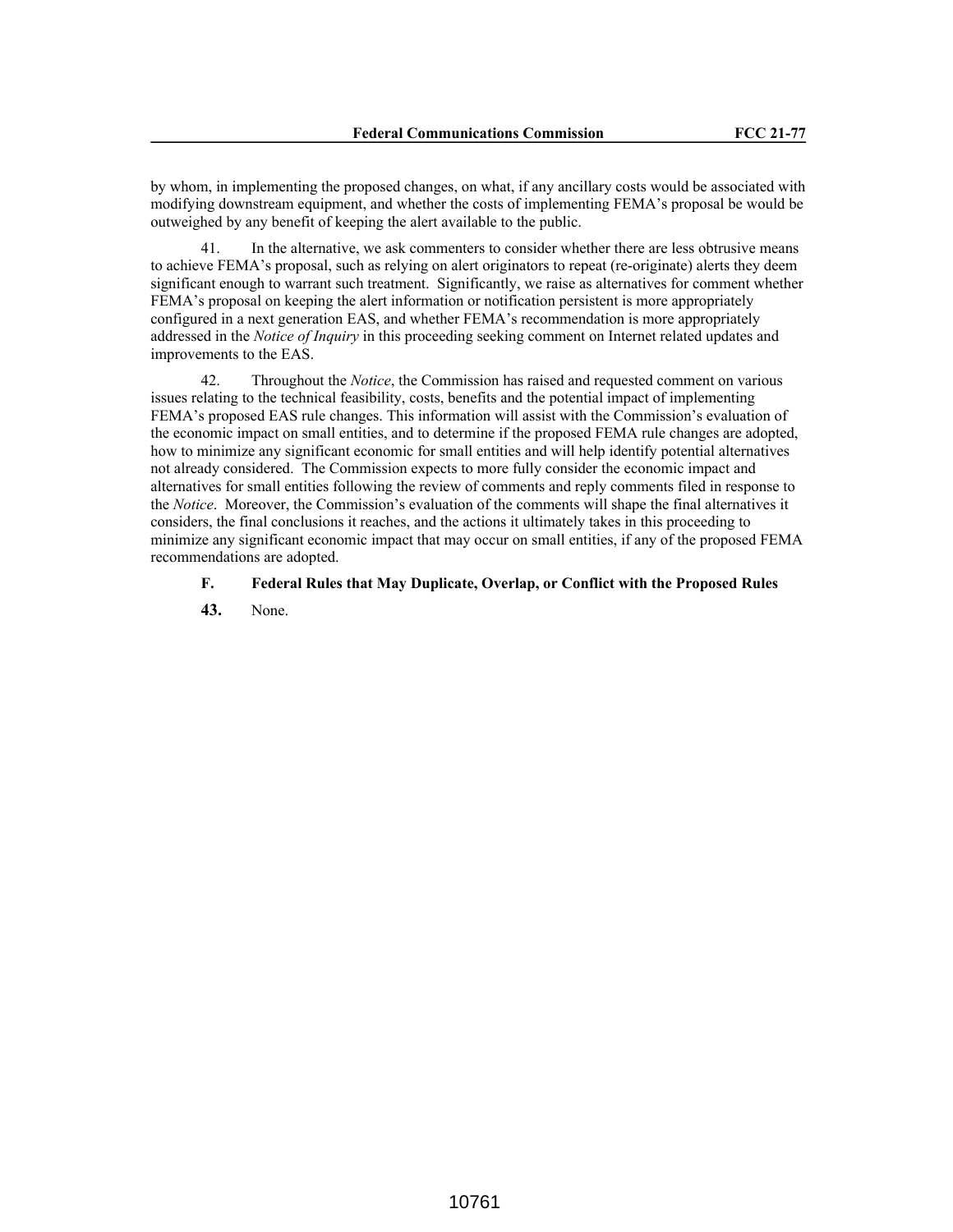# **STATEMENT OF ACTING CHAIRWOMAN JESSICA ROSENWORCEL**

Re: *Amendment of Part 11 of the Commission's Rules Regarding the Emergency Alert System*; *Wireless Emergency Alerts*, PS Docket Nos. 15-94, 15-91, Report and Order and Further Notice of Proposed Rulemaking (June 17, 2021)

The Emergency Alert System and Wireless Emergency Alerts are both critical parts of our communications infrastructure. With their familiar beep and buzz, they alert us to information we need to stay safe. And they reach us wherever we are—in front of the television, listening to the radio in the car, and wherever we wander with our wireless devices.

When alerts work well, we get the facts we require in an emergency. But when they fail, they can cause fear and confusion and even panic. That was the experience on January 13, 2018, when the people of Hawaii woke up to an emergency alert warning of a ballistic missile threat. They were told to seek immediate shelter. At the end, the alert contained the ominous words: "This is not a drill."

But as we know now, it was a drill. In fact, it was false alert that went horribly, terribly wrong. So in testimony before a United States Senate field hearing later that year, I put forward two ideas to help prevent a false alert like this from happening again. First, I suggested that we set up a system for reporting false alerts, so we can learn from our errors going forward. Second, I suggested that we use the filing of state emergency communications plans at the Federal Communications Commission to promote best practices and help prevent the kind of situation that we saw in Hawaii.

Today we make these improvements and others, too. As directed by Congress in the National Defense Authorization Act for Fiscal Year 2021, we adopt rules that will help ensure that more people receive critical emergency information by eliminating the option to opt-out of certain federal alerts. We require that state emergency communications plans filed at the FCC are reviewed and revised on a regular basis. We also make it possible to report false alerts and provide repeating alerts when they come from the President or the Federal Emergency Management Administration.

This is progress. But there is still more to do. With hurricane and wildfire season upon us, along with the lingering challenges from the pandemic, we are going to be relying on emergency alert systems more than ever before. So today we are kicking off a rulemaking to discuss additional ways we can improve alerting, based on recommendations from our colleagues at FEMA. On top of that, on August 11 we will hold a nationwide test of the Emergency Alert System and Wireless Emergency Alerts to develop further insights about how we can improve these life-saving systems.

Thank you to the staff who worked on this effort, including Bill Andrle, Steve Carpenter, Christina Clearwater, Chris Fedeli, Lisa Fowlkes, Nikki McGinnis, Dave Munson, Austin Randazzo, Renee Roland, and Rasoul Safavian from the Public Safety and Homeland Security Bureau; David Horowitz, Bill Richardson, and Anjali Singh from the Office of General Counsel; Patrick Brogan, Eugene Kiselev, Virginia Metallo, Chuck Needy, and Emily Talaga from the Office of Economics and Analytics; Kari Hicks and Charles Mathias from the Wireless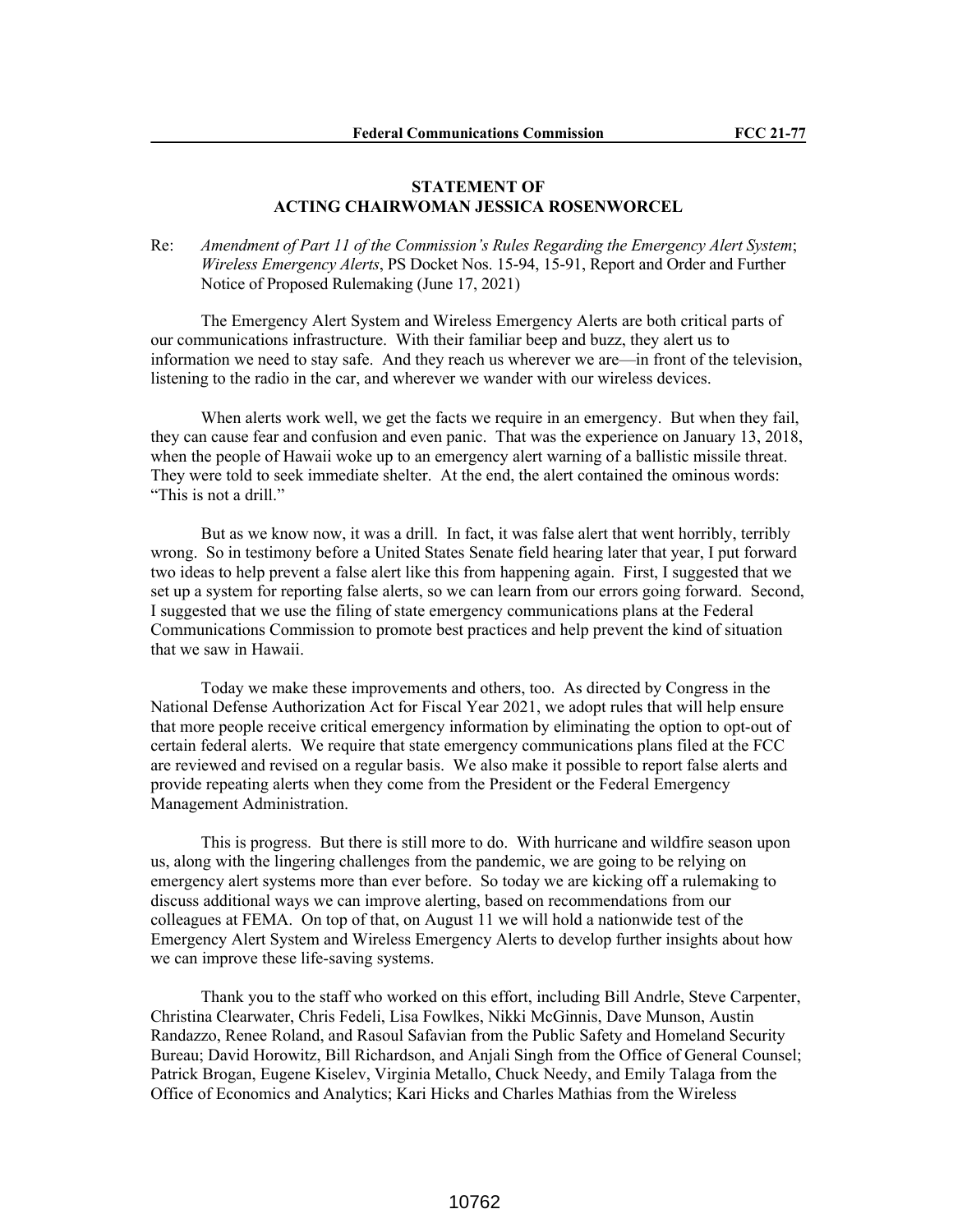Telecommunications Bureau; Kirk Burgee from the Wireline Competition Bureau; Aaron Garza, Gregory Haledjian, Debra Patkin, and Suzy Singleton from the Consumer and Governmental Affairs Bureau; Hillary DeNigro and Evan Morris from the Media Bureau; Jeffrey Gee, Shannon Lipp, Jeremy Marcus, Phillip Rosario, Christopher Sova, Raphael Sznajder, and Ashley Tyson from the Enforcement Bureau; and Sanford Williams and Chana Wilkerson from the Office of Communications Business Opportunities.